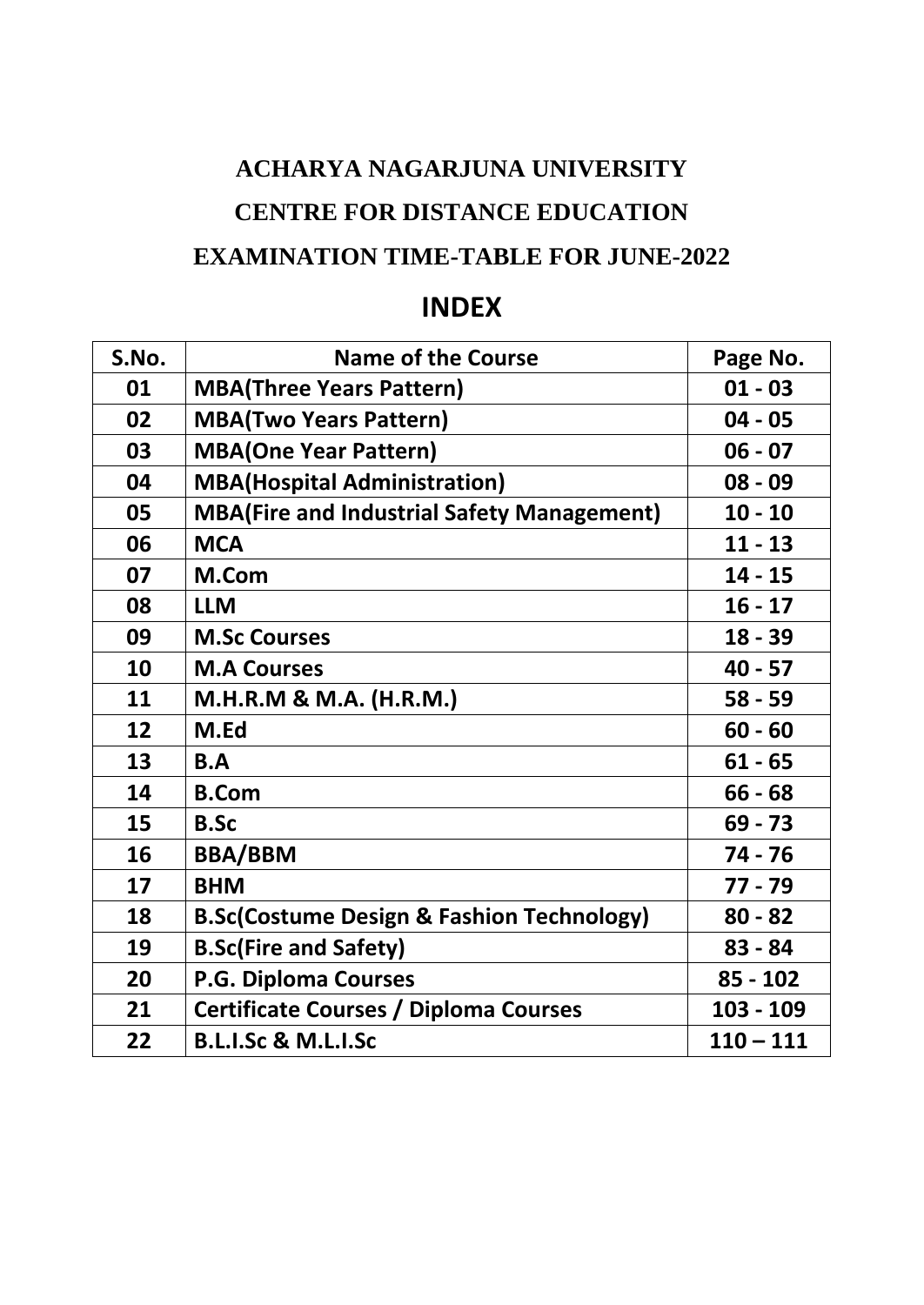**TIME-TABLE FOR MBA (THREE YEARS PATTERN) Examinations, JUNE-2022** 

**FIRST YEAR TIME: 2.00 PM to 5.00 PM** 

| Date & Day                    | <b>Subject Titles</b>                               | <b>Subject</b><br><b>Paper Code</b> | Max.<br><b>Marks</b> |
|-------------------------------|-----------------------------------------------------|-------------------------------------|----------------------|
| 06-07-22<br>Wednesday         | Perspectives of management                          | DBUS01(NR)                          | 70                   |
| 07-07-22<br><b>Thursday</b>   | <b>Business Environment</b>                         | DBUS <sub>02</sub>                  | 70                   |
| 08-07-22<br>Friday            | <b>Managerial Economics</b>                         | DBUS <sub>03</sub>                  | 70                   |
| $09-07-22$<br><b>Saturday</b> | <b>Accounting for Managers</b>                      | DBUS <sub>04</sub>                  | 70                   |
| $11-07-22$<br><b>Monday</b>   | Quantitative Techniques for Managerial<br>Decisions | DBUS <sub>05</sub>                  | 70                   |
| 12-07-22<br><b>Tuesday</b>    | Information Management and Computer<br>Applications | DBUS06                              | 70                   |

**Note:** 1) The students who have taken admission **prior to Calendar year batch of 2015** will be writing theory paper(s) for 70 marks and the secured marks will be raised to 75 marks and for the remaining 25 marks they have to submit **ASSIGNMENTS** to the concerned study centres in time.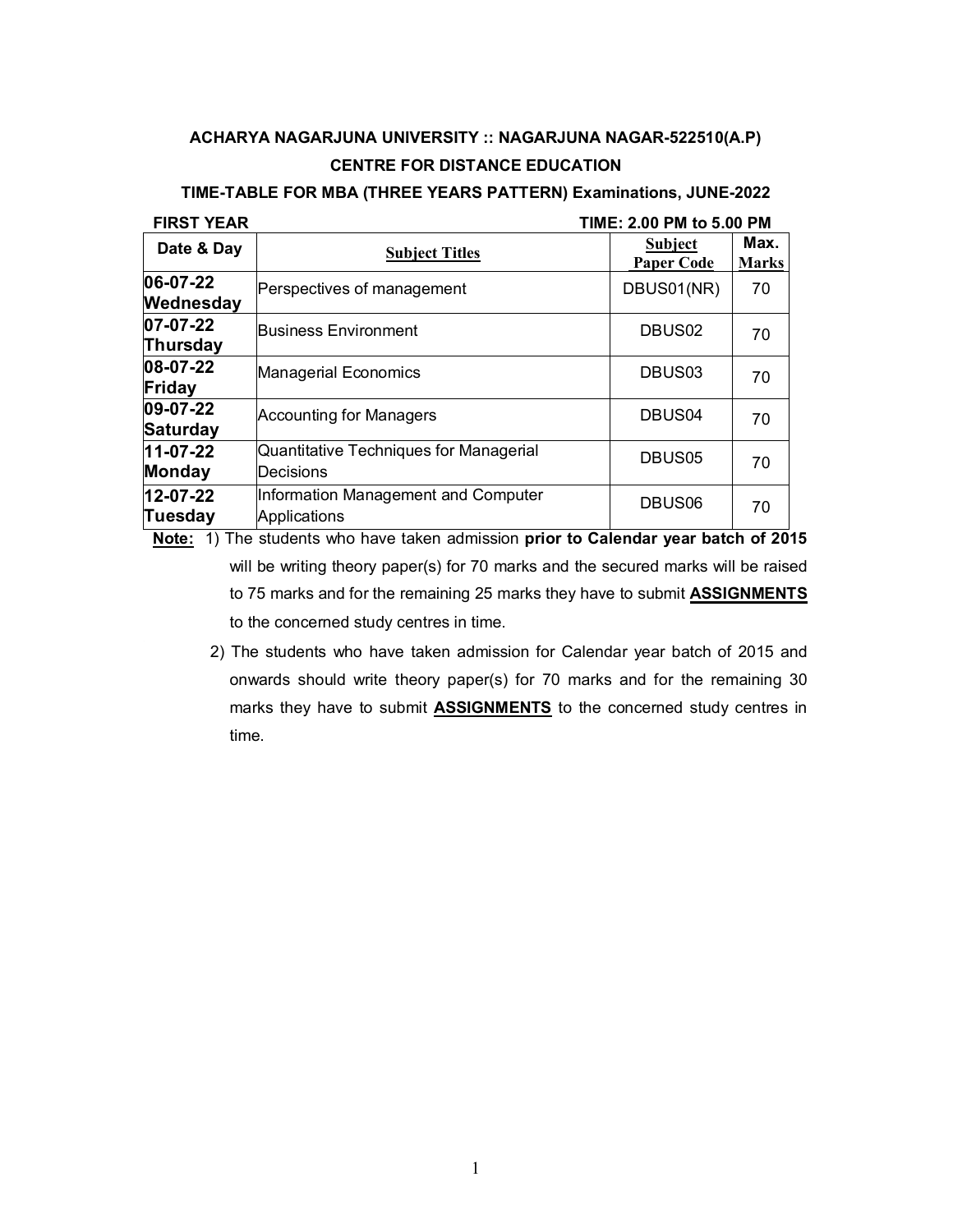| <b>SECOND YEAR</b>                  |                                                  | TIME: 2.00 PM to 5.00 PM            |                      |
|-------------------------------------|--------------------------------------------------|-------------------------------------|----------------------|
| Date & Day                          | <b>Subject Titles</b>                            | <b>Subject</b><br><b>Paper Code</b> | Max.<br><b>Marks</b> |
| 29-06-22<br>Wednesday               | <b>Financial Management</b>                      | DBUS21(NR)                          | 70                   |
| 30-06-22<br>Thursday                | <b>Operations Management</b>                     | DBUS22                              | 70                   |
| $ 01 - 07 - 22 $<br>Friday          | <b>Marketing Management</b>                      | DBUS23(NR)                          | 70                   |
| $ 02 - 07 - 22 $<br><b>Saturday</b> | Human Resource Management                        | DBUS24(NR)                          | 70                   |
| $ 03-07-22 $<br>Sunday              | Research Methodology for Management<br>Decisions | DBUS <sub>25</sub>                  | 70                   |
| $ 04-07-22 $<br><b>Monday</b>       | Business Policy and Strategic Management         | DBUS26                              | 70                   |
| $ 05-07-22 $<br><b>Tuesday</b>      | Management of Information Systems                | DBUS27                              | 70                   |

#### **TIME-TABLE FOR MBA (THREE YEARS PATTERN) Examinations, JUNE-2022**

- **Note:** 1) The students who have taken admission **prior to Calendar year batch of 2015** will be writing theory paper(s) for 70 marks and the secured marks will be raised to 75 marks and for the remaining 25 marks they have to submit **ASSIGNMENTS** to the concerned study centres in time.
	- 2) The students who have taken admission for Calendar year batch of 2015 and onwards should write theory paper(s) for 70 marks and for the remaining 30 marks they have to submit **ASSIGNMENTS** to the concerned study centres in time.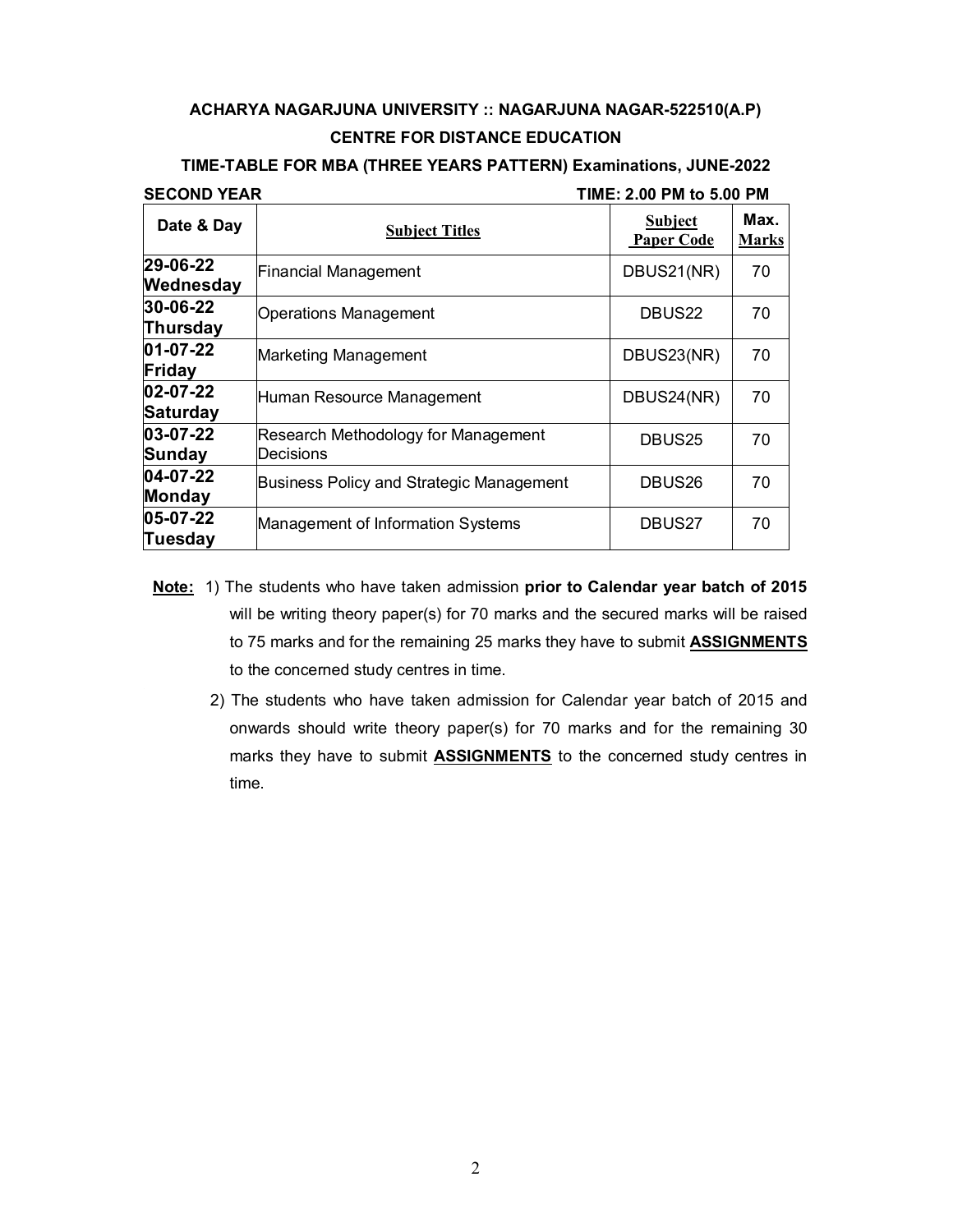# **TIME-TABLE FOR MBA (THREE YEARS PATTERN) Examinations, JUNE-2022**

| <b>THIRD YEAR</b>           | TIME: 9.00 AM TO 12.00 NOON                |        |                      |  |
|-----------------------------|--------------------------------------------|--------|----------------------|--|
| Date & Day                  | <b>Subject Titles</b>                      |        | Max.<br><b>Marks</b> |  |
|                             | A) FINANCIAL MANAGEMENT (Optional)         |        |                      |  |
| 29-06-22<br>Wednesday       | Security Analysis and Portfolio Management | DBUS31 | 70                   |  |
| 30-06-22<br>Thursday        | <b>Management of Financial Services</b>    | DBUS32 | 70                   |  |
| 01-07-22<br><b>Friday</b>   | <b>Project Management</b>                  | DBUS33 | 70                   |  |
|                             | <b>B) MARKETING MANAGEMENT (Optional)</b>  |        |                      |  |
| 02-07-22<br><b>Saturday</b> | Sales and Advertising Management           | DBUS34 | 70                   |  |
| 03-07-22<br><b>Sunday</b>   | <b>Marketing of Services</b>               | DBUS35 | 70                   |  |
| 04-07-22<br><b>Monday</b>   | <b>Rural Marketing</b>                     | DBUS36 | 70                   |  |
|                             | C) HUMAN RESOURCE MANAGEMENT (Optional)    |        |                      |  |
| 05-07-22<br>Tuesday         | Human Resource Planning and Development    | DBUS37 | 70                   |  |
| 06-07-22<br>Wednesday       | Managing Change in Organizations           | DBUS38 | 70                   |  |
| 07-07-22<br>Thursday        | Organizational Dynamics                    | DBUS39 | 70                   |  |
|                             | D) INTERNATIONAL MANAGEMENT (Optional)     |        |                      |  |
| 08-07-22<br><b>Friday</b>   | International Business                     | DBUS40 | 70                   |  |
| 09-07-22<br><b>Saturday</b> | International Financial Management         | DBUS41 | 70                   |  |
| 11-07-22<br><b>Monday</b>   | International Marketing                    | DBUS42 | 70                   |  |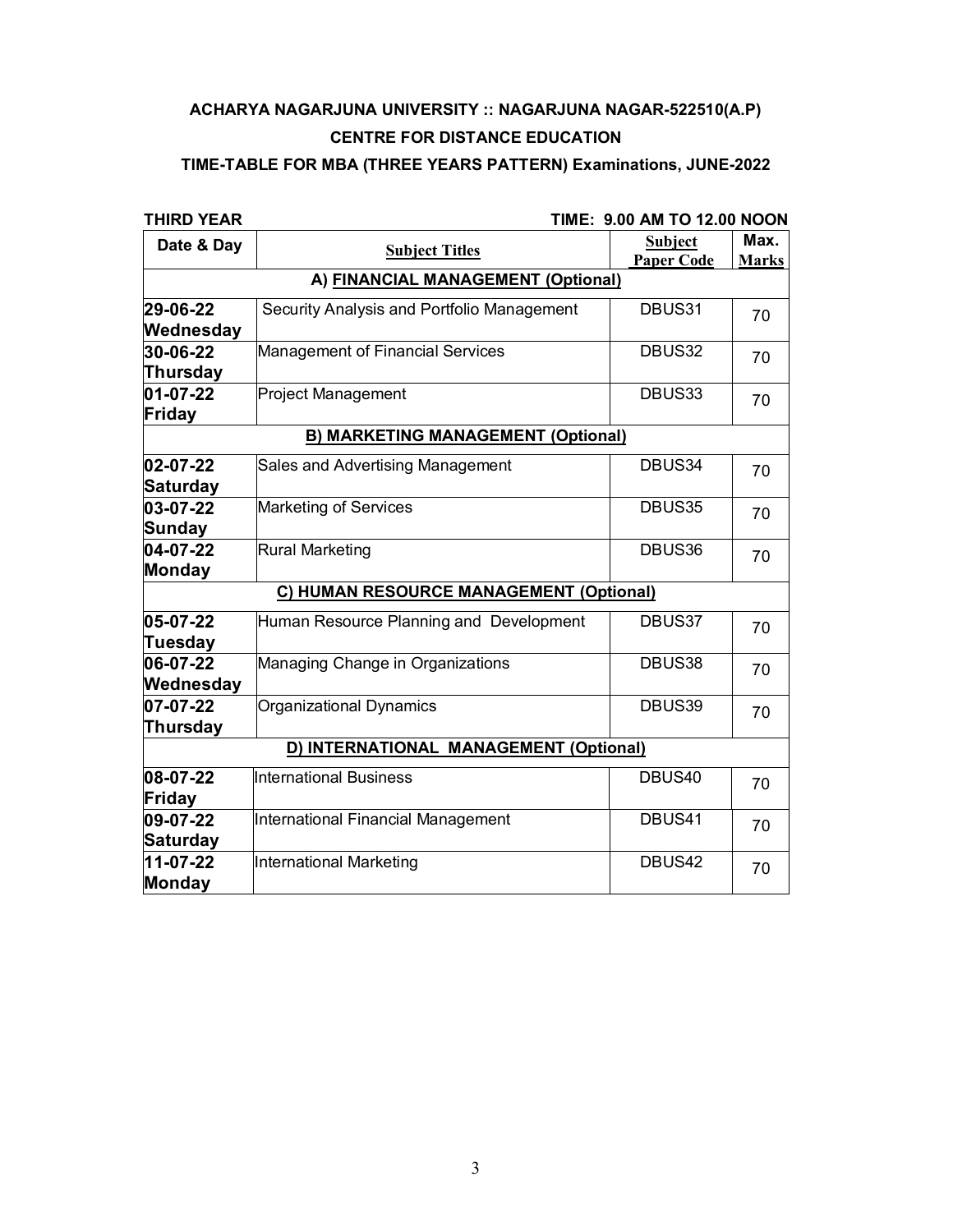# **TIME-TABLE FOR MBA/EXECUTIVE MBA (TWO YEARS PATTERN) Examinations, JUNE-2022**

| <b>FIRST YEAR</b>           | TIME: 2.00 PM to 5.00PM                             |                                     |                      |  |
|-----------------------------|-----------------------------------------------------|-------------------------------------|----------------------|--|
| Date & Day                  | <b>Subject Titles</b>                               | <b>Subject</b><br><b>Paper Code</b> | Max.<br><b>Marks</b> |  |
| $ 07-07-22 $<br>Thursday    | Perspective of Management                           | DEMB <sub>1</sub>                   | 70                   |  |
| $ 08-07-22 $<br>Friday      | Business Environment                                | DEMB <sub>2</sub>                   | 70                   |  |
| 09-07-22<br><b>Saturday</b> | Managerial Economics                                | DEMB <sub>3</sub>                   | 70                   |  |
| 11-07-22<br>Monday          | <b>Accounting for Managers</b>                      | DEMB4                               | 70                   |  |
| 12-07-22<br>Tuesday         | Quantitative Techniques for Managerial<br>Decisions | DEMB <sub>5</sub>                   | 70                   |  |
| 13-07-22<br>Wednesday       | Information Management and Computer<br>Applications | DEMB <sub>6</sub>                   | 70                   |  |
| 14-07-22<br><b>Thursday</b> | Financial Management                                | DEMB7                               | 70                   |  |
| 15-07-22<br>Friday          | <b>Operations Management</b>                        | DEMB8                               | 70                   |  |
| 16-07-22<br><b>Saturday</b> | Marketing Management                                | DEMB <sub>9</sub>                   | 70                   |  |
| 17-07-22<br>Sunday          | Human Resource Management                           | DEMB <sub>10</sub>                  | 70                   |  |

- **Note:** 1) The students who have taken admission **prior to Calendar year batch of 2015** will be writing theory paper(s) for 70 marks and the secured marks will be raised to 75 marks and for the remaining 25 marks they have to submit **ASSIGNMENTS** to the concerned study centres in time.
	- 2) The students who have taken admission for Calendar year batch of 2015 and onwards should write theory paper(s) for 70 marks and for the remaining 30 marks they have to submit **ASSIGNMENTS** to the concerned study centres in time.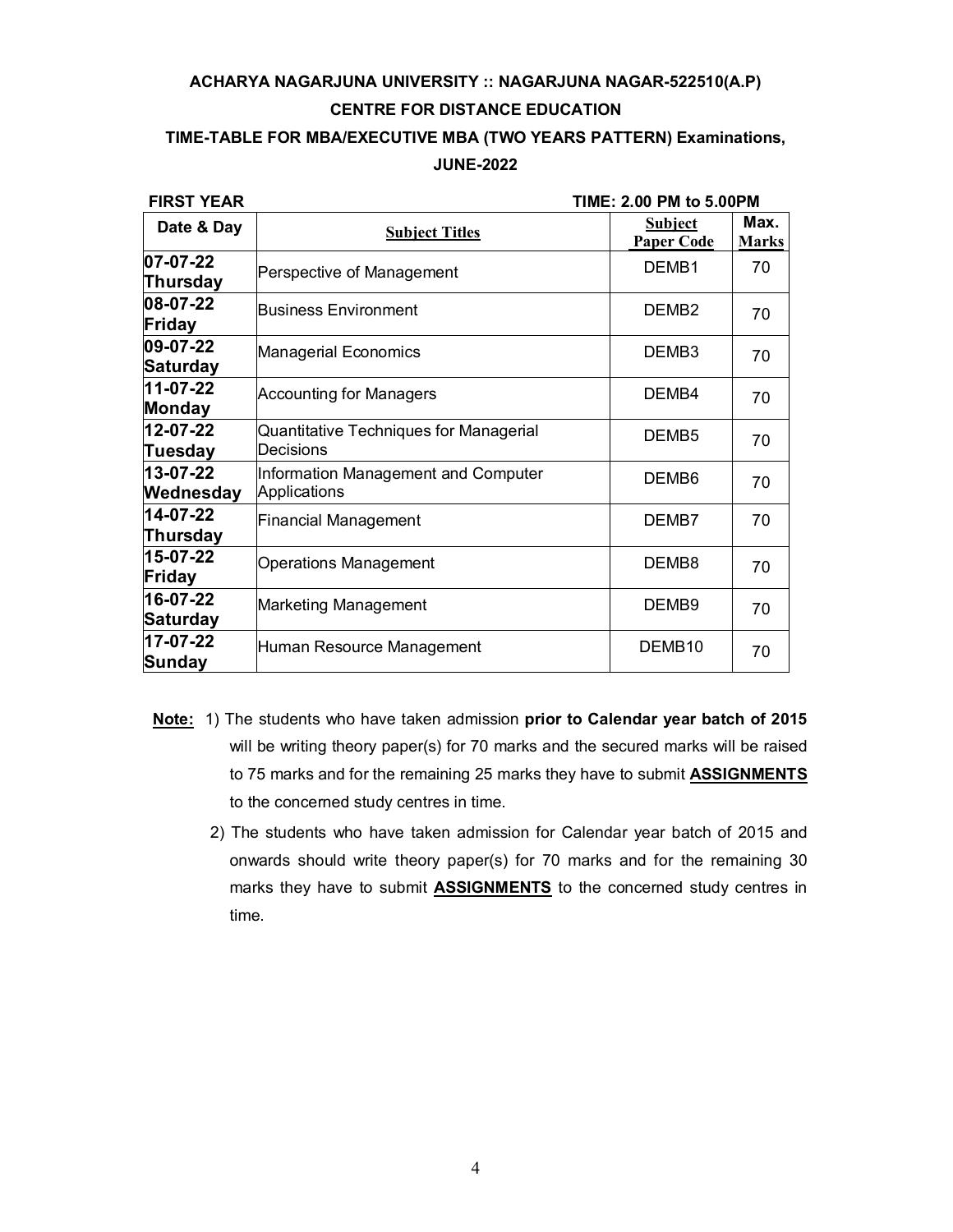### **TIME-TABLE FOR MBA/EXECUTIVE MBA (TWO YEARS PATTERN) Examinations,**

| <b>JUNE-2022</b> |
|------------------|
|------------------|

| <b>SECOND YEAR</b>       | TIME: 2.00 PM to 5.00PM                           |                    |    |
|--------------------------|---------------------------------------------------|--------------------|----|
| 29-06-22<br>Wednesday    | Business Policy & Strategic Management            | DEMB11             | 70 |
| 30-06-22<br>Thursday     | International Business                            | DEMB12             | 70 |
| $01 - 07 - 22$<br>Friday | Management Information Systems                    | DEMB <sub>13</sub> | 70 |
| $02 - 07 - 22$           | Sales & Advertising Management                    | DEMBA1             | 70 |
| <b>Saturday</b>          | Security Analysis & Portfolio Management          | DEMBB1             | 70 |
|                          | Human Resource Planning & Development             | DEMBC1             | 70 |
|                          | Theory & Practice of Banking in India             | DEMBE1             | 70 |
| $ 03-07-22 $             | Services Marketing & CRM                          | DEMBA2             | 70 |
| <b>Sunday</b>            | Financial Markets & Derivatives                   | DEMBB2             | 70 |
|                          | Organisation Dynamics & Change Management         | DEMBC2             | 70 |
|                          | Management of Financial Services                  | DEMBE2             | 70 |
| $04 - 07 - 22$           | Rural & Retail Marketing                          | DEMBA3             | 70 |
| Monday                   | International Financial Management                | DEMBB3             | 70 |
|                          | Labour Legislation & IR                           | DEMBC3             | 70 |
|                          | Insurance and Risk Management                     | DEMBE3             | 70 |
| 05-07-22                 | <b>Consumer Behaviour and Marketing Research</b>  | DEMBA4             | 70 |
| <b>Tuesday</b>           | Management of Financial Services                  | DEMBB4             | 70 |
|                          | Organisational Behaviour                          | DEMBC4             | 70 |
|                          | Principles & Practice of Life & General Insurance | DEMBE4             | 70 |
| 06-07-22                 | Global Marketing                                  | DEMBA5             | 70 |
| Wednesday                | <b>Project Management</b>                         | DEMBB5             | 70 |
|                          | <b>Employee Compensation Management</b>           | DEMBC5             | 70 |
|                          | Insurance Law                                     | DEMBE5             | 70 |

**Note:** 1) The students who have taken admission **prior to Calendar year batch of 2015** will be writing theory paper(s) for 70 marks and the secured marks will be raised to 75 marks and for the remaining 25 marks they have to submit **ASSIGNMENTS** to the concerned study centres in time.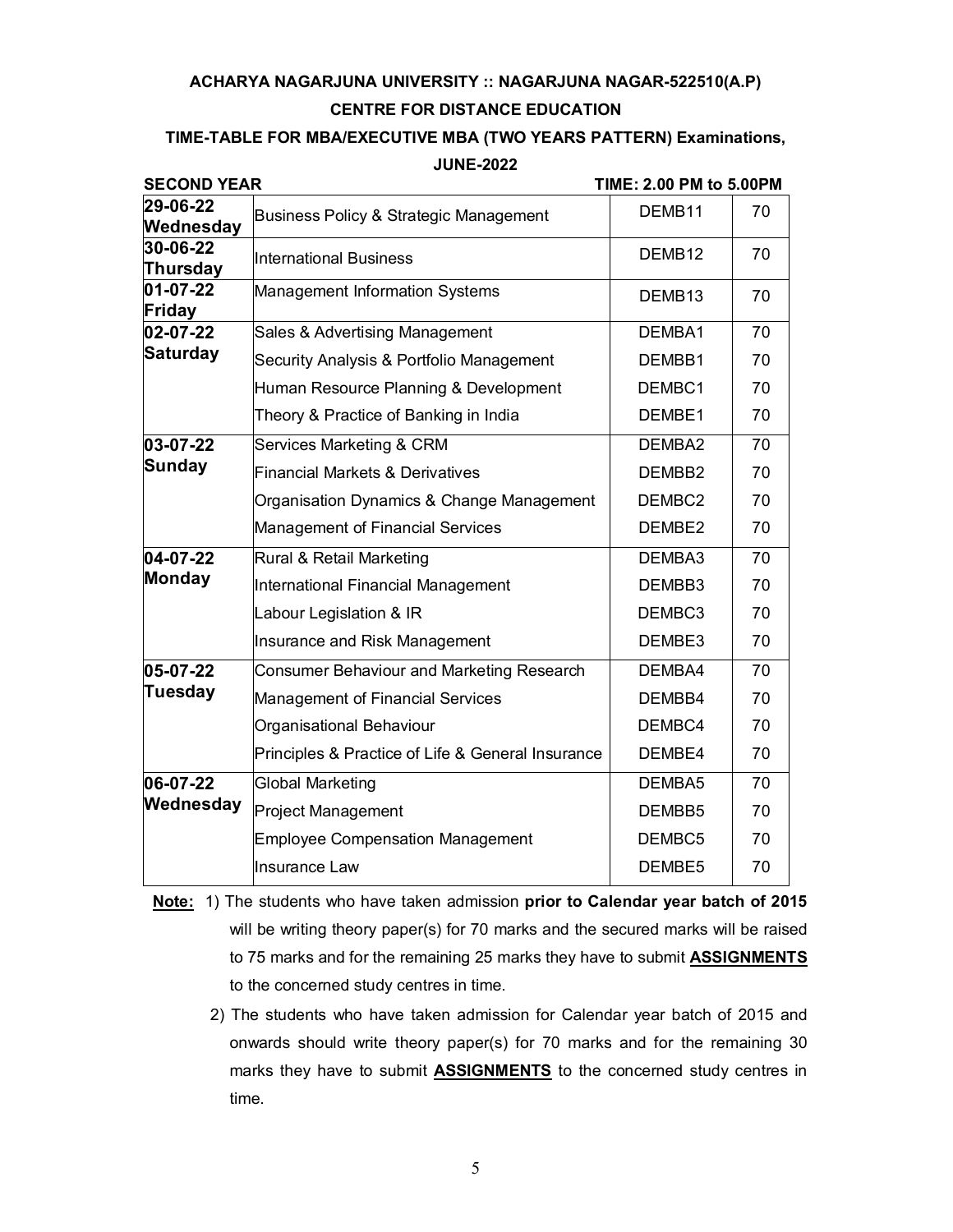#### **TIME-TABLE FOR EXECUTIVE MBA ONE YEAR PATTERN Examinations, JUNE-2022**

|                               |                                                                                                                                                                | TIME: 2.00 PM to 5.00PM              |                      |
|-------------------------------|----------------------------------------------------------------------------------------------------------------------------------------------------------------|--------------------------------------|----------------------|
| Date & Day                    | <b>Subject Titles</b>                                                                                                                                          | <b>Subject</b><br><b>Paper Code</b>  | Max.<br><b>Marks</b> |
| 07-07-22<br><b>Thursday</b>   | Perspectives of Management                                                                                                                                     | DEMB <sub>1</sub>                    | 70                   |
| 08-07-22<br>Friday            | <b>Business Environment</b>                                                                                                                                    | DEMB <sub>2</sub>                    | 70                   |
| 09-07-22<br><b>Saturday</b>   | <b>Managerial Economics</b>                                                                                                                                    | DEMB <sub>3</sub>                    | 70                   |
| 11-07-22<br>Monday            | <b>Accounting for Managers</b>                                                                                                                                 | DEMB4                                | 70                   |
| 12-07-22<br><b>Tuesday</b>    | Quantitative Techniques for Managerial<br>Decisions                                                                                                            | DEMB <sub>5</sub>                    | 70                   |
| 13-07-22<br>Wednesday         | Information Management and Computer<br>Applications                                                                                                            | DEMB <sub>6</sub>                    | 70                   |
| 14-07-22<br>Thursday          | <b>Financial Management</b>                                                                                                                                    | DEMB7                                | 70                   |
| 15-07-22<br>Friday            | <b>Operations Management</b>                                                                                                                                   | DEMB <sub>8</sub>                    | 70                   |
| 16-07-22<br><b>Saturday</b>   | Marketing Management                                                                                                                                           | DEMB <sub>9</sub>                    | 70                   |
| 17-07-22<br>Sunday            | Human Resource Management                                                                                                                                      | DEMB <sub>10</sub>                   | 70                   |
| 29-06-22<br>Wednesday         | Business Policy & Strategic<br>Management                                                                                                                      | DEMB <sub>11</sub>                   | 70                   |
| 30-06-22<br>Thursday          | International Business                                                                                                                                         | DEMB <sub>12</sub>                   | 70                   |
| $01 - 07 - 22$<br>Friday      | Management Information Systems                                                                                                                                 | DEMB13                               | 70                   |
| 02-07-22<br><b>Saturday</b>   | Sales & Advertising Management<br>Security Analysis & Portfolio Management<br>Human Resource Planning & Development<br>Theory & Practice of Banking in India   | DEMBA1<br>DEMBB1<br>DEMBC1<br>DEMBE1 | 70                   |
| $ 03-07-22 $<br><b>Sunday</b> | Services Marketing & CRM<br><b>Financial Markets &amp; Derivatives</b><br>Organisation Dynamics & Change Management<br>Management of Financial Services        | DEMBA2<br>DEMBB2<br>DEMBC2<br>DEMBE2 | 70                   |
| $04 - 07 - 22$<br>Monday      | Rural & Retail Marketing<br>International Financial Management<br>Labour Legislation & IR<br>Insurance and Risk Management                                     | DEMBA3<br>DEMBB3<br>DEMBC3<br>DEMBE3 | 70                   |
| 05-07-22<br><b>Tuesday</b>    | Consumer Behaviour and Marketing Research<br>Management of Financial Services<br>Organisational Behaviour<br>Principles & Practice of Life & General Insurance | DEMBA4<br>DEMBB4<br>DEMBC4<br>DEMBE4 | 70                   |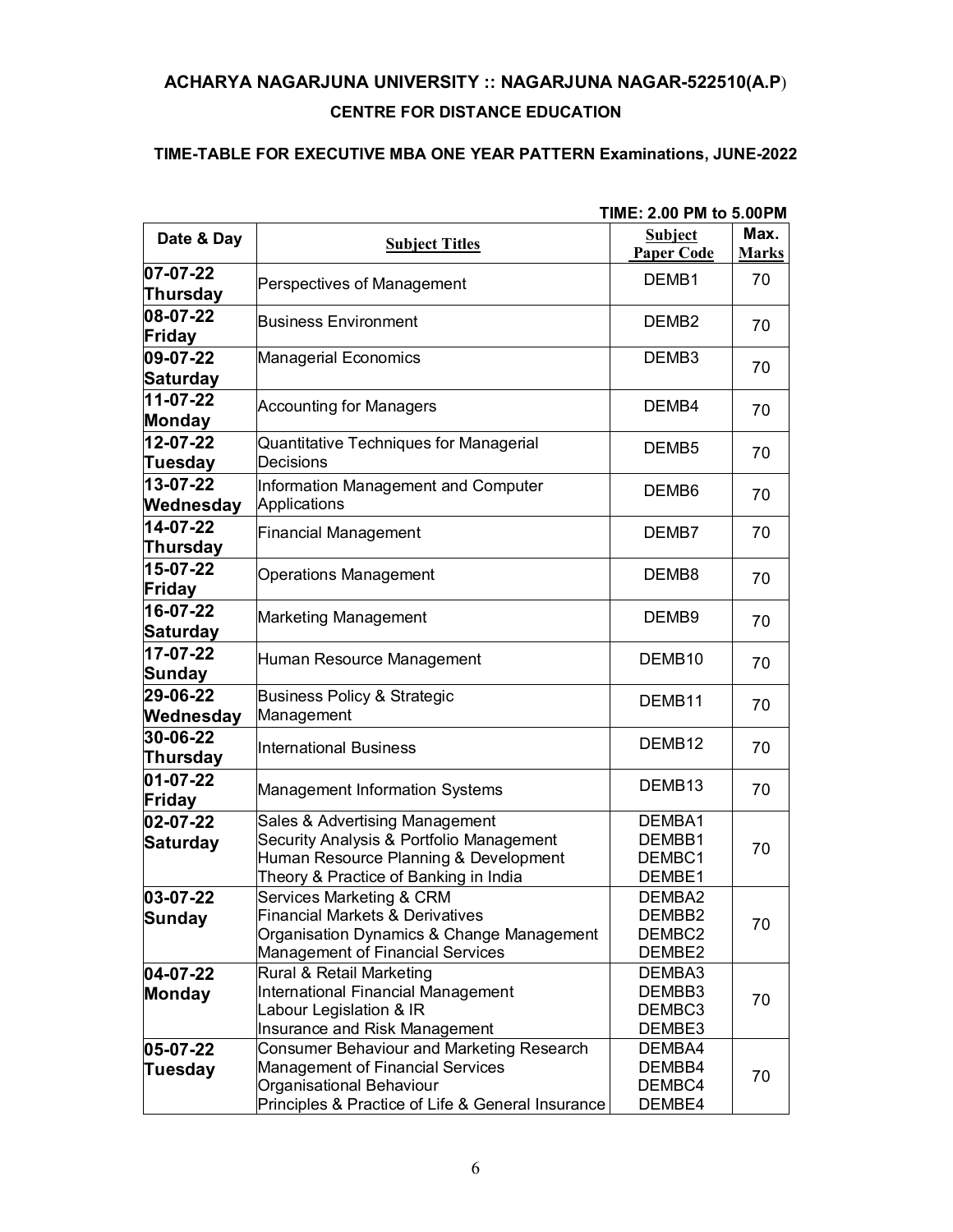| $ 06-07-22 $ | Global Marketing                 | DEMBA5             |    |
|--------------|----------------------------------|--------------------|----|
| Wednesday    | <b>Project Management</b>        | DEMBB5             | 70 |
|              | Employee Compensation Management | DEMBC <sub>5</sub> |    |
|              | llnsurance Law                   | DEMBE5             |    |

- **Note:** 1) The students who have taken admission **prior to Calendar year batch of 2015** will be writing theory paper(s) for 70 marks and the secured marks will be raised to 75 marks and for the remaining 25 marks they have to submit **ASSIGNMENTS** to the concerned study centres in time.
	- 2) The students who have taken admission for Calendar year batch of 2015 and onwards should write theory paper(s) for 70 marks and for the remaining 30 marks they have to submit **ASSIGNMENTS** to the concerned study centres in time.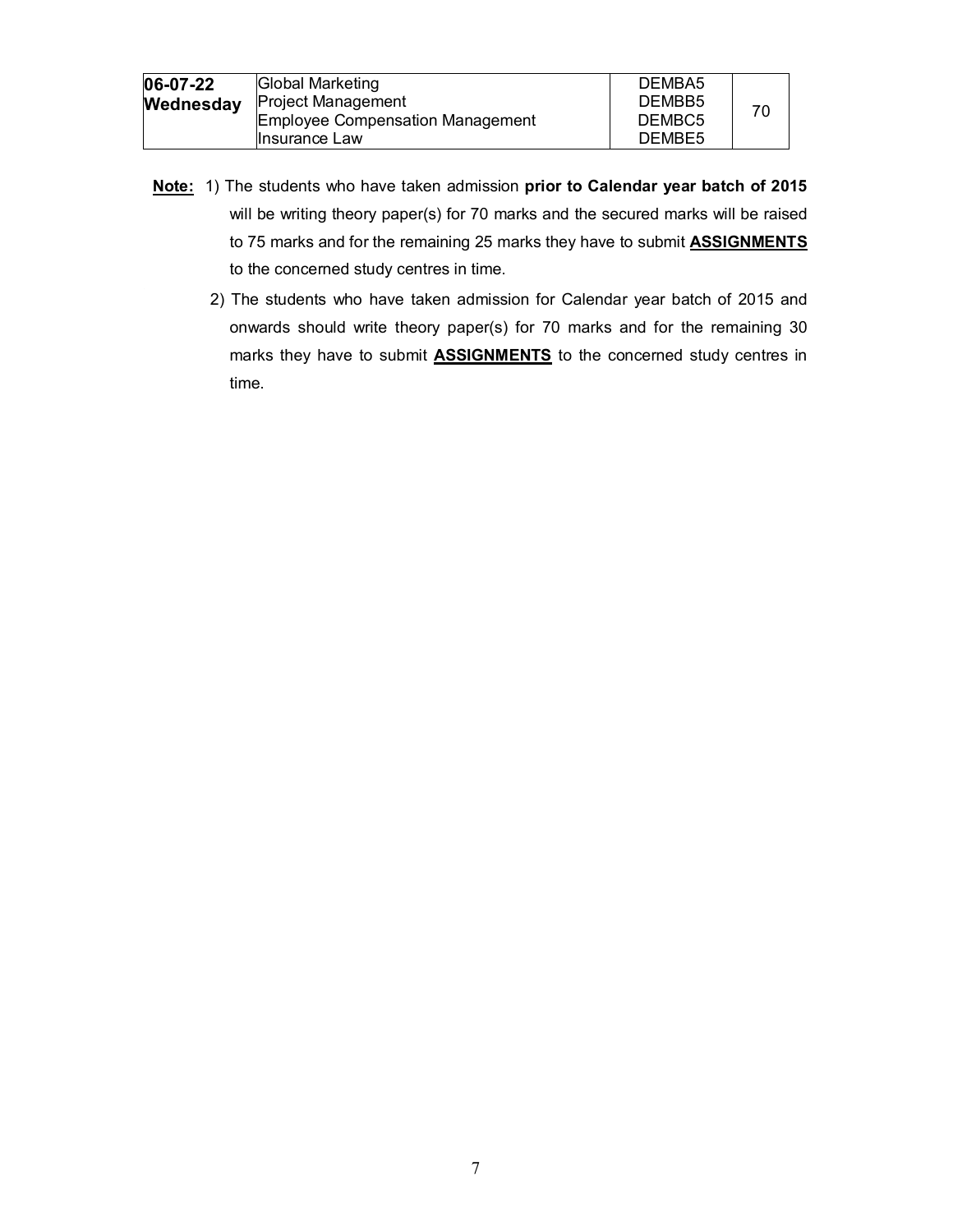#### **TIME-TABLE FOR MBA (HOSPITAL ADMINISTRATION) Examinations JUNE-2022**

| <b>FIRST YEAR</b>               |                                                  | TIME: 2.00 PM to 5.00PM             |                      |
|---------------------------------|--------------------------------------------------|-------------------------------------|----------------------|
| Date & Day                      | <b>Subject Titles</b>                            | <b>Subject</b><br><b>Paper Code</b> | Max.<br><b>Marks</b> |
| 107-07-22<br><b>Thursday</b>    | Management Process & Organizational<br>behaviour | DHAM01                              | 70                   |
| $ 08-07-22 $<br>Friday          | Marketing Management & Marketing of Services     | DHAM02                              | 70                   |
| 09-07-22<br><b>Saturday</b>     | Introduction to Computers and MIS                | DHAM03                              | 70                   |
| $11 - 07 - 22$<br><b>Monday</b> | Health Care and Operations Management            | DHAM04                              | 70                   |
| 12-07-22<br>Tuesday             | Hospital Planning and Engineering                | DHAM05                              | 70                   |
| 13-07-22<br>Wednesday           | Hospital Economics and Financial Management      | DHAM06                              | 70                   |
| 14-07-22<br>Thursday            | Medical Terminology & Records                    | DHAM07                              | 70                   |
| 15-07-22<br>Friday              | Managing Hospitals - I                           | DHAM08                              | 70                   |

- **Note:** 1) The students who have taken admission **prior to Calendar year batch of 2015** will be writing theory paper(s) for 70 marks and the secured marks will be raised to 75 marks and for the remaining 25 marks they have to submit **ASSIGNMENTS** to the concerned study centres in time.
	- 2) The students who have taken admission for Calendar year batch of 2015 and onwards should write theory paper(s) for 70 marks and for the remaining 30 marks they have to submit **ASSIGNMENTS** to the concerned study centres in time.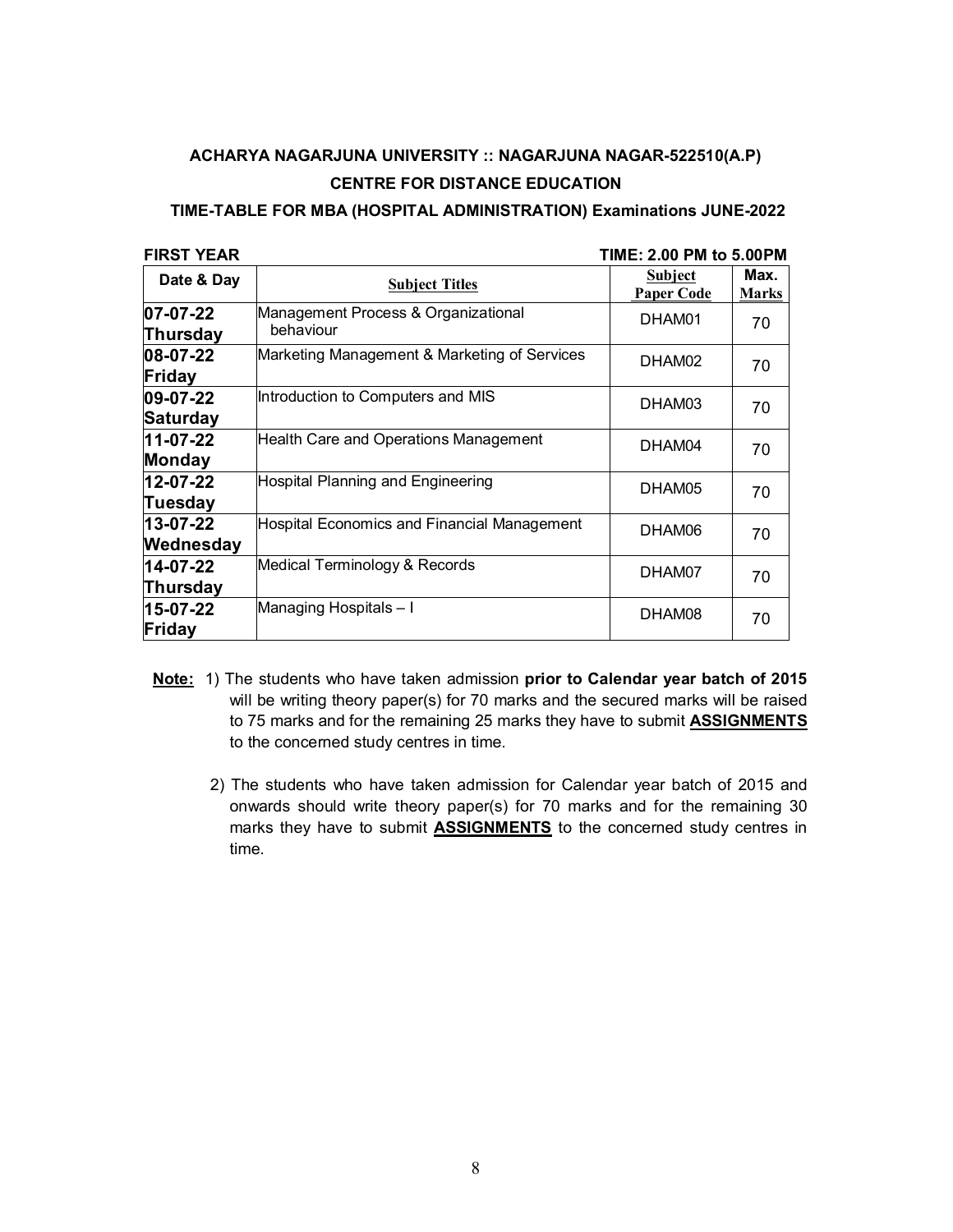| TIME-TABLE FOR MBA (HOSPITAL ADMINISTRATION) Examinations, JUNE-2022 |  |  |  |  |
|----------------------------------------------------------------------|--|--|--|--|
|----------------------------------------------------------------------|--|--|--|--|

| <b>SECOND YEAR</b> |                                        | TIME: 2.00 PM to 5.00PM      |                      |
|--------------------|----------------------------------------|------------------------------|----------------------|
| Date & Day         | <b>Subject Titles</b>                  | Subject<br><b>Paper Code</b> | Max.<br><b>Marks</b> |
| 29-06-22           | Strategic Management                   | DHAM21                       | 70                   |
| Wednesday          |                                        |                              |                      |
| 30-06-22           | <b>HRM &amp; Quality Management</b>    | DHAM22                       | 70                   |
| Thursday           |                                        |                              |                      |
| $ 01 - 07 - 22 $   | Counseling skills for managers         | DHAM23                       | 70                   |
| Friday             |                                        |                              |                      |
| 02-07-22           | Research Methods in Hospitals          | DHAM24                       | 70                   |
| Saturday           |                                        |                              |                      |
| $ 03-07-22 $       | <b>Patient Care and Behaviour</b>      | DHAM25                       | 70                   |
| Sunday             |                                        |                              |                      |
| $ 04-07-22 $       | Managing Hospitals - II                | DHAM26                       | 70                   |
| <b>Monday</b>      |                                        |                              |                      |
| 05-07-22           | Legal and Ethical issues               | DHAM27                       | 70                   |
| Tuesday            |                                        |                              |                      |
| $ 06-07-22 $       | Hospital Cost and Financial Accounting | DHAM28                       | 70                   |
| Wednesday          |                                        |                              |                      |

- **Note:** 1) The students who have taken admission **prior to Calendar year batch of 2015** will be writing theory paper(s) for 70 marks and the secured marks will be raised to 75 marks and for the remaining 25 marks they have to submit **ASSIGNMENTS** to the concerned study centres in time.
	- 2) The students who have taken admission for Calendar year batch of 2015 and onwards should write theory paper(s) for 70 marks and for the remaining 30 marks they have to submit **ASSIGNMENTS** to the concerned study centres in time.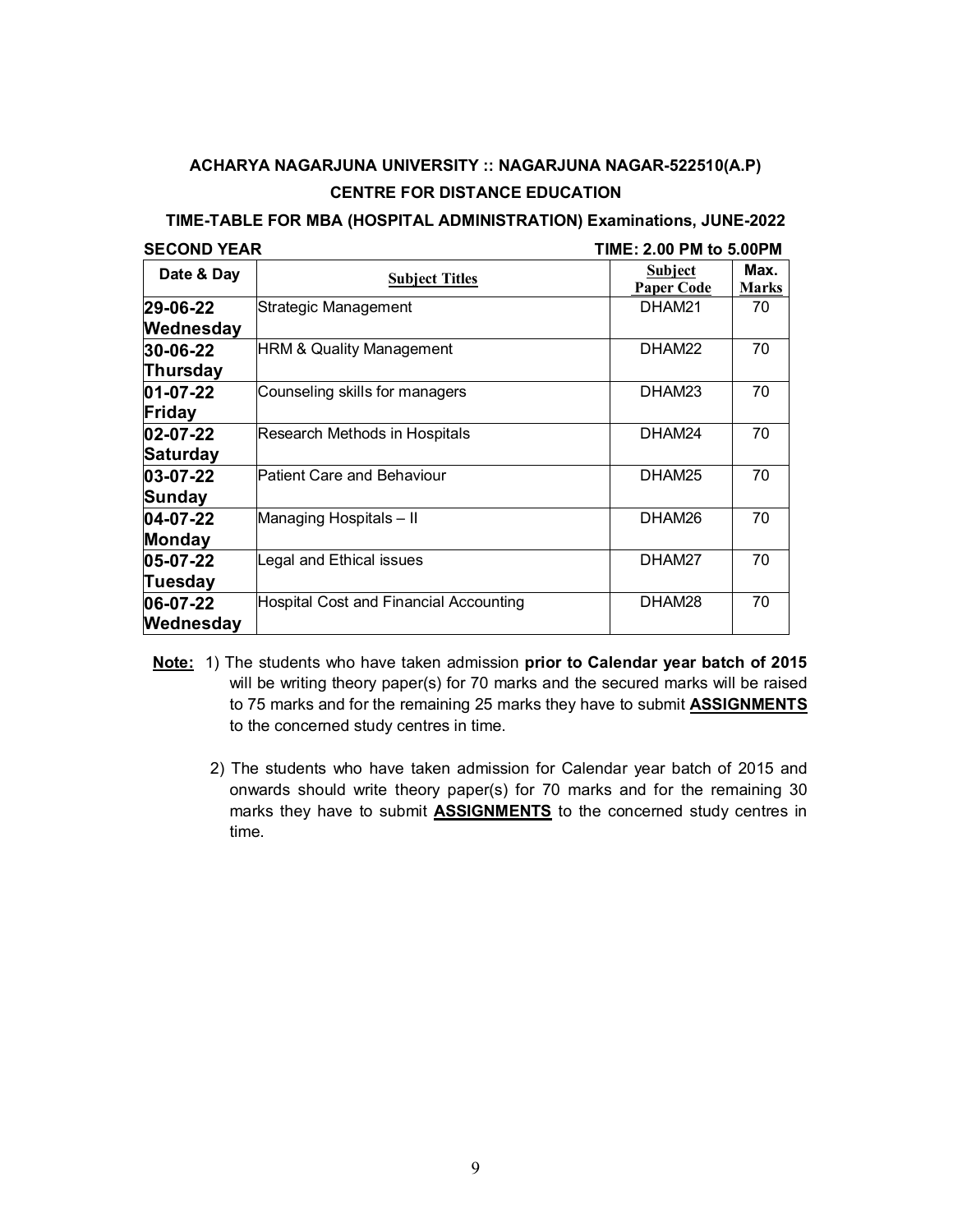### **ACHARYA NAGARJUNA UNIVERSITY :: NAGARJUNA NAGAR-522510(A.P)**

#### **CENTRE FOR DISTANCE EDUCATION**

### **TIME-TABLE FOR I MBA (Fire and Industrial Safety Management) Examinations, JUNE-2022**

| <b>FIRST YEAR</b>          |                                                          | TIME: 2.00 PM to 5.00PM             |                      |
|----------------------------|----------------------------------------------------------|-------------------------------------|----------------------|
| Date & Day                 | <b>Subject Titles</b>                                    | <b>Subject</b><br><b>Paper Code</b> | Max.<br><b>Marks</b> |
| 06-07-22<br>Wednesday      | Principles of Management and Organizational<br>Behaviour | DFISM01                             | 70                   |
| 07-07-22<br>Thursday       | Human Resource Management                                | DFISM <sub>02</sub>                 | 70                   |
| $ 08-07-22 $<br>Friday     | Marketing Management                                     | DFISM03                             | 70                   |
| 09-07-22<br>Saturday       | <b>Financial Management</b>                              | DFISM04                             | 70                   |
| 11-07-22<br>Monday         | <b>Fundamentals of Safety</b>                            | DFISM05                             | 70                   |
| 12-07-22<br><b>Tuesday</b> | Safety and the Law                                       | DFISM06                             | 70                   |
| 13-07-22<br>Wednesday      | Fire Engineering                                         | DFISM07                             | 70                   |
| 14-07-22<br>Thursday       | Safety in Construction Industry                          | DFISM08                             | 70                   |

### **ACHARYA NAGARJUNA UNIVERSITY :: NAGARJUNA NAGAR-522510(A.P)**

#### **CENTRE FOR DISTANCE EDUCATION**

# **TIME-TABLE FOR II MBA (Fire and Industrial Safety Management) Examinations, JUNE-2022**

| <b>SECOND YEAR</b>           |                                                                     | TIME: 2.00 PM to 5.00PM      |                      |
|------------------------------|---------------------------------------------------------------------|------------------------------|----------------------|
| Date & Day                   | <b>Subject Titles</b>                                               | Subject<br><b>Paper Code</b> | Max.<br><b>Marks</b> |
| 29-06-22<br>Wednesday        | Safety Management                                                   | DFISM21                      | 70                   |
| 30-06-22<br>Thursday         | Safety Engineering                                                  | DFISM22                      | 70                   |
| $01 - 07 - 22$<br>Friday     | Appraisal, Analysis, Inspection & Control<br>Procedures             | DFISM23                      | 70                   |
| $ 02 - 07 - 22 $<br>Saturday | Industiral Hygiene & Occupational Health<br>Environmental Education | DFISM24                      | 70                   |
| $ 03-07-22 $<br>Sunday       | <b>Producation and Materials Management</b>                         | DFISM25                      | 70                   |
| $ 04-07-22 $<br>Monday       | Safety in Chemical Industry                                         | DFISM26A                     | 70                   |
| $ 05-07-22 $<br>Tuesday      | Safety in Electrical Industry                                       | DFISM26B                     | 70                   |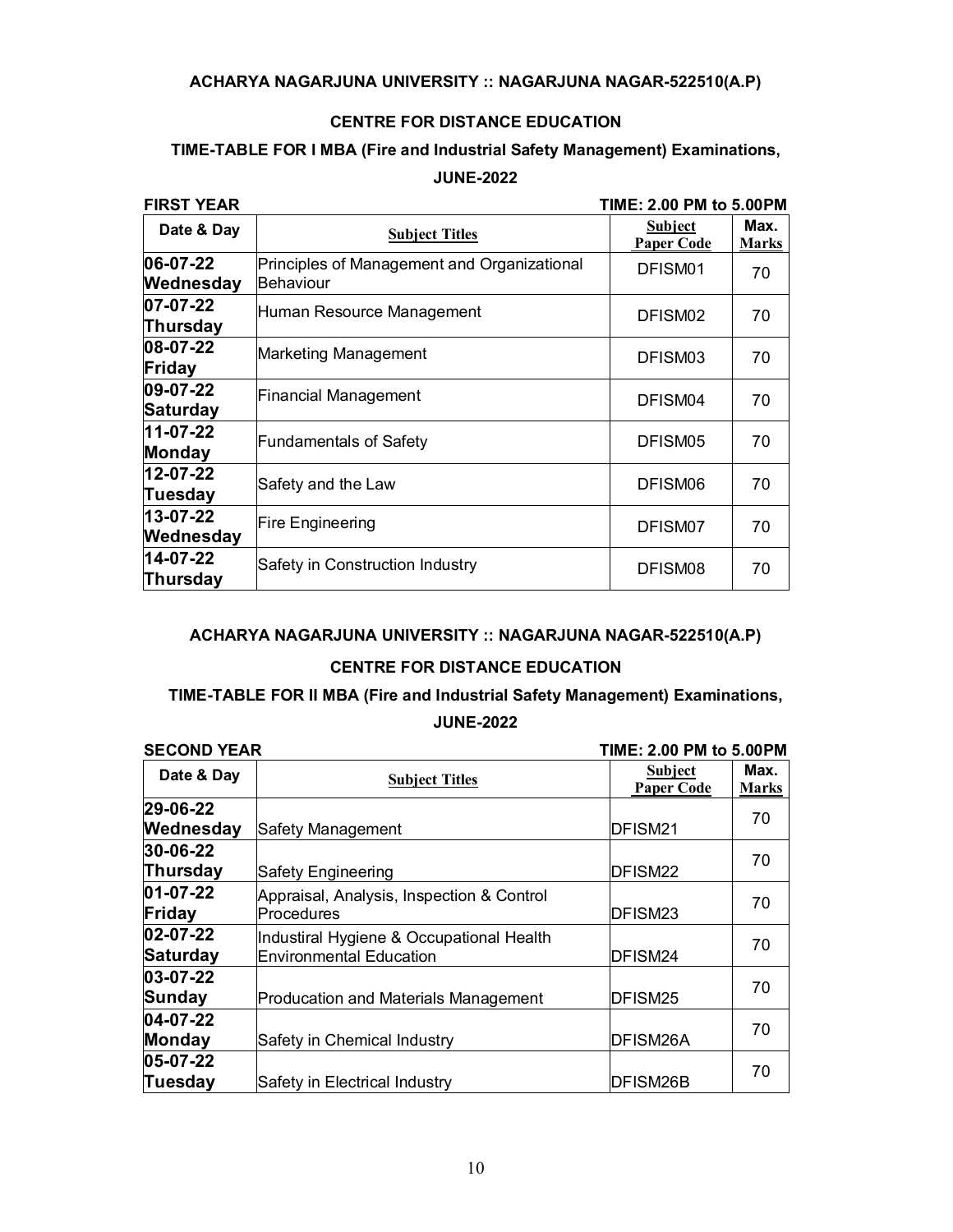# **ACHARYA NAGARJUNA UNIVERSITY :: NAGARJUNA NAGAR-522510(A.P) CENTRE FOR DISTANCE EDUCATION TIME-TABLE FOR MCA EXAMINATIONS, JUNE-2022**

| <b>FIRST YEAR</b>               |                              | TIME: 2.00 PM to 5.00 PM            |                      |
|---------------------------------|------------------------------|-------------------------------------|----------------------|
| Date & Day                      | <b>Subject Titles</b>        | <b>Subject</b><br><b>Paper Code</b> | Max.<br><b>Marks</b> |
| 07-07-22<br>Thursday            | Information Technology       | DMCA <sub>101</sub>                 | 70                   |
| $ 08-07-22 $<br>Friday          | Programming with C++         | DMCA102                             | 70                   |
| $ 09-07-22 $<br><b>Saturday</b> | <b>Computer Organization</b> | DMCA103                             | 70                   |
| $11 - 07 - 22$<br><b>Monday</b> | Data Structures              | DMCA104                             | 70                   |
| 12-07-22<br>Tuesday             | <b>Operating Systems</b>     | DMCA <sub>105</sub>                 | 70                   |
| 13-07-22<br>Wednesday           | Data Base Management Systems | DMCA106                             | 70                   |
| 14-07-22<br>Thursday            | Accounts & Finance           | DMCA107                             | 70                   |
| 15-07-22<br>Friday              | Discrete Mathematics         | DMCA108                             | 70                   |

- **Note:** 1) The students who have taken admission **prior to Calendar year batch of 2015** will be writing theory paper(s) for 70 marks and the secured marks will be raised to 75 marks and for the remaining 25 marks they have to submit **ASSIGNMENTS** to the concerned study centres in time.
	- 2) The students who have taken admission for Calendar year batch of 2015 and onwards should write theory paper(s) for 70 marks and for the remaining 30 marks they have to submit **ASSIGNMENTS** to the concerned study centres in time.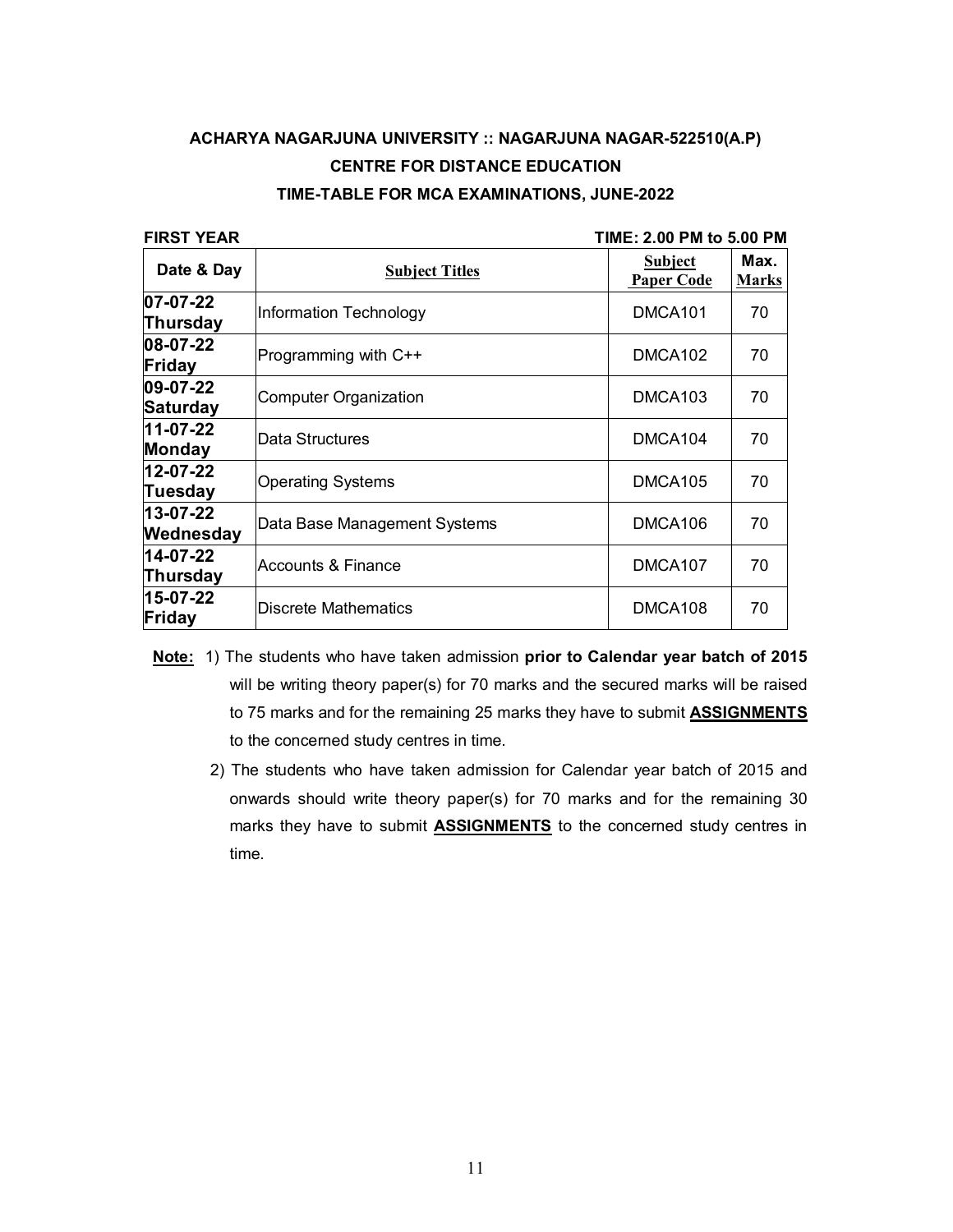| <b>SECOND YEAR</b>          | TIME: 2.00 PM to 5.00 PM             |                                     |                      |
|-----------------------------|--------------------------------------|-------------------------------------|----------------------|
| Date & Day                  | <b>Subject Titles</b>                | <b>Subject</b><br><b>Paper Code</b> | Max.<br><b>Marks</b> |
| 29-06-22<br>Wednesday       | Software Engineering                 | DMCA201                             | 70                   |
| 30-06-22<br><b>Thursday</b> | Programming with Java                | DMCA202                             | 70                   |
| $01-07-22$<br>Friday        | <b>Computer Networking</b>           | DMCA203                             | 70                   |
| 02-07-22<br><b>Saturday</b> | <b>Computer Algorithms</b>           | DMCA204                             | 70                   |
| 03-07-22<br><b>Sunday</b>   | <b>Distributed Operating Systems</b> | DMCA205                             | 70                   |
| 04-07-22<br>Monday          | <b>Computer Graphics</b>             | DMCA206                             | 70                   |
| 05-07-22<br>Tuesday         | e-Commerce                           | DMCA207                             | 70                   |
| 06-07-22<br>Wednesday       | <b>Probability &amp; Statistics</b>  | DMCA208                             | 70                   |

- **Note:** 1) The students who have taken admission **prior to Calendar year batch of 2015** will be writing theory paper(s) for 70 marks and the secured marks will be raised to 75 marks and for the remaining 25 marks they have to submit **ASSIGNMENTS** to the concerned study centres in time.
	- 2) The students who have taken admission for Calendar year batch of 2015 and onwards should write theory paper(s) for 70 marks and for the remaining 30 marks they have to submit **ASSIGNMENTS** to the concerned study centres in time.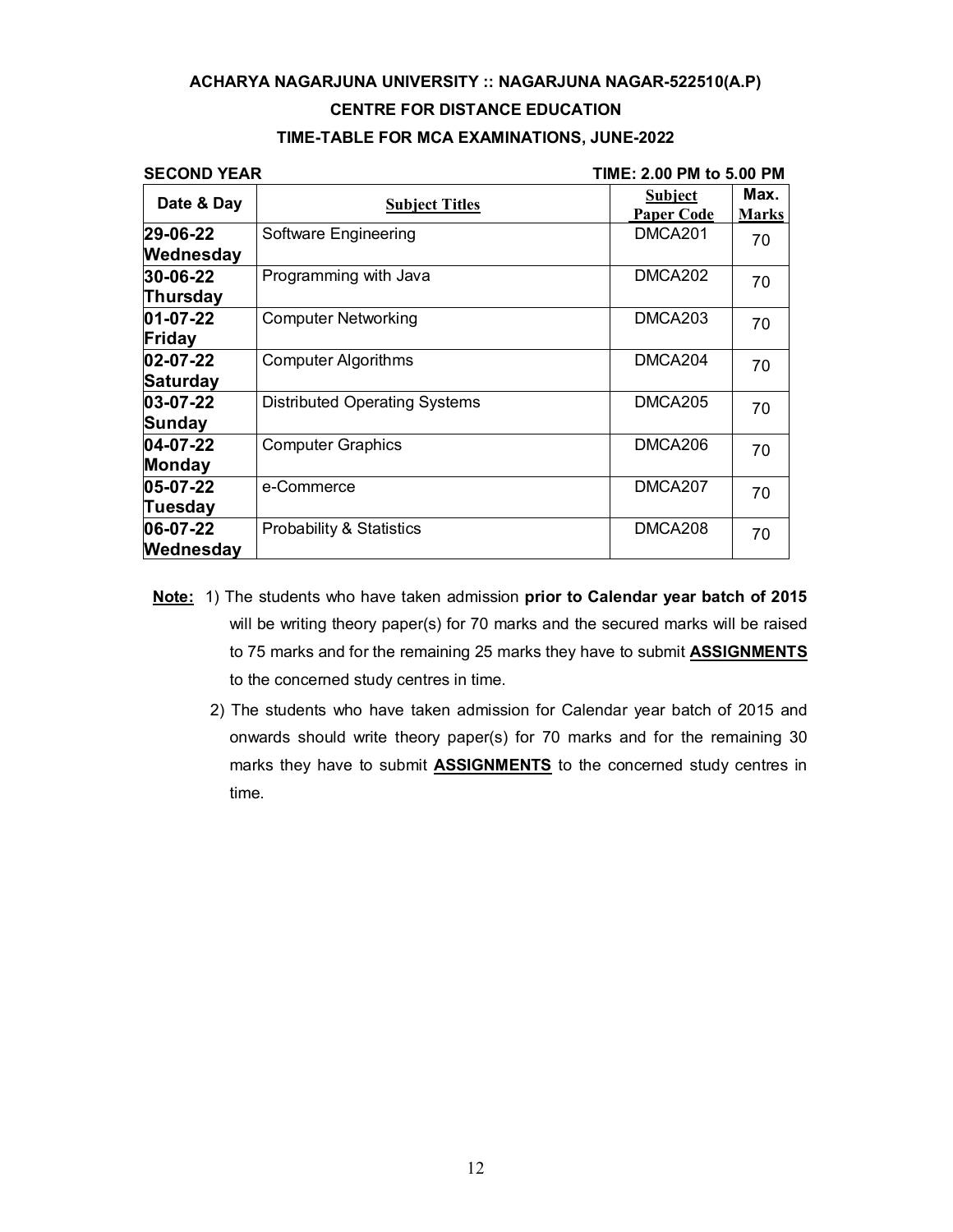# **ACHARYA NAGARJUNA UNIVERSITY :: NAGARJUNA NAGAR-522510(A.P) CENTRE FOR DISTANCE EDUCATION TIME-TABLE FOR MCA EXAMINATIONS, JUNE-2022**

| <b>THIRD YEAR</b>           |                                 | TIME: 9.00 AM To 12.00 NOON         |                      |
|-----------------------------|---------------------------------|-------------------------------------|----------------------|
| Date & Day                  | <b>Subject Titles</b>           | <b>Subject</b><br><b>Paper Code</b> | Max.<br><b>Marks</b> |
| 29-06-22<br>Wednesday       | Artificial intelligence         | DMCA301                             | 70                   |
| 30-06-22<br><b>Thursday</b> | Cryptography & Network Security | DMCA302                             | 70                   |
| $01-07-22$<br>Friday        | <b>Embedded Systems</b>         | DMCA303                             | 70                   |
| 02-07-22<br><b>Saturday</b> | Data Mining Techniques          | DMCA304                             | 70                   |
| 03-07-22<br><b>Sunday</b>   | <b>Systems Auditing</b>         | DMCA305                             | 70                   |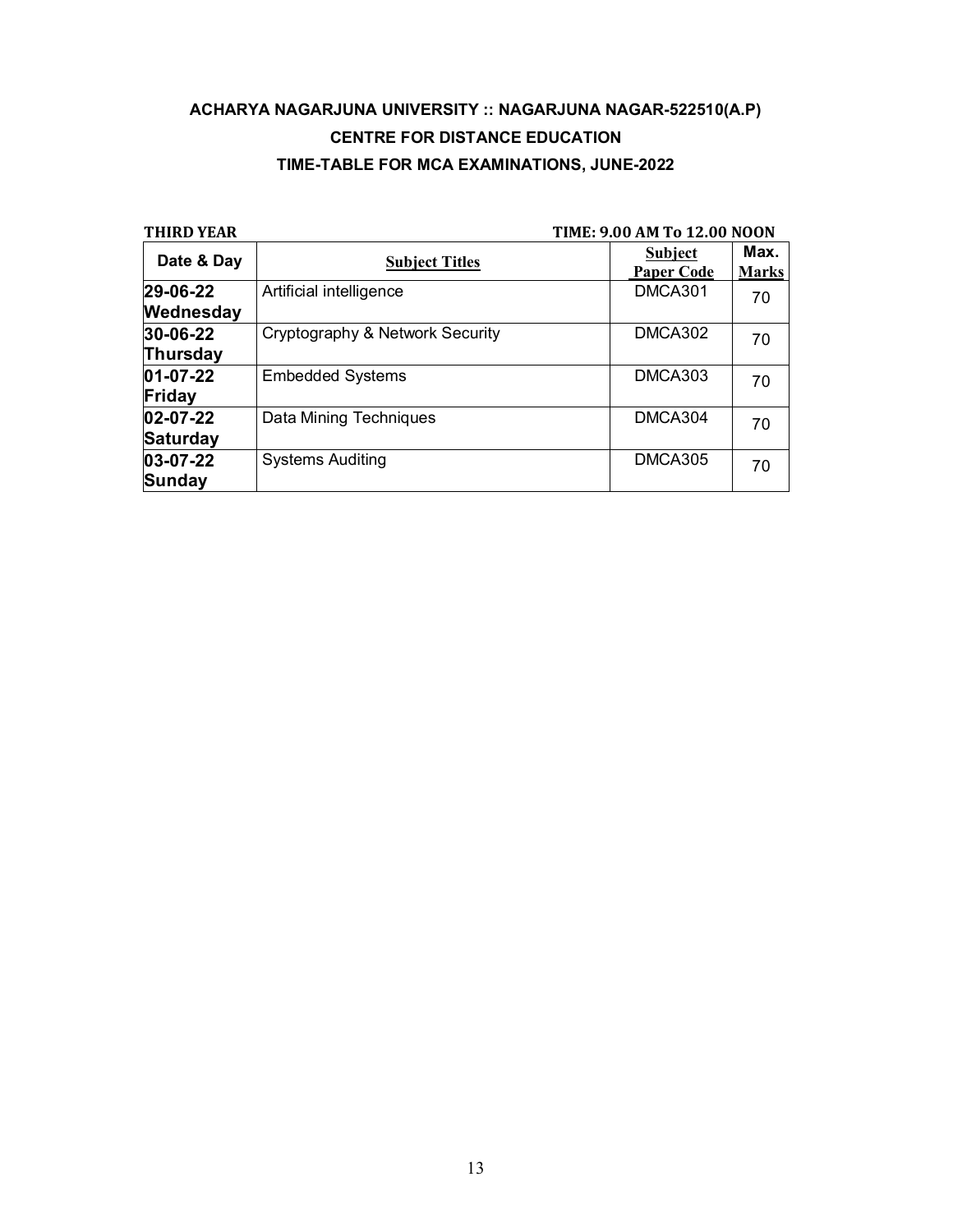# **ACHARYA NAGARJUNA UNIVERSITY :: NAGARJUNA NAGAR-522510(A.P) CENTRE FOR DISTANCE EDUCATION TIME-TABLE FOR M.Com. Examinations, JUNE-2022**

| <b>FIRST YEAR</b>           |                                 | TIME 2.00 P.M TO 5.00 P.M |                  |  |
|-----------------------------|---------------------------------|---------------------------|------------------|--|
| Date & Day                  | <b>Subject Titles</b>           | <b>Paper Code</b>         | <b>Max.Marks</b> |  |
| 04-07-22<br><b>Monday</b>   | Perspectives of Management (RR) | DCM <sub>01</sub>         | 70               |  |
| 05-07-22<br>Tuesday         | <b>Business Environment</b>     | DCM <sub>02</sub>         | 70               |  |
| 06-07-22<br>Wednesday       | <b>Marketing Management</b>     | DCM <sub>03</sub>         | 70               |  |
| 07-07-22<br><b>Thursday</b> | Financial Management (NR)       | DCM04(NR)                 | 70               |  |
| 08-07-22<br><b>Friday</b>   | Human Resource Management       | DCM <sub>05</sub>         | 70               |  |

 **Note:** 1) The students who have taken admission **prior to Calendar year batch of 2012** should write theory paper(s) for 70 marks and the secured marks will be raised to 100 marks.

2) The students who have taken admission for Calendar year batch of 2012 and onwards prior to Calendar year batch of 2015 (the enrolment number of these students starts with C12, A12, C13, A13, C14 and A14) will be writing theory paper(s) for 70 marks and the secured marks will be raised accordingly to 80 marks and for the remaining 20 marks they have to submit **ASSIGNMENTS** to the concerned study centres in time.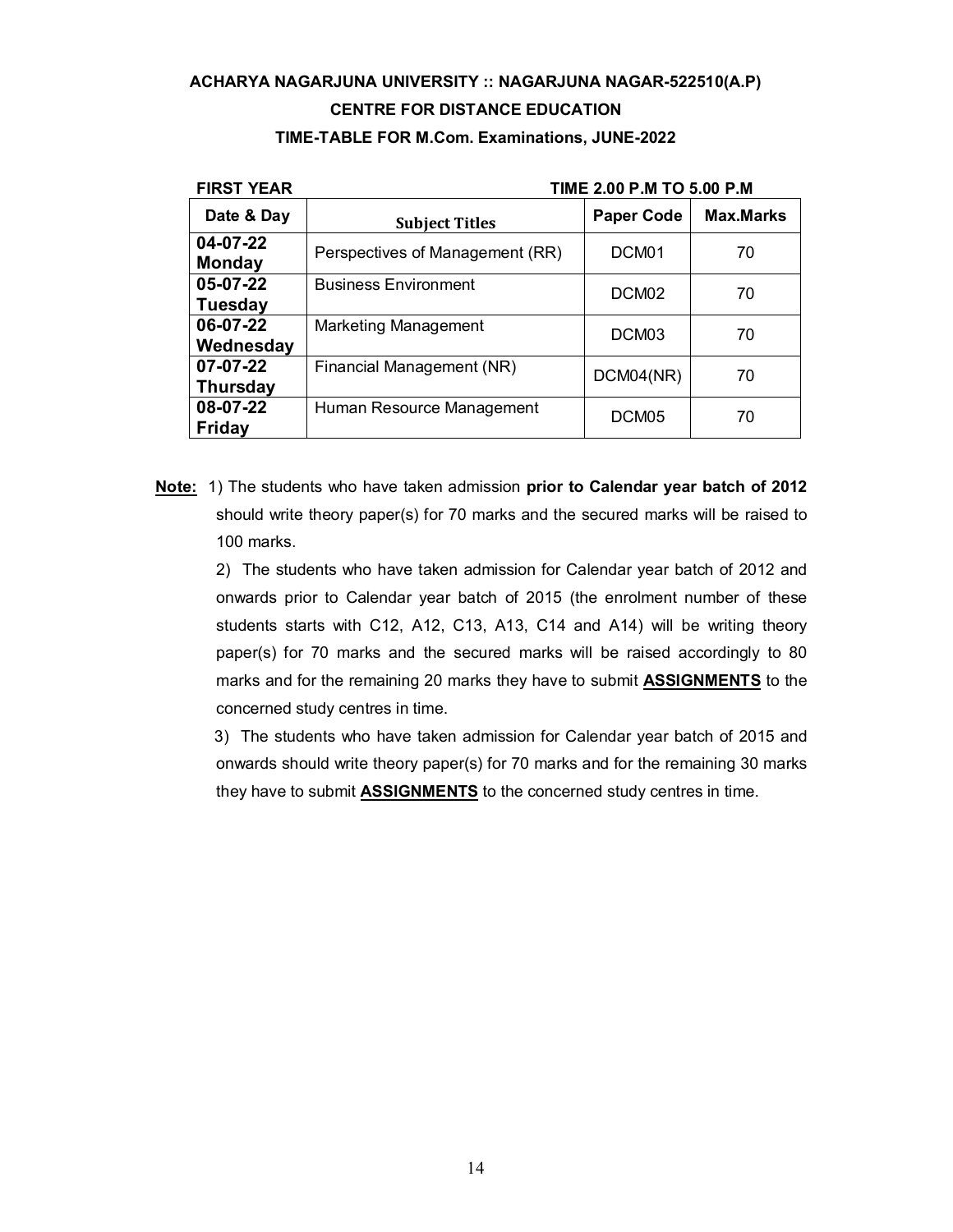#### **TIME-TABLE FOR M.Com. Examinations, JUNE-2022**

**SECOND YEAR TIME: 2.00 P.M TO 5.00 P.M** 

|                                   |                                                                                                                                    | <b>Paper Code</b>                      | <b>Max.Marks</b> |
|-----------------------------------|------------------------------------------------------------------------------------------------------------------------------------|----------------------------------------|------------------|
| Day & Date                        | <b>Subject Titles</b>                                                                                                              |                                        |                  |
| 29-06-22<br>Wednesday             | <b>International Business</b>                                                                                                      | DCM <sub>21</sub>                      | 70               |
| 30-06-22<br><b>Thursday</b>       | Management of Information Systems                                                                                                  | DCM <sub>22</sub>                      | 70               |
| $01 - 07 - 22$<br><b>Friday</b>   | <b>Accounting: Advanced Financial Accounting</b><br><b>Banking: Commercial Banking</b>                                             | DCM <sub>23</sub><br>DCM <sub>26</sub> | 70<br>70         |
| $02 - 07 - 22$<br><b>Saturday</b> | <b>Accounting: Advanced cost and</b><br><b>Management Accounting</b><br><b>Banking: Central Banking and Development</b><br>Banking | DCM <sub>24</sub><br>DCM <sub>27</sub> | 70<br>70         |
| 03-07-22<br>Sunday                | <b>Accounting: Taxation</b><br><b>Banking: Finance of Foreign Trade and</b><br>International Banking                               | DCM <sub>25</sub><br>DCM <sub>28</sub> | 70<br>70         |

**Note:** 1) The students who have taken admission **prior to Calendar year batch of 2012** should write theory paper(s) for 70 marks and the secured marks will be raised to 100 marks.

> 2) The students who have taken admission for Calendar year batch of 2012 and onwards prior to Calendar year batch of 2015 (the enrolment number of these students starts with C12, A12, C13, A13, C14 and A14) will be writing theory paper(s) for 70 marks and the secured marks will be raised accordingly to 80 marks and for the remaining 20 marks they have to submit **ASSIGNMENTS** to the concerned study centres in time..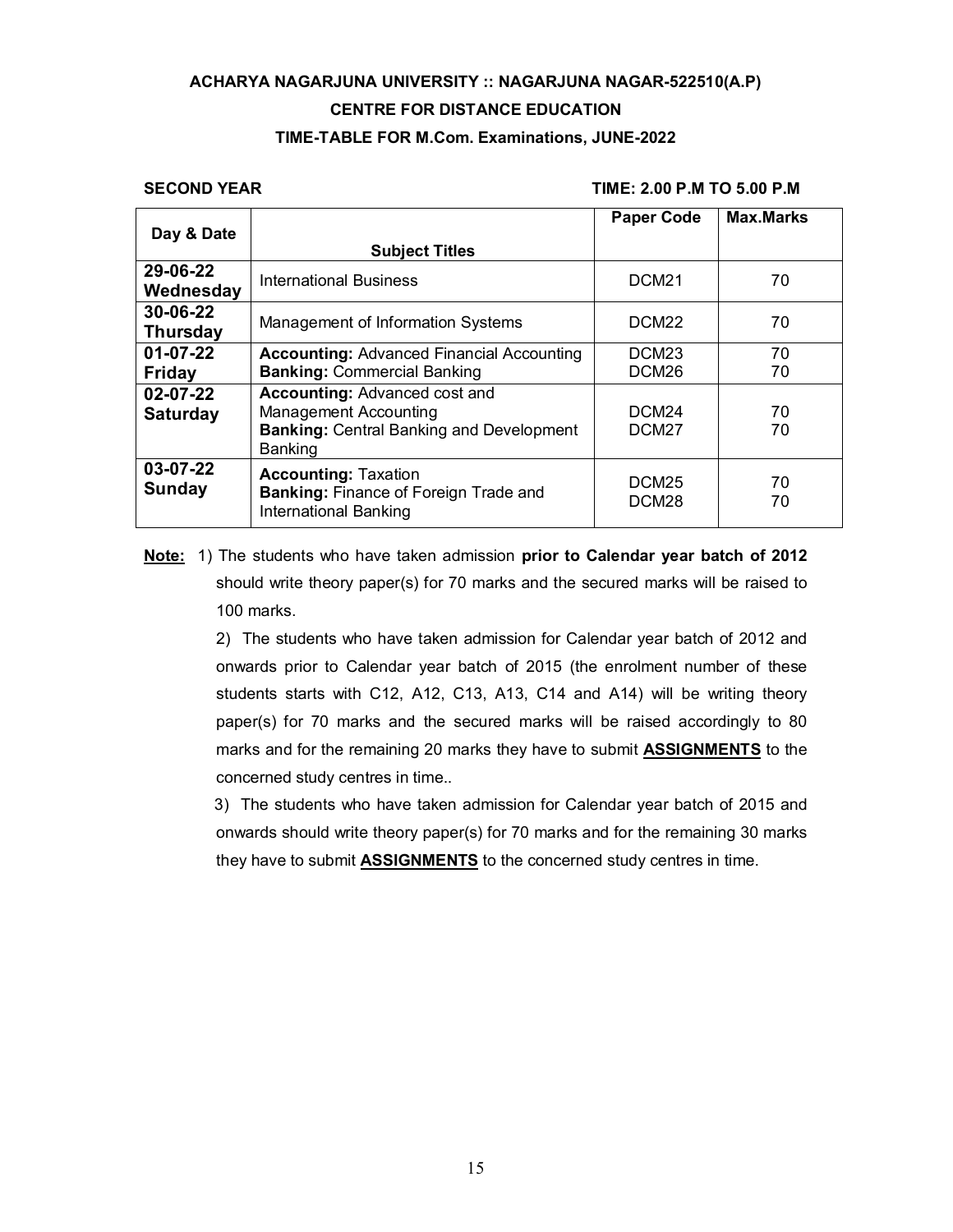#### **TIME-TABLE FOR L.L.M Examinations, JUNE-2022**

**FIRST YEAR TIME: 2.00 P.M to 5.00 PM** 

| Date & Day                      | <b>Subject Title</b>                                                                                                                                                                                | Paper code                                               | Max.<br><b>Marks</b> |
|---------------------------------|-----------------------------------------------------------------------------------------------------------------------------------------------------------------------------------------------------|----------------------------------------------------------|----------------------|
| $01 - 07 - 22$<br><b>Friday</b> | Research Methodology                                                                                                                                                                                | D1231LL/CL/<br><b>TCL/CSL</b>                            | 70                   |
| 02-07-22<br><b>Saturday</b>     | Dispute resolutions in Labour Management relations.<br>Fundamental Rights and Directive Principles.<br>General Theory and Principles of Tort Liability-I.<br>General Principles of Company Law - I. | D1233LL<br>D1233CL<br><b>D1233TCL</b><br><b>D1233CSL</b> | 70                   |
| 03-07-22<br><b>Sunday</b>       | Trade Union Law.<br>Centre and State Relations.<br>Law of Crimes.<br>Company Management.                                                                                                            | D1234LL<br>D1234CL<br><b>D1234TCL</b><br><b>D1234CSL</b> | 70                   |
| 04-07-22<br><b>Monday</b>       | Jurisprudence.                                                                                                                                                                                      | D1237LL/CL/<br><b>TCL/CSL</b>                            | 70                   |
| 05-07-22<br><b>Tuesday</b>      | Industrial Discipline and Punishment Process.<br>Administrative Process-Nature and Scope.<br>General Theory and Principles of Tort Liability-II.<br>General Principles of Company Law - II.         | D1235LL<br>D1235CL<br><b>D1235TCL</b><br><b>D1235CSL</b> | 70                   |
| 06-07-22<br>Wednesday           | Collective Bargaining.<br>Administrative Process and Judicial Control.<br>Criminal Procedure Code.<br>Administration of Company Law.                                                                | D1236LL<br>D1236CL<br><b>D1236TCL</b><br>D1236CSL        | 70                   |

 **Note:** 1) The students who have taken admission **prior to Calendar year batch of 2012** should write theory paper(s) for 70 marks and the secured marks will be raised to 100 marks.

2) The students who have taken admission for Calendar year batch of 2012 and onwards prior to Calendar year batch of 2015 (the enrolment number of these students starts with C12, A12, C13, A13, C14 and A14) will be writing theory paper(s) for 70 marks and the secured marks will be raised accordingly to 80 marks and for the remaining 20 marks they have to submit **ASSIGNMENTS** to the concerned study centres in time..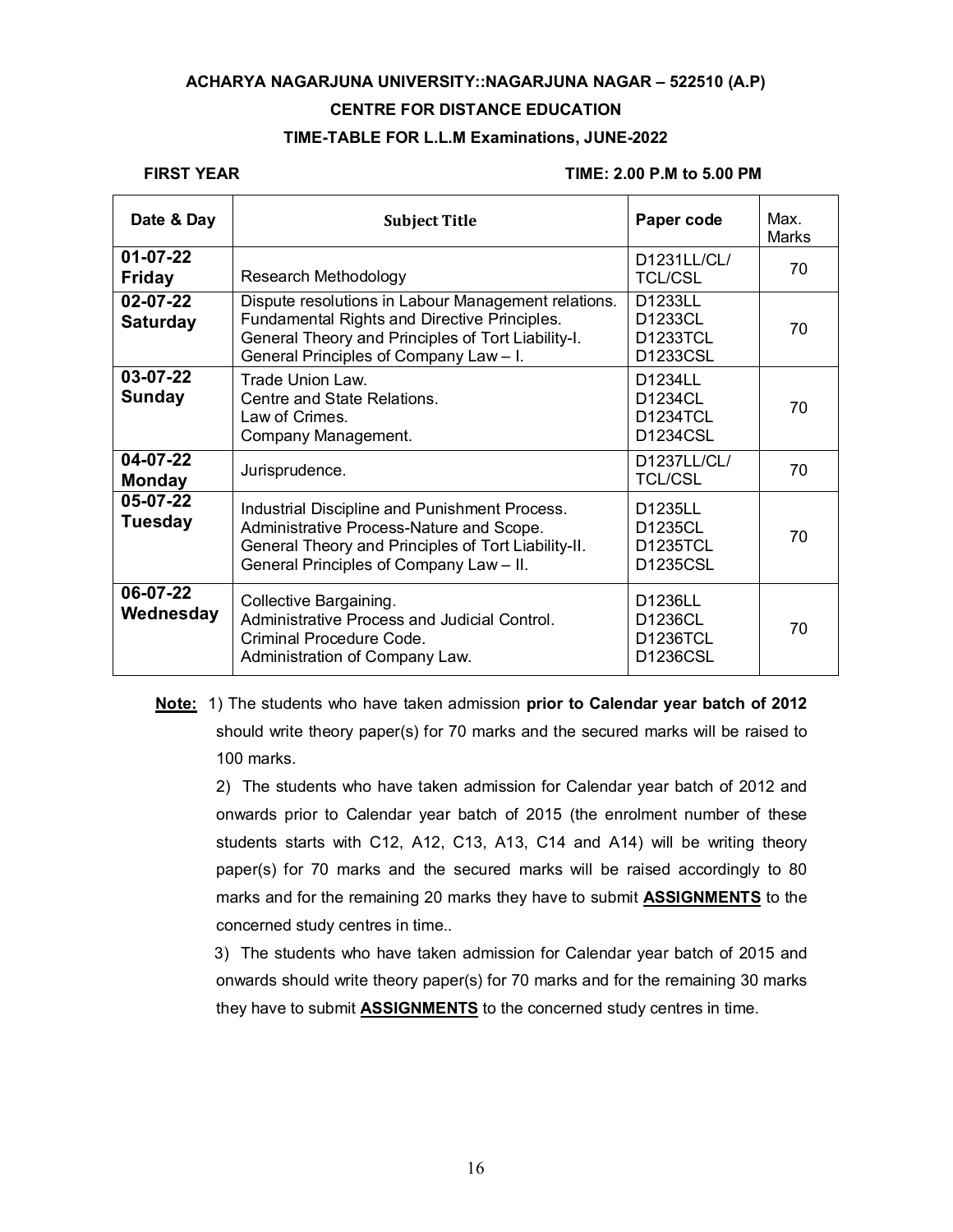# **ACHARYA NAGARJUNA UNIVERSITY::NAGARJUNA NAGAR – 522510 (A.P) CENTRE FOR DISTANCE EDUCATION TIME-TABLE FOR L.L.M Examinations, JUNE-2022**

#### **SECOND YEAR TIME: 2.00 P.M to 5.00 PM**

| Date & Day            | <b>Subject Title</b>                                                                                               | <b>Paper Code</b>                                 | Max.<br><b>Marks</b> |
|-----------------------|--------------------------------------------------------------------------------------------------------------------|---------------------------------------------------|----------------------|
| 29-06-22<br>Wednesday | Social Security Law.                                                                                               | D <sub>1251</sub> LL                              |                      |
|                       | Protection and Enforcement of<br>Human Rights in India.<br>Law of Negligence and Damages<br>Corporate Regulations. | D1251CL<br>D1251TCL<br><b>D1251CSL</b>            | 70                   |
| 30-06-22              | Wages and Minimum Labour                                                                                           |                                                   |                      |
| <b>Thursday</b>       | Standards.<br>Public Authorities: Liability.<br>Criminology and Penology.<br>Securities Law & Investor Protection. | D1252LL<br>D1252CL<br><b>D1252TCL</b><br>D1252CSL | 70                   |

 **Note:** 1) The students who have taken admission **prior to Calendar year batch of 2012** should write theory paper(s) for 70 marks and the secured marks will be raised to 100 marks.

2) The students who have taken admission for Calendar year batch of 2012 and onwards prior to Calendar year batch of 2015 (the enrolment number of these students starts with C12, A12, C13, A13, C14 and A14) will be writing theory paper(s) for 70 marks and the secured marks will be raised accordingly to 80 marks and for the remaining 20 marks they have to submit **ASSIGNMENTS** to the concerned study centres in time..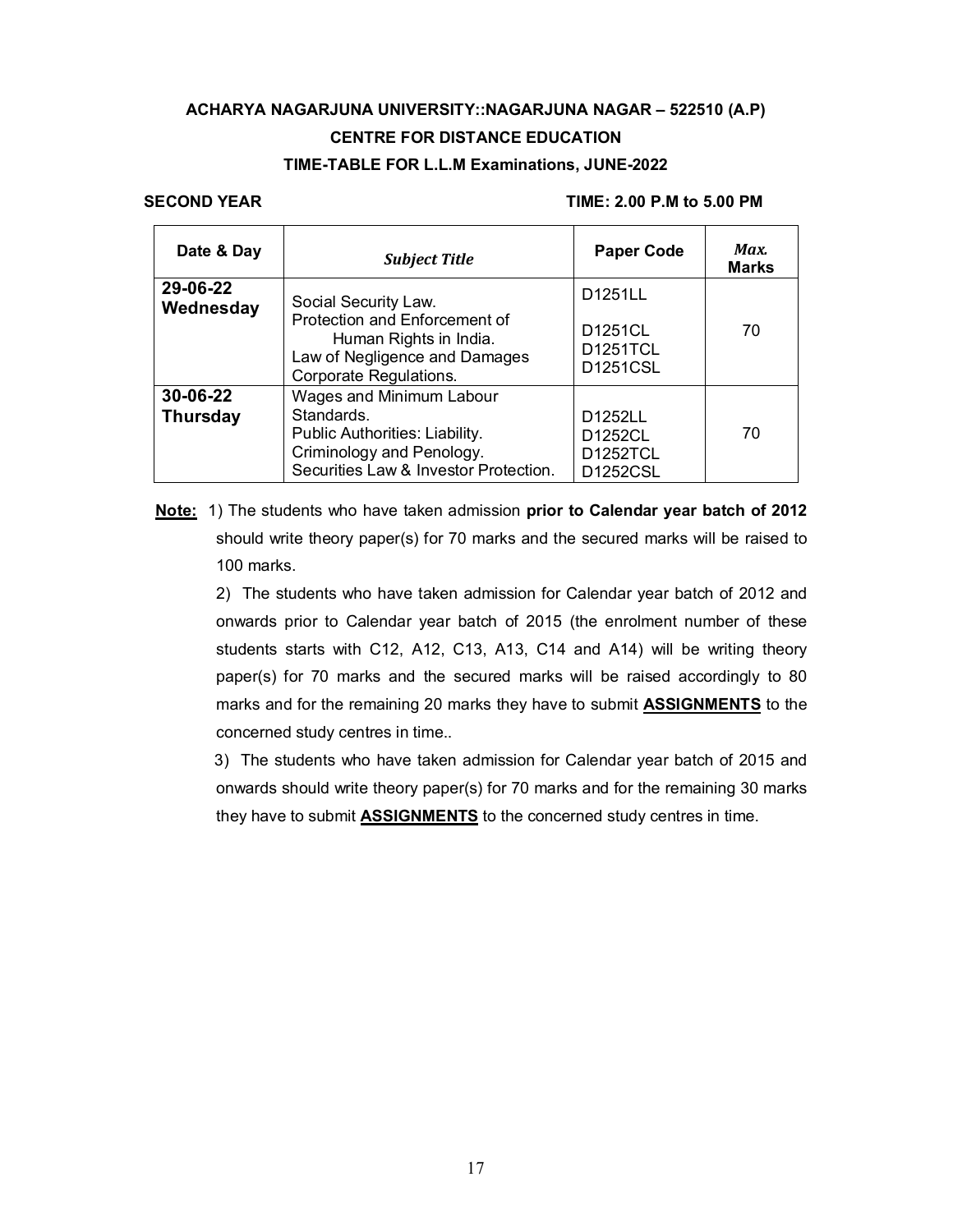| <b>TIME: 2.00 PM to 5.00 PM</b><br><b>FIRST YEAR</b> |                                                                             |                                     |                      |
|------------------------------------------------------|-----------------------------------------------------------------------------|-------------------------------------|----------------------|
| Date & Day                                           | <b>Subject Titles</b>                                                       | <b>Subject</b><br><b>Paper Code</b> | Max.<br><b>Marks</b> |
| $ 03-07-22 $<br>Sunday                               | Biology and Diversity of Algae, Bryophytes,<br>Pteridophytes and Gymnosperm | DBOT01                              | 70                   |
| 04-07-22<br><b>Monday</b>                            | Systematic of Angiosperms and Plant Ecology                                 | DBOT02                              | 70                   |
| 05-07-22<br>Tuesday                                  | Cytology, Genetics and Plant Breeding                                       | DBOT <sub>03</sub>                  | 70                   |
| 06-07-22<br>Wednesday                                | Plant Physiology and Metabolism                                             | DBOT04                              | 70                   |

**Time Table For M.Sc. (Botany) Examinations, JUNE-2022** 

 **Note:** 1) The students who have taken admission **prior to Calendar year batch of 2012** will be writing theory paper(s) for 70 marks and the secured marks will be raised to 100 marks.

2) The students who have taken admission for Calendar year batch of 2012 and onwards prior to Calendar year batch of 2015 (the enrolment number of these students starts with C12, A12, C13, A13, C14 and A14) will be writing theory paper(s) for 70 marks and the secured marks will be raised accordingly to 80 marks and for the remaining 20 marks they have to submit **ASSIGNMENTS** to the concerned study centres in time.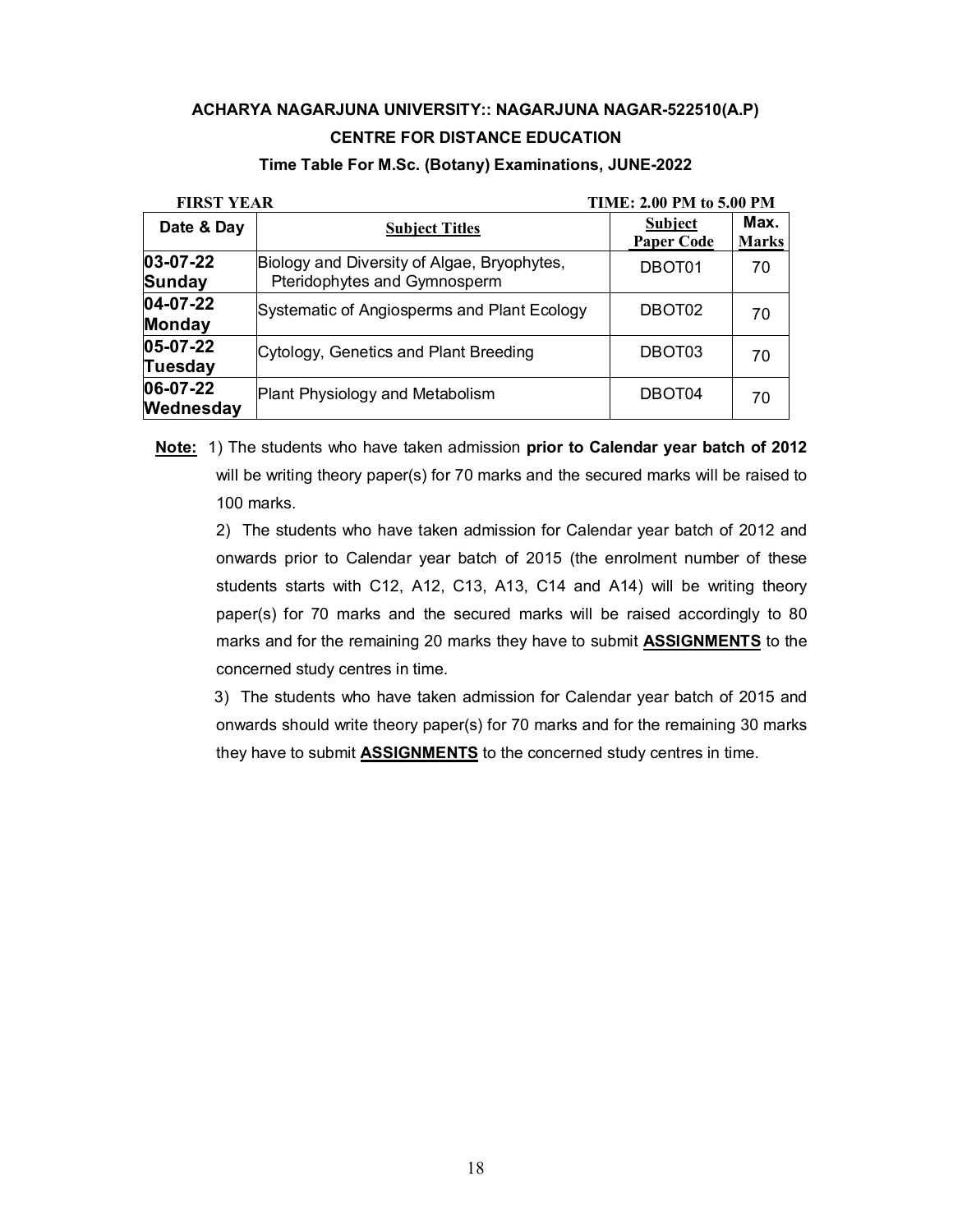| <b>SECOND YEAR</b>          |                                                         | <b>TIME: 2.00 PM to 5.00 PM</b>     |                      |
|-----------------------------|---------------------------------------------------------|-------------------------------------|----------------------|
| Date & Day                  | <b>Subject Titles</b>                                   | <b>Subject</b><br><b>Paper Code</b> | Max.<br><b>Marks</b> |
| 29-06-22<br>Wednesday       | Development Biology of Angiosperms and<br>Elthanobotany | DBOT21                              | 70                   |
| 30-06-22<br><b>Thursday</b> | Microbiology, Mycology and Plant Diseases               | DBOT22                              | 70                   |
| $01 - 07 - 22$<br>Friday    | Cell Biology and Molecular Biology                      | DBOT <sub>23</sub>                  | 70                   |
| 02-07-22<br><b>Saturday</b> | Plant Biotechnology                                     | DBOT24                              | 70                   |

#### **Time Table For M.Sc. (Botany) Examinations, JUNE-2022**

 **Note:** 1) The students who have taken admission **prior to Calendar year batch of 2012** will be writing theory paper(s) for 70 marks and the secured marks will be raised to 100 marks.

2) The students who have taken admission for Calendar year batch of 2012 and onwards prior to Calendar year batch of 2015 (the enrolment number of these students starts with C12, A12, C13, A13, C14 and A14) will be writing theory paper(s) for 70 marks and the secured marks will be raised accordingly to 80 marks and for the remaining 20 marks they have to submit **ASSIGNMENTS** to the concerned study centres in time.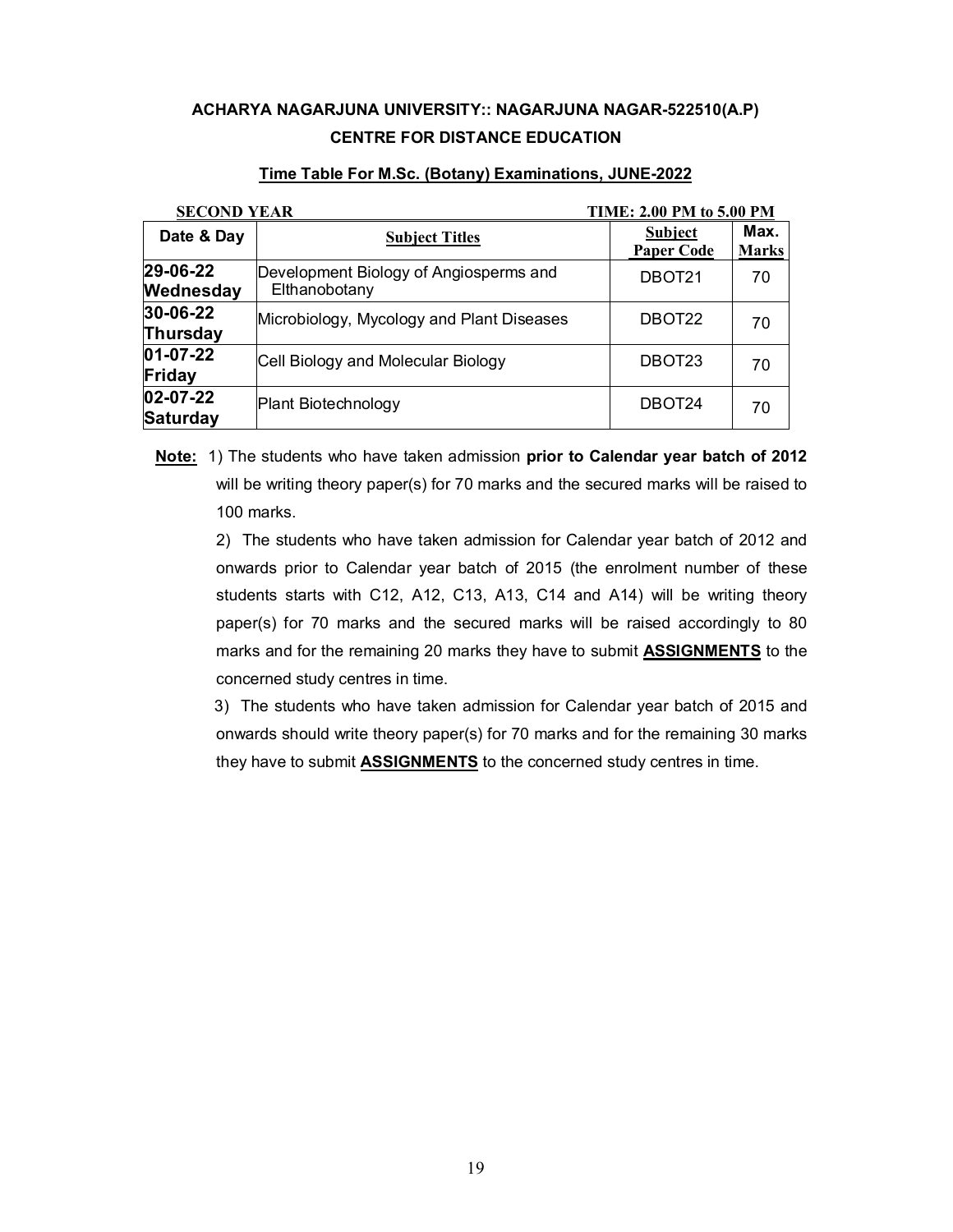| <b>FIRST YEAR</b>              |                                                            | <b>TIME: 2.00 PM to 5.00 PM</b>     |                      |
|--------------------------------|------------------------------------------------------------|-------------------------------------|----------------------|
| Date & Day                     | <b>Subject Titles</b>                                      | <b>Subject</b><br><b>Paper Code</b> | Max.<br><b>Marks</b> |
| $ 03-07-22 $<br>Sunday         | Systematics and Anatomy of Invertebrates                   | DZO001                              | 70                   |
| $ 04-07-22 $<br>Monday         | Systematics and Anatomy of Chordates and<br>Gamete Biology | DZOO02                              | 70                   |
| $ 05-07-22 $<br><b>Tuesday</b> | Cell Biology, Genetics and Evolution                       | DZOO03                              | 70                   |
| 06-07-22<br>Wednesday          | Animal Ecology and Wildlife                                | DZOO04                              | 70                   |

#### **Time Table For M.Sc. (Zoology) Examinations, JUNE-2022**

 **Note:** 1) The students who have taken admission **prior to Calendar year batch of 2012** will be writing theory paper(s) for 70 marks and the secured marks will be raised to 100 marks.

2) The students who have taken admission for Calendar year batch of 2012 and onwards prior to Calendar year batch of 2015 (the enrolment number of these students starts with C12, A12, C13, A13, C14 and A14) will be writing theory paper(s) for 70 marks and the secured marks will be raised accordingly to 80 marks and for the remaining 20 marks they have to submit **ASSIGNMENTS** to the concerned study centres in time.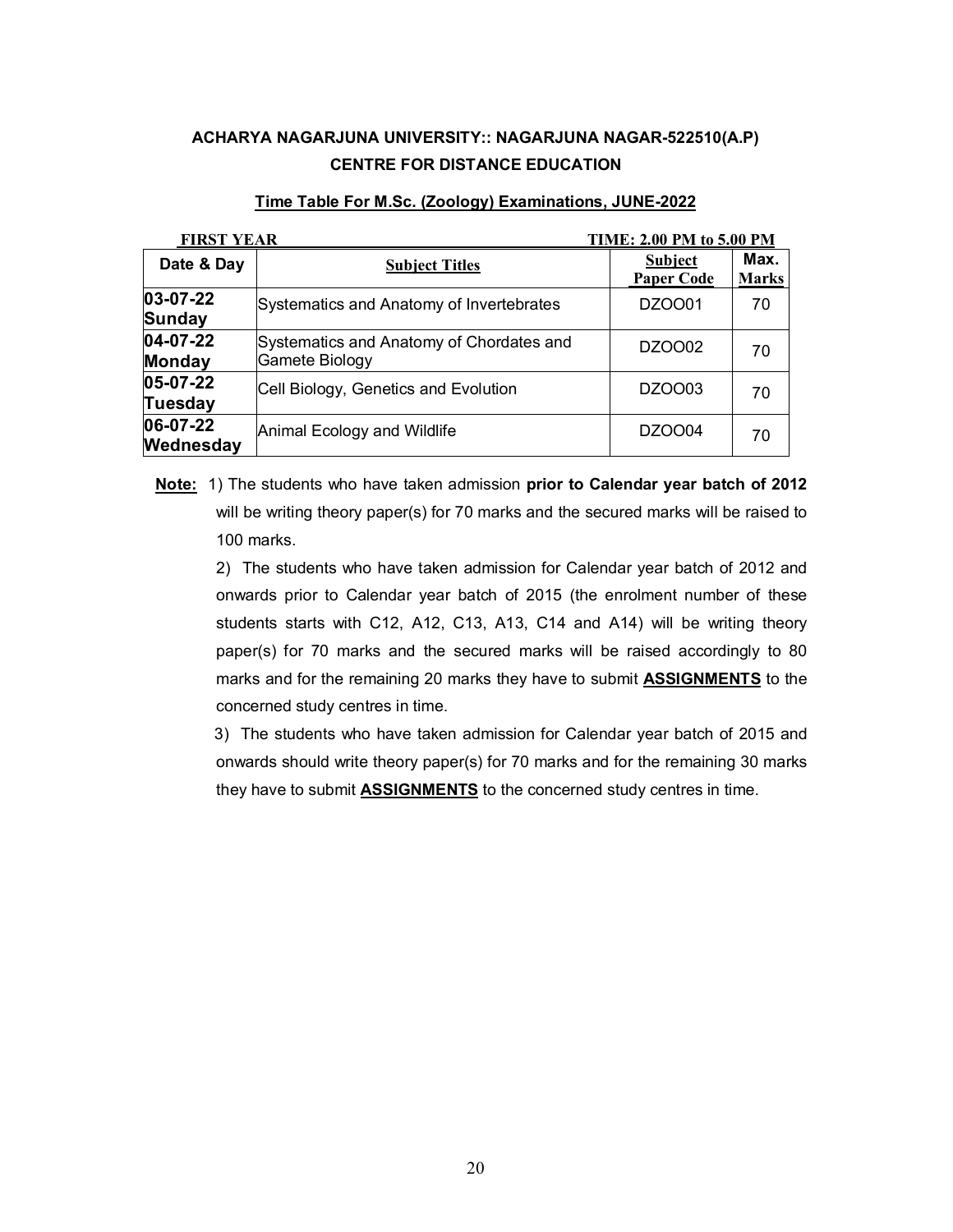| <b>SECOND YEAR</b>          |                             | <b>TIME: 2.00 PM to 5.00 PM</b>     |                      |
|-----------------------------|-----------------------------|-------------------------------------|----------------------|
| Date & Day                  | <b>Subject Titles</b>       | <b>Subject</b><br><b>Paper Code</b> | Max.<br><b>Marks</b> |
| 29-06-22<br>Wednesday       | Animal Physiology           | DZO <sub>O21</sub>                  | 70                   |
| 30-06-22<br><b>Thursday</b> | Aquaculture                 | DZO022                              | 70                   |
| $ 01-07-22 $<br>Friday      | Parasitology and Immunology | DZO023                              | 70                   |
| 02-07-22<br>Saturday        | Biotechnology               | DZO024                              | 70                   |

#### **Time Table For M.Sc. (Zoology) Examinations, JUNE-2022**

 **Note:** 1) The students who have taken admission **prior to Calendar year batch of 2012** will be writing theory paper(s) for 70 marks and the secured marks will be raised to 100 marks.

2) The students who have taken admission for Calendar year batch of 2012 and onwards prior to Calendar year batch of 2015 (the enrolment number of these students starts with C12, A12, C13, A13, C14 and A14) will be writing theory paper(s) for 70 marks and the secured marks will be raised accordingly to 80 marks and for the remaining 20 marks they have to submit **ASSIGNMENTS** to the concerned study centres in time.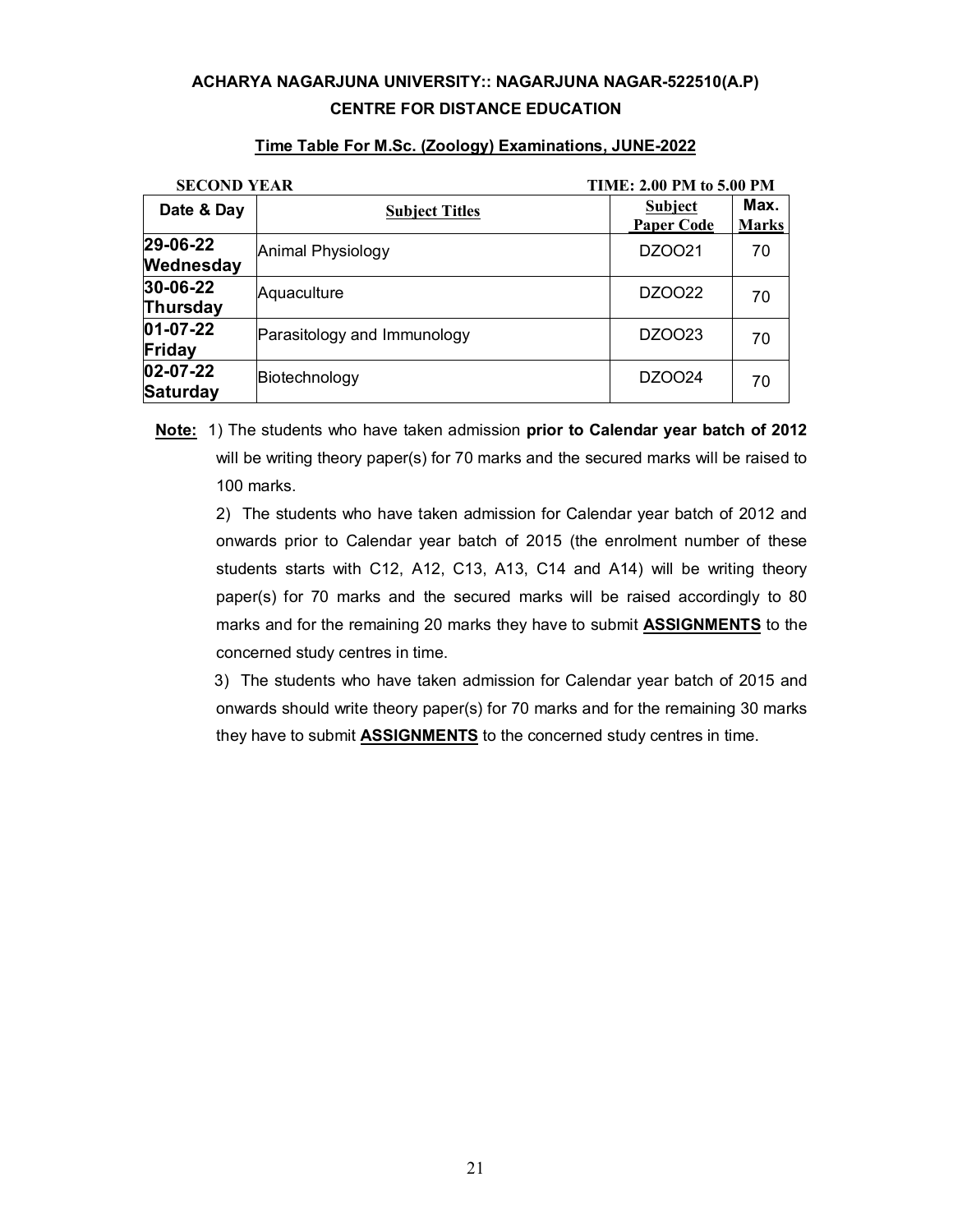| <b>FIRST YEAR</b>             |                                               | <b>TIME: 2.00 PM to 5.00 PM</b>     |                      |
|-------------------------------|-----------------------------------------------|-------------------------------------|----------------------|
| Date & Day                    | <b>Subject Titles</b>                         | <b>Subject</b><br><b>Paper Code</b> | Max.<br><b>Marks</b> |
| $ 03-07-22 $<br><b>Sunday</b> | <b>Mathematical Physics</b>                   | DPHY01                              | 70                   |
| $04-07-22$<br>Monday          | Classical Mechanics and Statistical Mechanics | DPHY02                              | 70                   |
| 05-07-22<br><b>Tuesday</b>    | Quantum Mechanics                             | DPHY03                              | 70                   |
| 06-07-22<br>Wednesday         | Electronics                                   | DPHY04                              | 70                   |

#### **Time Table For M.Sc. (Physics) Examinations, JUNE-2022**

 **Note:** 1) The students who have taken admission **prior to Calendar year batch of 2012** will be writing theory paper(s) for 70 marks and the secured marks will be raised to 100 marks.

2) The students who have taken admission for Calendar year batch of 2012 and onwards prior to Calendar year batch of 2015 (the enrolment number of these students starts with C12, A12, C13, A13, C14 and A14) will be writing theory paper(s) for 70 marks and the secured marks will be raised accordingly to 80 marks and for the remaining 20 marks they have to submit **ASSIGNMENTS** to the concerned study centres in time.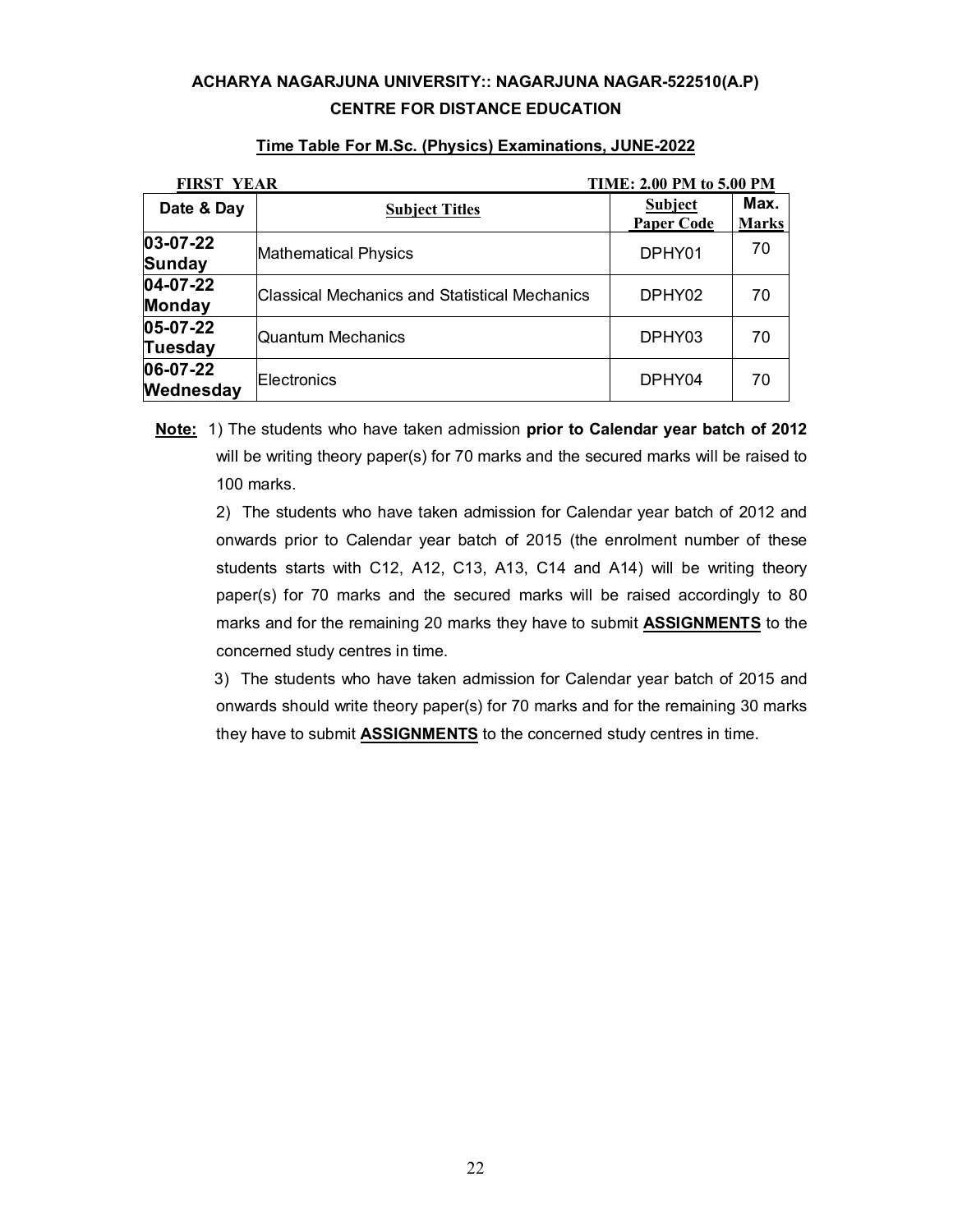| <b>SECOND YEAR</b>                |                                                          | <b>TIME: 2.00 PM to 5.00 PM</b>     |                      |
|-----------------------------------|----------------------------------------------------------|-------------------------------------|----------------------|
| Date & Day                        | <b>Subject Titles</b>                                    | <b>Subject</b><br><b>Paper Code</b> | Max.<br><b>Marks</b> |
| 29-06-22<br>Wednesday             | Electromagnetic Theory and Modern Optics                 | DPHY21                              | 70                   |
| 30-06-22<br><b>Thursday</b>       | Nuclear Physics, Molecular and Resonance<br>Spectroscopy | DPHY22                              | 70                   |
| $01 - 07 - 22$<br>Friday          | Solid State Physics I                                    | DPHY <sub>23</sub>                  | 70                   |
| $02 - 07 - 22$<br><b>Saturday</b> | Solid State Physics II                                   | DPHY24                              | 70                   |

#### **Time Table For M.Sc. (Physics) Examinations, JUNE-2022**

 **Note:** 1) The students who have taken admission **prior to Calendar year batch of 2012** will be writing theory paper(s) for 70 marks and the secured marks will be raised to 100 marks.

2) The students who have taken admission for Calendar year batch of 2012 and onwards prior to Calendar year batch of 2015 (the enrolment number of these students starts with C12, A12, C13, A13, C14 and A14) will be writing theory paper(s) for 70 marks and the secured marks will be raised accordingly to 80 marks and for the remaining 20 marks they have to submit **ASSIGNMENTS** to the concerned study centres in time.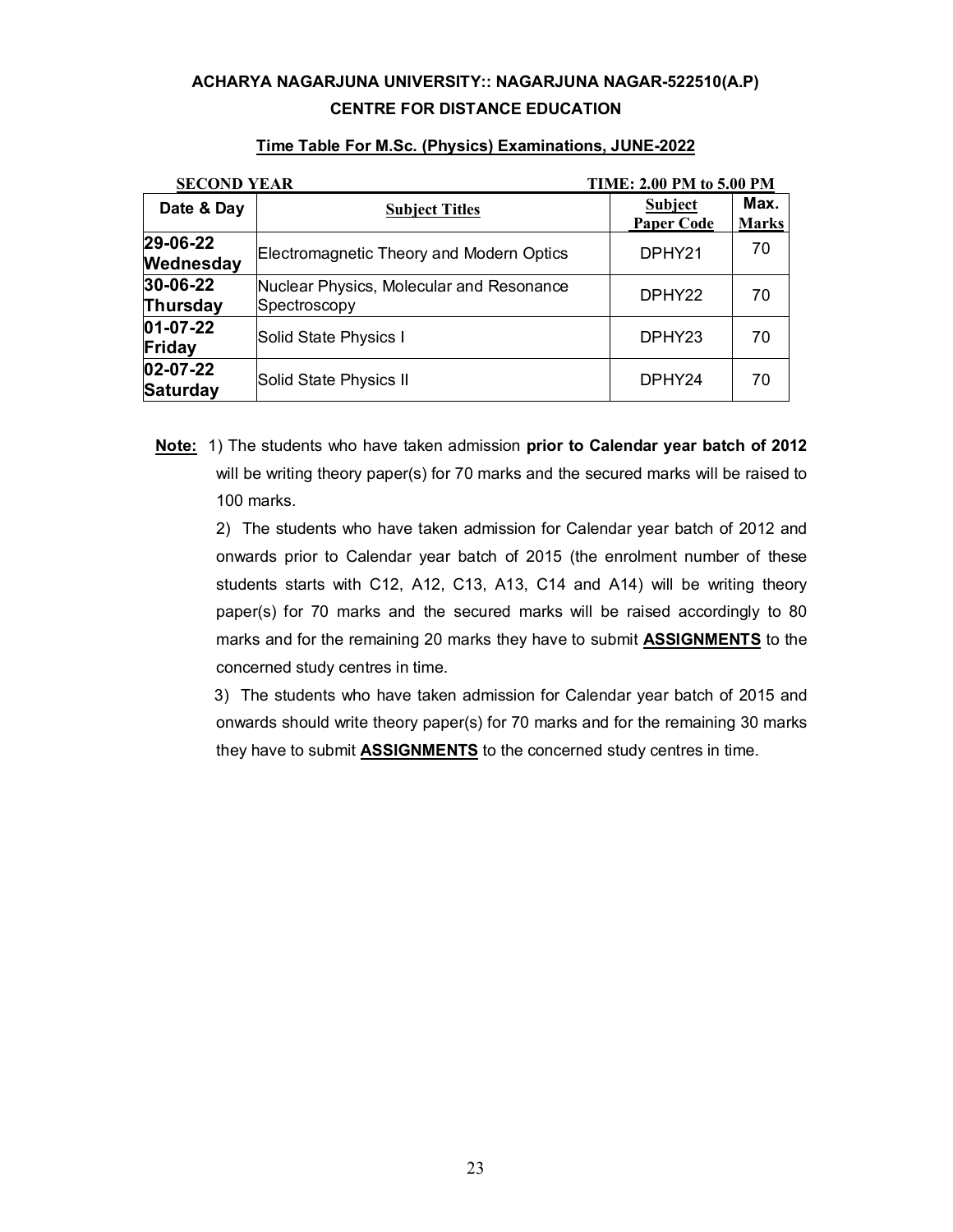| <b>FIRST YEAR</b>         |                           | <b>TIME: 2.00 PM to 5.00 PM</b>     |                      |
|---------------------------|---------------------------|-------------------------------------|----------------------|
| Date & Day                | <b>Subject Titles</b>     | <b>Subject</b><br><b>Paper Code</b> | Max.<br><b>Marks</b> |
| 03-07-22<br>Sunday        | <b>General Chemistry</b>  | DCHE01                              | 70                   |
| 04-07-22<br>Monday        | Inorganic Chemistry       | DCHE02                              | 70                   |
| 05-07-22<br>Tuesday       | Organic Chemistry         | DCHE03                              | 70                   |
| $ 06-07-22 $<br>Wednesday | <b>Physical Chemistry</b> | DCHE04                              | 70                   |

#### **Time Table For M.Sc. (Chemistry) Examinations, JUNE-2022**

 **Note:** 1) The students who have taken admission **prior to Calendar year batch of 2012** will be writing theory paper(s) for 70 marks and the secured marks will be raised to 100 marks.

2) The students who have taken admission for Calendar year batch of 2012 and onwards prior to Calendar year batch of 2015 (the enrolment number of these students starts with C12, A12, C13, A13, C14 and A14) will be writing theory paper(s) for 70 marks and the secured marks will be raised accordingly to 80 marks and for the remaining 20 marks they have to submit **ASSIGNMENTS** to the concerned study centres in time.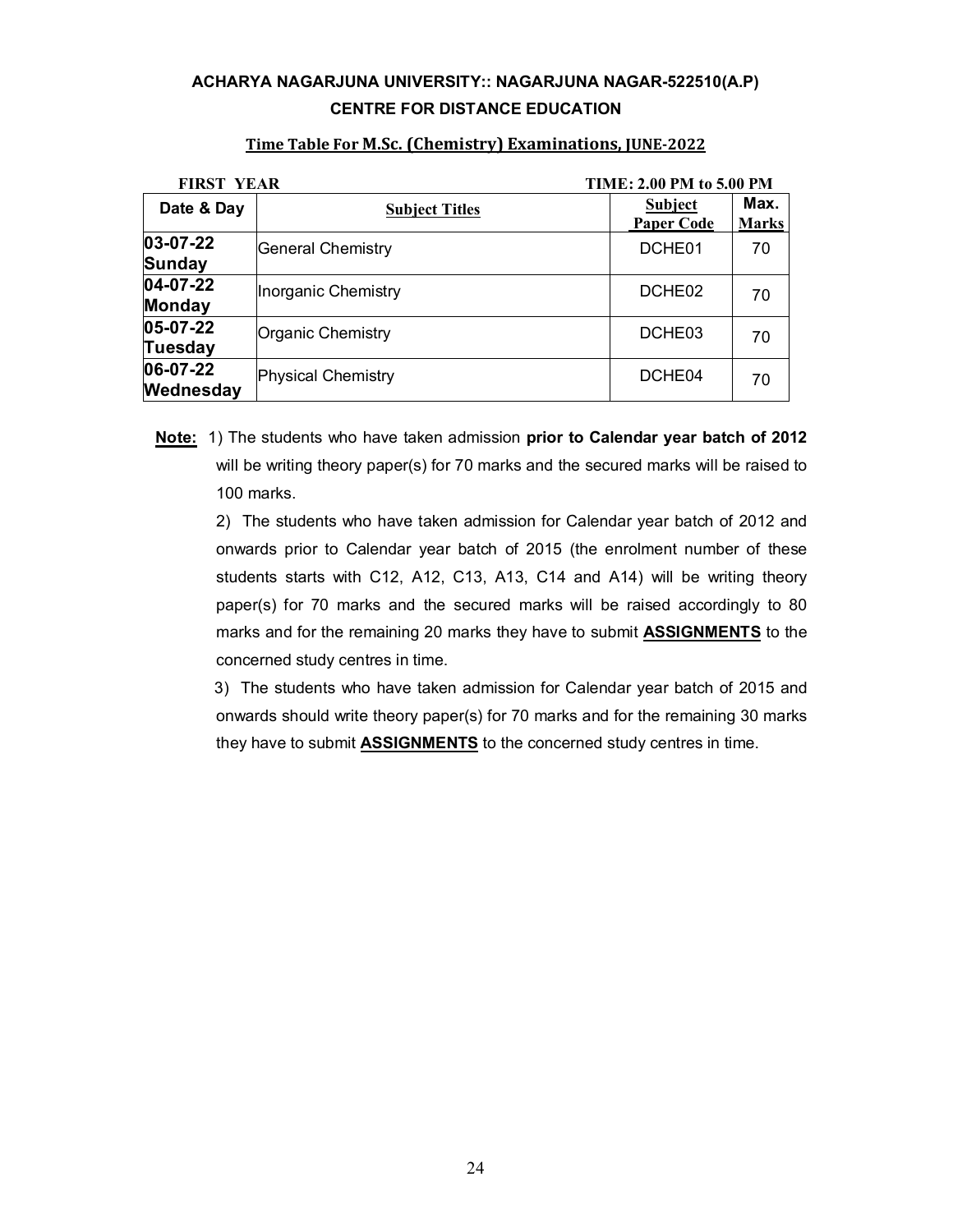| <b>SECOND YEAR</b>          |                             | TIME: 2.00 PM to 5.00 PM            |                      |
|-----------------------------|-----------------------------|-------------------------------------|----------------------|
| Date & Day                  | <b>Subject Titles</b>       | <b>Subject</b><br><b>Paper Code</b> | Max.<br><b>Marks</b> |
| 29-06-22<br>Wednesday       | <b>Analytical Chemistry</b> | DCHE <sub>21</sub>                  | 70                   |
| 30-06-22<br>Thursday        | Inorganic Chemistry         | DCHE22                              | 70                   |
| $ 01-07-22 $<br>Friday      | Organic Chemistry           | DCHE23                              | 70                   |
| 02-07-22<br><b>Saturday</b> | Environmental Chemistry     | DCHE24                              | 70                   |

#### **Time Table For M.Sc. (Chemistry) Examinations, JUNE-2022**

 **Note:** 1) The students who have taken admission **prior to Calendar year batch of 2012** will be writing theory paper(s) for 70 marks and the secured marks will be raised to 100 marks.

2) The students who have taken admission for Calendar year batch of 2012 and onwards prior to Calendar year batch of 2015 (the enrolment number of these students starts with C12, A12, C13, A13, C14 and A14) will be writing theory paper(s) for 70 marks and the secured marks will be raised accordingly to 80 marks and for the remaining 20 marks they have to submit **ASSIGNMENTS** to the concerned study centres in time.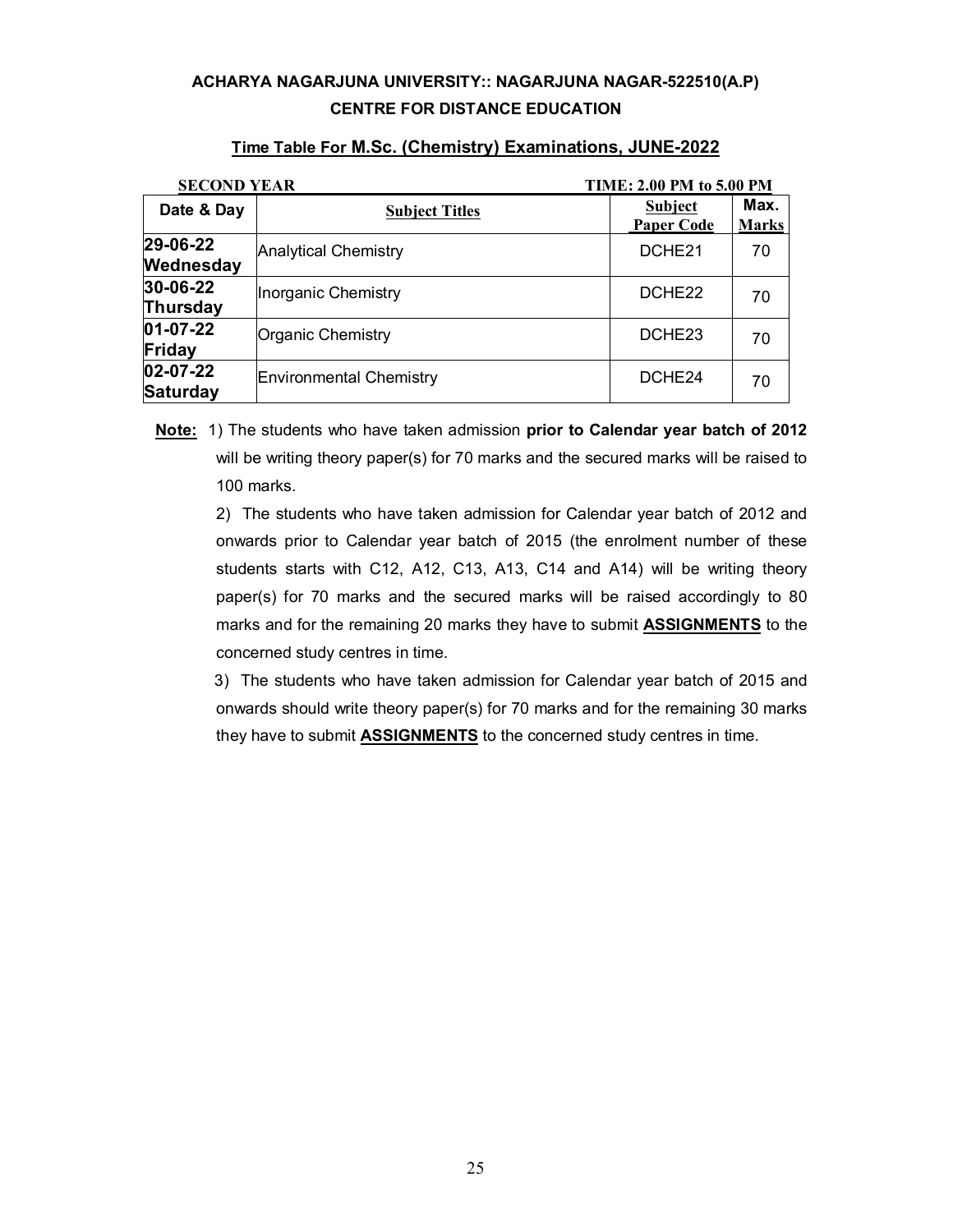| <b>FIRST YEAR</b>             |                                             | <b>TIME: 2.00 PM to 5.00 PM</b>     |                      |
|-------------------------------|---------------------------------------------|-------------------------------------|----------------------|
| Date & Day                    | <b>Subject Titles</b>                       | <b>Subject</b><br><b>Paper Code</b> | Max.<br><b>Marks</b> |
| $ 03-07-22 $<br><b>Sunday</b> | Introduction Microorganisms                 | DMB <sub>01</sub>                   | 70                   |
| 04-07-22<br><b>Monday</b>     | Microbiological Methods                     | DMB <sub>02</sub>                   | 70                   |
| 05-07-22<br><b>Tuesday</b>    | Microbial Physiology and Biochemistry       | DMB <sub>03</sub>                   | 70                   |
| 06-07-22<br>Wednesday         | Environmental and Agricultural Microbiology | DMB <sub>04</sub>                   | 70                   |

#### **Time Table For M.Sc. (Micro-Biology) Examinations, JUNE-2022**

 **Note:** 1) The students who have taken admission **prior to Calendar year batch of 2012** will be writing theory paper(s) for 70 marks and the secured marks will be raised to 100 marks.

2) The students who have taken admission for Calendar year batch of 2012 and onwards prior to Calendar year batch of 2015 (the enrolment number of these students starts with C12, A12, C13, A13, C14 and A14) will be writing theory paper(s) for 70 marks and the secured marks will be raised accordingly to 80 marks and for the remaining 20 marks they have to submit **ASSIGNMENTS** to the concerned study centres in time.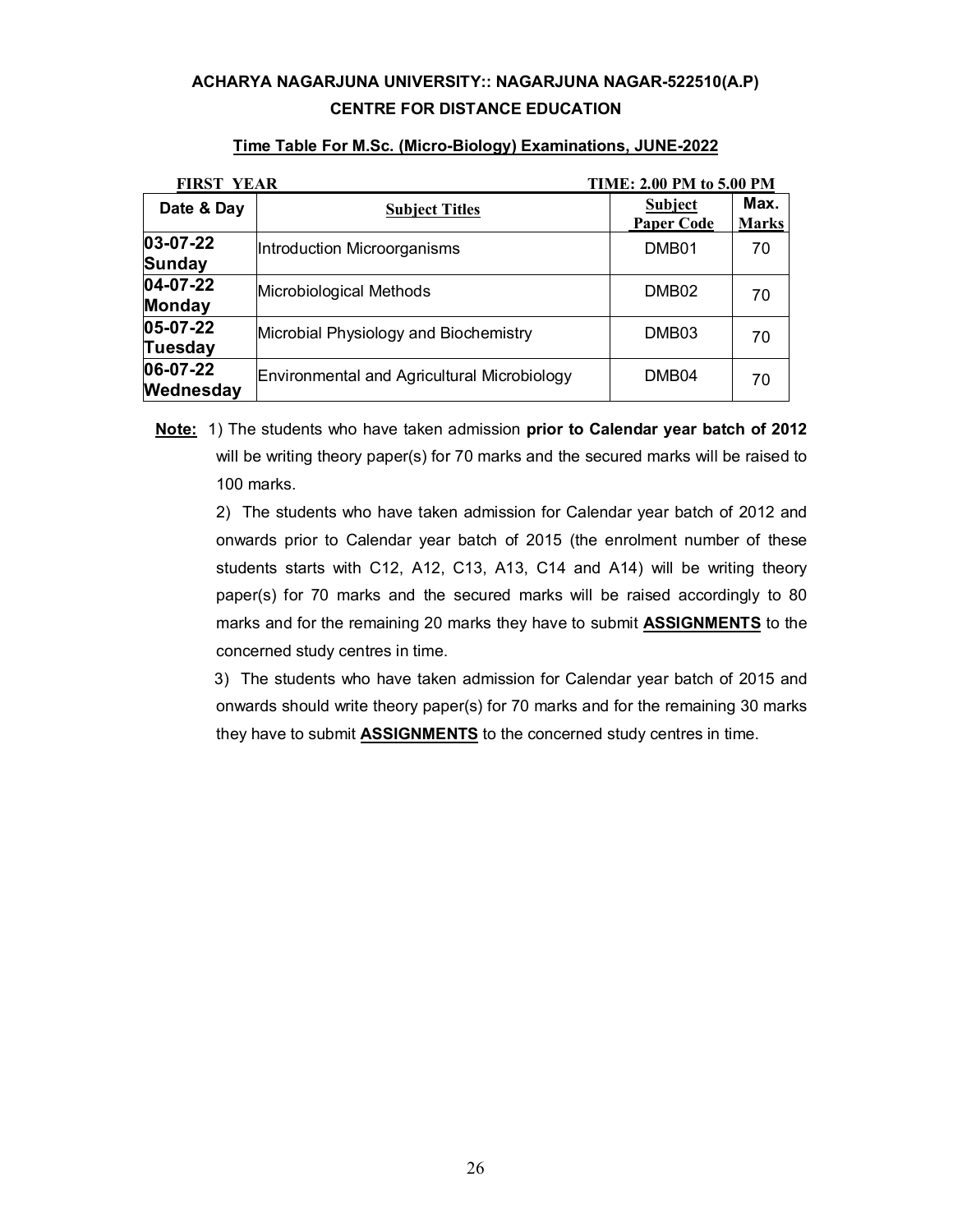| <b>SECOND YEAR</b>          |                                          | TIME: 2.00 PM to 5.00 PM            |                      |
|-----------------------------|------------------------------------------|-------------------------------------|----------------------|
| Date & Day                  | <b>Subject Titles</b>                    | <b>Subject</b><br><b>Paper Code</b> | Max.<br><b>Marks</b> |
| 29-06-22<br>Wednesday       | Medical Microbiology                     | DMB <sub>21</sub>                   | 70                   |
| 30-06-22<br>Thursday        | Immunology and Cellular Microbiology     | DMB <sub>22</sub>                   | 70                   |
| $ 01-07-22 $<br>Friday      | Microbial Genetics and Molecular Biology | DMB <sub>23</sub>                   | 70                   |
| 02-07-22<br><b>Saturday</b> | Food & Industrial Microbiology           | DMB <sub>24</sub>                   | 70                   |

#### **Time Table For M.Sc. (Micro-Biology) Examinations, JUNE-2022**

 **Note:** 1) The students who have taken admission **prior to Calendar year batch of 2012** will be writing theory paper(s) for 70 marks and the secured marks will be raised to 100 marks.

2) The students who have taken admission for Calendar year batch of 2012 and onwards prior to Calendar year batch of 2015 (the enrolment number of these students starts with C12, A12, C13, A13, C14 and A14) will be writing theory paper(s) for 70 marks and the secured marks will be raised accordingly to 80 marks and for the remaining 20 marks they have to submit **ASSIGNMENTS** to the concerned study centres in time.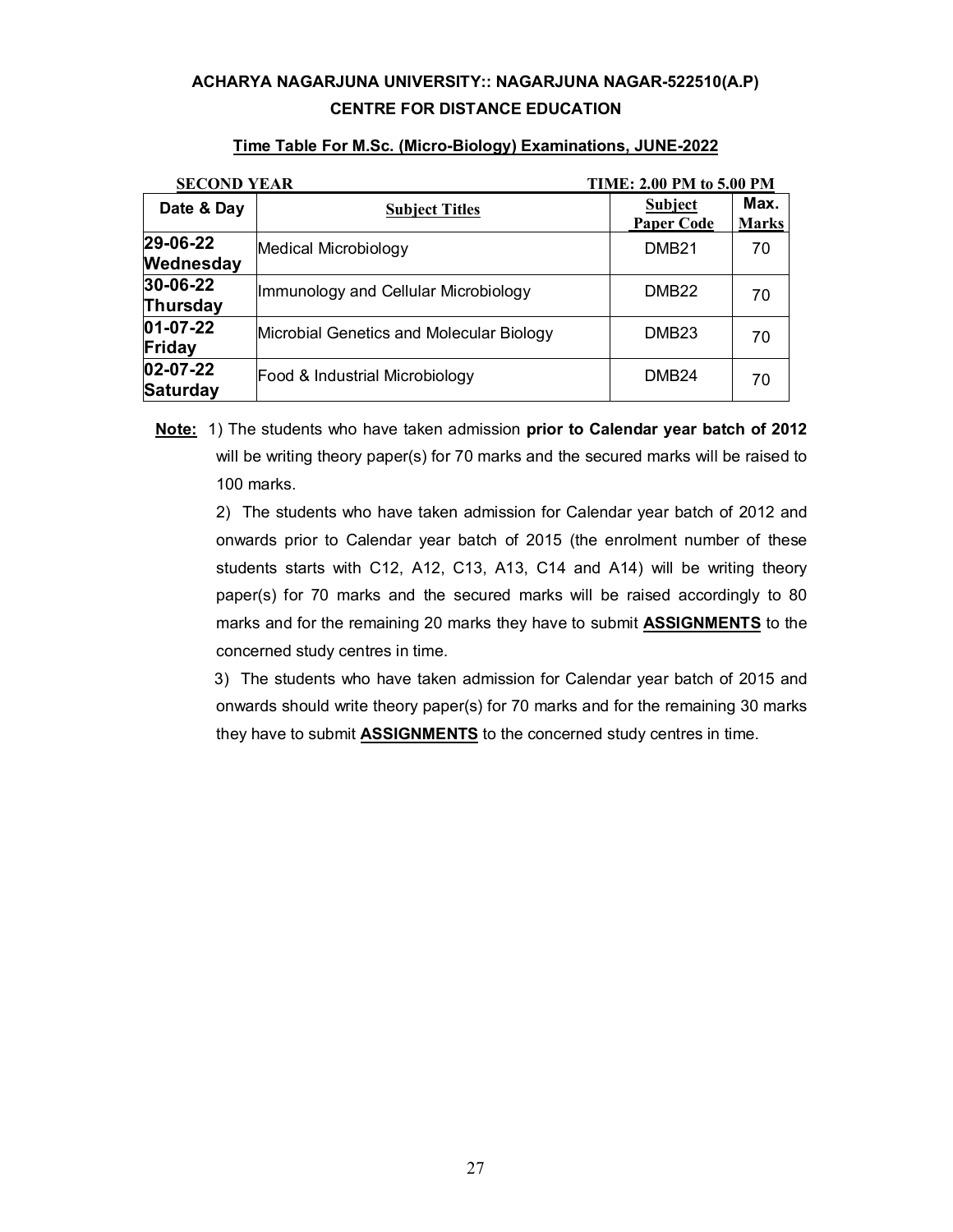| <b>FIRST YEAR</b>          |                                                                                     | <b>TIME: 2.00 PM to 5.00 PM</b>     |                      |
|----------------------------|-------------------------------------------------------------------------------------|-------------------------------------|----------------------|
| Date & Day                 | <b>Subject Titles</b>                                                               | <b>Subject</b><br><b>Paper Code</b> | Max.<br><b>Marks</b> |
| 03-07-22<br>Sunday         | Algebra                                                                             | DM <sub>01</sub>                    | 70                   |
| 04-07-22<br><b>Monday</b>  | Analysis                                                                            | DM <sub>02</sub>                    | 70                   |
| 05-07-22<br><b>Tuesday</b> | Complex Analysis and Special Functions and<br><b>Partial Differential Equations</b> | DM03                                | 70                   |
| 06-07-22<br>Wednesday      | Theory of Ordinary Differential Equations                                           | DM04                                | 70                   |

#### **Time Table For M.Sc. (Mathematics) Examinations, JUNE-2022**

 **Note:** 1) The students who have taken admission **prior to Calendar year batch of 2012** will be writing theory paper(s) for 70 marks and the secured marks will be raised to 100 marks.

2) The students who have taken admission for Calendar year batch of 2012 and onwards prior to Calendar year batch of 2015 (the enrolment number of these students starts with C12, A12, C13, A13, C14 and A14) will be writing theory paper(s) for 70 marks and the secured marks will be raised accordingly to 80 marks and for the remaining 20 marks they have to submit **ASSIGNMENTS** to the concerned study centres in time.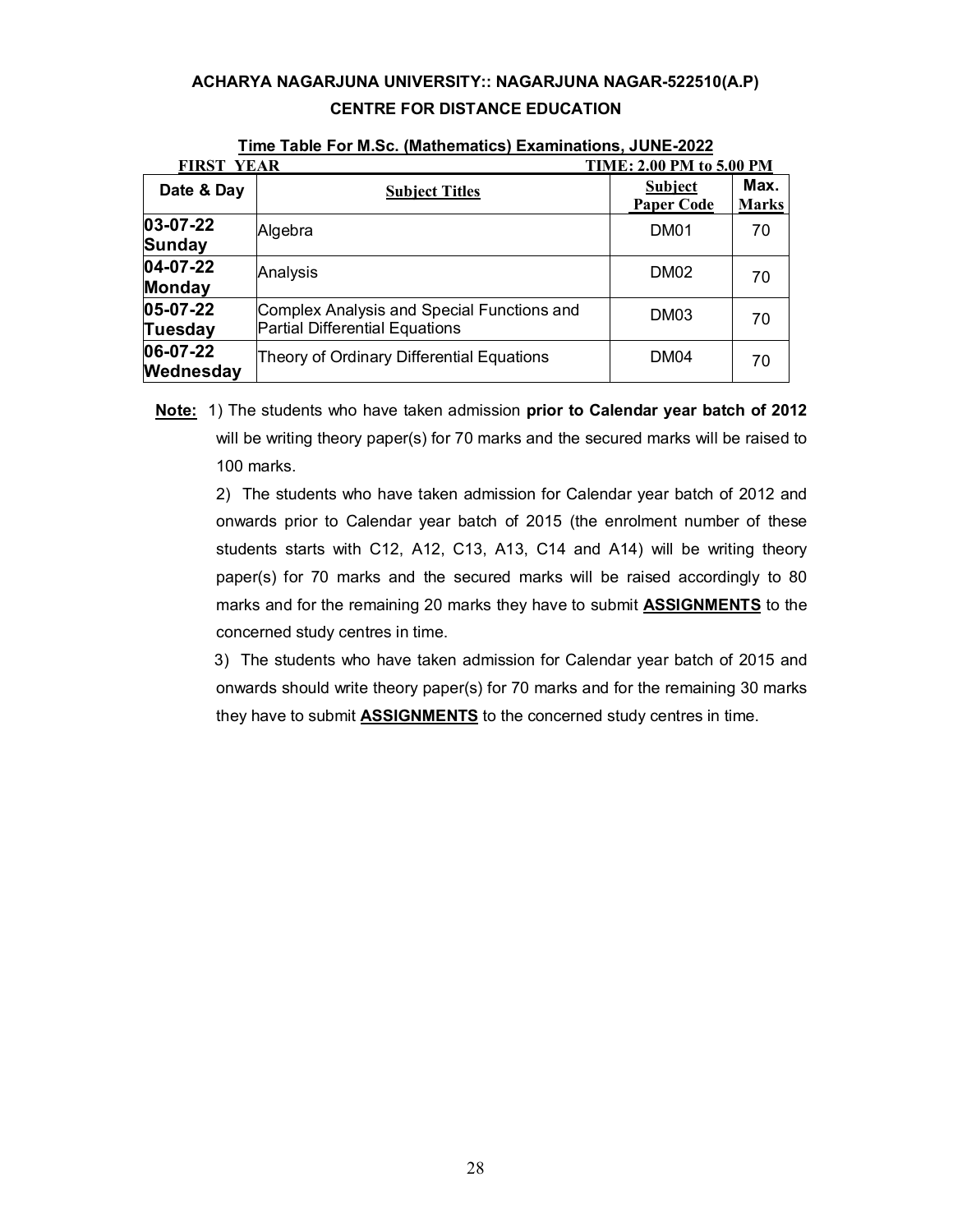| <b>SECOND YEAR</b>                |                                           | TIME: 2.00 PM to 5.00 PM            |                      |
|-----------------------------------|-------------------------------------------|-------------------------------------|----------------------|
| Date & Day                        | <b>Subject Titles</b>                     | <b>Subject</b><br><b>Paper Code</b> | Max.<br><b>Marks</b> |
| 29-06-22<br>Wednesday             | Topology and Functional Analysis          | DM21                                | 70                   |
| 30-06-22<br>Thursday              | Measure and Integration                   | <b>DM22</b>                         | 70                   |
| $ 01-07-22 $<br>Friday            | Analytical Number Theory and Graph Theory | DM23                                | 70                   |
| $02 - 07 - 22$<br><b>Saturday</b> | <b>Rings and Modules</b>                  | <b>DM24</b>                         | 70                   |

#### **Time Table For M.Sc. (Mathematics) Examinations, JUNE-2022**

 **Note:** 1) The students who have taken admission **prior to Calendar year batch of 2012** will be writing theory paper(s) for 70 marks and the secured marks will be raised to 100 marks.

2) The students who have taken admission for Calendar year batch of 2012 and onwards prior to Calendar year batch of 2015 (the enrolment number of these students starts with C12, A12, C13, A13, C14 and A14) will be writing theory paper(s) for 70 marks and the secured marks will be raised accordingly to 80 marks and for the remaining 20 marks they have to submit **ASSIGNMENTS** to the concerned study centres in time.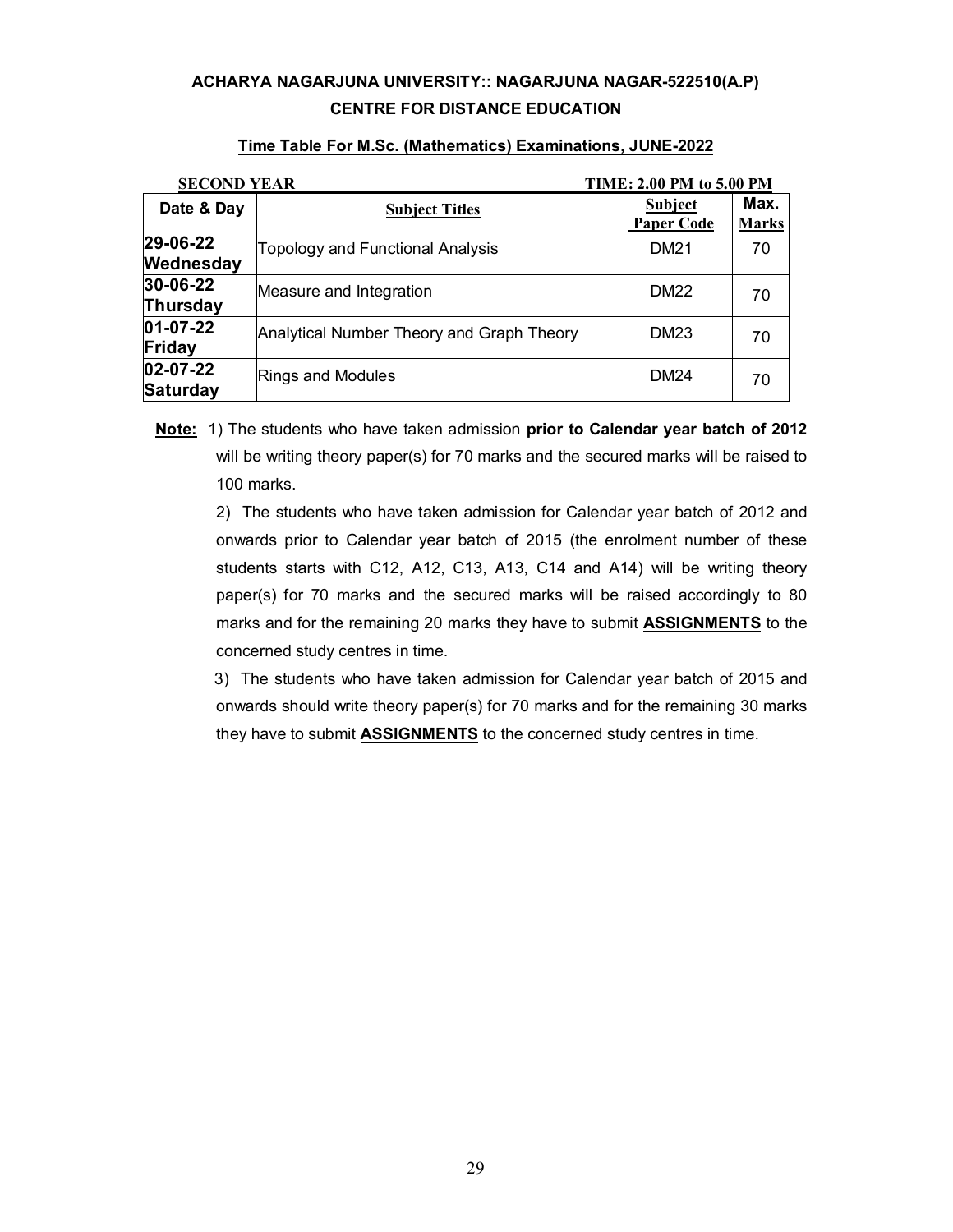| <b>FIRST YEAR</b>     |                              | <b>TIME: 2.00 PM to 5.00 PM</b>     |                      |
|-----------------------|------------------------------|-------------------------------------|----------------------|
| Date & Day            | <b>Subject Titles</b>        | <b>Subject</b><br><b>Paper Code</b> | Max.<br><b>Marks</b> |
| 05-07-22<br>Tuesday   | Basics of IT                 | DMSIT01                             | 70                   |
| 06-07-22<br>Wednesday | <b>Computer Networks</b>     | DMSIT <sub>02</sub>                 | 70                   |
| 07-07-22<br>Thursday  | <b>Computer Organisation</b> | DMSIT03                             | 70                   |
| 08-07-22<br>Friday    | Data Structure with C        | DMSIT04                             | 70                   |
| 09-07-22<br>Saturday  | <b>Operating Systems</b>     | DMSIT05                             | 70                   |
| $11-07-22$<br>Monday  | <b>DBMS</b>                  | DMSIT06                             | 70                   |

**Time Table For M.Sc. (IT) Examinations, JUNE-2022**

**Note:** 1) The students who have taken admission **prior to Calendar year batch of 2015** will be writing theory paper(s) for 70 marks and the secured marks will be raised to 75 marks and for the remaining 25 marks they have to submit **ASSIGNMENTS** to the concerned study centres in time.

.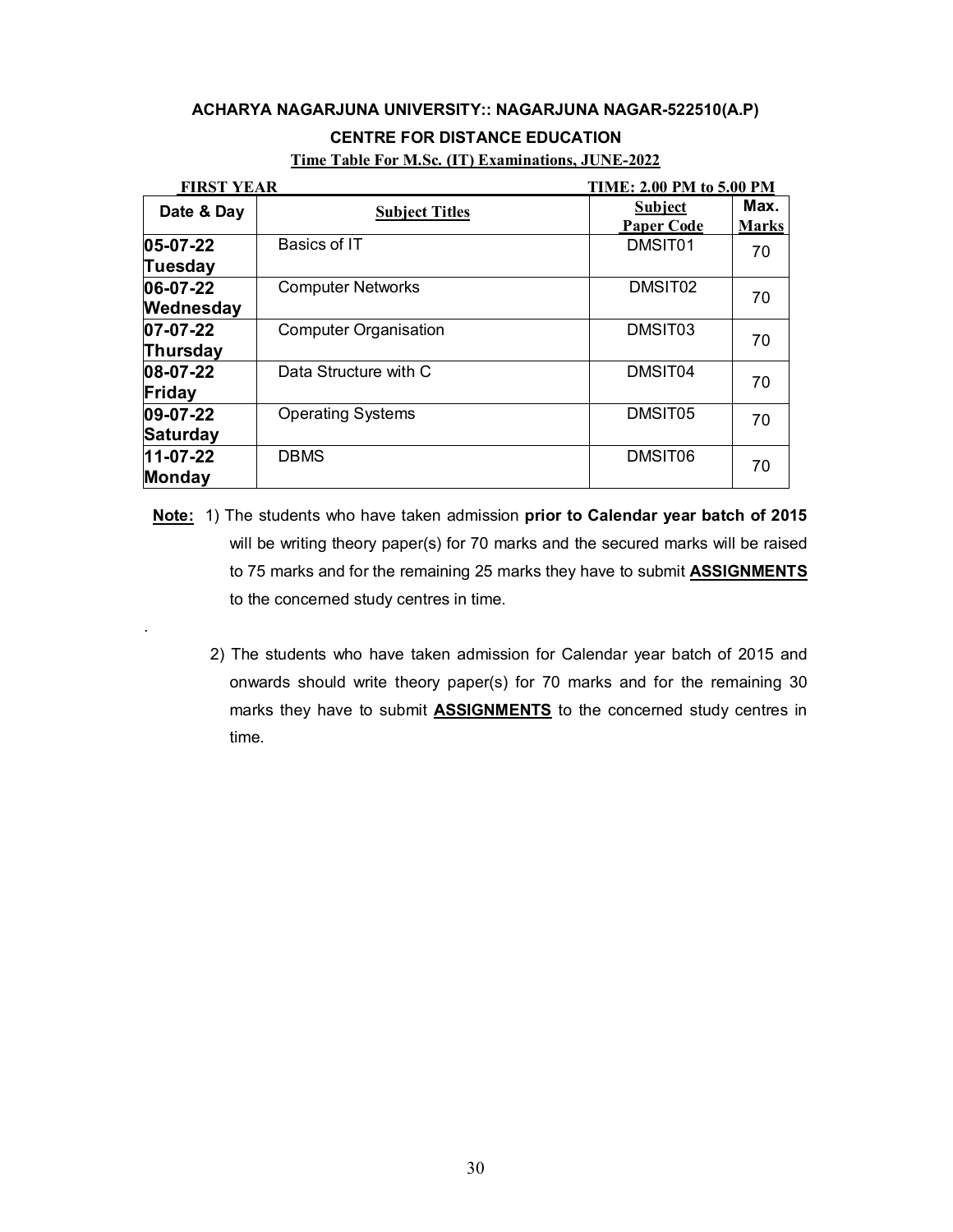| <b>SECOND YEAR</b>                |                                 | <b>TIME: 2.00 PM to 5.00 PM</b>     |                      |
|-----------------------------------|---------------------------------|-------------------------------------|----------------------|
| Date & Day                        | <b>Subject Titles</b>           | <b>Subject</b><br><b>Paper Code</b> | Max.<br><b>Marks</b> |
| 29-06-22                          | Software Engineering            | DMSIT <sub>21</sub>                 | 70                   |
| Wednesday                         |                                 |                                     |                      |
| 30-06-22                          | Programming With C++            | DMSIT <sub>22</sub>                 | 70                   |
| Thursday                          |                                 |                                     |                      |
| $01-07-22$<br>Friday              | TCP/IP                          | DMSIT <sub>23</sub>                 | 70                   |
| $02 - 07 - 22$<br><b>Saturday</b> | Data Mining and Techniques      | DMSIT24                             | 70                   |
| $ 03-07-22 $<br><b>Sunday</b>     | Cryptography & Network Security | DMSIT <sub>25</sub>                 | 70                   |
| 04-07-22<br>Monday                | Artificial Intelligence         | DMSIT26                             | 70                   |

**Time Table For M.Sc. (IT) Examinations, JUNE-2022**

**Note:** 1) The students who have taken admission **prior to Calendar year batch of 2015** will be writing theory paper(s) for 70 marks and the secured marks will be raised to 75 marks and for the remaining 25 marks they have to submit **ASSIGNMENTS** to the concerned study centres in time.

.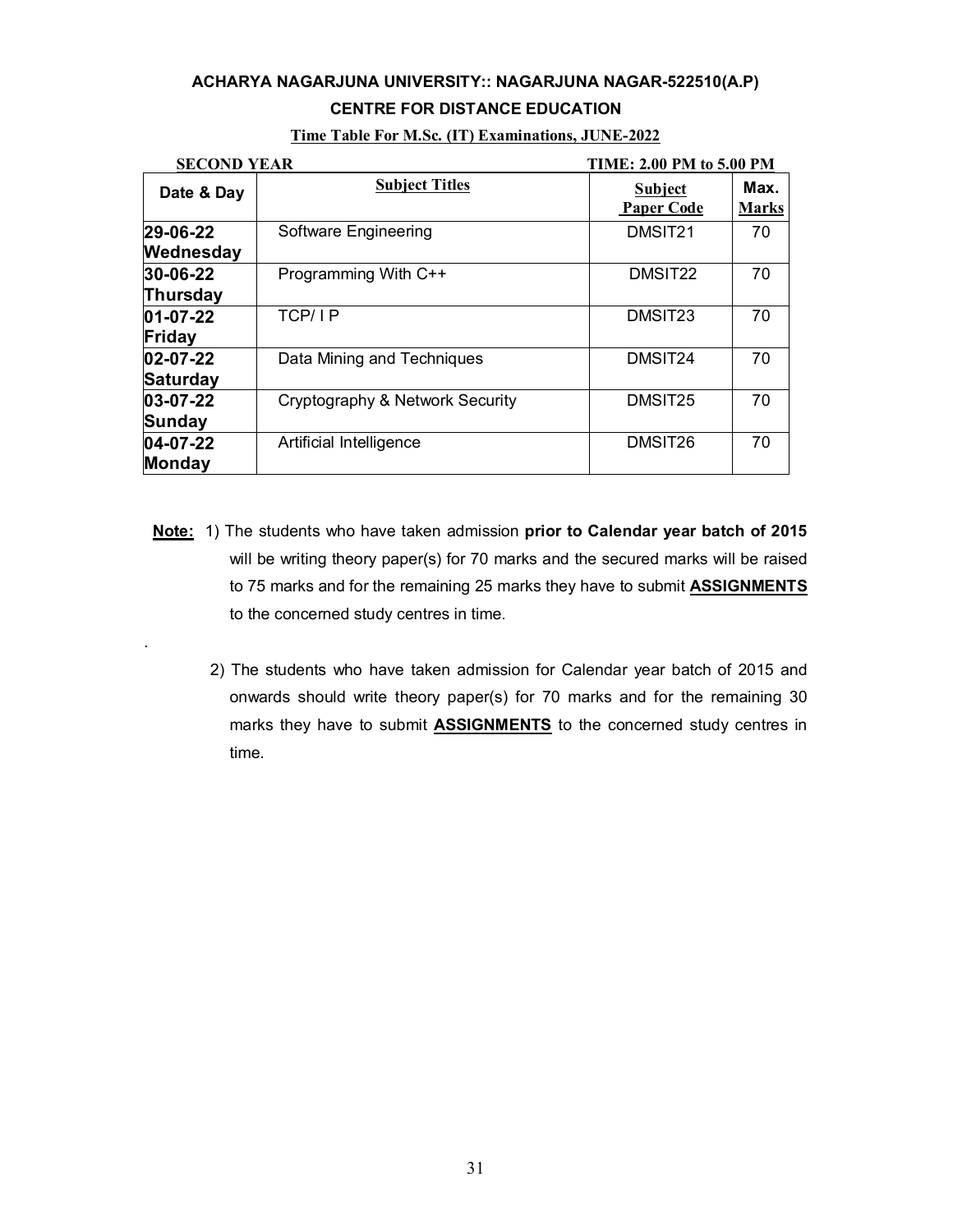| <b>FIRST YEAR</b>           | TIME: 2.00 PM to 5.00 PM               |                                     |                      |
|-----------------------------|----------------------------------------|-------------------------------------|----------------------|
| Date & Day                  | <b>Subject Titles</b>                  | <b>Subject</b><br><b>Paper Code</b> | Max.<br><b>Marks</b> |
| 07-07-22<br>Thursday        | Data Structures                        | DMCS01                              | 70                   |
| 08-07-22<br><b>Friday</b>   | <b>Object Oriented Programming</b>     | DMCS <sub>02</sub>                  | 70                   |
| 09-07-22<br><b>Saturday</b> | <b>Computer Organization</b>           | DMCS03                              | 70                   |
| 11-07-22<br>Monday          | Discrete Mathematical Structures       | DMCS04                              | 70                   |
| 12-07-22<br>Tuesday         | Software Engineering                   | DMCS05                              | 70                   |
| 13-07-22<br>Wednesday       | <b>Distributed Operating System</b>    | DMCS06                              | 70                   |
| 14-07-22<br>Thursday        | Data Base Management Systems           | DMCS07                              | 70                   |
| 15-07-22<br><b>Friday</b>   | Theory of Automata and Formal language | DMCS08                              | 70                   |
| 16-07-22<br><b>Saturday</b> | <b>Computer Networks</b>               | DMCS09                              | 70                   |
| 17-07-22<br><b>Sunday</b>   | Design & Analysis of Algorithms        | DMCS <sub>10</sub>                  | 70                   |

#### **Time Table For M.Sc. (Computer Science) Examinations, JUNE-2022**

**Note:** 1) The students who have taken admission **prior to Calendar year batch of 2015** will be writing theory paper(s) for 70 marks and the secured marks will be raised to 75 marks and for the remaining 25 marks they have to submit **ASSIGNMENTS** to the concerned study centres in time.

.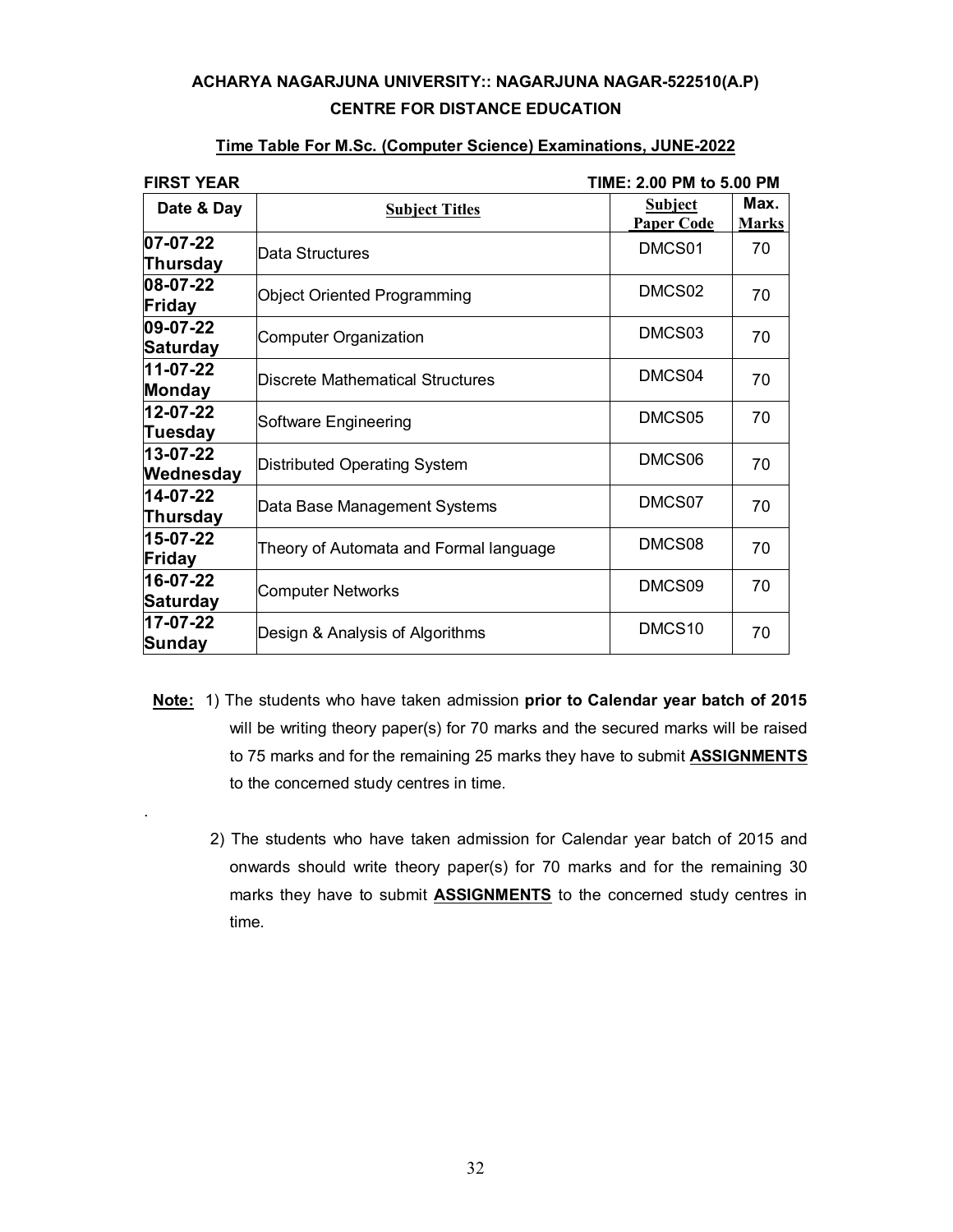| <b>SECOND YEAR</b>             |                                                                        | TIME: 2.00 PM to 5.00 PM            |                      |
|--------------------------------|------------------------------------------------------------------------|-------------------------------------|----------------------|
| Date & Day                     | <b>Subject Titles</b>                                                  | <b>Subject</b><br><b>Paper Code</b> | Max.<br><b>Marks</b> |
| 29-06-22<br>Wednesday          | User Interface Design                                                  | DMCS21                              | 70                   |
| 30-06-22<br><b>Thursday</b>    | <b>Computer Graphics</b>                                               | DMCS22                              | 70                   |
| $ 01 - 07 - 22 $<br>Friday     | Object Oriented Analysis & Design                                      | DMCS <sub>23</sub>                  | 70                   |
| $ 02 - 07 - 22 $<br>Saturday   | <b>Advanced Computer Architecture</b><br>Microprocessor & Applications | DMCS24A<br>DMCS24B                  | 70<br>70             |
| $ 03-07-22 $<br>Sunday         | Cryptography & Network Security<br>TCP/IP                              | DMCS25A<br>DMCS25B                  | 70<br>70             |
| $04 - 07 - 22$<br>Monday       | Data Ware Housing & Data mining                                        | DMCS <sub>26</sub>                  | 70                   |
| $ 05-07-22 $<br><b>Tuesday</b> | <b>Embedded Systems</b><br>Image Processing                            | DMCS27A<br>DMCS27B                  | 70<br>70             |
| 06-07-22<br>Wednesday          | Artificial Intelligence<br>Compiler Design                             | DMCS28A<br>DMCS28B                  | 70<br>70             |

#### **Time Table For M.Sc. (Computer Science) Examinations, JUNE-2022**

**Note:** 1) The students who have taken admission **prior to Calendar year batch of 2015** will be writing theory paper(s) for 70 marks and the secured marks will be raised to 75 marks and for the remaining 25 marks they have to submit **ASSIGNMENTS** to the concerned study centres in time.

.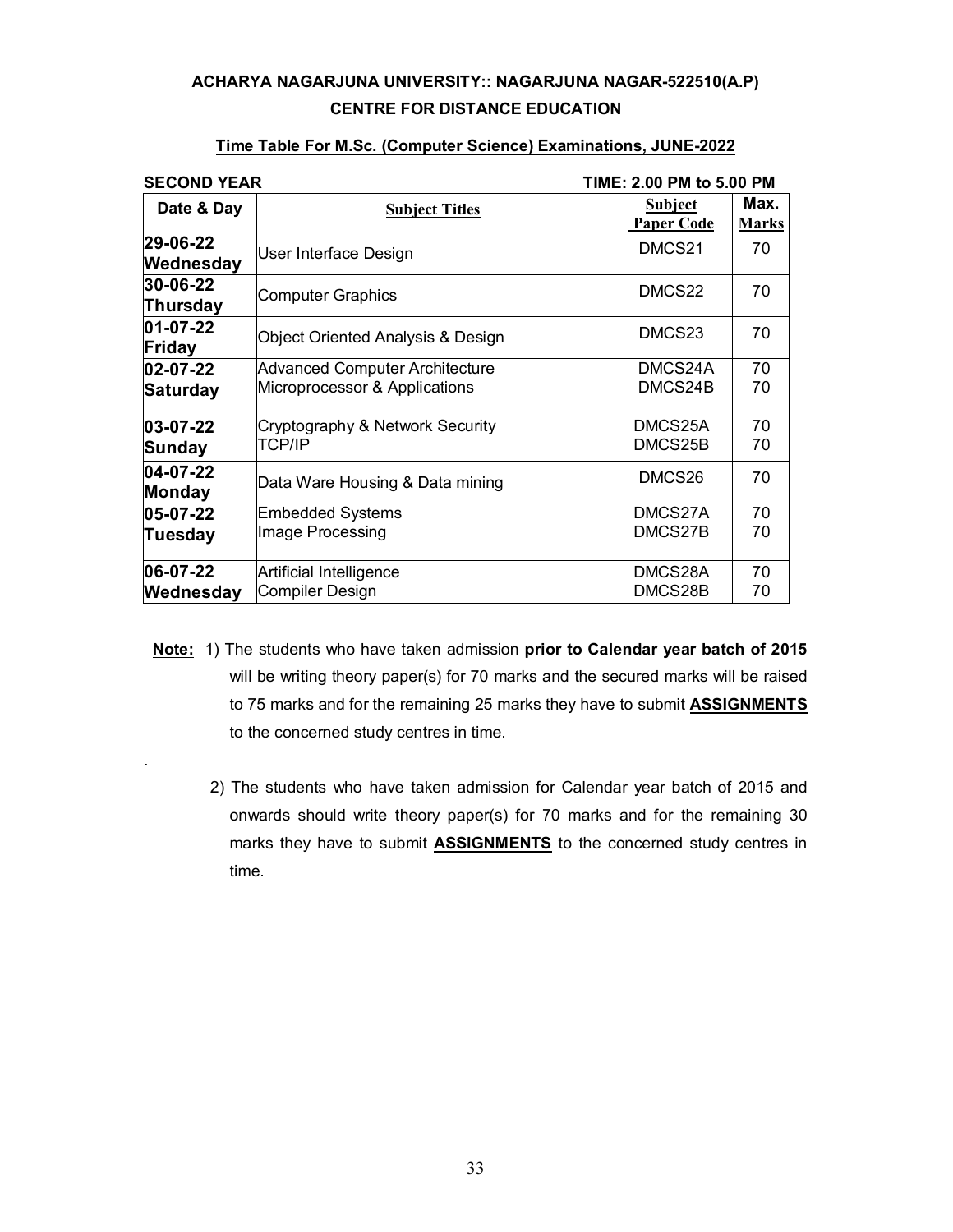#### **ACHARYA NAGARJUNA UNIVERSITY:: NAGARJUNA NAGAR-522510(A.P) CENTRE FOR DISTANCE EDUCATION Time Table For M.A/M.Sc. (Psychology ) Examinations, JUNE-2022**

| <b>FIRST YEAR</b>             |                        | <b>TIME: 2.00 PM to 5.00 PM</b>     |                      |
|-------------------------------|------------------------|-------------------------------------|----------------------|
| Date & Day                    | <b>Subject Titles</b>  | <b>Subject</b><br><b>Paper Code</b> | Max.<br><b>Marks</b> |
| $ 03-07-22 $<br><b>Sunday</b> | General Psychology     | DPSY01                              | 70                   |
| $ 04-07-22 $<br>Monday        | Development Psychology | DPSY <sub>02</sub>                  | 70                   |
| $ 05-07-22 $<br>Tuesday       | Personality            | DPSY03                              | 70                   |
| 06-07-22<br>Wednesday         | Social Psychology      | DPSY04                              | 70                   |

- **Note:** 1) The students who have taken admission **prior to Calendar year batch of 2015** will be writing theory paper(s) for 70 marks and the secured marks will be raised to 75 marks and for the remaining 25 marks they have to submit **ASSIGNMENTS** to the concerned study centres in time.
	- 2) The students who have taken admission for Calendar year batch of 2015 and onwards should write theory paper(s) for 70 marks and for the remaining 30 marks they have to submit **ASSIGNMENTS** to the concerned study centres in time.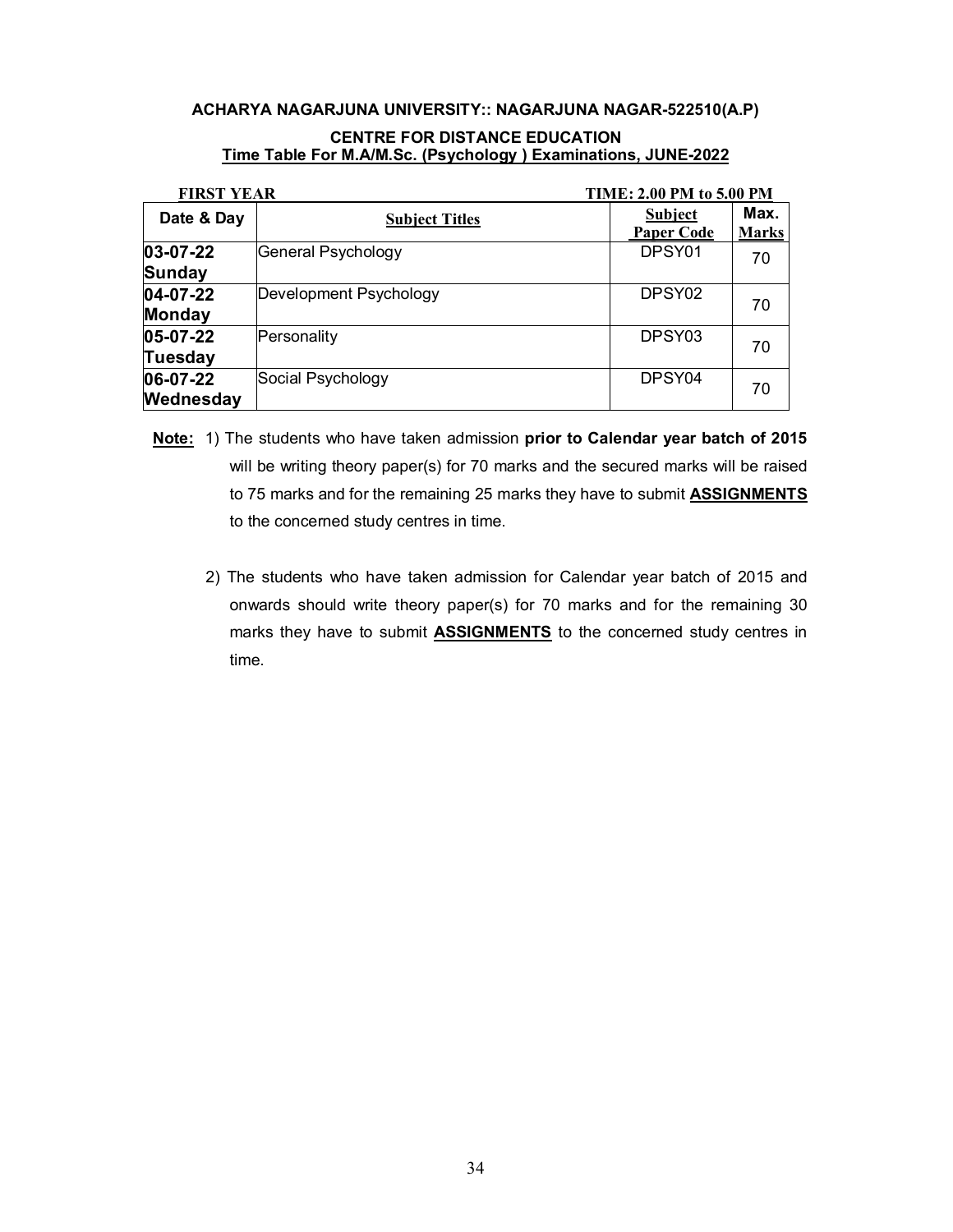| <b>SECOND YEAR</b>          |                           | <b>TIME: 2.00 PM to 5.00 PM</b>     |                      |
|-----------------------------|---------------------------|-------------------------------------|----------------------|
| Date & Day                  | <b>Subject Titles</b>     | <b>Subject</b><br><b>Paper Code</b> | Max.<br><b>Marks</b> |
| 29-06-22<br>Wednesday       | Psychopathology           | DPSY <sub>21</sub>                  | 70                   |
| 30-06-22<br>Thursday        | Research Methodology      | DPSY22                              | 70                   |
| $01 - 07 - 22$<br>Friday    | Counselling               | DPSY <sub>23</sub>                  | 70                   |
| 02-07-22<br><b>Saturday</b> | Organizational Psychology | DPSY <sub>24</sub>                  | 70                   |

#### **Time Table For M.A/M.Sc. (Psychology ) Examinations, JUNE-2022**

- **Note:** 1) The students who have taken admission **prior to Calendar year batch of 2015** will be writing theory paper(s) for 70 marks and the secured marks will be raised to 75 marks and for the remaining 25 marks they have to submit **ASSIGNMENTS** to the concerned study centres in time.
	- 2) The students who have taken admission for Calendar year batch of 2015 and onwards should write theory paper(s) for 70 marks and for the remaining 30 marks they have to submit **ASSIGNMENTS** to the concerned study centres in time.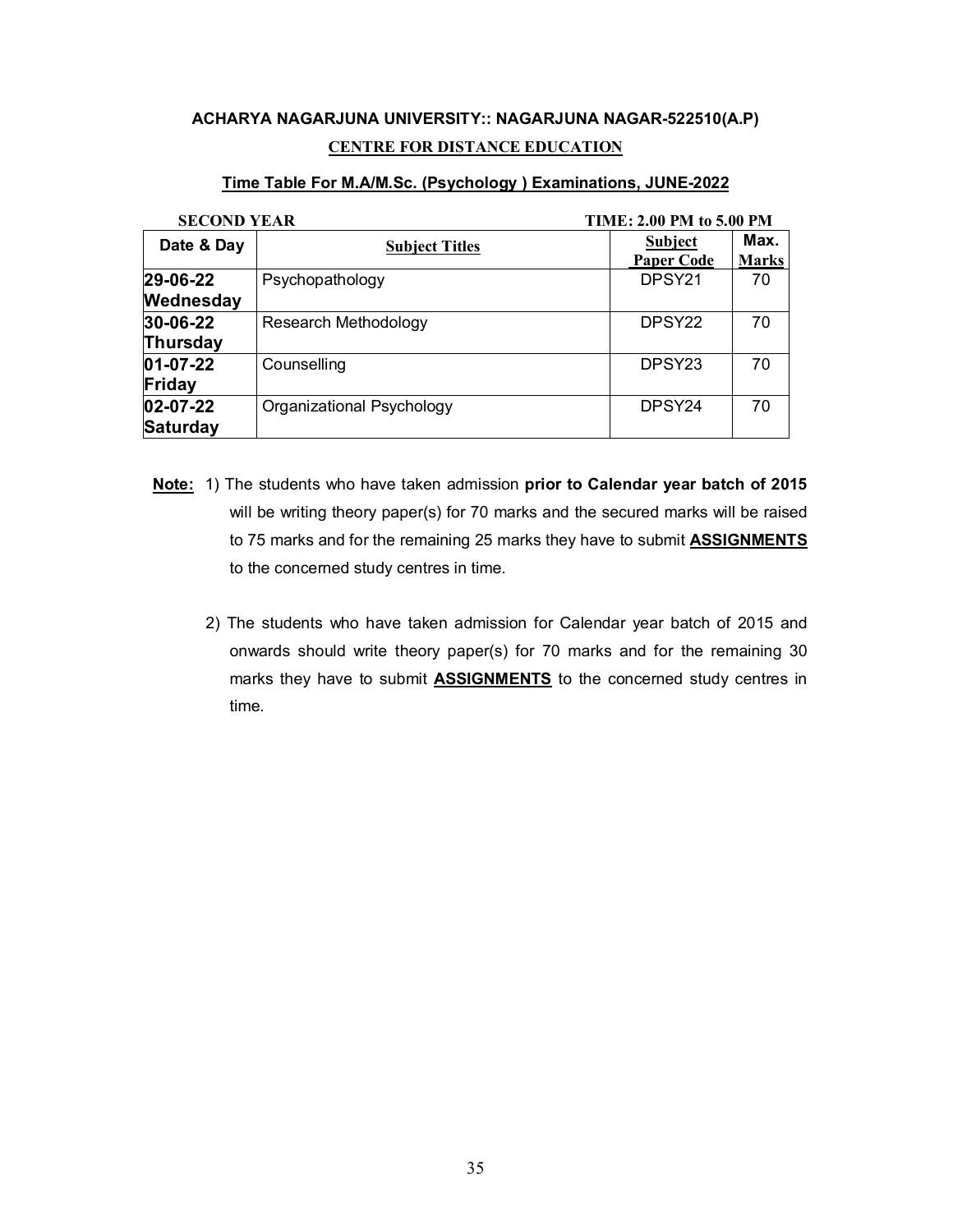| <b>FIRST YEAR</b>          |                                     | <b>TIME: 2.00 PM to 5.00 PM</b>     |                      |
|----------------------------|-------------------------------------|-------------------------------------|----------------------|
| Date & Day                 | <b>Subject Titles</b>               | <b>Subject</b><br><b>Paper Code</b> | Max.<br><b>Marks</b> |
| 03-07-22<br>Sunday         | Probability and Distribution Theory | DMSTT01                             | 70                   |
| 04-07-22<br>Monday         | Statistical Inference               | DMSTT02                             | 70                   |
| 05-07-22<br><b>Tuesday</b> | Sampling Theory                     | DMSTT03                             | 70                   |
| 06-07-22<br>Wednesday      | Design of Experiments               | DMSTT04                             | 70                   |

#### **Time Table For M.Sc. (Statistics) Examinations, JUNE-2022**

- **Note:** 1) The students who have taken admission **prior to Calendar year batch of 2012** should write theory paper(s) for 70 marks and the secured marks will be raised to 100 marks.
	- 2) The students who have taken admission for Calendar year batch of 2012 and onwards prior to Calendar year batch of 2015 (the enrolment number of these students starts with C12, A12, C13, A13, C14 and A14) will be writing theory paper(s) for 70 marks and the secured marks will be raised accordingly to 80 marks and for the remaining 20 marks they have to submit **ASSIGNMENTS** to the concerned study centres in time..
	- 3) The students who have taken admission for Calendar year batch of 2015 and onwards should write theory paper(s) for 70 marks and for the remaining 30 marks they have to submit **ASSIGNMENTS** to the concerned study centres in time.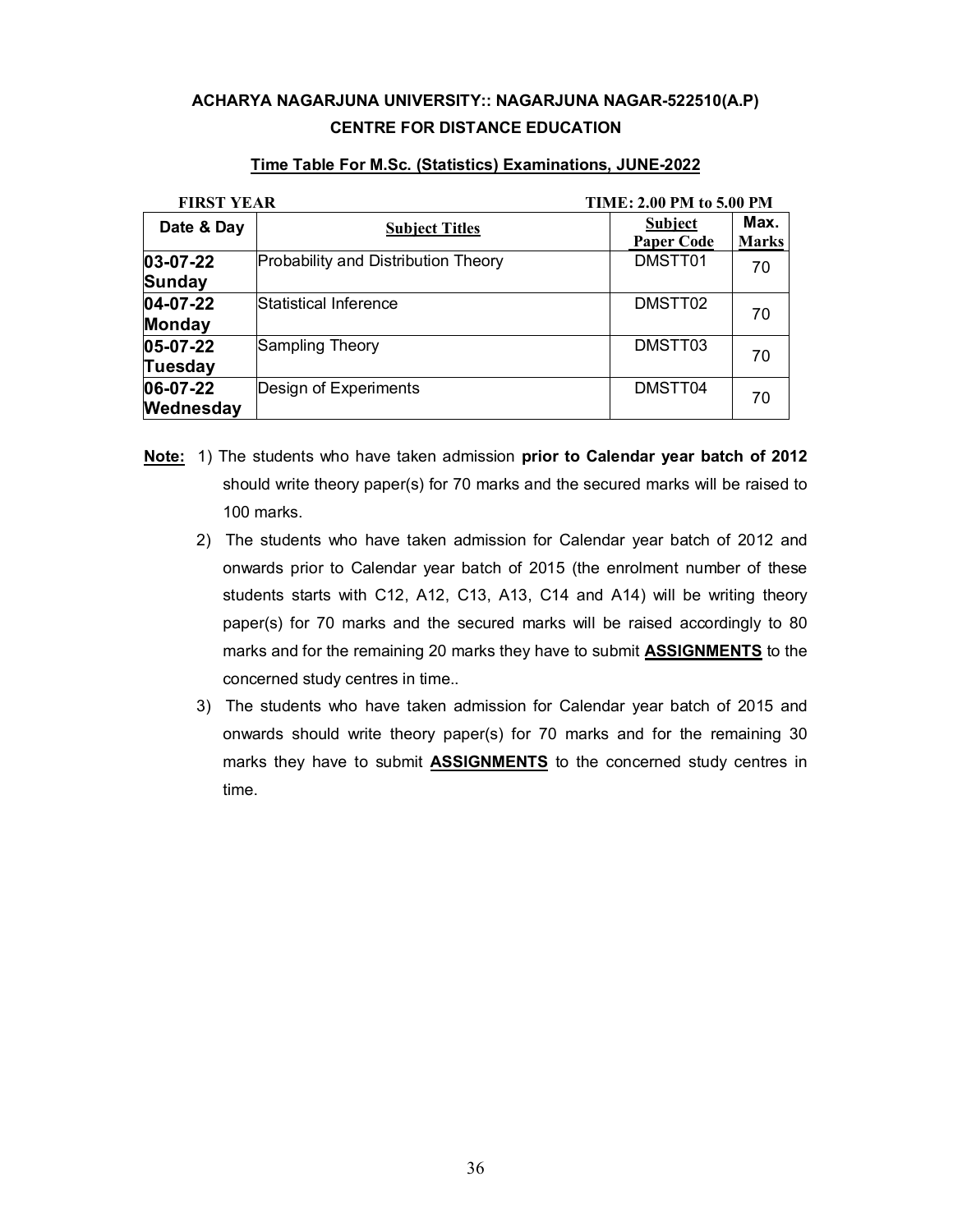## **ACHARYA NAGARJUNA UNIVERSITY:: NAGARJUNA NAGAR-522510(A.P) CENTRE FOR DISTANCE EDUCATION Time Table For M.Sc. (Statistics) Examinations, JUNE-2022**

| <b>SECOND YEAR</b>                |                                    | <b>TIME: 2.00 PM to 5.00 PM</b>     |                      |
|-----------------------------------|------------------------------------|-------------------------------------|----------------------|
| Date & Day                        | <b>Subject Titles</b>              | <b>Subject</b><br><b>Paper Code</b> | Max.<br><b>Marks</b> |
| 29-06-22<br>Wednesday             | <b>Statistical Quality Control</b> | DMSTT21                             | 70                   |
| 30-06-22<br>Thursday              | <b>Operations Research</b>         | DMSTT22                             | 70                   |
| $01-07-22$<br>Friday              | <b>IEconometrics</b>               | DMSTT23                             | 70                   |
| $02 - 07 - 22$<br><b>Saturday</b> | Multivariate Analysis              | DMSTT24                             | 70                   |

- **Note:** 1) The students who have taken admission **prior to Calendar year batch of 2012** should write theory paper(s) for 70 marks and the secured marks will be raised to 100 marks.
	- 2) The students who have taken admission for Calendar year batch of 2012 and onwards prior to Calendar year batch of 2015 (the enrolment number of these students starts with C12, A12, C13, A13, C14 and A14) will be writing theory paper(s) for 70 marks and the secured marks will be raised accordingly to 80 marks and for the remaining 20 marks they have to submit **ASSIGNMENTS** to the concerned study centres in time..
	- 3) The students who have taken admission for Calendar year batch of 2015 and onwards should write theory paper(s) for 70 marks and for the remaining 30 marks they have to submit **ASSIGNMENTS** to the concerned study centres in time.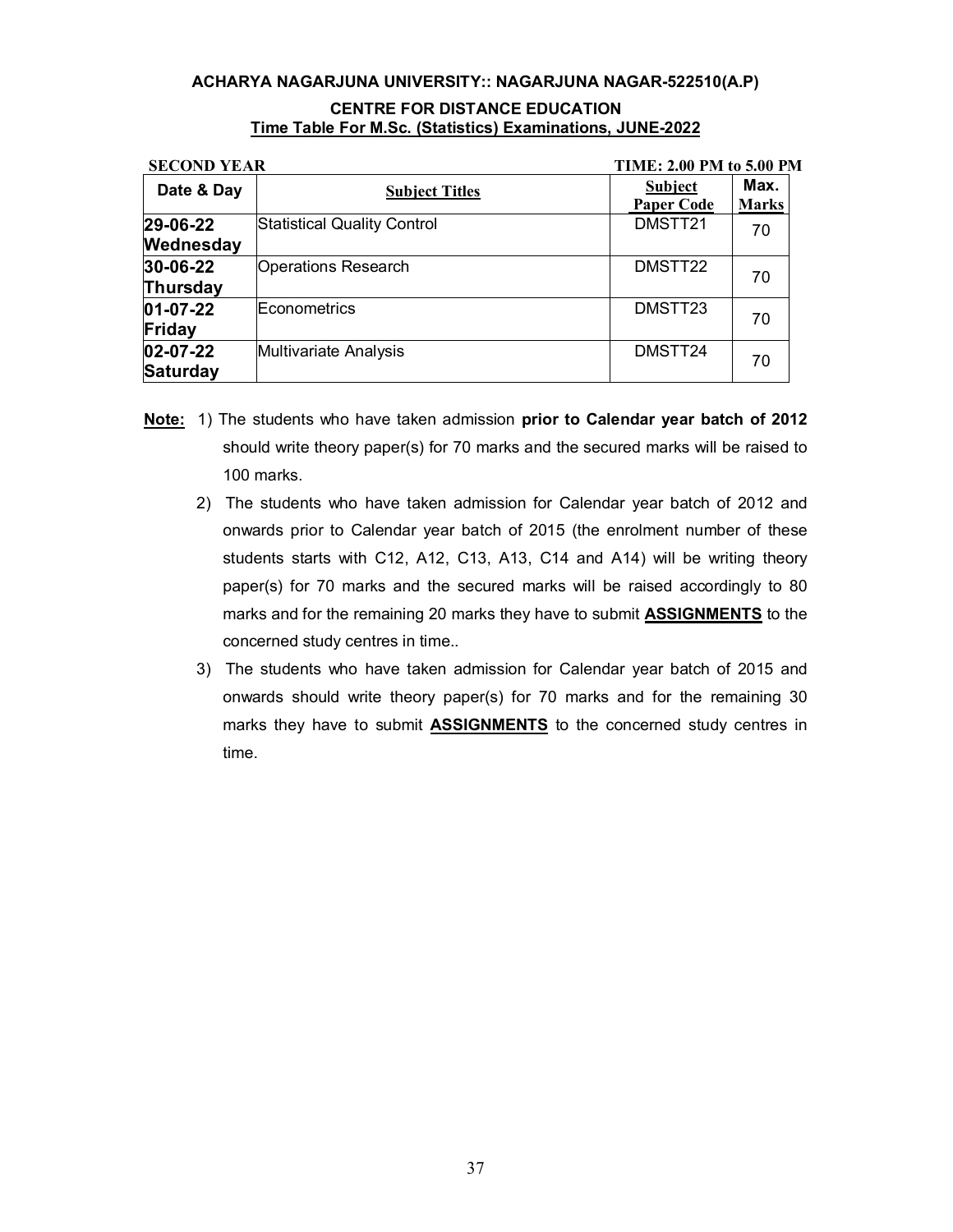## **ACHARYA NAGARJUNA UNIVERSITY:: NAGARJUNA NAGAR-522510(A.P) CENTRE FOR DISTANCE EDUCATION Time Table For M.Sc. (Food and Nutritional Science) Examinations, JUNE-2022**

| <b>FIRST YEAR</b>       |                                           | <b>TIME: 2.00 PM to 5.00 PM</b>     |                      |
|-------------------------|-------------------------------------------|-------------------------------------|----------------------|
| Date & Day              | <b>Subject Titles</b>                     | <b>Subject</b><br><b>Paper Code</b> | Max.<br><b>Marks</b> |
| 03-07-22<br>Sunday      | <b>Fundamentals of Food and Nutrition</b> | DFN01                               | 70                   |
| 04-07-22<br>Monday      | Nutritional Biochemistry                  | DFN <sub>02</sub>                   | 70                   |
| $ 05-07-22 $<br>Tuesday | lFunctional Foods                         | DFN <sub>03</sub>                   | 70                   |
| 06-07-22<br>Wednesday   | Institutional Foods Service Management    | DFN <sub>04</sub>                   | 70                   |

**Note:** 1) The students who have taken admission **prior to Calendar year batch of 2012** should write theory paper(s) for 70 marks and the secured marks will be raised to 100 marks.

- 2) The students who have taken admission for Calendar year batch of 2012 and onwards prior to Calendar year batch of 2015 (the enrolment number of these students starts with C12, A12, C13, A13, C14 and A14) will be writing theory paper(s) for 70 marks and the secured marks will be raised accordingly to 80 marks and for the remaining 20 marks they have to submit **ASSIGNMENTS** to the concerned study centres in time..
- 3) The students who have taken admission for Calendar year batch of 2015 and onwards should write theory paper(s) for 70 marks and for the remaining 30 marks they have to submit **ASSIGNMENTS** to the concerned study centres in time.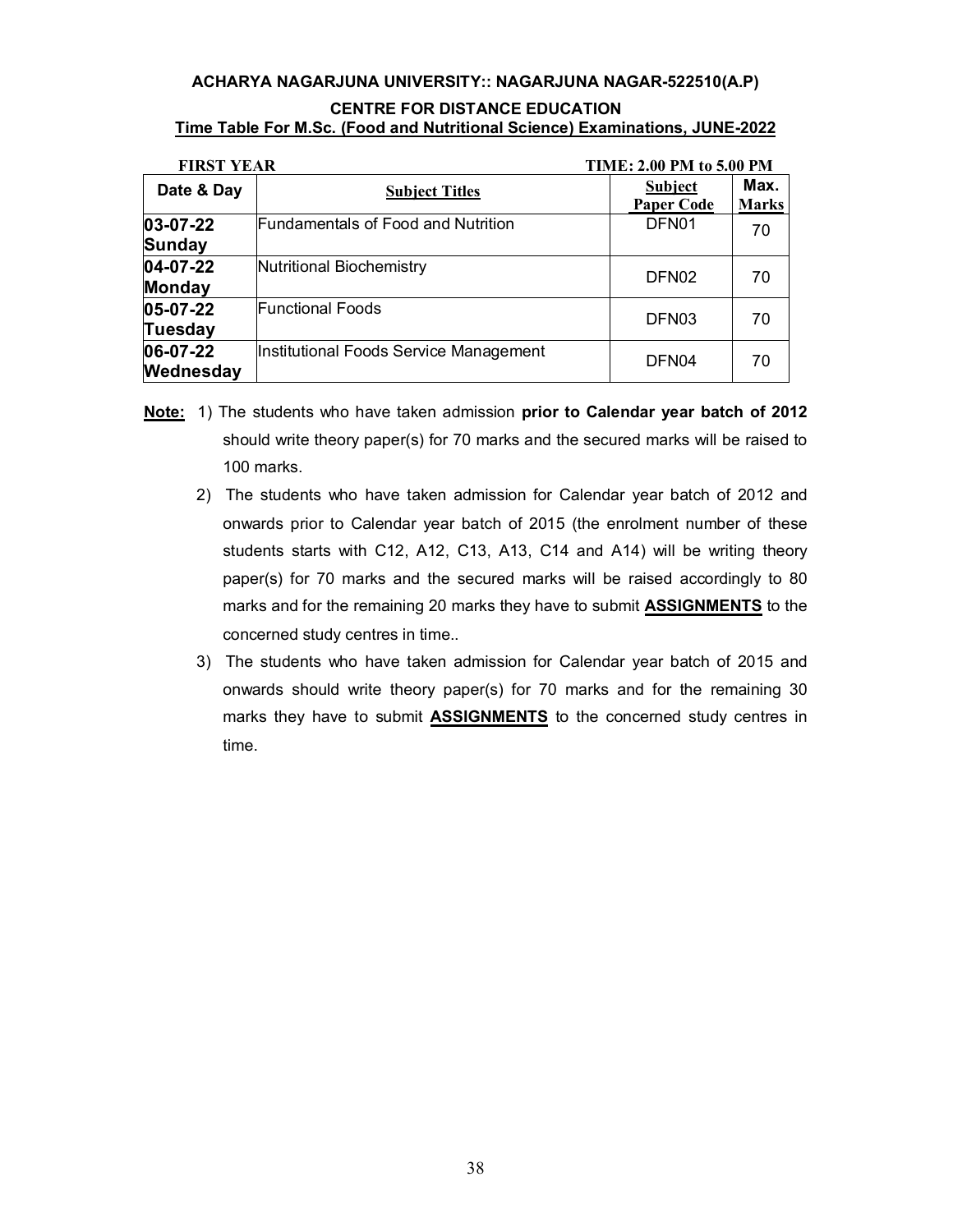#### **ACHARYA NAGARJUNA UNIVERSITY:: NAGARJUNA NAGAR-522510(A.P)**

#### **CENTRE FOR DISTANCE EDUCATION Time Table For M.Sc. (Food and Nutritional Science) Examinations, JUNE-2022**

| <b>SECOND YEAR</b>           |                                                                                       | TIME: 2.00 PM to 5.00 PM            |                      |
|------------------------------|---------------------------------------------------------------------------------------|-------------------------------------|----------------------|
| Date & Day                   | <b>Subject Titles</b>                                                                 | <b>Subject</b><br><b>Paper Code</b> | Max.<br><b>Marks</b> |
| 29-06-22<br>Wednesday        | Nutrition through Life Cycle<br>(OR)<br>Food Chemistry and Chemical Analysis of Foods | DFN21A<br>DFN21B                    | 70                   |
| 30-06-22<br>Thursday         | Nutritional Assesment Techniques<br>(OR)<br><b>Experimental Foods</b>                 | DFN22A<br>DFN22B                    | 70                   |
| $ 01-07-22 $<br>Friday       | Clinical Nutrition and Dietetics<br>(OR)<br>Food Microbiology and Toxicology          | DFN23A<br>DFN23B                    | 70                   |
| $ 02 - 07 - 22 $<br>Saturday | Diet Therapy and Counseling<br>(OR)<br><b>Food Safety and Quality Assurance</b>       | DFN24A<br>DFN24B                    | 70                   |

Note: Final year Students are advised to note that

\* Specialization -I : Clinical Nutrition and Dietetics Papers are given with **Subject paper code A.** 

 \*\* Specialization -II : Food Science and Quality Control Papers are given with **Subject paper code B.**

- **Note:** 1) The students who have taken admission **prior to Calendar year batch of 2012** should write theory paper(s) for 70 marks and the secured marks will be raised to 100 marks.
	- 2) The students who have taken admission for Calendar year batch of 2012 and onwards prior to Calendar year batch of 2015 (the enrolment number of these students starts with C12, A12, C13, A13, C14 and A14) will be writing theory paper(s) for 70 marks and the secured marks will be raised accordingly to 80 marks and for the remaining 20 marks they have to submit **ASSIGNMENTS** to the concerned study centres in time..
	- 3) The students who have taken admission for Calendar year batch of 2015 and onwards should write theory paper(s) for 70 marks and for the remaining 30 marks they have to submit **ASSIGNMENTS** to the concerned study centres in time.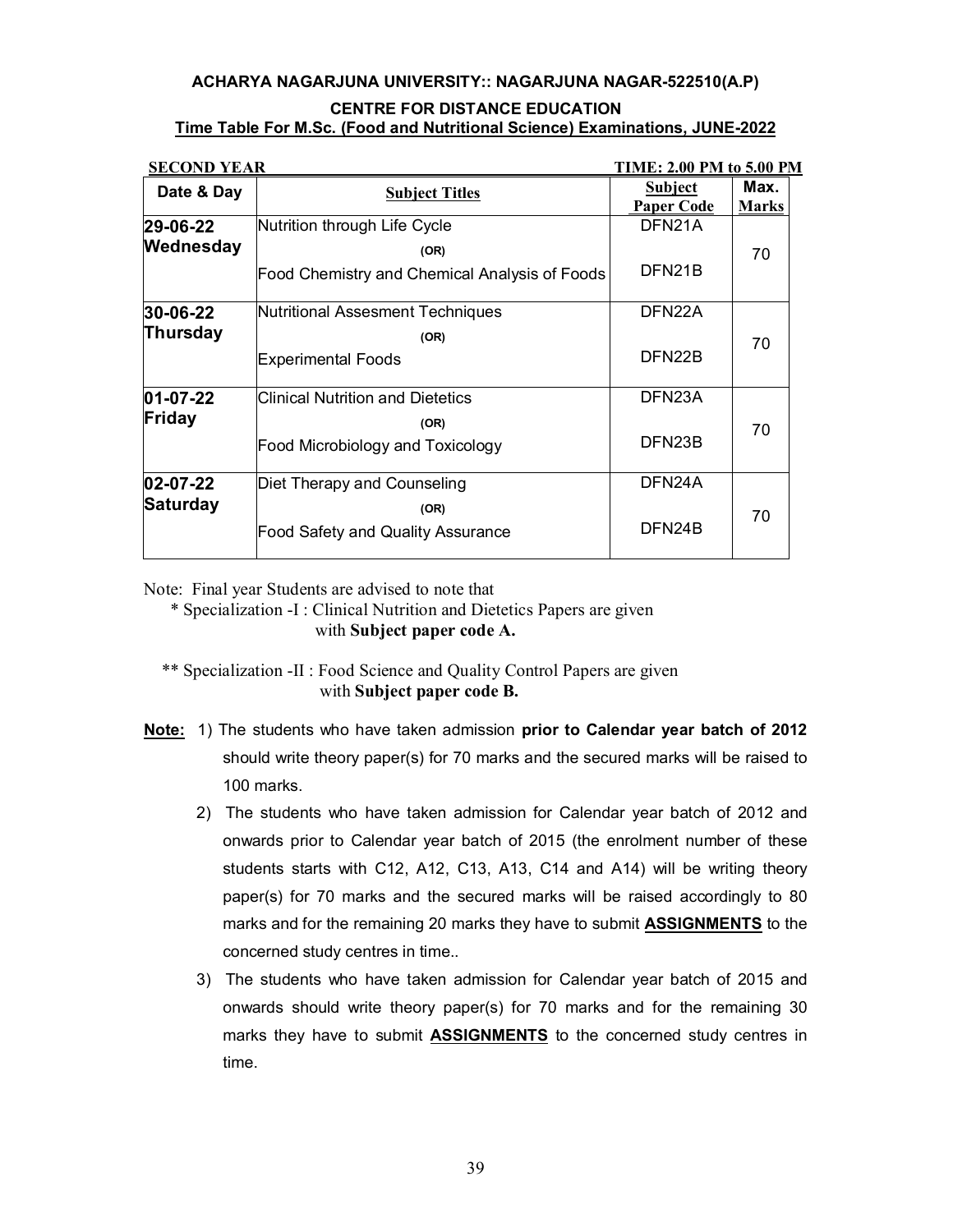| <b>FIRST YEAR</b>          |                                              | TIME: 2.00 PM to 5.00 PM            |                      |
|----------------------------|----------------------------------------------|-------------------------------------|----------------------|
| Date & Day                 | <b>Subject Titles</b>                        | <b>Subject</b><br><b>Paper Code</b> | Max.<br><b>Marks</b> |
| 04-07-22<br><b>Monday</b>  | <b>Prescribed Text</b>                       | DT <sub>01</sub>                    | 70                   |
| 05-07-22<br><b>Tuesday</b> | Introduction to General Linguistics          | DT <sub>02</sub>                    | 70                   |
| 06-07-22<br>Wednesday      | Outlines of Telugu Literature                | DT <sub>03</sub>                    | 70                   |
| $07 - 07 - 22$<br>Thursday | Study of Telugu Grammar, Prosody and Poetics | DT <sub>04</sub>                    | 70                   |
| 08-07-22<br>Friday         | Modern Trends in Telugu Poetry               | DT <sub>05</sub>                    | 70                   |

#### **Time Table For M.A. (Telugu) Examinations, JUNE-2022**

- **Note:** 1) The students who have taken admission **prior to Calendar year batch of 2012** will be writing theory paper(s) for 70 marks and the secured marks will be raised to 100 marks.
	- 2) The students who have taken admission for Calendar year batch of 2012 and onwards prior to Calendar year batch of 2015 (the enrolment number of these students starts with C12, A12, C13, A13, C14 and A14) will be writing theory paper(s) for 70 marks and the secured marks will be raised accordingly to 80 marks and for the remaining 20 marks they have to submit **ASSIGNMENTS** to the concerned study centres in time.
	- 3) The students who have taken admission for Calendar year batch of 2015 and onwards should write theory paper(s) for 70 marks and for the remaining 30 marks they have to submit **ASSIGNMENTS** to the concerned study centres in time.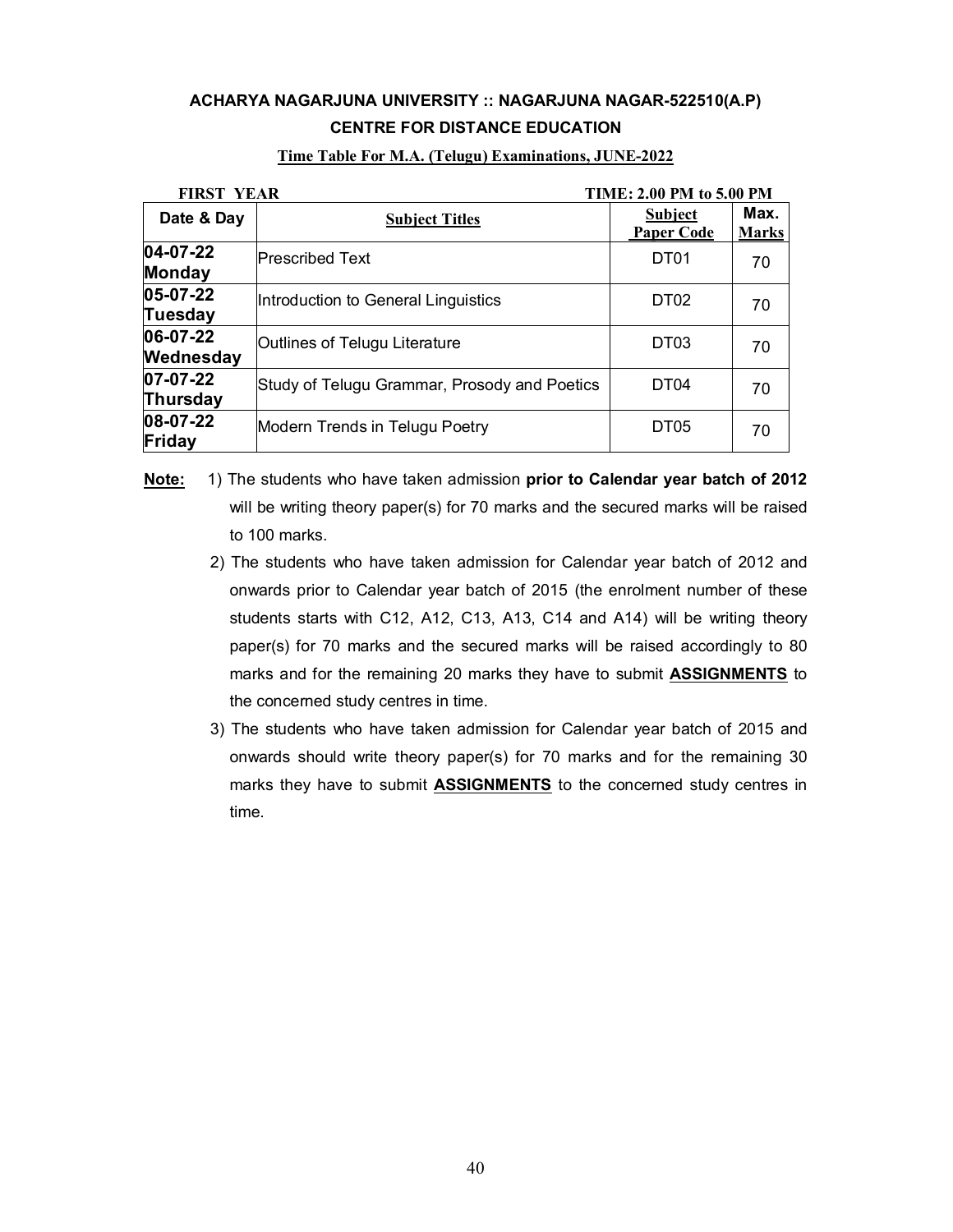| <b>SECOND YEAR</b>                |                                                         | <b>TIME: 2.00 PM to 5.00 PM</b>     |                      |
|-----------------------------------|---------------------------------------------------------|-------------------------------------|----------------------|
| Date & Day                        | <b>Subject Titles</b>                                   | <b>Subject</b><br><b>Paper Code</b> | Max.<br><b>Marks</b> |
| 29-06-22<br>Wednesday             | Literary Criticism and theory of Literature             | <b>DT21</b>                         | 70                   |
| 30-06-22<br>Thursday              | Dravidian Philology and Evolution of Telugu<br>Language | DT22                                | 70                   |
| $01-07-22$<br>Friday              | Special Study: Sreenadha                                | DT <sub>23</sub>                    | 70                   |
| $02 - 07 - 22$<br><b>Saturday</b> | lSanskrit                                               | DT <sub>24</sub>                    | 70                   |
| 03-07-22<br><b>Sunday</b>         | Women Studies in Telugu Literature                      | DT25                                | 70                   |

#### **Time Table For M.A. (Telugu) Examinations, JUNE-2022**

- **Note:** 1) The students who have taken admission **prior to Calendar year batch of 2012** will be writing theory paper(s) for 70 marks and the secured marks will be raised to 100 marks.
	- 2) The students who have taken admission for Calendar year batch of 2012 and onwards prior to Calendar year batch of 2015 (the enrolment number of these students starts with C12, A12, C13, A13, C14 and A14) will be writing theory paper(s) for 70 marks and the secured marks will be raised accordingly to 80 marks and for the remaining 20 marks they have to submit **ASSIGNMENTS** to the concerned study centres in time.
	- 3) The students who have taken admission for Calendar year batch of 2015 and onwards should write theory paper(s) for 70 marks and for the remaining 30 marks they have to submit **ASSIGNMENTS** to the concerned study centres in time.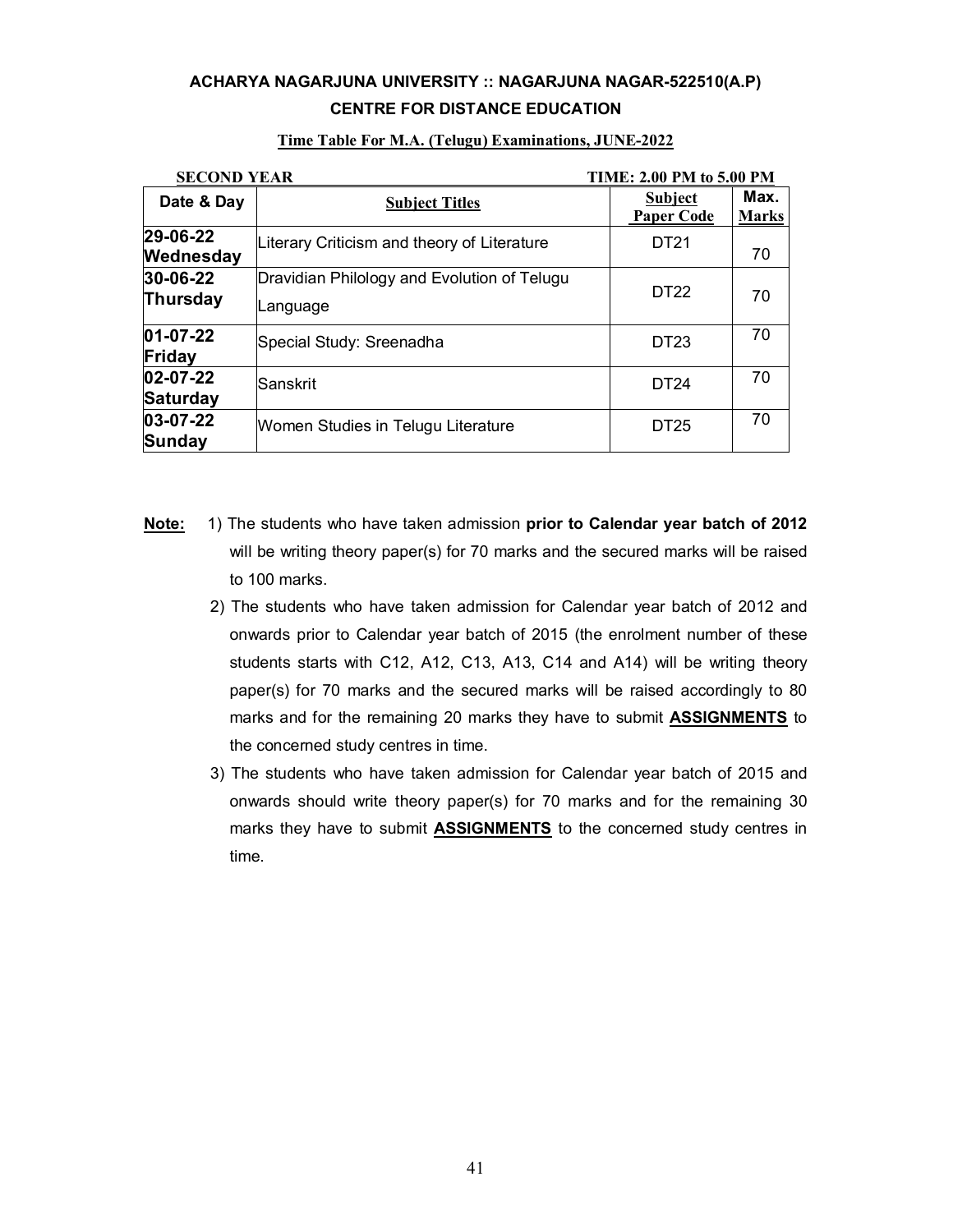## **ACHARYA NAGARJUNA UNIVERSITY :: NAGARJUNA NAGAR-522510(A.P) CENTRE FOR DISTANCE EDUCATION Time Table For M.A. (ENGLISH) Examinations, JUNE-2022**

| <b>FIRST YEAR</b>           |                                       | <b>TIME: 2.00 PM to 5.00 PM</b>     |                      |
|-----------------------------|---------------------------------------|-------------------------------------|----------------------|
| Date & Day                  | <b>Subject Titles</b>                 | <b>Subject</b><br><b>Paper Code</b> | Max.<br><b>Marks</b> |
| $04-07-22$<br><b>Monday</b> | History of the English Language       | DEG01                               | 70                   |
| 05-07-22<br><b>Tuesday</b>  | Shakespeare                           | DEG02                               | 70                   |
| 06-07-22<br>Wednesday       | Modern Literature - I (1550-1700)     | DEG03                               | 70                   |
| $ 07-07-22 $<br>Thursday    | Modern Literature - II (1700 - 1850)  | DEG04                               | 70                   |
| 08-07-22<br>Friday          | Modern Literature - III (1850 - 1950) | DEG05                               | 70                   |

- **Note:** 1) The students who have taken admission **prior to Calendar year batch of 2012** will be writing theory paper(s) for 70 marks and the secured marks will be raised to 100 marks.
	- 2) The students who have taken admission for Calendar year batch of 2012 and onwards prior to Calendar year batch of 2015 (the enrolment number of these students starts with C12, A12, C13, A13, C14 and A14) will be writing theory paper(s) for 70 marks and the secured marks will be raised accordingly to 80 marks and for the remaining 20 marks they have to submit **ASSIGNMENTS** to the concerned study centres in time.
	- 3) The students who have taken admission for Calendar year batch of 2015 and onwards should write theory paper(s) for 70 marks and for the remaining 30 marks they have to submit **ASSIGNMENTS** to the concerned study centres in time.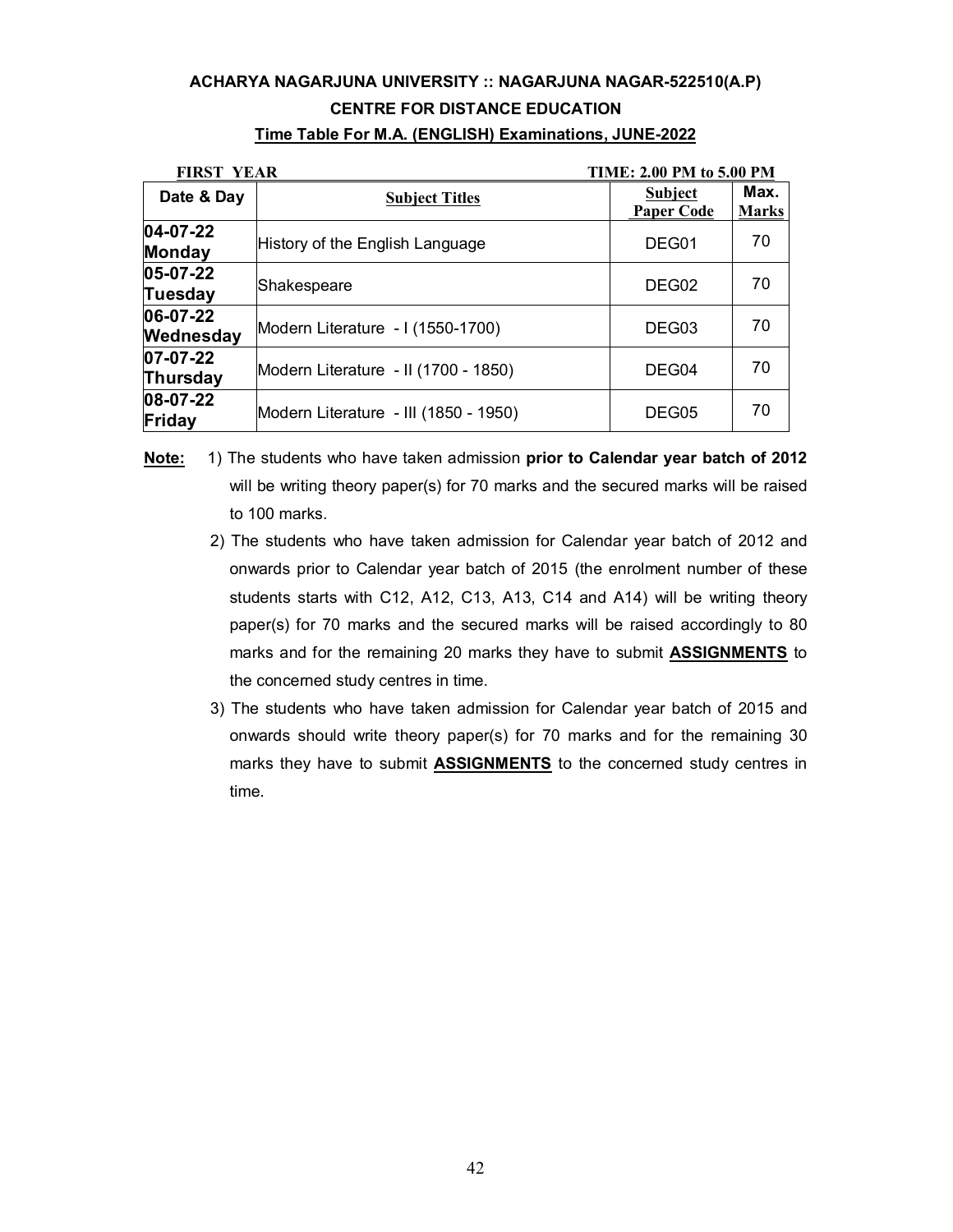| <b>SECOND YEAR</b>          |                                       | TIME: 2.00 PM to 5.00 PM            |                      |
|-----------------------------|---------------------------------------|-------------------------------------|----------------------|
| Date & Day                  | <b>Subject Titles</b>                 | <b>Subject</b><br><b>Paper Code</b> | Max.<br><b>Marks</b> |
| 29-06-22<br>Wednesday       | Literary Criticism                    | DEG <sub>21</sub>                   | 70                   |
| 30-06-22<br>Thursday        | American Literature                   | DEG <sub>22</sub>                   | 70                   |
| $01 - 07 - 22$<br>Friday    | Indian English Literature             | DEG <sub>23</sub>                   | 70                   |
| 02-07-22<br><b>Saturday</b> | Twentieth Century - Poetry and Drama  | DEG <sub>24</sub>                   | 70                   |
| 03-07-22<br>Sunday          | Twentieth Century - Prose and Fiction | DEG <sub>25</sub>                   | 70                   |

## **Time Table For M.A. (ENGLISH) Examinations, JUNE-2022**

- **Note:** 1) The students who have taken admission **prior to Calendar year batch of 2012** will be writing theory paper(s) for 70 marks and the secured marks will be raised to 100 marks.
	- 2) The students who have taken admission for Calendar year batch of 2012 and onwards prior to Calendar year batch of 2015 (the enrolment number of these students starts with C12, A12, C13, A13, C14 and A14) will be writing theory paper(s) for 70 marks and the secured marks will be raised accordingly to 80 marks and for the remaining 20 marks they have to submit **ASSIGNMENTS** to the concerned study centres in time.
	- 3) The students who have taken admission for Calendar year batch of 2015 and onwards should write theory paper(s) for 70 marks and for the remaining 30 marks they have to submit **ASSIGNMENTS** to the concerned study centres in time.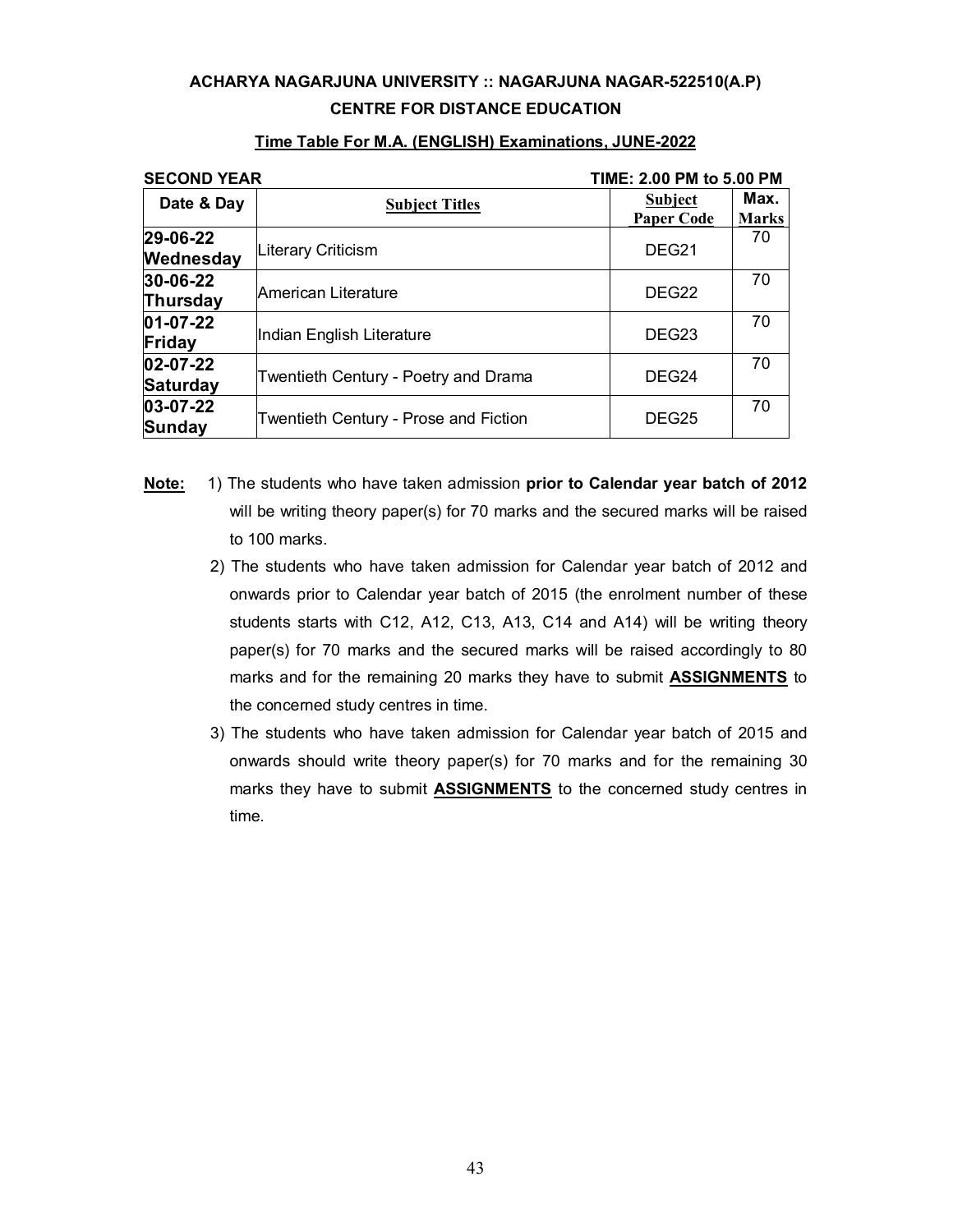## **ACHARYA NAGARJUNA UNIVERSITY :: NAGARJUNA NAGAR-522510(A.P) CENTRE FOR DISTANCE EDUCATION Time Table For M.A. (HISTORY) Examinations, JUNE-2022**

| <b>FIRST YEAR</b>               |                                            | <b>TIME: 2.00 PM to 5.00 PM</b>     |                      |
|---------------------------------|--------------------------------------------|-------------------------------------|----------------------|
| Date & Day                      | <b>Subject Titles</b>                      | <b>Subject</b><br><b>Paper Code</b> | Max.<br><b>Marks</b> |
| $04 - 07 - 22$<br><b>Monday</b> | History of India upto 1206 A.D.            | DH <sub>01</sub>                    | 70                   |
| $ 05-07-22 $<br><b>Tuesday</b>  | History of Andhras upto 1336 A.D.          | DH <sub>02</sub>                    | 70                   |
| 06-07-22<br>Wednesday           | History of South India (1336 to 1765 A.D.) | DH <sub>03</sub>                    | 70                   |
| $ 07-07-22 $<br><b>Thursday</b> | History of Modern Europe (1789 to 1919)    | DH <sub>04</sub>                    | 70                   |
| 08-07-22<br>Friday              | History of U.S.A (1776 to 1945)            | DH <sub>05</sub>                    | 70                   |

- **Note:** 1) The students who have taken admission **prior to Calendar year batch of 2012** will be writing theory paper(s) for 70 marks and the secured marks will be raised to 100 marks.
	- 2) The students who have taken admission for Calendar year batch of 2012 and onwards prior to Calendar year batch of 2015 (the enrolment number of these students starts with C12, A12, C13, A13, C14 and A14) will be writing theory paper(s) for 70 marks and the secured marks will be raised accordingly to 80 marks and for the remaining 20 marks they have to submit **ASSIGNMENTS** to the concerned study centres in time.
	- 3) The students who have taken admission for Calendar year batch of 2015 and onwards should write theory paper(s) for 70 marks and for the remaining 30 marks they have to submit **ASSIGNMENTS** to the concerned study centres in time.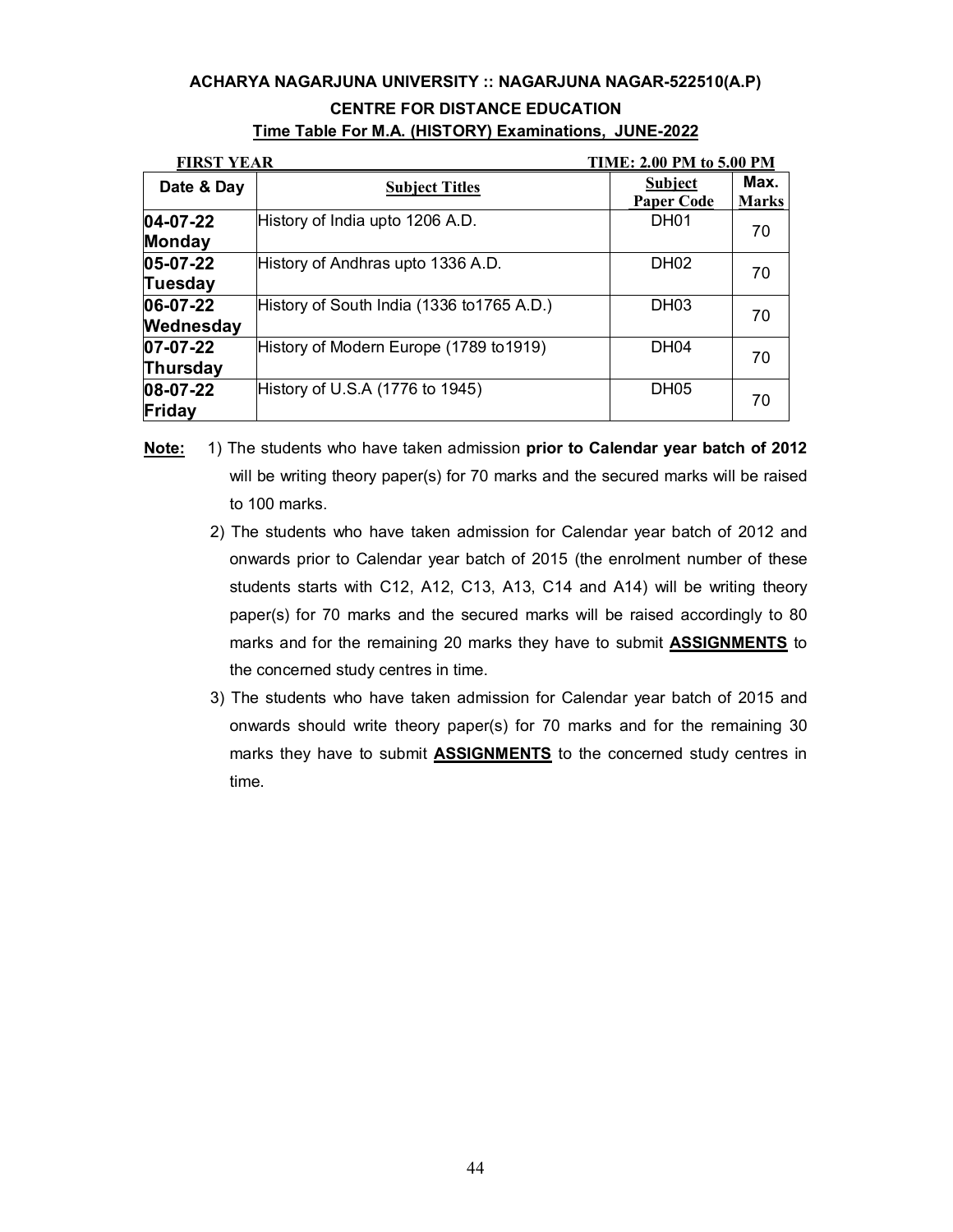## **ACHARYA NAGARJUNA UNIVERSITY :: NAGARJUNA NAGAR-522510(A.P) CENTRE FOR DISTANCE EDUCATION Time Table For M.A. (HISTORY) Examinations, JUNE-2022**

| <b>SECOND YEAR</b>    |                                                               | <b>TIME: 2.00 PM to 5.00 PM</b>     |                      |
|-----------------------|---------------------------------------------------------------|-------------------------------------|----------------------|
| Date & Day            | <b>Subject Titles</b>                                         | <b>Subject</b><br><b>Paper Code</b> | Max.<br><b>Marks</b> |
| 29-06-22<br>Wednesday | History of India (1526 to 1761 A.D.)                          | DH <sub>21</sub>                    | 70                   |
| 30-06-22<br>Thursday  | Social and Economic History of Modern India<br>(1757 to 1947) | <b>DH22</b>                         | 70                   |
| $01-07-22$<br>Friday  | Historical Method with special reference to<br>Indian History | DH <sub>23</sub>                    | 70                   |
| 02-07-22<br>Saturday  | History of Contemporary World Since 1919                      | DH <sub>24</sub>                    | 70                   |
| 03-07-22<br>Sunday    | History of Modern Andhra (1765 to 1956)                       | <b>DH25</b>                         | 70                   |

- **Note:** 1) The students who have taken admission **prior to Calendar year batch of 2012** will be writing theory paper(s) for 70 marks and the secured marks will be raised to 100 marks.
	- 2) The students who have taken admission for Calendar year batch of 2012 and onwards prior to Calendar year batch of 2015 (the enrolment number of these students starts with C12, A12, C13, A13, C14 and A14) will be writing theory paper(s) for 70 marks and the secured marks will be raised accordingly to 80 marks and for the remaining 20 marks they have to submit **ASSIGNMENTS** to the concerned study centres in time.
	- 3) The students who have taken admission for Calendar year batch of 2015 and onwards should write theory paper(s) for 70 marks and for the remaining 30 marks they have to submit **ASSIGNMENTS** to the concerned study centres in time.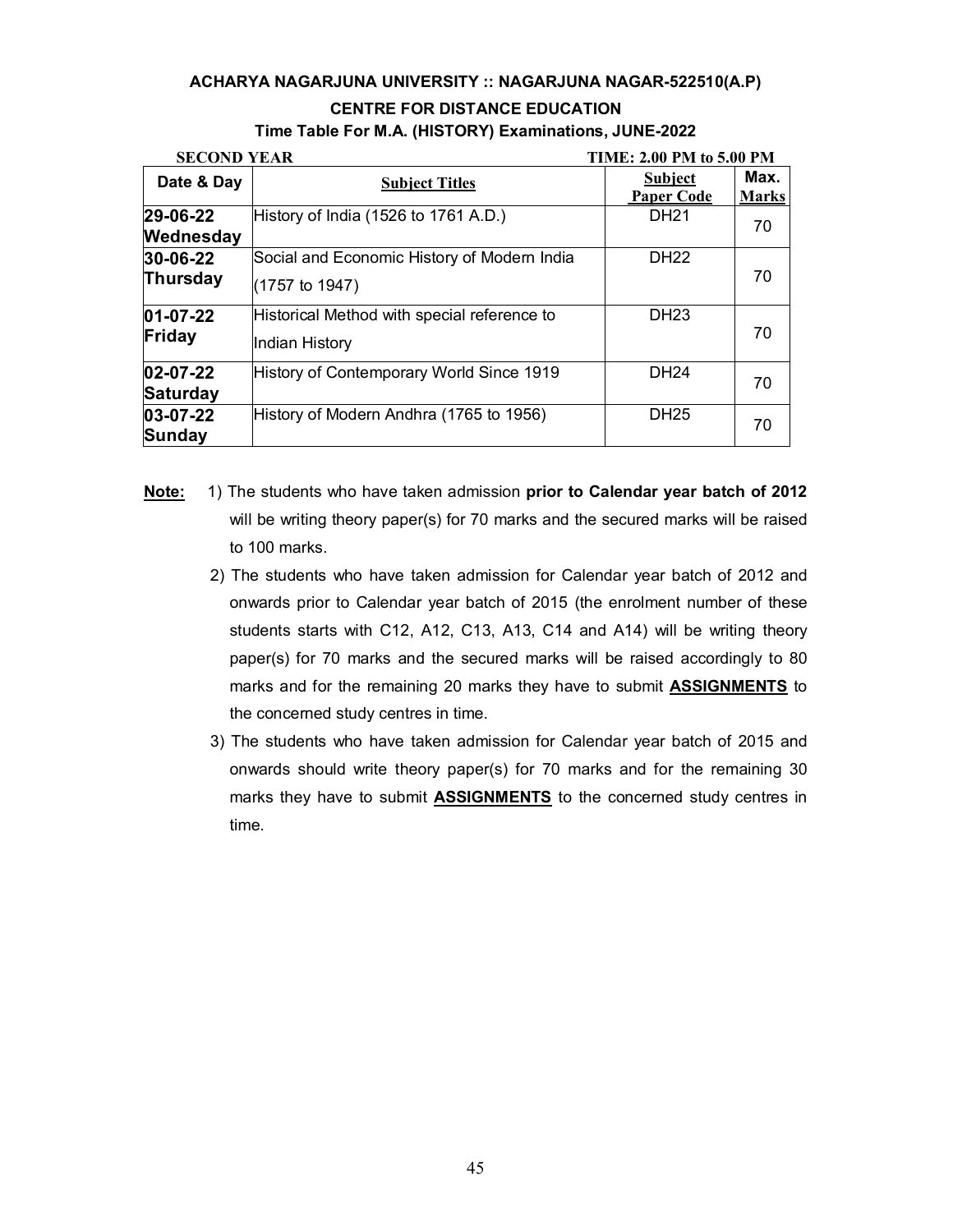| <b>FIRST YEAR</b><br>TIME: 2.00 PM to 5.00 PM |                                |                                     |                      |
|-----------------------------------------------|--------------------------------|-------------------------------------|----------------------|
| Date & Day                                    | <b>Subject Titles</b>          | <b>Subject</b><br><b>Paper Code</b> | Max.<br><b>Marks</b> |
| $ 04-07-22 $<br><b>Monday</b>                 | Political Thought              | DPS01                               | 70                   |
| 05-07-22<br><b>Tuesday</b>                    | Administrative Theory          | DPS <sub>02</sub>                   | 70                   |
| 06-07-22<br>Wednesday                         | <b>Public Policy</b>           | DPS03                               | 70                   |
| 07-07-22<br><b>Thursday</b>                   | Indian Government and Politics | DPS04                               | 70                   |

## **Time Table For M.A. (Political Science) Examinations, JUNE-2022**

**Note:** 1) The students who have taken admission **prior to Calendar year batch of 2012** will be writing theory paper(s) for 70 marks and the secured marks will be raised to 100 marks.

- 2) The students who have taken admission for Calendar year batch of 2012 and onwards prior to Calendar year batch of 2015 (the enrolment number of these students starts with C12, A12, C13, A13, C14 and A14) will be writing theory paper(s) for 70 marks and the secured marks will be raised accordingly to 80 marks and for the remaining 20 marks they have to submit **ASSIGNMENTS** to the concerned study centres in time.
- 3) The students who have taken admission for Calendar year batch of 2015 and onwards should write theory paper(s) for 70 marks and for the remaining 30 marks they have to submit **ASSIGNMENTS** to the concerned study centres in time.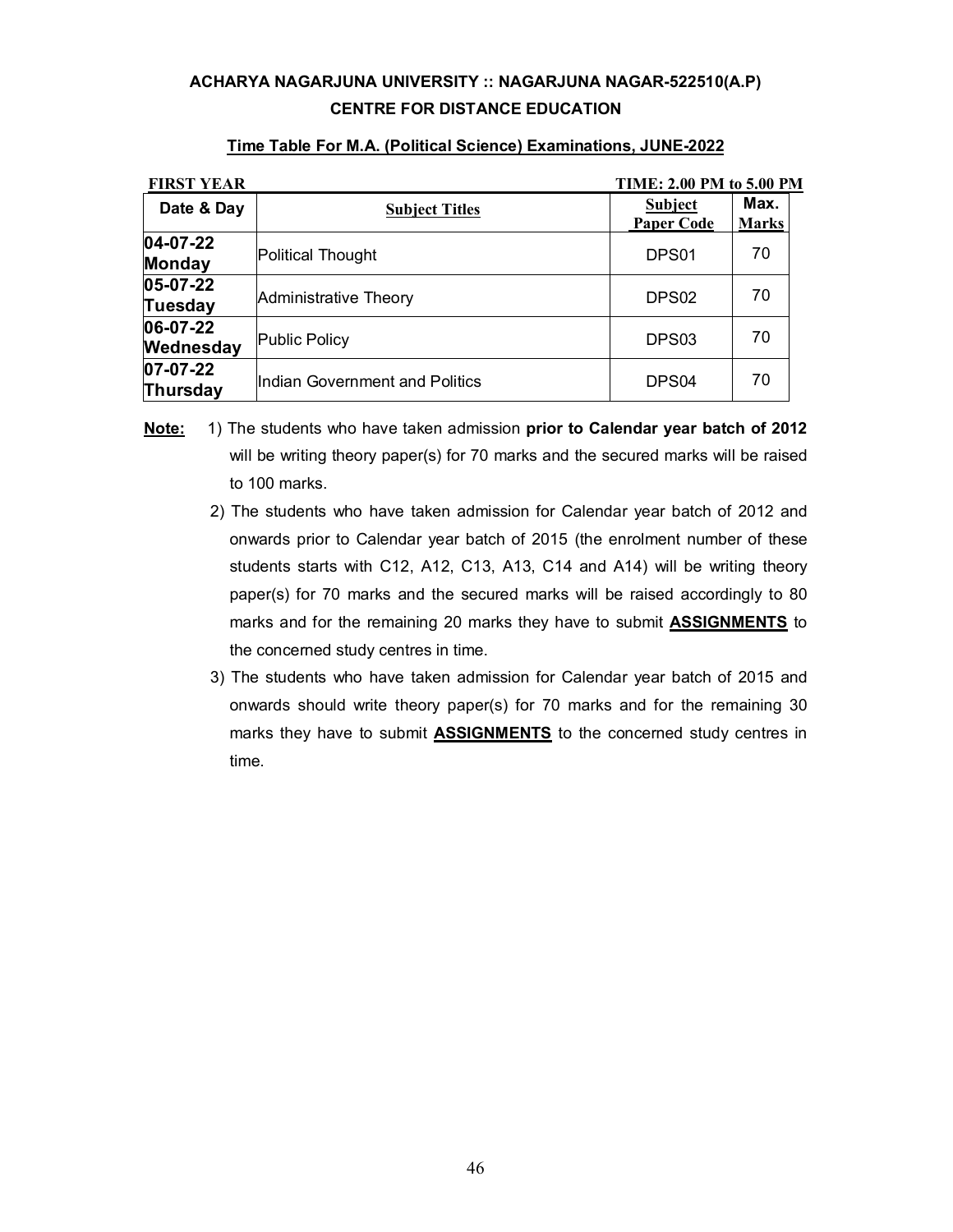| <b>SECOND YEAR</b>                |                                        | TIME: 2.00 PM to 5.00 PM            |                      |
|-----------------------------------|----------------------------------------|-------------------------------------|----------------------|
| Date & Day                        | <b>Subject Titles</b>                  | <b>Subject</b><br><b>Paper Code</b> | Max.<br><b>Marks</b> |
| 29-06-22<br>Wednesday             | Comparative Politics                   | DPS <sub>21</sub>                   | 70                   |
| 30-06-22<br><b>Thursday</b>       | IInternational Relations               | DPS <sub>22</sub>                   | 70                   |
| $01 - 07 - 22$<br>Friday          | <b>Research Methods and Statistics</b> | DPS <sub>23</sub>                   | 70                   |
| $02 - 07 - 22$<br><b>Saturday</b> | Social and Political Thought in India  | DPS <sub>24</sub>                   | 70                   |
| 03-07-22<br>Sunday                | Modern Political Theory and Analysis   | DPS <sub>25</sub>                   | 70                   |

#### **Time Table For M.A. (Political Science) Examinations, JUNE-2022**

- **Note:** 1) The students who have taken admission **prior to Calendar year batch of 2012** will be writing theory paper(s) for 70 marks and the secured marks will be raised to 100 marks.
	- 2) The students who have taken admission for Calendar year batch of 2012 and onwards prior to Calendar year batch of 2015 (the enrolment number of these students starts with C12, A12, C13, A13, C14 and A14) will be writing theory paper(s) for 70 marks and the secured marks will be raised accordingly to 80 marks and for the remaining 20 marks they have to submit **ASSIGNMENTS** to the concerned study centres in time.
	- 3) The students who have taken admission for Calendar year batch of 2015 and onwards should write theory paper(s) for 70 marks and for the remaining 30 marks they have to submit **ASSIGNMENTS** to the concerned study centres in time.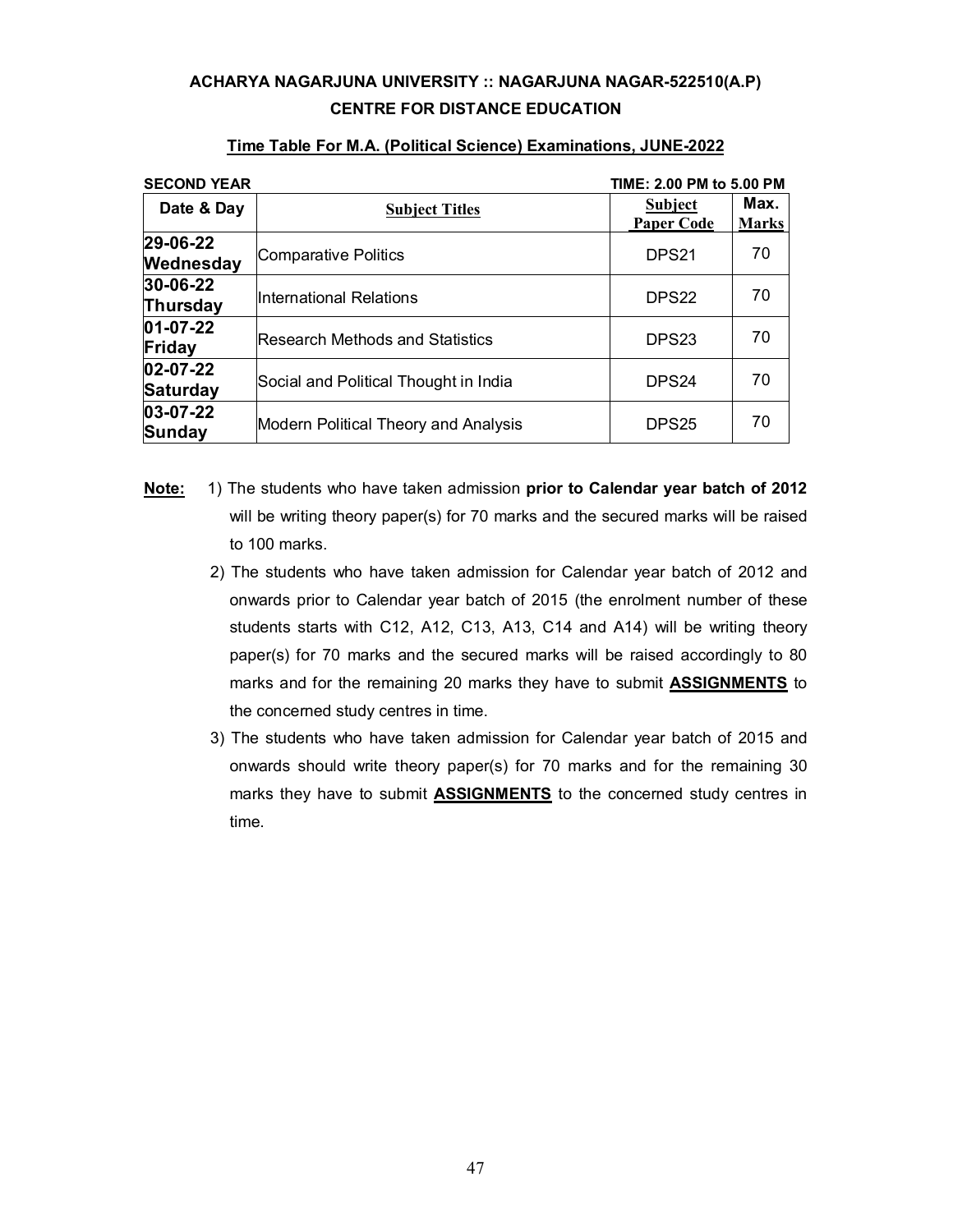| <b>FIRST YEAR</b><br><b>TIME: 2.00 PM to 5.00 PM</b> |                                              |                                     |                      |
|------------------------------------------------------|----------------------------------------------|-------------------------------------|----------------------|
| Date & Day                                           | <b>Subject Titles</b>                        | <b>Subject</b><br><b>Paper Code</b> | Max.<br><b>Marks</b> |
| 04-07-22<br>Monday                                   | Sociological Analysis                        | DSOC01                              | 70                   |
| 05-07-22<br><b>Tuesday</b>                           | Social Thought and Sociological Perspectives | DSOC02                              | 70                   |
| 06-07-22<br>Wednesday                                | Social Research and Statistics               | DSOC <sub>03</sub>                  | 70                   |
| 07-07-22<br>Thursday                                 | Indian Society: Structure and Change         | DSOC04                              | 70                   |

## **Time Table For M.A. (Sociology) Examinations, JUNE-2022**

**Note:** 1) The students who have taken admission **prior to Calendar year batch of 2012** will be writing theory paper(s) for 70 marks and the secured marks will be raised to 100 marks.

- 2) The students who have taken admission for Calendar year batch of 2012 and onwards prior to Calendar year batch of 2015 (the enrolment number of these students starts with C12, A12, C13, A13, C14 and A14) will be writing theory paper(s) for 70 marks and the secured marks will be raised accordingly to 80 marks and for the remaining 20 marks they have to submit **ASSIGNMENTS** to the concerned study centres in time.
- 3) The students who have taken admission for Calendar year batch of 2015 and onwards should write theory paper(s) for 70 marks and for the remaining 30 marks they have to submit **ASSIGNMENTS** to the concerned study centres in time.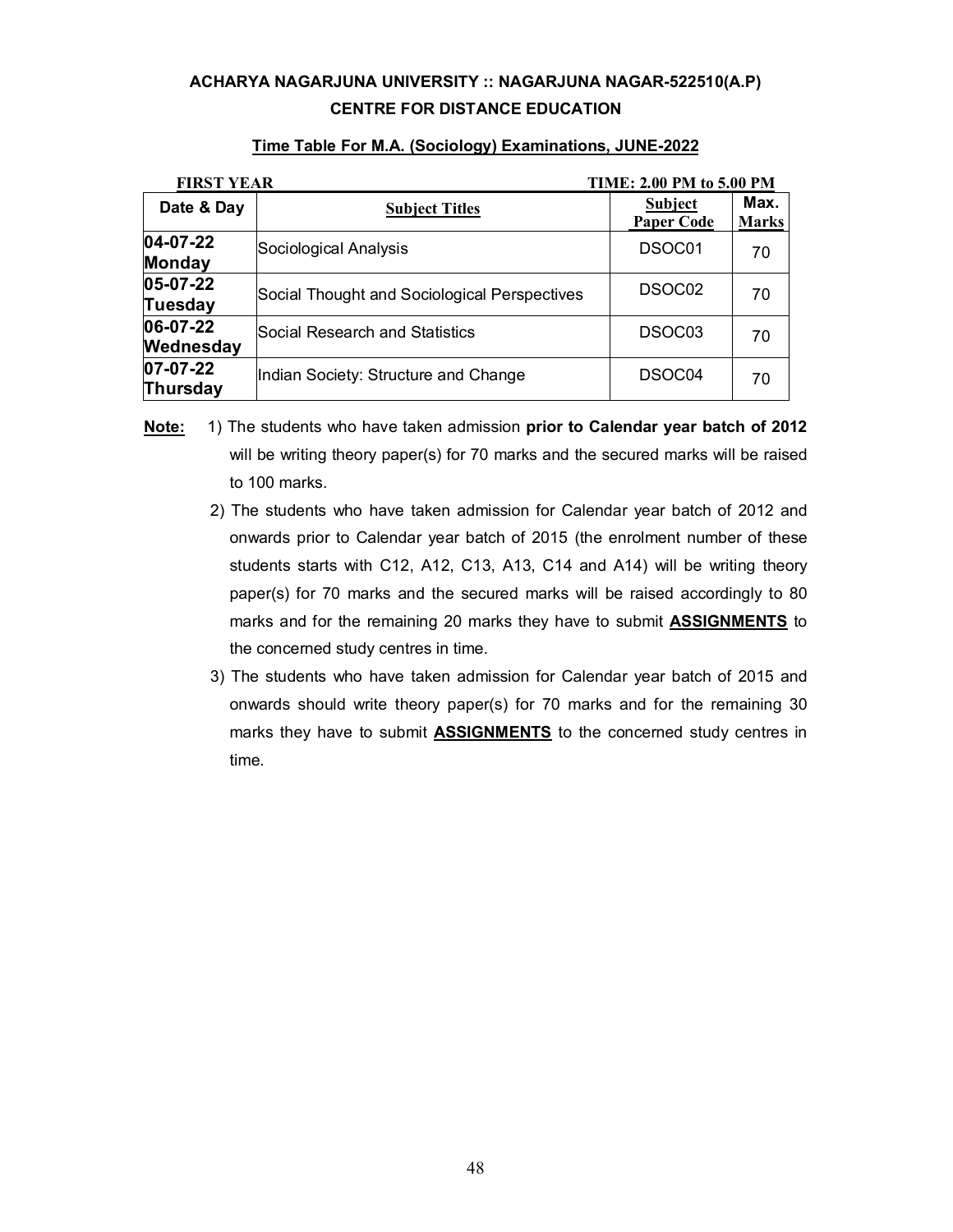| <b>SECOND YEAR</b>                  |                                         | TIME: 2.00 PM to 5.00 PM            |                      |
|-------------------------------------|-----------------------------------------|-------------------------------------|----------------------|
| Date & Day                          | <b>Subject Titles</b>                   | <b>Subject</b><br><b>Paper Code</b> | Max.<br><b>Marks</b> |
| 29-06-22<br>Wednesday               | Rural and Urban Sociology               | DSOC21(RUS)                         | 70                   |
| 30-06-22<br>Thursday                | Industrial Sociology and Labour Welfare | DSOC <sub>22</sub>                  | 70                   |
| $ 01 - 07 - 22 $<br>Friday          | Social Demography and Family Welfare    | DSOC <sub>23</sub>                  | 70                   |
| $ 02 - 07 - 22 $<br><b>Saturday</b> | <b>Medical Sociology</b>                | DSOC <sub>24</sub>                  | 70                   |
| 03-07-22<br>Sunday                  | Social Disorganisation and Criminology  | DSOC <sub>25</sub>                  | 70                   |

#### **Time Table For M.A. (Sociology) Examinations, JUNE-2022**

- **Note:** 1) The students who have taken admission **prior to Calendar year batch of 2012** will be writing theory paper(s) for 70 marks and the secured marks will be raised to 100 marks.
	- 2) The students who have taken admission for Calendar year batch of 2012 and onwards prior to Calendar year batch of 2015 (the enrolment number of these students starts with C12, A12, C13, A13, C14 and A14) will be writing theory paper(s) for 70 marks and the secured marks will be raised accordingly to 80 marks and for the remaining 20 marks they have to submit **ASSIGNMENTS** to the concerned study centres in time.
	- 3) The students who have taken admission for Calendar year batch of 2015 and onwards should write theory paper(s) for 70 marks and for the remaining 30 marks they have to submit **ASSIGNMENTS** to the concerned study centres in time.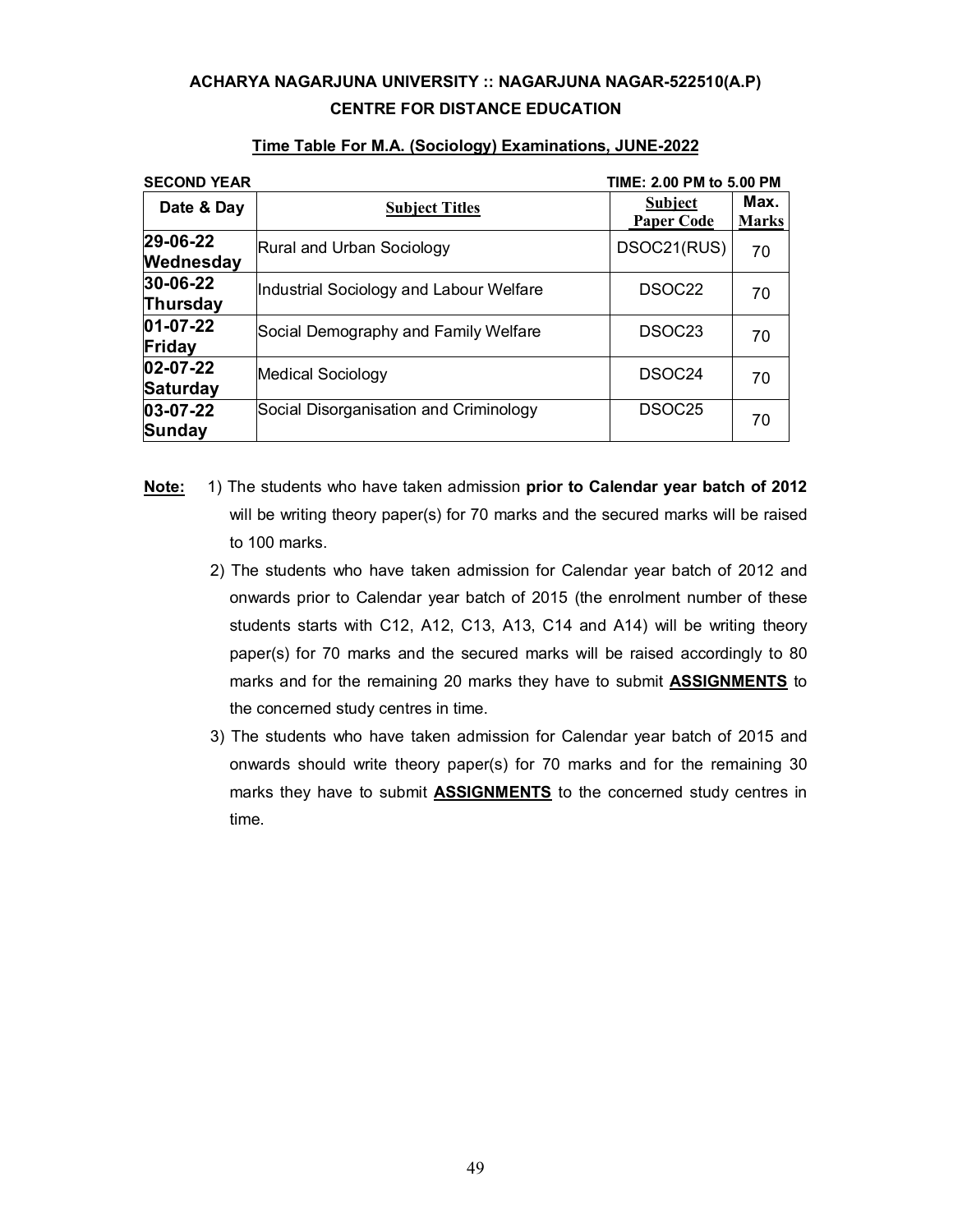| <b>FIRST YEAR</b>           |                                 | <b>TIME: 2.00 PM to 5.00 PM</b>     |                      |
|-----------------------------|---------------------------------|-------------------------------------|----------------------|
| Date & Day                  | <b>Subject Titles</b>           | <b>Subject</b><br><b>Paper Code</b> | Max.<br><b>Marks</b> |
| 05-07-22<br><b>Tuesday</b>  | Micro Economics                 | DEC01                               | 70                   |
| 06-07-22<br>Wednesday       | Macro Economics                 | DEC <sub>02</sub>                   | 70                   |
| 07-07-22<br><b>Thursday</b> | lGovernment Finance             | DEC <sub>03</sub>                   | 70                   |
| 08-07-22<br>Friday          | Evolution of Economic Doctrines | DEC <sub>04</sub>                   | 70                   |
| 09-07-22<br>Saturday        | Quantitative Methods            | DEC05                               | 70                   |

## **Time Table For M.A. (Economics) Examinations, JUNE-2022**

- **Note:** 1) The students who have taken admission **prior to Calendar year batch of 2012** will be writing theory paper(s) for 70 marks and the secured marks will be raised to 100 marks.
	- 2) The students who have taken admission for Calendar year batch of 2012 and onwards prior to Calendar year batch of 2015 (the enrolment number of these students starts with C12, A12, C13, A13, C14 and A14) will be writing theory paper(s) for 70 marks and the secured marks will be raised accordingly to 80 marks and for the remaining 20 marks they have to submit **ASSIGNMENTS** to the concerned study centres in time.
	- 3) The students who have taken admission for Calendar year batch of 2015 and onwards should write theory paper(s) for 70 marks and for the remaining 30 marks they have to submit **ASSIGNMENTS** to the concerned study centres in time.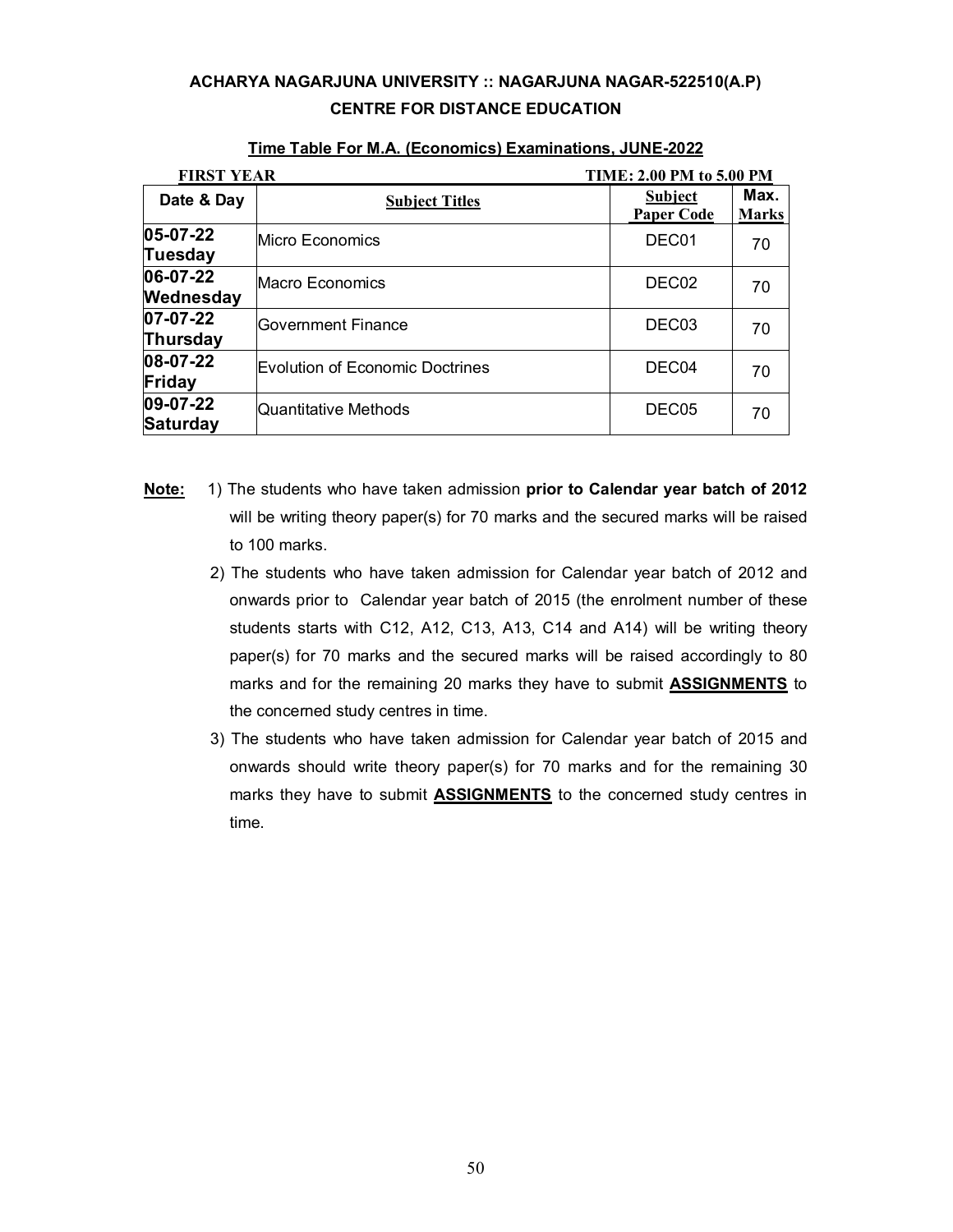| <b>SECOND YEAR</b>                  |                                                         | TIME: 2.00 PM to 5.00 PM            |                      |
|-------------------------------------|---------------------------------------------------------|-------------------------------------|----------------------|
| Date & Day                          | <b>Subject Titles</b>                                   | <b>Subject</b><br><b>Paper Code</b> | Max.<br><b>Marks</b> |
| 29-06-22<br>Wednesday               | Theory of Economic Development and Planning             | DEC <sub>21</sub>                   | 70                   |
| 30-06-22<br><b>Thursday</b>         | Indian Economy                                          | DEC <sub>22</sub>                   | 70                   |
| $ 01 - 07 - 22 $<br>Friday          | International Economics                                 | DEC <sub>23</sub>                   | 70                   |
| $ 02 - 07 - 22 $<br><b>Saturday</b> | Quantitative Analysis & Computer Applications           | DEC <sub>24</sub>                   | 70                   |
| $ 03-07-22 $<br>Sunday              | Industrial Economics (optional-A)                       | DEC <sub>25</sub>                   | 70                   |
|                                     | Agriculture Economics & Farm Management<br>(optional-B) | DEC <sub>27</sub>                   | 70                   |
| $ 04-07-22 $                        | Labour Economics (optional-A)                           | <b>DEC 26</b>                       | 70                   |
| Monday                              | Rural Development: Planning &<br>Management(optional-B) | <b>DEC 28</b>                       | 70                   |

## **Time Table For M.A. (Economics) Examinations, JUNE-2022**

- **Note:** 1) The students who have taken admission **prior to Calendar year batch of 2012** will be writing theory paper(s) for 70 marks and the secured marks will be raised to 100 marks.
	- 2) The students who have taken admission for Calendar year batch of 2012 and onwards prior to Calendar year batch of 2015 (the enrolment number of these students starts with C12, A12, C13, A13, C14 and A14) will be writing theory paper(s) for 70 marks and the secured marks will be raised accordingly to 80 marks and for the remaining 20 marks they have to submit **ASSIGNMENTS** to the concerned study centres in time.
	- 3) The students who have taken admission for Calendar year batch of 2015 and onwards should write theory paper(s) for 70 marks and for the remaining 30 marks they have to submit **ASSIGNMENTS** to the concerned study centres in time.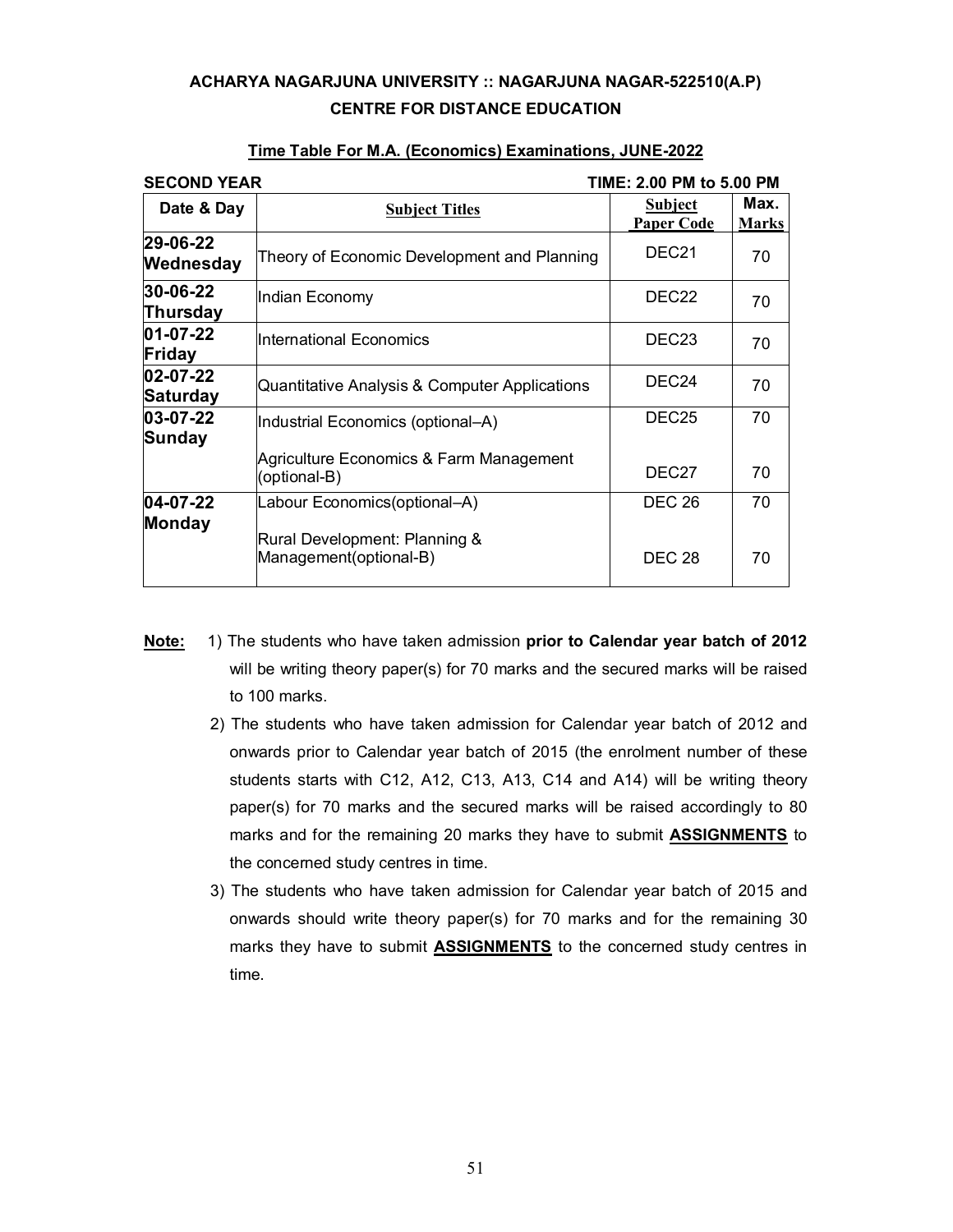| <b>FIRST YEAR</b><br><b>TIME: 2.00 PM to 5.00 PM</b> |                                             |                                     |                      |
|------------------------------------------------------|---------------------------------------------|-------------------------------------|----------------------|
| Date & Day                                           | <b>Subject Titles</b>                       | <b>Subject</b><br><b>Paper Code</b> | Max.<br><b>Marks</b> |
| 03-07-22<br>Sunday                                   | Social work: History and Ideology           | DSW01                               | 70                   |
| 04-07-22<br><b>Monday</b>                            | Man and Society                             | DSW02                               | 70                   |
| 05-07-22<br><b>Tuesday</b>                           | Working with individuals and groups         | DSW03                               | 70                   |
| 06-07-22<br>Wednesday                                | <b>Working with Communities and Society</b> | DSW04                               | 70                   |
| 07-07-22<br>Thursday                                 | Social work Research                        | DSW05                               | 70                   |

#### **Time Table For M.A. (Social Work) Examinations, JUNE-2022**

**Note:** 1) The students who have taken admission **prior to Calendar year batch of 2015** will be writing theory paper(s) for 70 marks and the secured marks will be raised to 75 marks and for the remaining 25 marks they have to submit **ASSIGNMENTS** to the concerned study centres in time.

.

2) The students who have taken admission for Calendar year batch of 2015 and onwards should write theory paper(s) for 70 marks and for the remaining 30 marks they have to submit **ASSIGNMENTS** to the concerned study centres in time.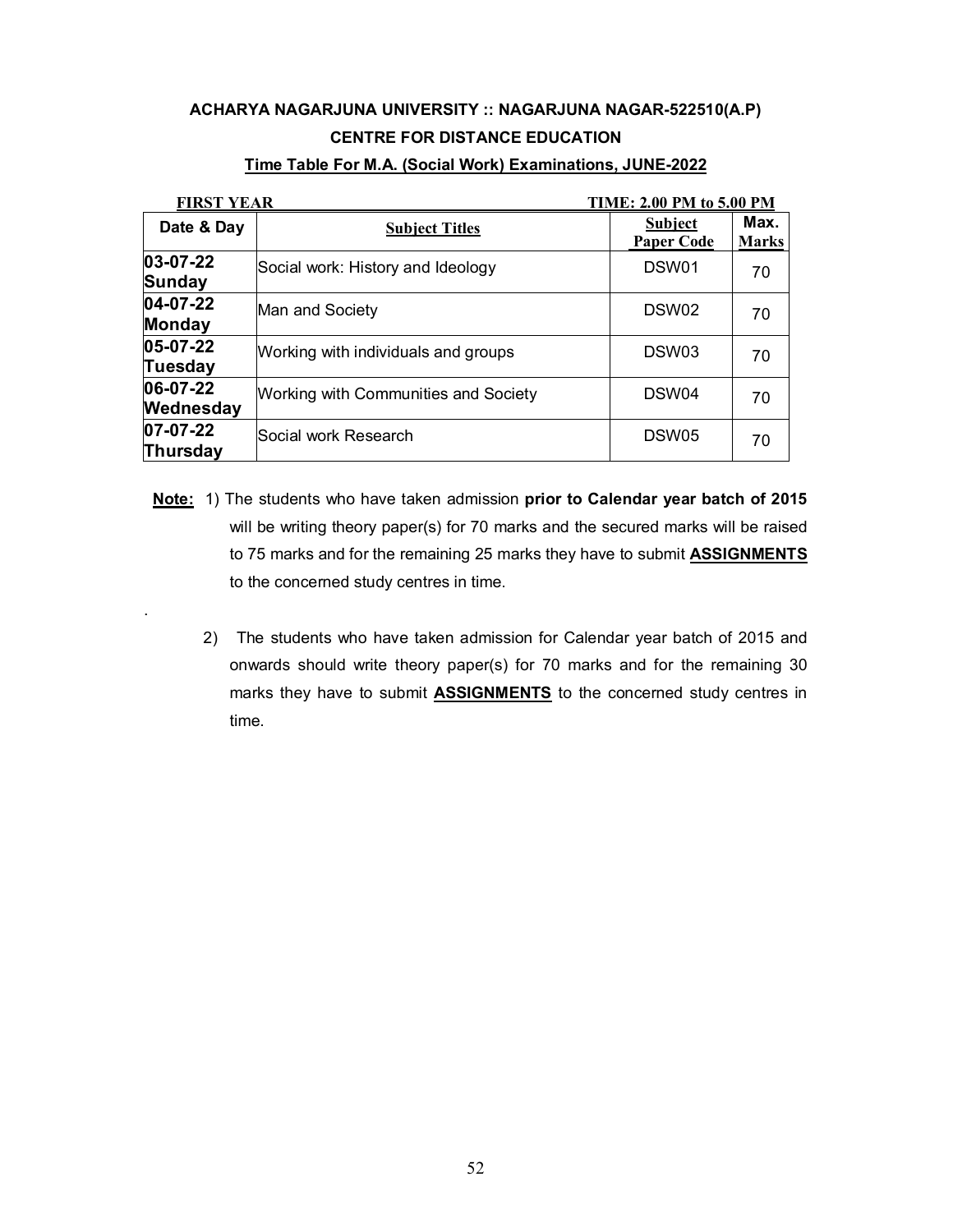| <b>SECOND YEAR</b>                |                                  | TIME: 2.00 PM to 5.00 PM            |                      |
|-----------------------------------|----------------------------------|-------------------------------------|----------------------|
| Date & Day                        | <b>Subject Titles</b>            | <b>Subject</b><br><b>Paper Code</b> | Max.<br><b>Marks</b> |
| 29-06-22<br>Wednesday             | Working with Families            | DSW <sub>21</sub>                   | 70                   |
| 30-06-22<br>Thursday              | Social Policy and Administration | DSW <sub>22</sub>                   | 70                   |
| $01 - 07 - 22$<br>Friday          | <b>Community Development</b>     | DSW <sub>23</sub>                   | 70                   |
| $02 - 07 - 22$<br><b>Saturday</b> | <b>Correctional Social Work</b>  | DSW <sub>24</sub>                   | 70                   |

#### **Time Table For M.A. (Social Work) Examinations, JUNE-2022**

**Note:** 1) The students who have taken admission **prior to Calendar year batch of 2015** will be writing theory paper(s) for 70 marks and the secured marks will be raised to 75 marks and for the remaining 25 marks they have to submit **ASSIGNMENTS** to the concerned study centres in time.

.

2) The students who have taken admission for Calendar year batch of 2015 and onwards should write theory paper(s) for 70 marks and for the remaining 30 marks they have to submit **ASSIGNMENTS** to the concerned study centres in time.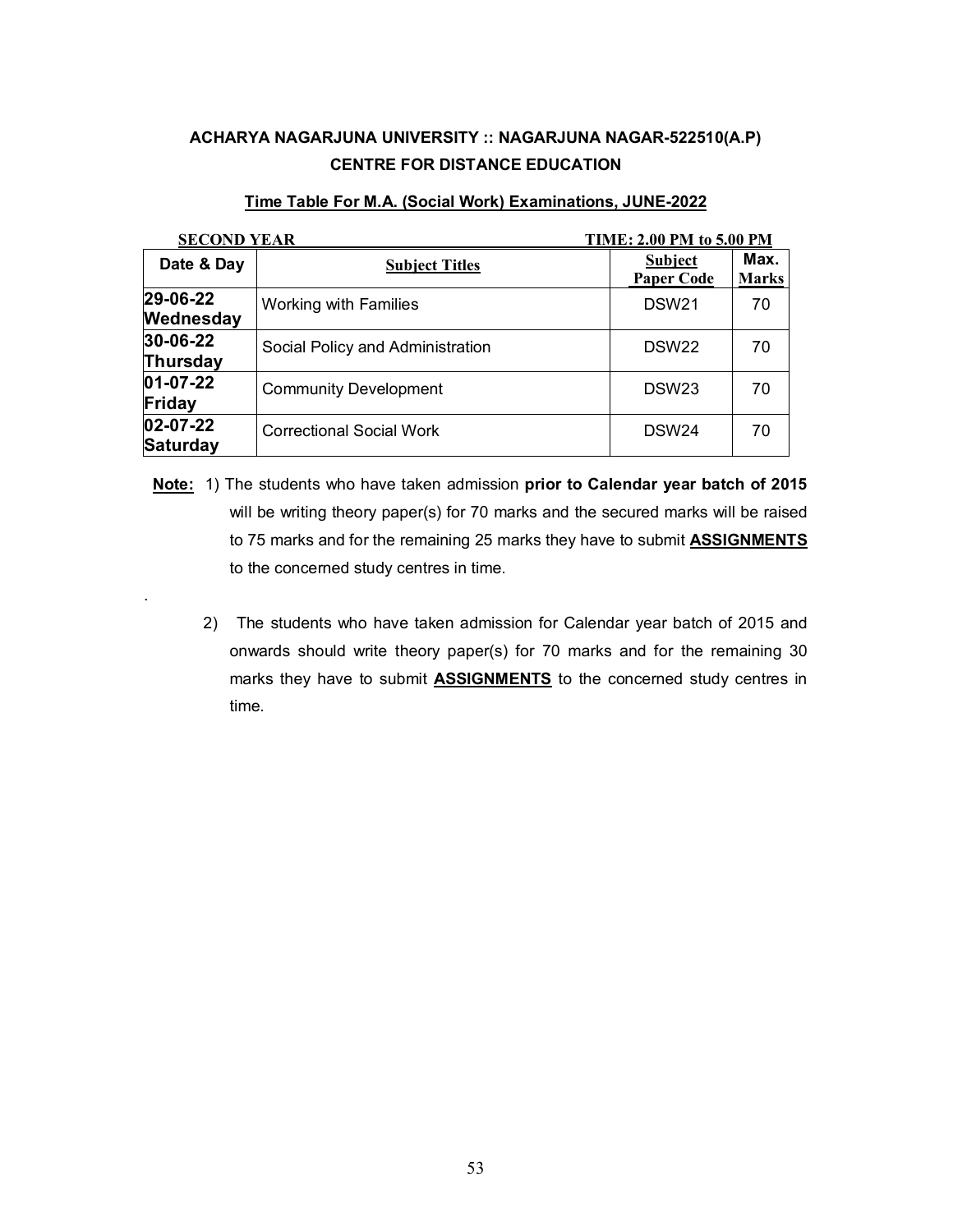#### **Time Table For M.A. (Journalism and Mass communication) Examinations,**

|  |  | <b>JUNE-2022</b> |
|--|--|------------------|
|  |  |                  |

| <b>FIRST YEAR</b>           |                                                             | <b>TIME: 2.00 PM to 5.00 PM</b>     |                      |
|-----------------------------|-------------------------------------------------------------|-------------------------------------|----------------------|
| Date & Day                  | <b>Subject Titles</b>                                       | <b>Subject</b><br><b>Paper Code</b> | Max.<br><b>Marks</b> |
| 03-07-22<br><b>Sunday</b>   | Introduction to communication and History of<br>IJournalism | DJ01                                | 70                   |
| $04-07-22$<br>Monday        | Reporting and Editing                                       | DJ02                                | 70                   |
| 05-07-22<br>Tuesday         | Public relations and Advertising                            | DJ03                                | 70                   |
| 06-07-22<br>Wednesday       | Radio and Television production                             | DJ04                                | 70                   |
| 07-07-22<br><b>Thursday</b> | Media Law and Ethics                                        | DJ05                                | 70                   |

- **Note:** 1) The students who have taken admission **prior to Calendar year batch of 2012** will be writing theory paper(s) for 70 marks and the secured marks will be raised to 100 marks.
	- 2) The students who have taken admission for Calendar year batch of 2012 and onwards prior to Calendar year batch of 2015 (the enrolment number of these students starts with C12, A12, C13, A13, C14 and A14) will be writing theory paper(s) for 70 marks and the secured marks will be raised accordingly to 80 marks and for the remaining 20 marks they have to submit **ASSIGNMENTS** to the concerned study centres in time.
	- 3) The students who have taken admission for Calendar year batch of 2015 and onwards should write theory paper(s) for 70 marks and for the remaining 30 marks they have to submit **ASSIGNMENTS** to the concerned study centres in time.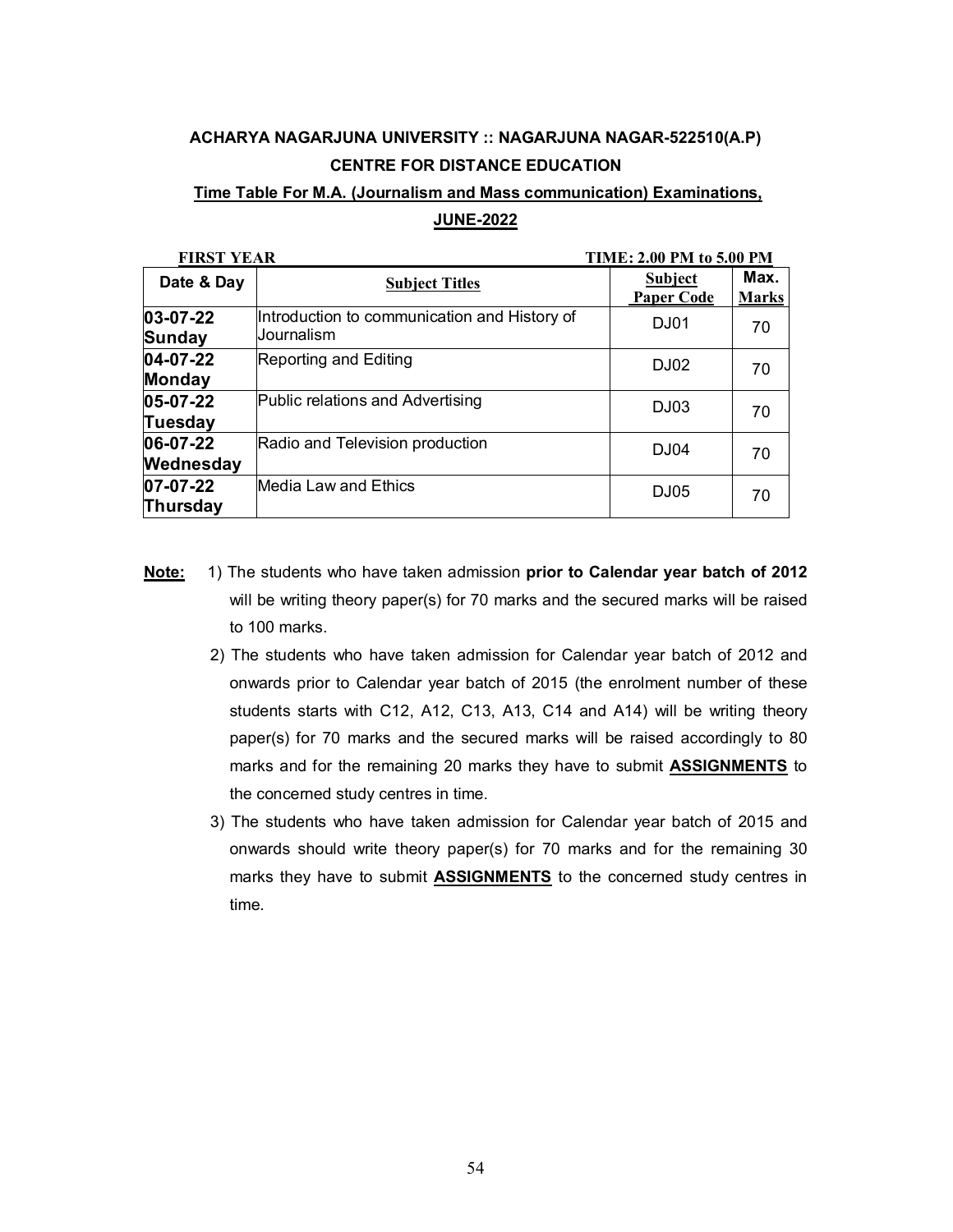## **Time Table For M.A. (Journalism and Mass communication), Examinations**

## **JUNE-2022**

| <b>SECOND YEAR</b>          |                             | <b>TIME: 2.00 PM to 5.00 PM</b>     |                      |
|-----------------------------|-----------------------------|-------------------------------------|----------------------|
| Date & Day                  | <b>Subject Titles</b>       | <b>Subject</b><br><b>Paper Code</b> | Max.<br><b>Marks</b> |
| 29-06-22<br>Wednesday       | Research Methodology        | <b>DJ21</b>                         | 70                   |
| 30-06-22<br><b>Thursday</b> | Communication theory        | DJ22                                | 70                   |
| $01 - 07 - 22$<br>Friday    | Development Communication   | DJ23                                | 70                   |
| 02-07-22<br><b>Saturday</b> | International Communication | DJ24                                | 70                   |

- **Note:** 1) The students who have taken admission **prior to Calendar year batch of 2012** will be writing theory paper(s) for 70 marks and the secured marks will be raised to 100 marks.
	- 2) The students who have taken admission for Calendar year batch of 2012 and onwards prior to Calendar year batch of 2015 (the enrolment number of these students starts with C12, A12, C13, A13, C14 and A14) will be writing theory paper(s) for 70 marks and the secured marks will be raised accordingly to 80 marks and for the remaining 20 marks they have to submit **ASSIGNMENTS** to the concerned study centres in time.
	- 3) The students who have taken admission for Calendar year batch of 2015 and onwards should write theory paper(s) for 70 marks and for the remaining 30 marks they have to submit **ASSIGNMENTS** to the concerned study centres in time.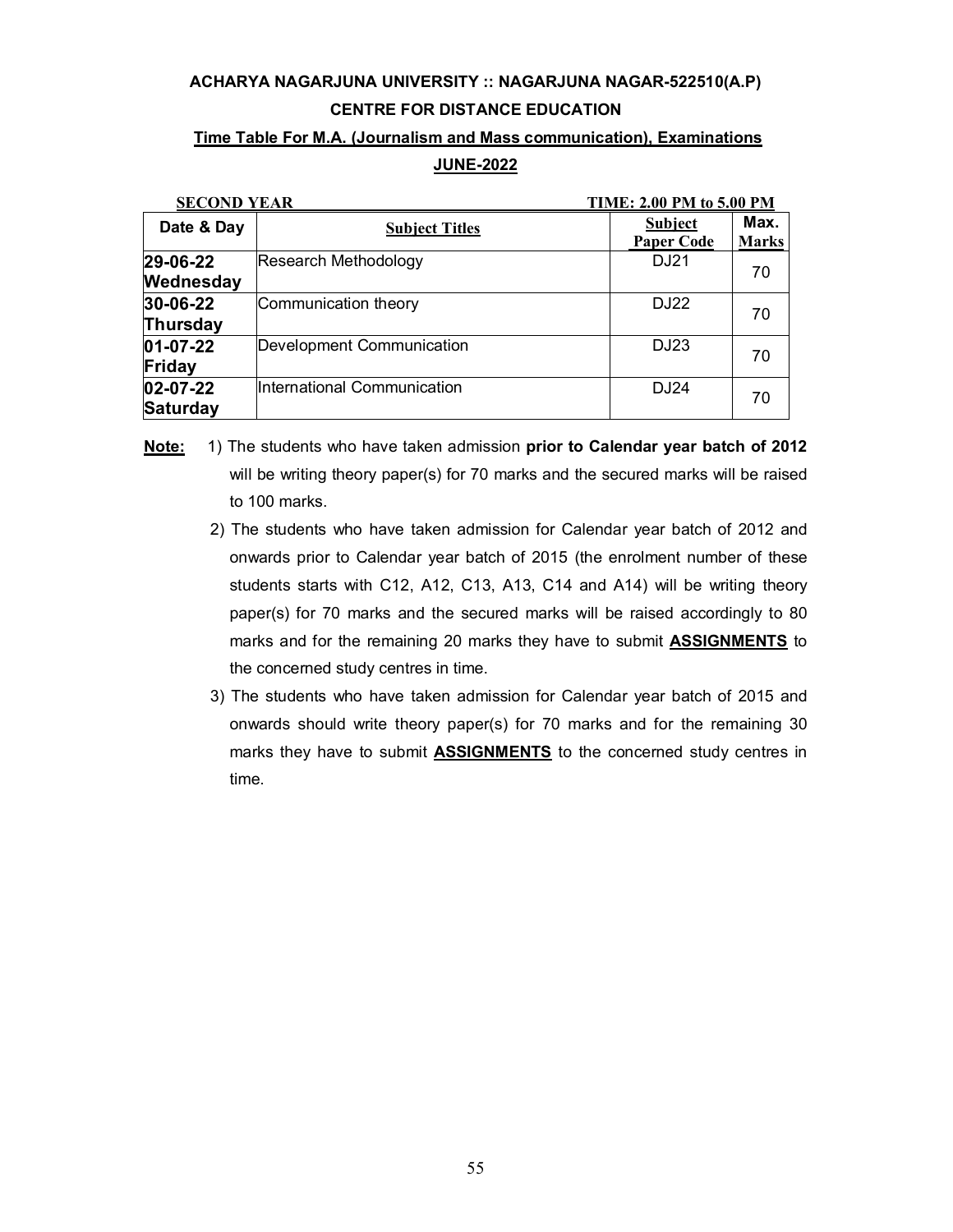|                                 | <b>TIME: 2.00 PM to 5.00 PM</b><br><b>FIRST YEAR</b> |                                     |                      |
|---------------------------------|------------------------------------------------------|-------------------------------------|----------------------|
| Date & Day                      | <b>Subject Titles</b>                                | <b>Subject</b><br><b>Paper Code</b> | Max.<br><b>Marks</b> |
| $04 - 07 - 22$<br><b>Monday</b> | History of Hindi Literature                          | DHIND01                             | 70                   |
| $05-07-22$<br>Tuesday           | Theory of Indian and Western Literature              | DHIND <sub>02</sub>                 | 70                   |
| 06-07-22<br>Wednesday           | Old and Medieval Poetry                              | DHIND03                             | 70                   |
| $07 - 07 - 22$<br>Thursday      | Hindi Prose - Drama, Novel, Stories and Essay        | DHIND04                             | 70                   |
| 08-07-22<br>Friday              | <b>Modern Poetry</b>                                 | DHIND05                             | 70                   |

## **Time Table For M.A. (HINDI) Examinations, JUNE-2022**

- **Note:** 1) The students who have taken admission **prior to Calendar year batch of 2012** will be writing theory paper(s) for 70 marks and the secured marks will be raised to 100 marks.
	- 2) The students who have taken admission for Calendar year batch of 2012 and onwards prior to Calendar year batch of 2015 (the enrolment number of these students starts with C12, A12, C13, A13, C14 and A14) will be writing theory paper(s) for 70 marks and the secured marks will be raised accordingly to 80 marks and for the remaining 20 marks they have to submit **ASSIGNMENTS** to the concerned study centres in time.
	- 3) The students who have taken admission for Calendar year batch of 2015 and onwards should write theory paper(s) for 70 marks and for the remaining 30 marks they have to submit **ASSIGNMENTS** to the concerned study centres in time.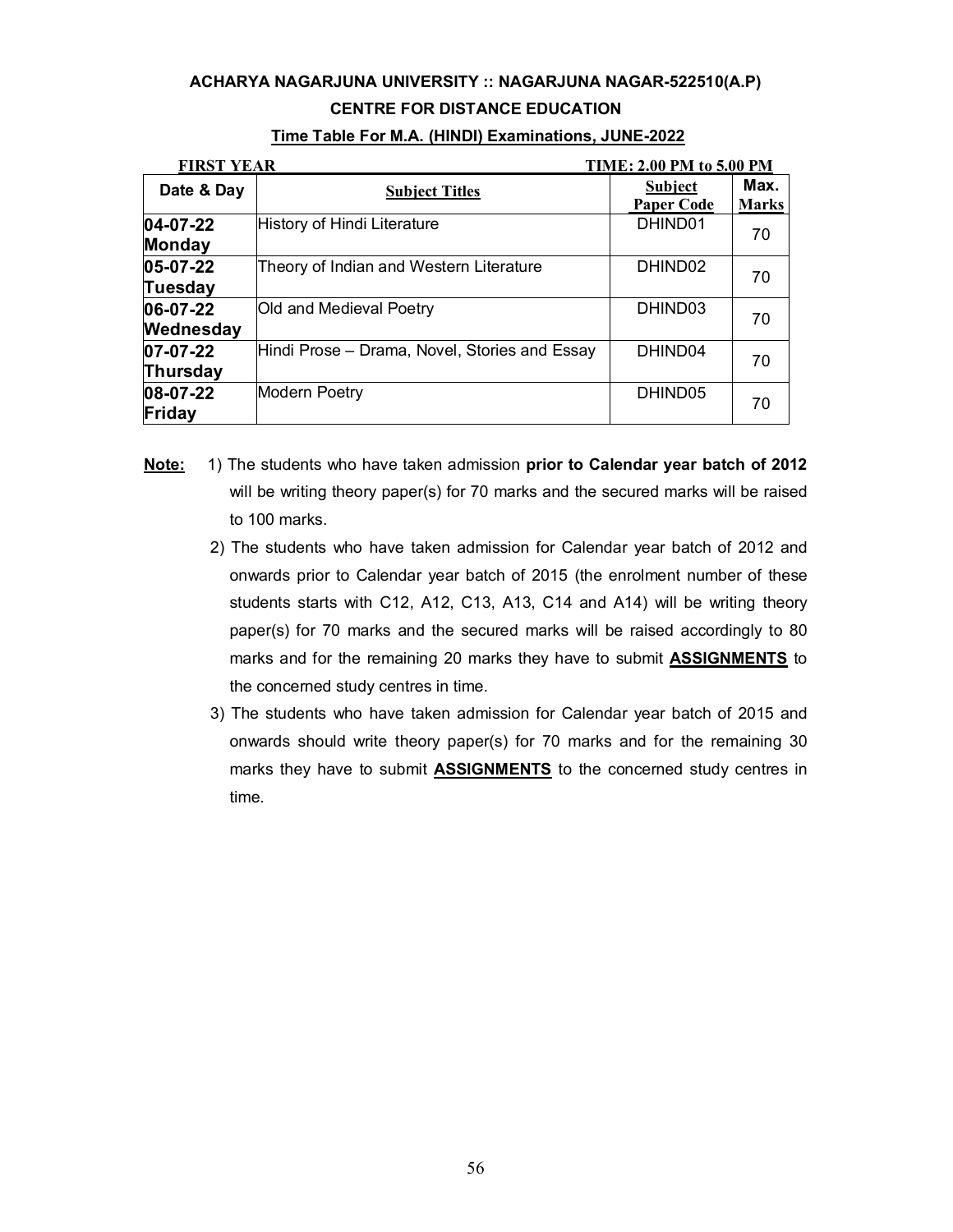| <b>SECOND YEAR</b>       |                                                         | <b>TIME: 2.00 PM to 5.00 PM</b>     |                      |
|--------------------------|---------------------------------------------------------|-------------------------------------|----------------------|
| Date & Day               | <b>Subject Titles</b>                                   | <b>Subject</b><br><b>Paper Code</b> | Max.<br><b>Marks</b> |
| 29-06-22<br>Wednesday    | Linguistics and History of Hindi Language               | DHIND <sub>21</sub>                 | 70                   |
| 30-06-22<br>Thursday     | Official Language: Hindi and Hindi Translation          | DHIND <sub>22</sub>                 | 70                   |
| $01 - 07 - 22$<br>Friday | llndian Literature                                      | DHIND <sub>23</sub>                 | 70                   |
| 02-07-22<br>Saturday     | Comparative Literature and Universal language:<br>Hindi | DHIND <sub>24</sub>                 | 70                   |
| 03-07-22<br>Sunday       | Special study of an Author.                             | DHIND25                             | 70                   |

## **Time Table For M.A. (HINDI) Examinations, JUNE-2022**

- **Note:** 1) The students who have taken admission **prior to Calendar year batch of 2012** will be writing theory paper(s) for 70 marks and the secured marks will be raised to 100 marks.
	- 2) The students who have taken admission for Calendar year batch of 2012 and onwards prior to Calendar year batch of 2015 (the enrolment number of these students starts with C12, A12, C13, A13, C14 and A14) will be writing theory paper(s) for 70 marks and the secured marks will be raised accordingly to 80 marks and for the remaining 20 marks they have to submit **ASSIGNMENTS** to the concerned study centres in time.
	- 3) The students who have taken admission for Calendar year batch of 2015 and onwards should write theory paper(s) for 70 marks and for the remaining 30 marks they have to submit **ASSIGNMENTS** to the concerned study centres in time.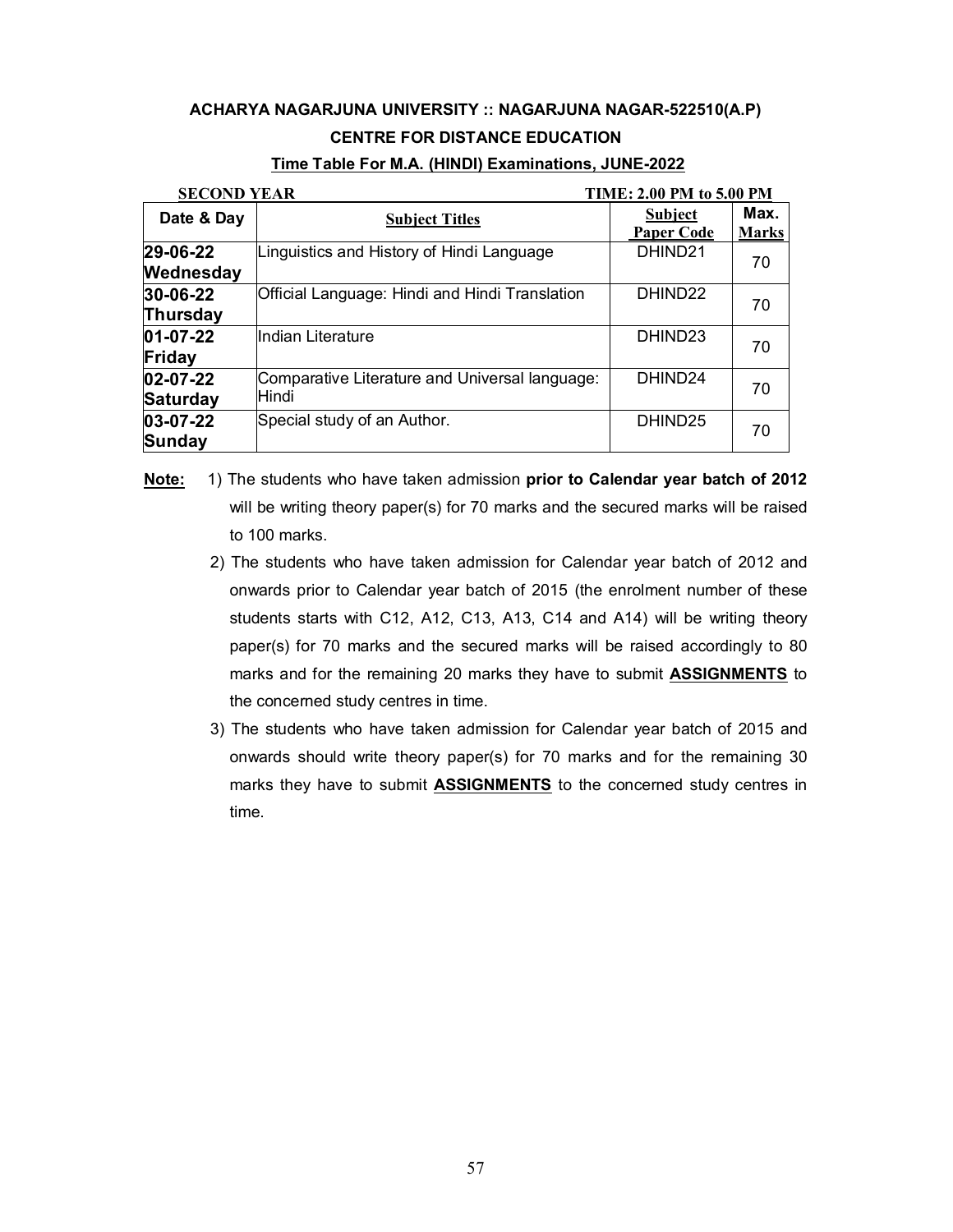| <b>FIRST YEAR</b>             |                                         | TIME: 2.00 PM to 5.00 PM            |                      |
|-------------------------------|-----------------------------------------|-------------------------------------|----------------------|
| Date & Day                    | <b>Subject</b>                          | <b>Subject</b><br><b>Paper Code</b> | Max.<br><b>Marks</b> |
| $ 03-07-22 $<br><b>Sunday</b> | Perspectives of Management              | DMHR01                              | 70                   |
| 04-07-22<br><b>Monday</b>     | Human Resource Management               | DMHR02                              | 70                   |
| 05-07-22<br><b>Tuesday</b>    | Labour welfare and social Security      | DMHR03                              | 70                   |
| 06-07-22<br>Wednesday         | Organizational Behaviour                | DMHR04                              | 70                   |
| $07 - 07 - 22$<br>Thursday    | <b>Employee Compensation Management</b> | DMHR05                              | 70                   |

# **Time Table For M.H.R.M. and M.A. (H.R.M.) Examinations, JUNE-2022**

**Note:** 1) The students who have taken admission **prior to Calendar year batch of 2015** will be writing theory paper(s) for 70 marks and the secured marks will be raised to 75 marks and for the remaining 25 marks they have to submit **ASSIGNMENTS** to the concerned study centres in time.

.

2) The students who have taken admission for Calendar year batch of 2015 and onwards should write theory paper(s) for 70 marks and for the remaining 30 marks they have to submit **ASSIGNMENTS** to the concerned study centres in time.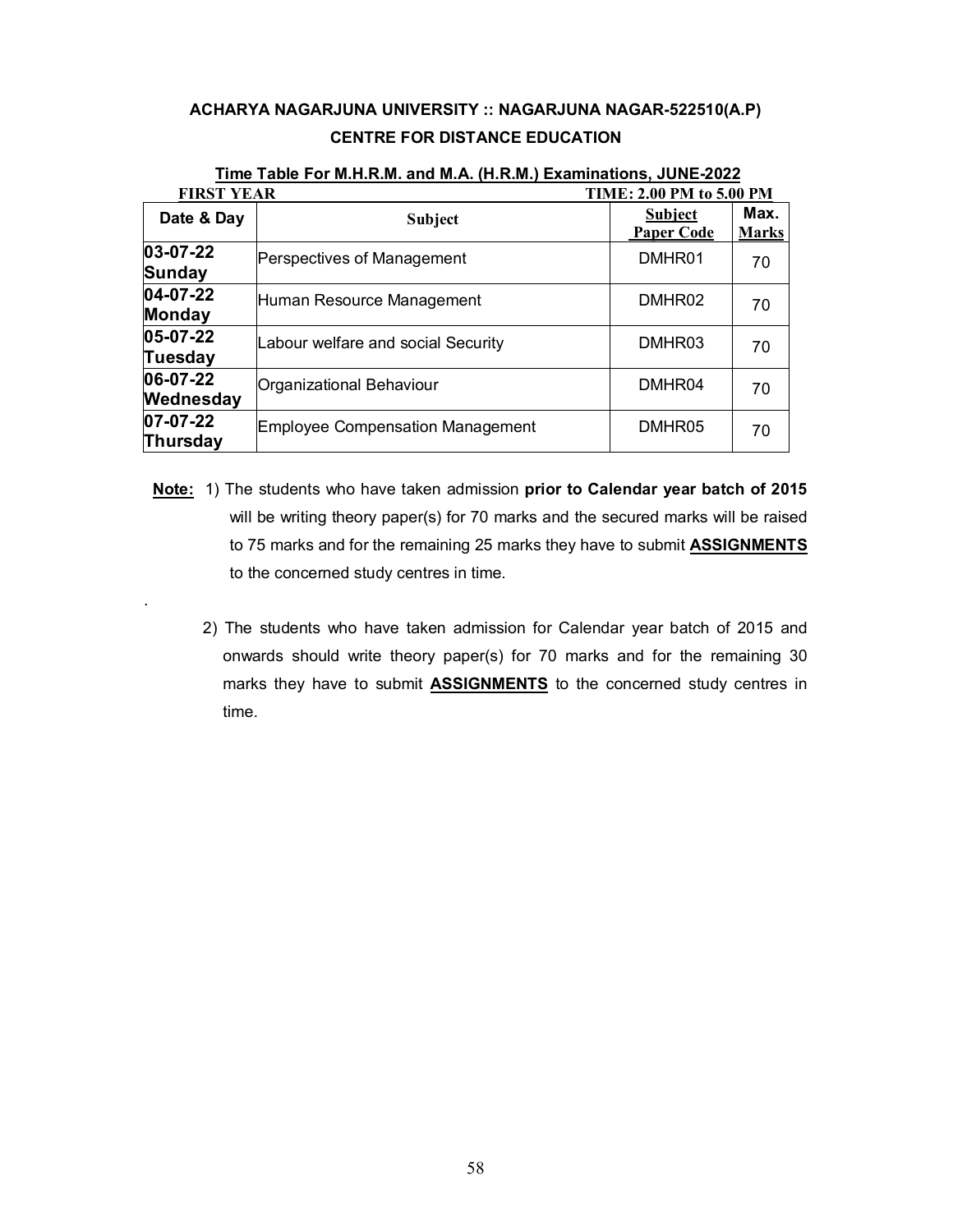| <b>SECOND YEAR</b>          |                                                     | <b>TIME: 2.00 PM to 5.00 PM</b>     |                      |
|-----------------------------|-----------------------------------------------------|-------------------------------------|----------------------|
| Date & Day                  | <b>Subject</b>                                      | <b>Subject</b><br><b>Paper Code</b> | Max.<br><b>Marks</b> |
| 29-06-22<br>Wednesday       | Human Resource Development, Strategies &<br>Systems | DMHR <sub>21</sub>                  | 70                   |
| 30-06-22<br><b>Thursday</b> | Industrial Relations Management                     | DMHR22                              | 70                   |
| $01 - 07 - 22$<br>Friday    | Labour Legislation & Case Law                       | DMHR23                              | 70                   |
| 02-07-22<br><b>Saturday</b> | Change Management and Organisational<br>Development | DMHR <sub>24</sub>                  | 70                   |

## **Time Table For M.H.R.M. and M.A. (H.R.M.) Examinations, JUNE-2022**

**Note:** 1) The students who have taken admission **prior to Calendar year batch of 2015** will be writing theory paper(s) for 70 marks and the secured marks will be raised to 75 marks and for the remaining 25 marks they have to submit **ASSIGNMENTS** to the concerned study centres in time.

.

2) The students who have taken admission for Calendar year batch of 2015 and onwards should write theory paper(s) for 70 marks and for the remaining 30 marks they have to submit **ASSIGNMENTS** to the concerned study centres in time.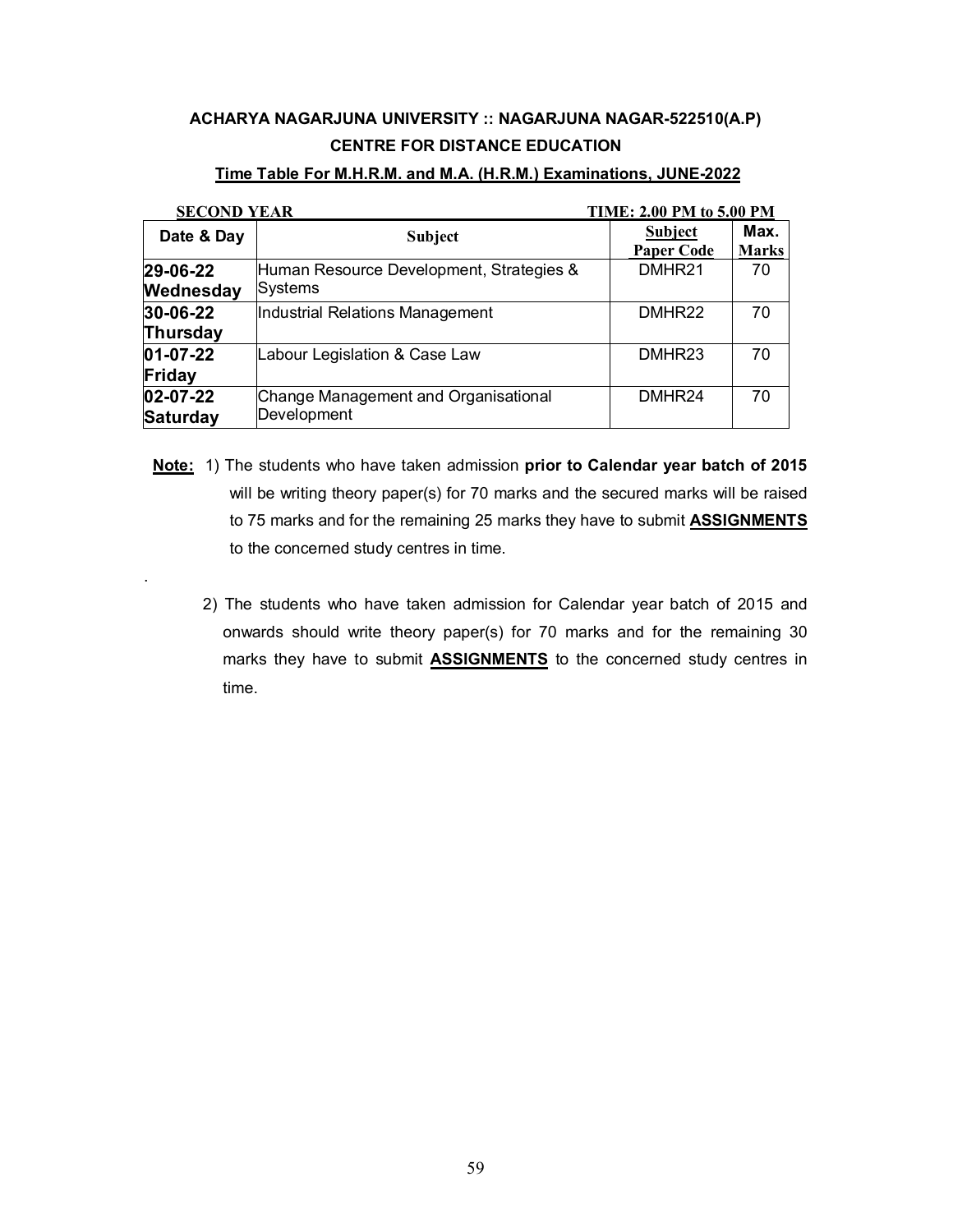| <b>FIRST YEAR</b>             |                                                                  | <b>TIME: 2.00 PM to 5.00 PM</b>     |                      |
|-------------------------------|------------------------------------------------------------------|-------------------------------------|----------------------|
| Date & Day                    | <b>Subject</b>                                                   | <b>Subject</b><br><b>Paper Code</b> | Max.<br><b>Marks</b> |
| $ 03-07-22 $<br><b>Sunday</b> | <b>Education Philosophy And Sociology Of</b><br>Education        | DMED 01                             | 70                   |
| $04-07-22$<br><b>Monday</b>   | <b>Advanced Educational Psychology</b>                           | DMED 02                             | 70                   |
| 05-07-22<br><b>Tuesday</b>    | <b>Research Methodology And Educational</b><br><b>Statistics</b> | DMED <sub>03</sub>                  | 70                   |
| 06-07-22<br>Wednesday         | <b>Educational Technology And Computer</b><br>Education          | DMED 04                             | 70                   |

## **Time Table For M.Ed. Examinations, JUNE-2022**

**Note:** The students should write theory paper(s) for 70 marks and for the remaining 30 marks they have to submit **ASSIGNMENTS** to the concerned study centres in time.

## **ACHARYA NAGARJUNA UNIVERSITY :: NAGARJUNA NAGAR-522510(A.P) CENTRE FOR DISTANCE EDUCATION Time Table For M.Ed. Examinations, JUNE-2022**

| <b>SECOND YEAR</b>          |                                                           | TIME: 2.00 PM to 5.00 PM            |                      |
|-----------------------------|-----------------------------------------------------------|-------------------------------------|----------------------|
| Date & Day                  | <b>Subject</b>                                            | <b>Subject</b><br><b>Paper Code</b> | Max.<br><b>Marks</b> |
| 29-06-22<br>Wednesday       | Value Education And Human Rights<br>Education             | DMED <sub>21</sub>                  | 70                   |
| 30-06-22<br><b>Thursday</b> | <b>Educational Guidance And Counseling</b>                | DMED <sub>22</sub>                  | 70                   |
| 01-07-22<br>Friday          | Management, Planning And Economics<br><b>Of Education</b> | DMED <sub>23</sub>                  | 70                   |
| 02-07-22<br><b>Saturday</b> | <b>Elementary And Environmental</b><br>Education          | DMED <sub>24</sub>                  | 70                   |

**Note:** The students should write theory paper(s) for 70 marks and for the remaining 30 marks they have to submit **ASSIGNMENTS** to the concerned study centres in time.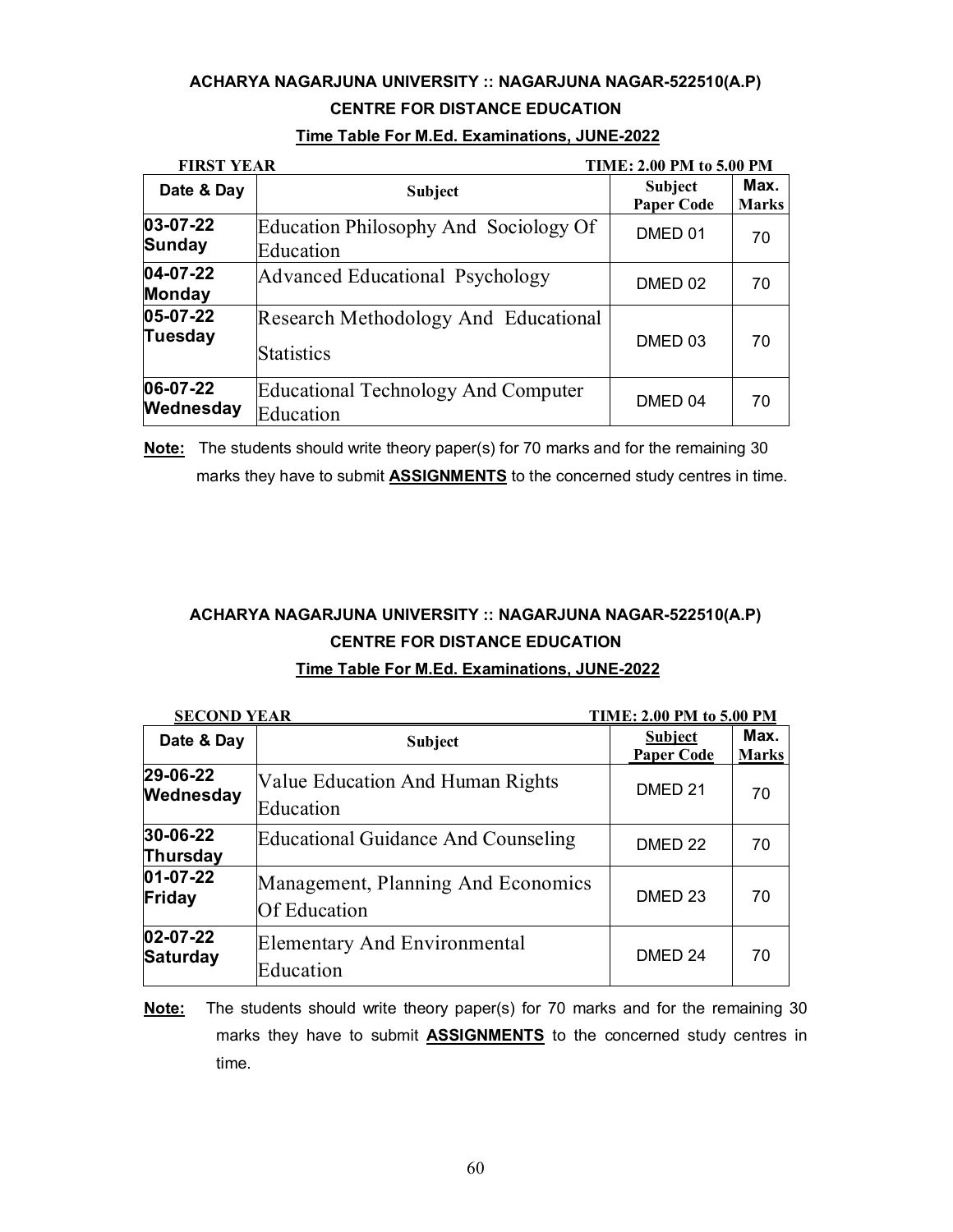## **ACHARYA NAGARJUNA UNIVERSITY:: NAGARJUNA NAGAR-522510(A.P)**

## **CENTRE FOR DISTANCE EDUCATION**

#### **I YEAR DEGREE Examinations, JUNE-2022**

## **TIME TABLE FOR B.A.**

| <b>FIRST YEAR</b>           | TIME: 2.00 PM TO 5.00PM                                                                 |                                      |                             |
|-----------------------------|-----------------------------------------------------------------------------------------|--------------------------------------|-----------------------------|
| Date & Day                  | <b>Subject</b>                                                                          | <b>Paper Code</b>                    | <b>Max.Marks</b>            |
|                             | $PART - I$                                                                              |                                      |                             |
| 08-07-22<br><b>Friday</b>   | (i) English paper $-1$                                                                  | DENG <sub>1</sub>                    | 70                          |
| 09-07-22<br><b>Saturday</b> | (ii) Telugu Paper - I<br>Hindi Paper $-1$ (NR)<br>Sanskrit Paper - I (NR)               | DTEL1<br>DHIN1(NR)<br>DSAN1(NR)      | $\overline{70}$<br>70<br>70 |
| 11-07-22<br><b>Monday</b>   | (iii) $I.H.C.$ (1 $\frac{1}{2}$ Hrs)                                                    | DICS <sub>1</sub>                    | 50                          |
| <b>PART-II</b>              |                                                                                         |                                      |                             |
| 12-07-22                    | Mathematics Paper-I (BA /B.Sc)<br>Introduction to Banking                               | DBMAT11/DSMAT11<br>DBAN <sub>1</sub> | $\overline{70}$<br>70       |
| <b>Tuesday</b>              |                                                                                         |                                      |                             |
| 13-07-22<br>Wednesday       | History Paper - I<br>Statistics Paper-I (B.A / B.Sc)                                    | DHIS <sub>1</sub><br>DBSTT11/DSSTT11 | $\overline{70}$<br>70       |
| 14-07-22<br><b>Thursday</b> | Political Science Paper-I<br><b>Computer Applications -I</b><br>(Computer Fundamentals) | DPOL <sub>1</sub><br>DBCA11          | 70<br>70                    |
| 15-07-22<br><b>Friday</b>   | Economics Paper - I                                                                     | DEC01                                | 70                          |
| 16-07-22<br><b>Saturday</b> | Public Administration Paper - I<br>Special Telugu Paper-I                               | DPAD1<br>DSTEL11                     | 70<br>70                    |
| 17-07-22<br><b>Sunday</b>   | Sociology Paper - I<br>Special English Paper - I                                        | DSOC <sub>1</sub><br>DSENG11         | 70<br>70                    |

#### **Note:**

- 1) The students who have taken admission **prior to Calendar year batch of 2012** should write theory paper(s) for 70 marks and the secured marks will be raised to 100 marks.
- 2) The students who have taken admission for Calendar year batch of 2012 and onwards prior to Calendar year batch of 2015 (the enrolment number of these students starts with C12, A12, C13, A13, C14 and A14) will be writing theory paper(s) for 70 marks and the secured marks will be raised accordingly to 80 marks and for the remaining 30 marks they have to submit **ASSIGNMENTS** to the concerned study centres in time and the secured marks will be raised to Assignments 20 marks.
- 3) The students who have taken admission for Calendar year batch of 2015 and onwards should write theory paper(s) for 70 marks and for the remaining 30 marks they have to submit **ASSIGNMENTS** to the concerned study centres in time.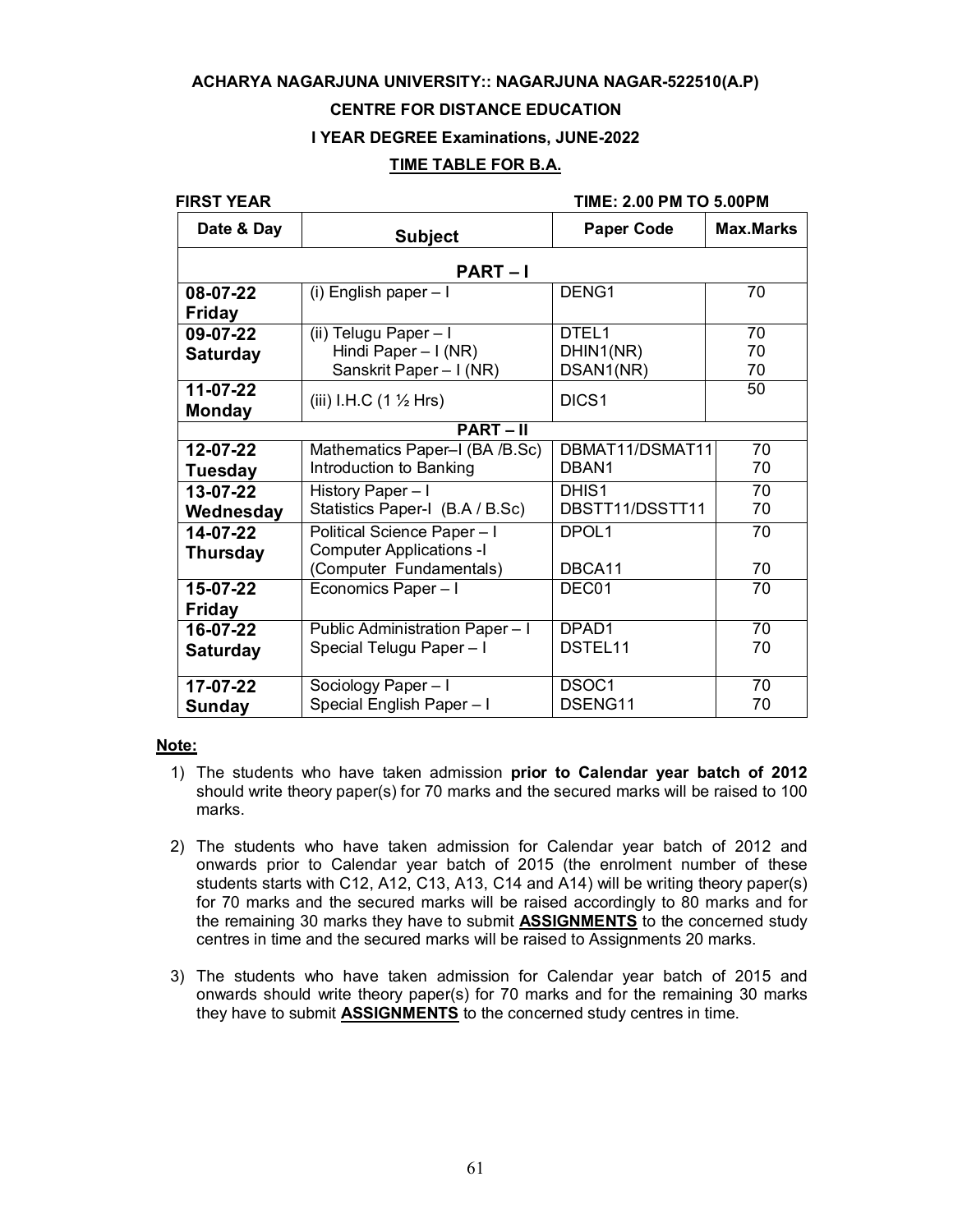#### **II YEAR DEGREE Examinations, JUNE-2022**

## **TIME TABLE FOR B.A**

#### **SECOND YEAR TIME: 2.00 PM TO 5.00 PM**

| Date & Day      | <b>Subject</b>                               | <b>Paper Code</b>   | <b>Max.Marks</b> |
|-----------------|----------------------------------------------|---------------------|------------------|
|                 | <b>PART-I</b>                                |                     |                  |
| 29-06-22        | (i) English Paper - II                       | DENG <sub>21</sub>  | $\overline{70}$  |
| Wednesday       |                                              |                     |                  |
| 30-06-22        | (ii) Telugu Paper - II                       | DTEL 21             | 70               |
| <b>Thursday</b> | Hindi Paper - II (NR)                        | <b>DHIN 21 (NR)</b> | 70               |
|                 | Sanskrit Paper - II (NR)                     | DSAN 21(NR)         | 70               |
| $01 - 07 - 22$  |                                              |                     |                  |
| <b>Friday</b>   | (iii) Environmental Studies                  | <b>DBES 21**</b>    | 100              |
|                 |                                              |                     |                  |
|                 | Science & Civilization $(1 \frac{1}{2} Hrs)$ | <b>DICS 21*</b>     | 50               |
|                 | <b>PART-II</b>                               |                     |                  |
| 02-07-22        | <b>Mathematics Paper-II</b>                  | <b>DBMAT 21</b>     | 70               |
| <b>Saturday</b> | <b>Banking Theory and Practice</b>           | DBAN <sub>21</sub>  | 70               |
| 03-07-22        | Political Science Paper - II                 | DPOL 21             | 70               |
| Sunday          | <b>Computer Application Paper-II</b>         | DBCA 21             | 70               |
| 04-07-22        | Economics Paper - II                         | DECO <sub>21</sub>  | 70               |
| <b>Monday</b>   |                                              |                     |                  |
| 05-07-22        | Public Administration -II                    | DPAD <sub>21</sub>  | 70               |
| <b>Tuesday</b>  | Special Telugu Paper - II                    | DSTEL21             | 70               |
| 06-07-22        | Sociology Paper-II                           | <b>DSOC 21(I S)</b> | 70               |
| Wednesday       | Special English Paper - II                   | DSENG21             | 70               |
| 07-07-22        | History Paper - II                           | <b>DHIS 21</b>      | 70               |
| <b>Thursday</b> | <b>Statistics Paper-II</b>                   | DBSTT21             | 70               |

- **Note :** \* DICS21 Science and Civilization paper is for the students who joined before the Academic year 2009-10 batch and are appearing for supplementary examinations. The enrolment number of these students starts with C09 or A08 or C08 or A07 or C07 or A06 or C06 or A05 or C05 or A04 or C04 or A03.
	- \*\* DBES21 Environmental Studies paper is for the students who joined First year in the Academic year 2009-10 batch and onwards or Calendar year 2010 and onwards and are appearing for Second year examinations. The enrolment number of these students starts with A09 or A10 or C10 or C11 and so on series.
	- 1) The students who have taken admission **prior to Calendar year batch of 2012** should write theory paper(s) for 70 marks and the secured marks will be raised to 100 marks.
	- 2) The students who have taken admission for Calendar year batch of 2012 and onwards prior to Calendar year batch of 2015 (the enrolment number of these students starts with C12, A12, C13, A13, C14 and A14) will be writing theory paper(s) for 70 marks and the secured marks will be raised accordingly to 80 marks and for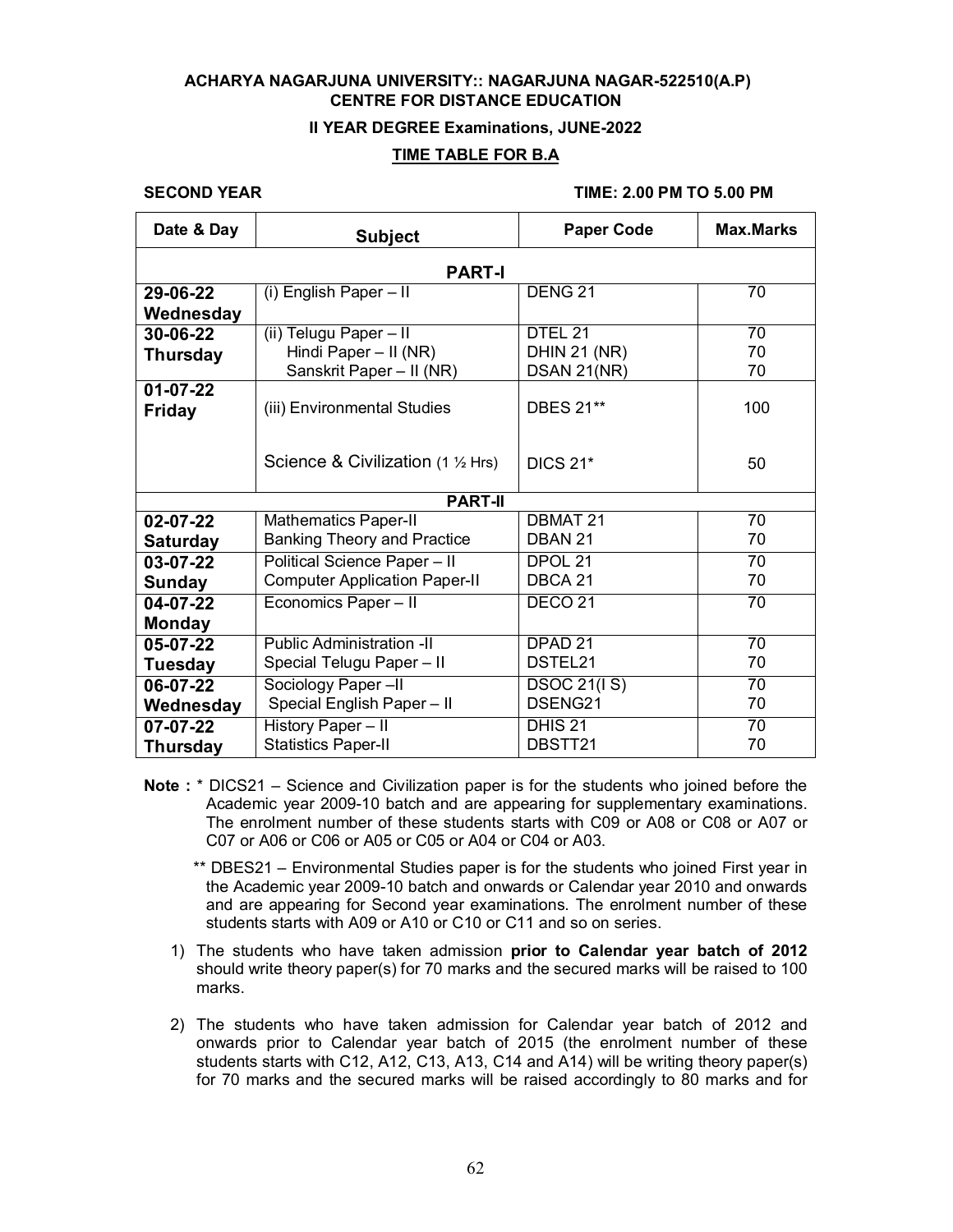the remaining 30 marks they have to submit **ASSIGNMENTS** to the concerned study centres in time and the secured marks will be raised to Assignments 20 marks.

3) The students who have taken admission for Calendar year batch of 2015 and onwards should write theory paper(s) for 70 marks and for the remaining 30 marks they have to submit **ASSIGNMENTS** to the concerned study centres in time.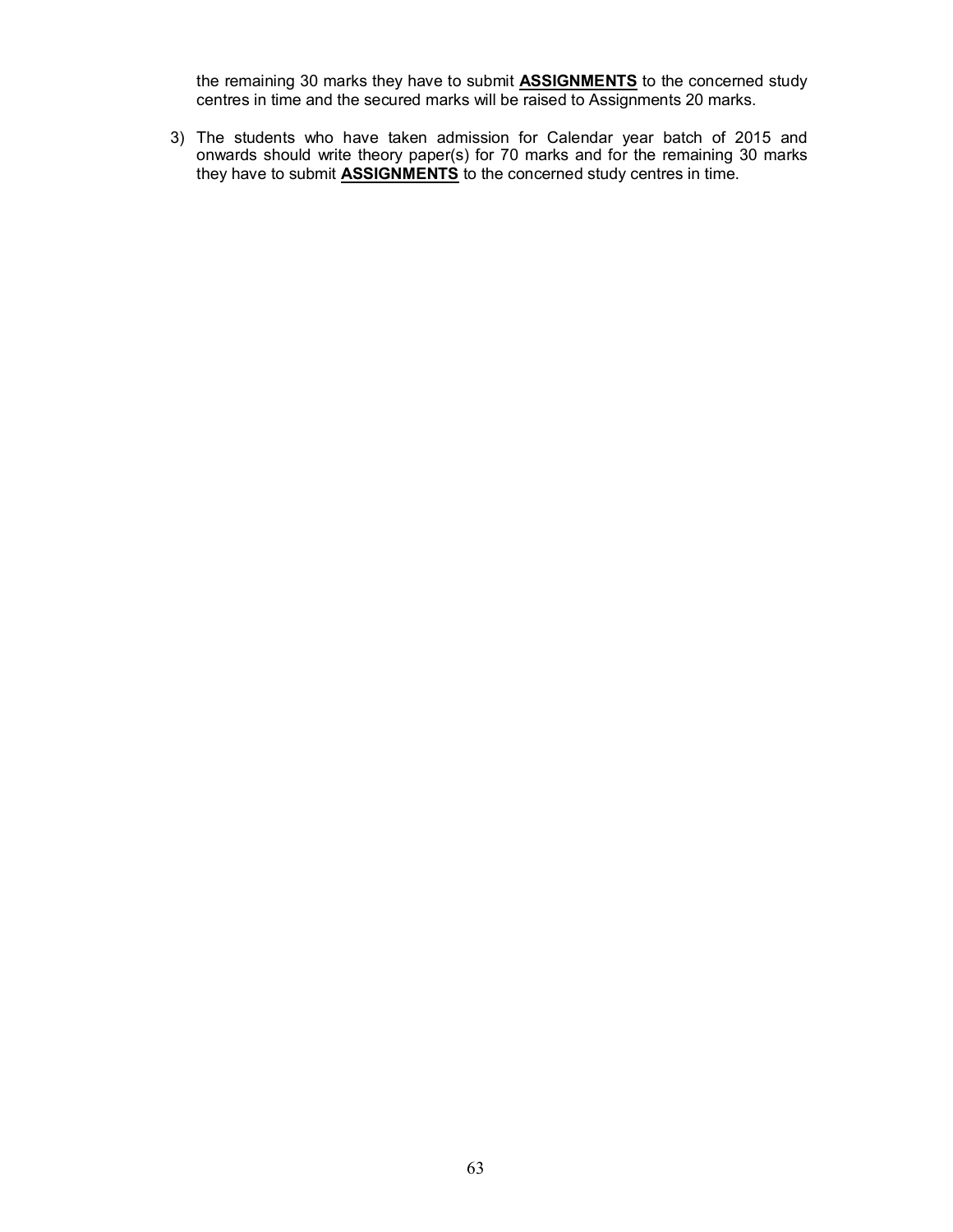#### **ACHARYA NAGARJUNA UNIVERSITY :: NAGARJUNA NAGAR-522510(A.P) CENTRE FOR DISTANCE EDUCATION TIME TABLE FOR B.A III YEAR DEGREE Examinations, JUNE-2022**

| <b>THIRD YEAR</b>                 | TIME: 9.00 A.M TO 12.00 NOON                                                                                                                                                                                                                 |                                                            |                       |
|-----------------------------------|----------------------------------------------------------------------------------------------------------------------------------------------------------------------------------------------------------------------------------------------|------------------------------------------------------------|-----------------------|
| Date & Day                        | <b>Subject</b>                                                                                                                                                                                                                               | <b>Paper Code</b>                                          | <b>Max.Marks</b>      |
|                                   | $PART - I$                                                                                                                                                                                                                                   |                                                            |                       |
| 29-06-22<br>Wednesday             | Science & Civilization<br>$(1 \frac{1}{2} Hrs)$                                                                                                                                                                                              | <b>DICS 31*</b>                                            | 50                    |
|                                   | $PART - II$                                                                                                                                                                                                                                  |                                                            |                       |
| 30-06-22<br><b>Thursday</b>       | Public Administration - III : Management of Resources<br>Mathematics - III : Rings and Linear Algebra<br>Banking and Financial Systems in India                                                                                              | DAPUB 31<br><b>DBMAT 31</b><br>DBAN 31                     | 70<br>70<br>70        |
| $01 - 07 - 22$<br><b>Friday</b>   | Public Administration - IV (Elective)<br>1. Political Science Concepts Theories & Institutions<br>2. Public Enterprises in India<br>Mathematics - IV: Numerical Analysis<br>Indian Banking and Insurance System                              | DAPUB 32<br>DAPUB 33<br>DBMAT 32<br>DBAN 32                | 70<br>70<br>70<br>70  |
| 02-07-22<br><b>Saturday</b>       | Economics - III(Elective)<br>1. Economic Statistics<br>2. Public Economics<br>Telugu - III: Grammar and History                                                                                                                              | DAECO <sub>31</sub><br>DAECO 32<br><b>DSTEL 31</b>         | 70<br>70<br>70        |
| 03-07-22<br><b>Sunday</b>         | Economics - IV: Rural Development<br>Telugu IV: Literary Criticism                                                                                                                                                                           | DAECO 33<br>DSTEL 32                                       | 70<br>70              |
| 04-07-22<br><b>Monday</b>         | Political Science - III: Political Thought<br>Statistics - III: Applied Statistics                                                                                                                                                           | DAPOL 31<br>DBSTT31                                        | $\overline{70}$<br>70 |
| $05 - 07 - 22$<br><b>Tuesday</b>  | Political Science - IV (Elective)<br>1. Government and Politics of A.P<br>2. International Relations<br>3. Public Administration Concepts & Theories<br>Statistics - IV: Operations Research, Computer<br>Programming and Numerical Analysis | DAPOL 32<br>DAPOL 33<br>DAPOL 34<br>DBSTT32                | 70<br>70<br>70<br>70  |
| 06-07-22<br>Wednesday             | History - III: History of Modern Europe<br>$(1789 - 1960 A D)$<br>Computer Application - III: Report Generator                                                                                                                               | DAHIS <sub>31</sub><br><b>DBC 40</b>                       | 70<br>70              |
| $07 - 07 - 22$<br><b>Thursday</b> | History - IV (Elective)<br>1. History of Modern Andhra<br>2. History of USA(1776 - 1945 A D)<br>3. Indian Archaeology with reference to Andhra<br>Computer Application - IV: Data Base Applications                                          | DAHIS <sub>32</sub><br>DAHIS33<br>DAHIS34<br><b>DBC 41</b> | 70<br>70<br>70<br>70  |
| 08-07-22<br><b>Friday</b>         | Sociology -III : Social Change & Planning<br>English - III : Special English                                                                                                                                                                 | DASOC <sub>31</sub><br>DSENG <sub>31</sub>                 | 70<br>70              |
| 09-07-22<br><b>Saturday</b>       | Sociology - IV (Elective)<br>1. Rural & Urban Sociology<br>2. Social Demography<br>English - IV Language and Literature                                                                                                                      | DASOC 32<br>DASOC 33<br>DSENG 32                           | 70<br>70<br>70        |

**Note :** \* DICS31 – Science and Civilization paper is for the students who joined First year B.A.in the Academic year 2009-10 and onwards or Calendar year 2010 and onwards. The enrolment number of these students starts with A09 or A10 or C10 or C11 and so on series.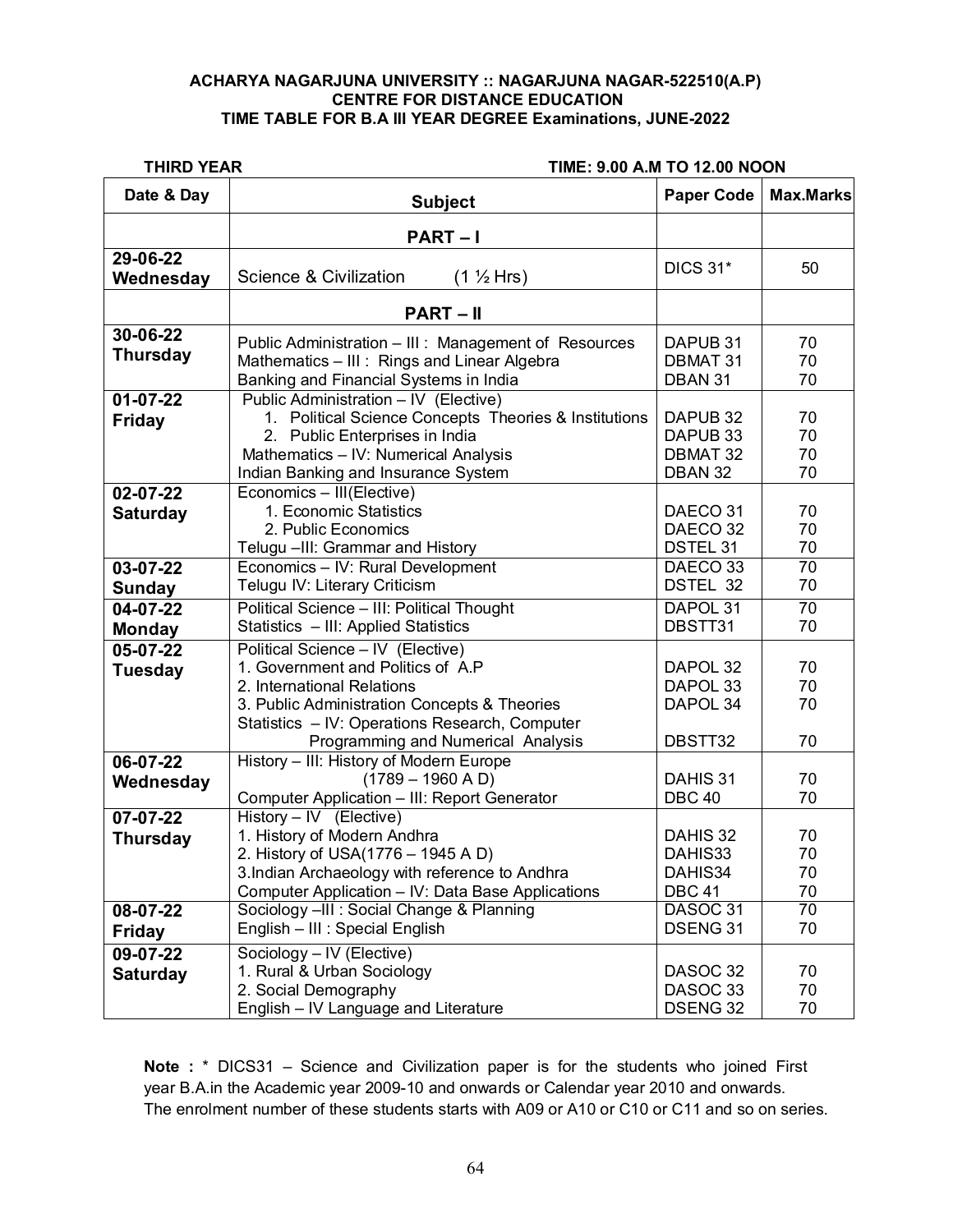- 1) The students who have taken admission **prior to Calendar year batch of 2012** should write theory paper(s) for 70 marks and the secured marks will be raised to 100 marks.
- 2) The students who have taken admission for Calendar year batch of 2012 and onwards prior to Calendar year batch of 2015 (the enrolment number of these students starts with C12, A12, C13, A13, C14 and A14) will be writing theory paper(s) for 70 marks and the secured marks will be raised accordingly to 80 marks and for the remaining 30 marks they have to submit **ASSIGNMENTS** to the concerned study centres in time and the secured marks will be raised to Assignments 20 marks.
- 3) The students who have taken admission for Calendar year batch of 2015 and onwards should write theory paper(s) for 70 marks and for the remaining 30 marks they have to submit **ASSIGNMENTS** to the concerned study centres in time.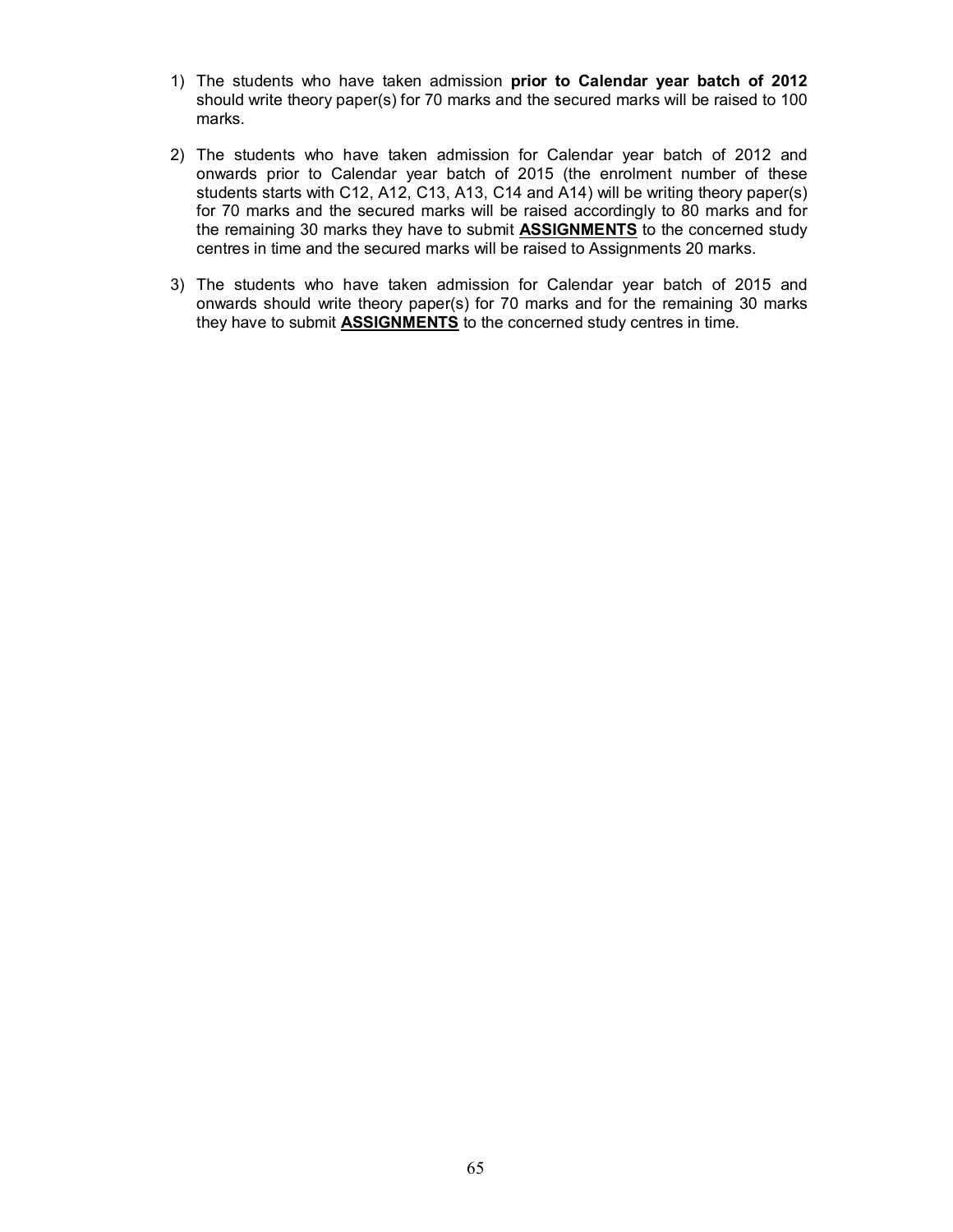## **ACHARYA NAGARJUNA UNIVERSITY :: NAGARJUNA NAGAR-522510(A.P)**

## **CENTRE FOR DISTANCE EDUCATION**

## **I YEAR DEGREE Examinations, JUNE-2022**

## **TIME TABLE FOR B.Com (General & Computer Applications)**

**FIRST YEAR TIME: 2.00 PM TO 5.00PM** 

| Date & Day                | <b>Subject</b>                                               | <b>Paper Code</b>  | <b>Max.Marks</b> |
|---------------------------|--------------------------------------------------------------|--------------------|------------------|
|                           | <b>PART-I</b>                                                |                    |                  |
| 08-07-22                  | $(i)$ English Paper $-1$                                     | DENG <sub>1</sub>  | 70               |
| Friday                    |                                                              |                    |                  |
| 09-07-22                  | (ii) Telugu Paper - I                                        | DTEL <sub>1</sub>  | 70               |
| <b>Saturday</b>           | Hindi Paper $-1$ (NR)                                        | DHIN1(NR)          | 70               |
|                           | Sanskrit Paper - I (NR)                                      | DSAN1(NR)          | 70               |
| 11-07-22                  | (iii) $I.H.C.$ (1 $\frac{1}{2}$ Hrs)                         | DICS <sub>1</sub>  | 50               |
| <b>Monday</b>             |                                                              |                    |                  |
| <b>PART-II</b>            |                                                              |                    |                  |
| 12-07-22                  | <b>Business Economics</b>                                    | DBCO <sub>11</sub> | 70               |
| <b>Tuesday</b>            |                                                              |                    |                  |
| 13-07-22                  |                                                              | DBCO <sub>12</sub> | 70               |
| Wednesday                 | Financial Accounting - I                                     |                    |                  |
| 14-07-22                  | Industrial Organisation& Management B.Com(Gen)               | DBCO <sub>13</sub> | 70               |
| <b>Thursday</b>           | Computer Application-I (Computer Fundamentals)<br>B.Com (CA) | DBCO <sub>15</sub> | 70               |
| 15-07-22<br><b>Friday</b> | Quantitative Techniques - I                                  | DBCO <sub>14</sub> | 70               |

## **Note:**

- 1) The students who have taken admission **prior to Calendar year batch of 2012** should write theory paper(s) for 70 marks and the secured marks will be raised to 100 marks.
- 2) The students who have taken admission for Calendar year batch of 2012 and onwards prior to Calendar year batch of 2015 (the enrolment number of these students starts with C12, A12, C13, A13, C14 and A14) will be writing theory paper(s) for 70 marks and the secured marks will be raised accordingly to 80 marks and for the remaining 30 marks they have to submit **ASSIGNMENTS** to the concerned study centres in time and the secured marks will be raised to Assignments 20 marks.
- 3) The students who have taken admission for Calendar year batch of 2015 and onwards should write theory paper(s) for 70 marks and for the remaining 30 marks they have to submit **ASSIGNMENTS** to the concerned study centres in time.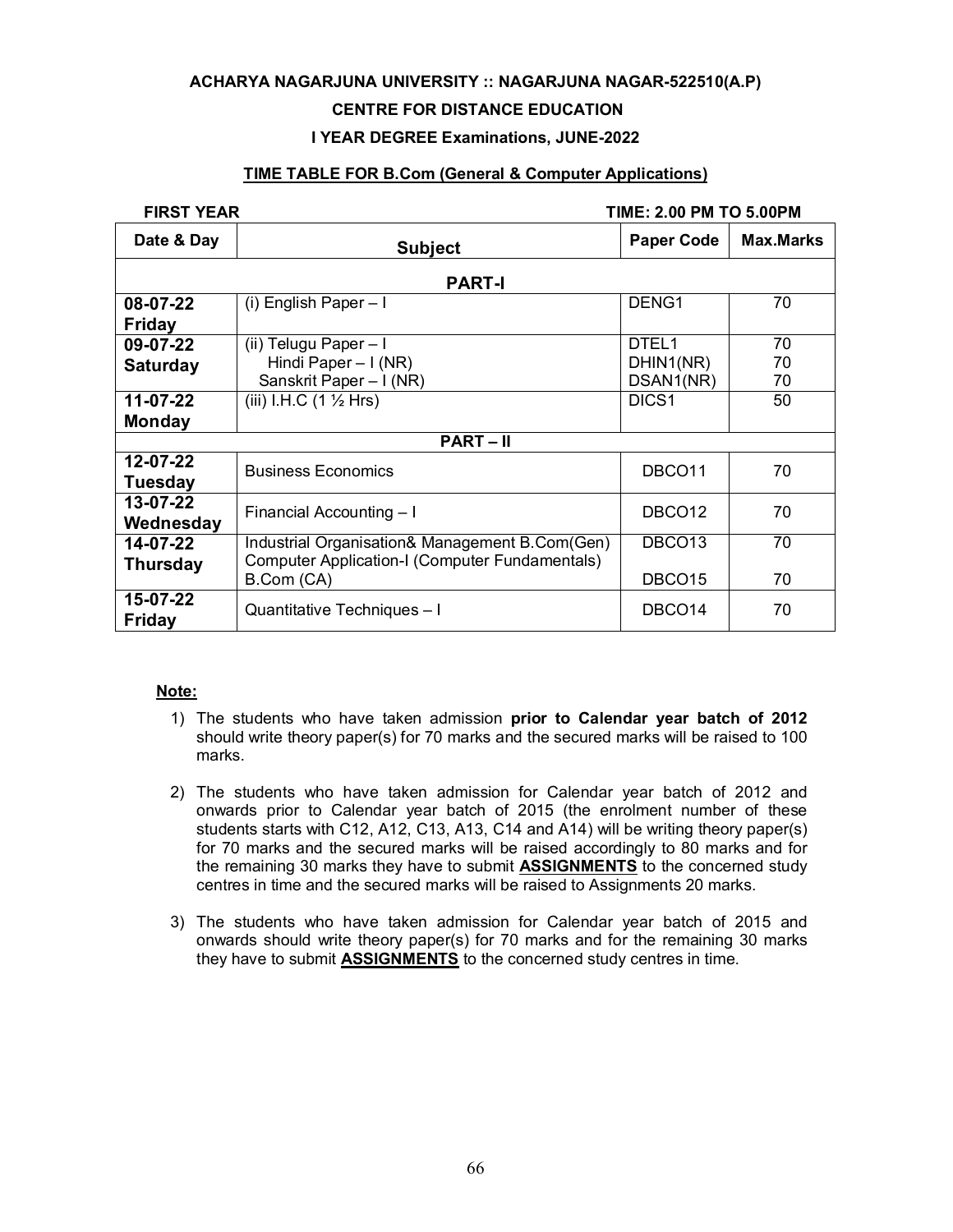## **ACHARYA NAGARJUNA UNIVERSITY :: NAGARJUNA NAGAR-522510(A.P)**

## **CENTRE FOR DISTANCE EDUCATION**

## **II YEAR DEGREE Examinations, JUNE-2022**

#### **TIME TABLE FOR B.Com(General & Computer Applications)**

 **SECOND YEAR TIME: 2.00 PM TO 5.00 PM** 

| Date & Day      | <b>Subject</b>                               | <b>Paper Code</b>  | <b>Max.Marks</b> |
|-----------------|----------------------------------------------|--------------------|------------------|
|                 | <b>PART-I</b>                                |                    |                  |
| 29-06-22        | (i) English Paper - II                       | DENG <sub>21</sub> | 70               |
| Wednesday       |                                              |                    |                  |
| 30-06-22        | (ii) Telugu Paper - II                       | DTEL 21            | 70               |
| <b>Thursday</b> | Hindi Paper - II (NR)                        | <b>DHIN 21(NR)</b> | 70               |
|                 | Sanskrit Paper - II (NR)                     | DSAN 21(NR)        | 70               |
| $01 - 07 - 22$  | (iii) Environmental Studies                  | <b>DBES 21**</b>   | 100              |
| <b>Friday</b>   |                                              |                    |                  |
|                 | Science & Civilization $(1 \frac{1}{2} Hrs)$ | <b>DICS 21*</b>    | 50               |
|                 |                                              |                    |                  |
|                 | <b>PART-II</b>                               |                    |                  |
| 02-07-22        | <b>Banking and Financial Systems</b>         | <b>DBC 21</b>      | 70               |
| Saturday        |                                              |                    |                  |
| 03-07-22        | Financial Accounting - II                    | <b>DBC 22</b>      | 70               |
| Sunday          |                                              |                    |                  |
| 04-07-22        | Quantitative Techniques - II                 | <b>DBC 23</b>      | 70               |
| <b>Monday</b>   |                                              |                    |                  |
| 05-07-22        | Fundamentals of Computers B.Com(Gen)         | <b>DBC 24</b>      | 70               |
| <b>Tuesday</b>  | Computer Application - II                    |                    |                  |
|                 | Computer Based Documentation (B.Com(CA))     | <b>DBC 25</b>      | 70               |

- **Note :** \* DICS21 Science and Civilization paper is for the students who joined before the Academic year 2009-10 batch and are appearing for supplementary examinations. The enrolment number of these students starts with C09 or A08 or C08 or A07 or C07 or A06 or C06 or A05 or C05 or A04 or C04 or A03.
	- \*\* DBES21 Environmental Studies paper is for the students who joined First year in the Academic year 2009-10 batch and onwards or Calendar year 2010 and onwards and are appearing for Second year regular examinations. The enrolment number of these students starts with A09 or A10 or C10 or C11 and so on series.
	- 1) The students who have taken admission **prior to Calendar year batch of 2012** should write theory paper(s) for 70 marks and the secured marks will be raised to 100 marks.
	- 2) The students who have taken admission for Calendar year batch of 2012 and onwards prior to Calendar year batch of 2015 (the enrolment number of these students starts with C12, A12, C13, A13, C14 and A14) will be writing theory paper(s) for 70 marks and the secured marks will be raised accordingly to 80 marks and for the remaining 30 marks they have to submit **ASSIGNMENTS** to the concerned study centres in time and the secured marks will be raised to Assignments 20 marks.
	- 3) The students who have taken admission for Calendar year batch of 2015 and onwards should write theory paper(s) for 70 marks and for the remaining 30 marks they have to submit **ASSIGNMENTS** to the concerned study centres in time.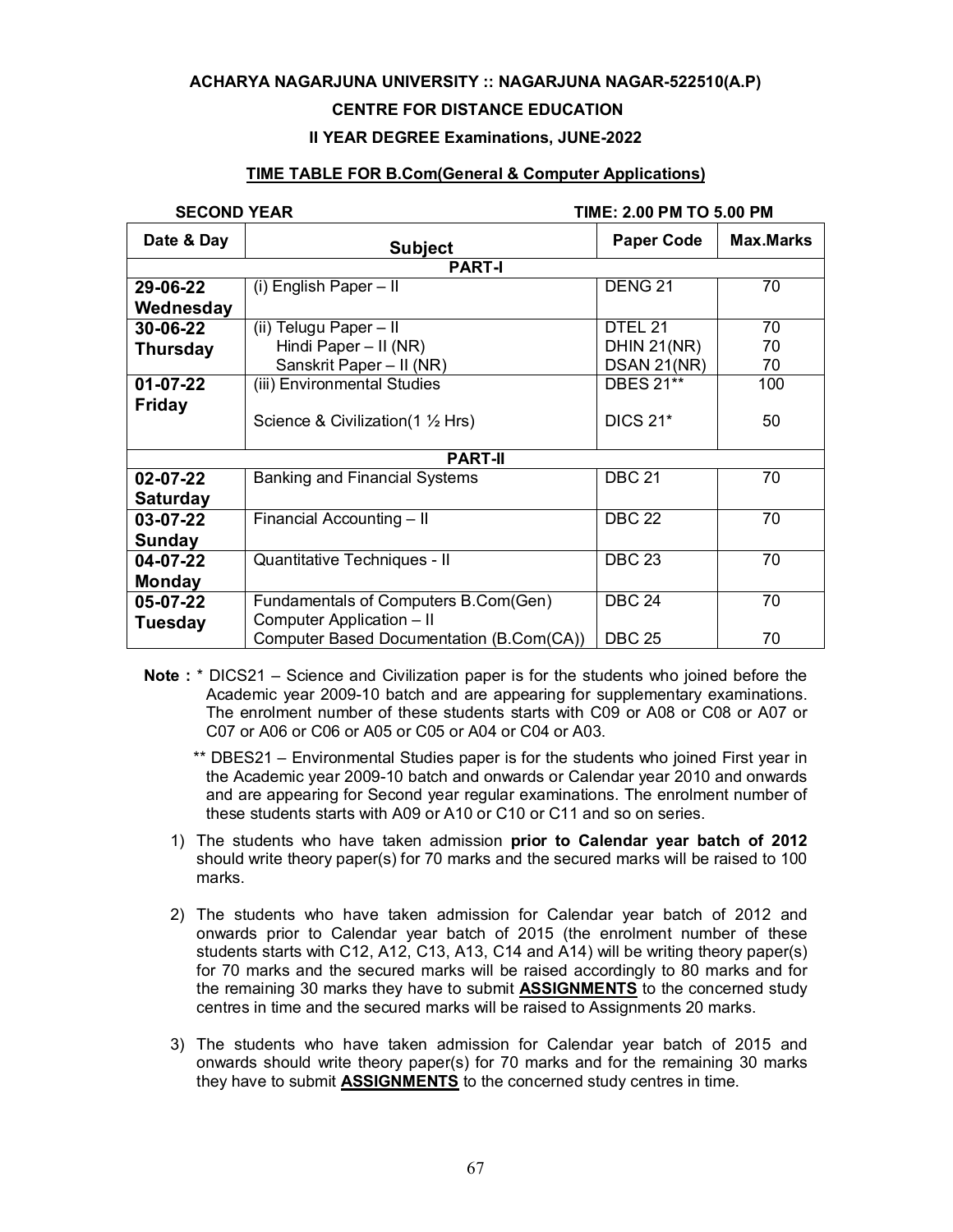## **III YEAR DEGREE Examinations, JUNE-2022**

## **TIME TABLE FOR B.Com(General & Computer Applications)**

| <b>THIRD YEAR</b> |
|-------------------|
|-------------------|

**THIRD YEAR TIME: 9.00 A.M TO 12.00 NOON** 

| Date & Day                  | <b>Subject</b>                                                               | <b>Paper Code</b>              | <b>Max.Marks</b>      |
|-----------------------------|------------------------------------------------------------------------------|--------------------------------|-----------------------|
|                             | $PART - I$                                                                   |                                |                       |
| 29-06-22<br>Wednesday       | Science & Civilization<br>$(1 \frac{1}{2} Hrs)$                              | DICS 31*                       | 50                    |
|                             | $PART - II$                                                                  |                                |                       |
| 30-06-22<br><b>Thursday</b> | <b>Business Laws</b>                                                         | <b>DBC 31</b>                  | 70                    |
| $01 - 07 - 22$<br>Friday    | Income Tax and Practical Auditing                                            | <b>DBC 32</b>                  | 70                    |
| 02-07-22<br><b>Saturday</b> | Cost and Management Accounting                                               | <b>DBC 33</b>                  | 70                    |
| 03-07-22<br>Sunday          | <b>Business Correspondence and Report Writing</b>                            | <b>DBC 34</b>                  | 70                    |
| 04-07-22<br><b>Monday</b>   | Business Data Processing Systems B.Com(Gen)<br>Report Generator (B.Com (CA)) | <b>DBC 35</b><br>DBC 38        | 70<br>70              |
| 05-07-22<br>Tuesday         | Corporate Accounting B.Com (Gen)<br>Data Base Applications (B.Com (CA))      | <b>DBC 36</b><br><b>DBC 39</b> | $\overline{70}$<br>70 |
| 06-07-22<br>Wednesday       | Advanced Management Accounting B.Com(Gen)                                    | <b>DBC 37</b>                  | 70                    |

**Note :** \* DICS31 – Science and Civilization paper is for the students who joined First year B.Com in the Academic year 2009-10 and onwards or Calendar year 2010 and onwards. The enrolment number of these students starts with A09 or A10 or C10 or C11 and so on series.

- 1) The students who have taken admission **prior to Calendar year batch of 2012** should write theory paper(s) for 70 marks and the secured marks will be raised to 100 marks.
- 2) The students who have taken admission for Calendar year batch of 2012 and onwards prior to Calendar year batch of 2015 (the enrolment number of these students starts with C12, A12, C13, A13, C14 and A14) will be writing theory paper(s) for 70 marks and the secured marks will be raised accordingly to 80 marks and for the remaining 30 marks they have to submit **ASSIGNMENTS** to the concerned study centres in time and the secured marks will be raised to Assignments 20 marks.
- 3) The students who have taken admission for Calendar year batch of 2015 and onwards should write theory paper(s) for 70 marks and for the remaining 30 marks they have to submit **ASSIGNMENTS** to the concerned study centres in time.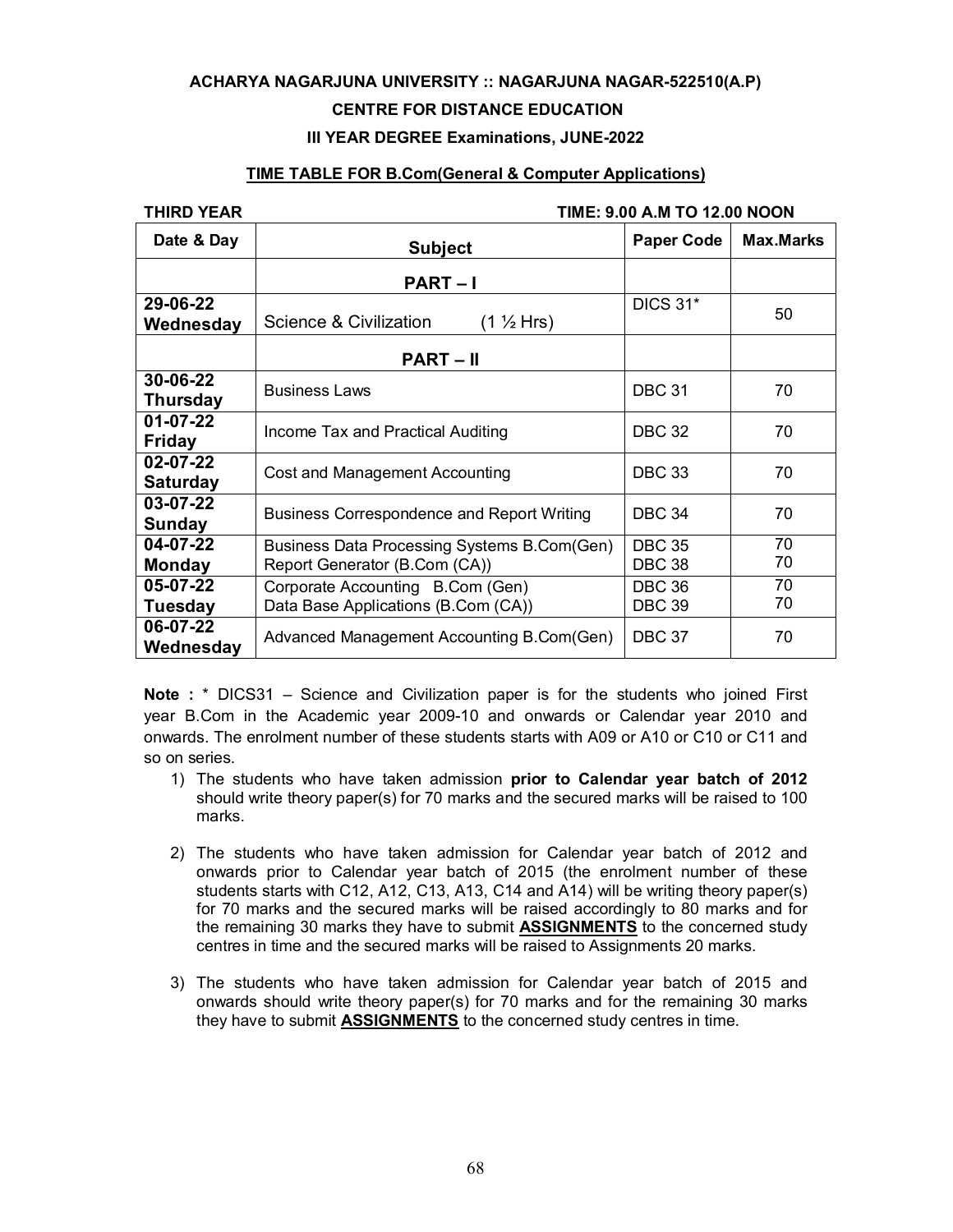## **I YEAR DEGREE Examinations, JUNE-2022**

#### **TIME TABLE FOR B.Sc (MPC, BZC, MSCs, M.P.Cs,M.P.El,M.Ele Cs., IT )**

**FIRST YEAR TIME: 2.00 PM TO 5.00PM** 

| Date & Day      | <b>Subject</b>                       | <b>Paper Code</b>   | Max.Marks |  |
|-----------------|--------------------------------------|---------------------|-----------|--|
|                 | <b>PART-I</b>                        |                     |           |  |
| 08-07-22        | $(i)$ English Paper $-1$             | DENG <sub>1</sub>   | 70        |  |
| <b>Friday</b>   |                                      |                     |           |  |
| 09-07-22        | (ii) Telugu Paper - I                | DTEL 1              | 70        |  |
| <b>Saturday</b> | Hindi Paper $-1$ (NR)                | DHIN 1(NR)          | 70        |  |
|                 | Sanskrit Paper - I (NR)              | DSAN 1(NR)          | 70        |  |
| 11-07-22        | (iii) $I.H.C.$ (1 $\frac{1}{2}$ Hrs) | DICS <sub>1</sub>   | 50        |  |
| Monday          | (Except IT course)                   |                     |           |  |
| $PART - II$     |                                      |                     |           |  |
| 12-07-22        | Mathematics - I (BSc/BA)             | DBMAT11/DSMAT11     | 70        |  |
| <b>Tuesday</b>  | Botany-I                             | DSBOT <sub>11</sub> | 70        |  |
|                 | Programming Using C                  | DSPL <sub>11</sub>  | 70        |  |
|                 | Language(IT)                         |                     |           |  |
| 13-07-22        | Physics $-1$                         | DSPHY11             | 70        |  |
| Wednesday       | $Zoology - I$                        | <b>DSZOO11</b>      | 70        |  |
|                 | Statistics - I (BSc/BA)              | DBSTT11/DSSTT11     | 70        |  |
|                 | Computer Organization (IT)           | DSCO11              | 70        |  |
| 14-07-22        | Chemistry $-1$                       | DSCHE11             | 70        |  |
| <b>Thursday</b> | Computer Science - I                 | DSCSC11             | 70        |  |
|                 | Data Structure (IT)                  | DSDS11              | 70        |  |
| 15-07-22        | Discrete Mathematics (IT)            | DSDM11              | 70        |  |
| Friday          | Electronics-1                        | DSEL11              | 70        |  |

#### **Note:**

- 1) The students who have taken admission **prior to Calendar year batch of 2012** should write theory paper(s) for 70 marks and the secured marks will be raised to 100 marks.
- 2) The students who have taken admission for Calendar year batch of 2012 and onwards prior to Calendar year batch of 2015 (the enrolment number of these students starts with C12, A12, C13, A13, C14 and A14) will be writing theory paper(s) for 70 marks and the secured marks will be raised accordingly to 80 marks and for the remaining 30 marks they have to submit **ASSIGNMENTS** to the concerned study centres in time and the secured marks will be raised to Assignments 20 marks.
- 3) The students who have taken admission for Calendar year batch of 2015 and onwards should write theory paper(s) for 70 marks and for the remaining 30 marks they have to submit **ASSIGNMENTS** to the concerned study centres in time.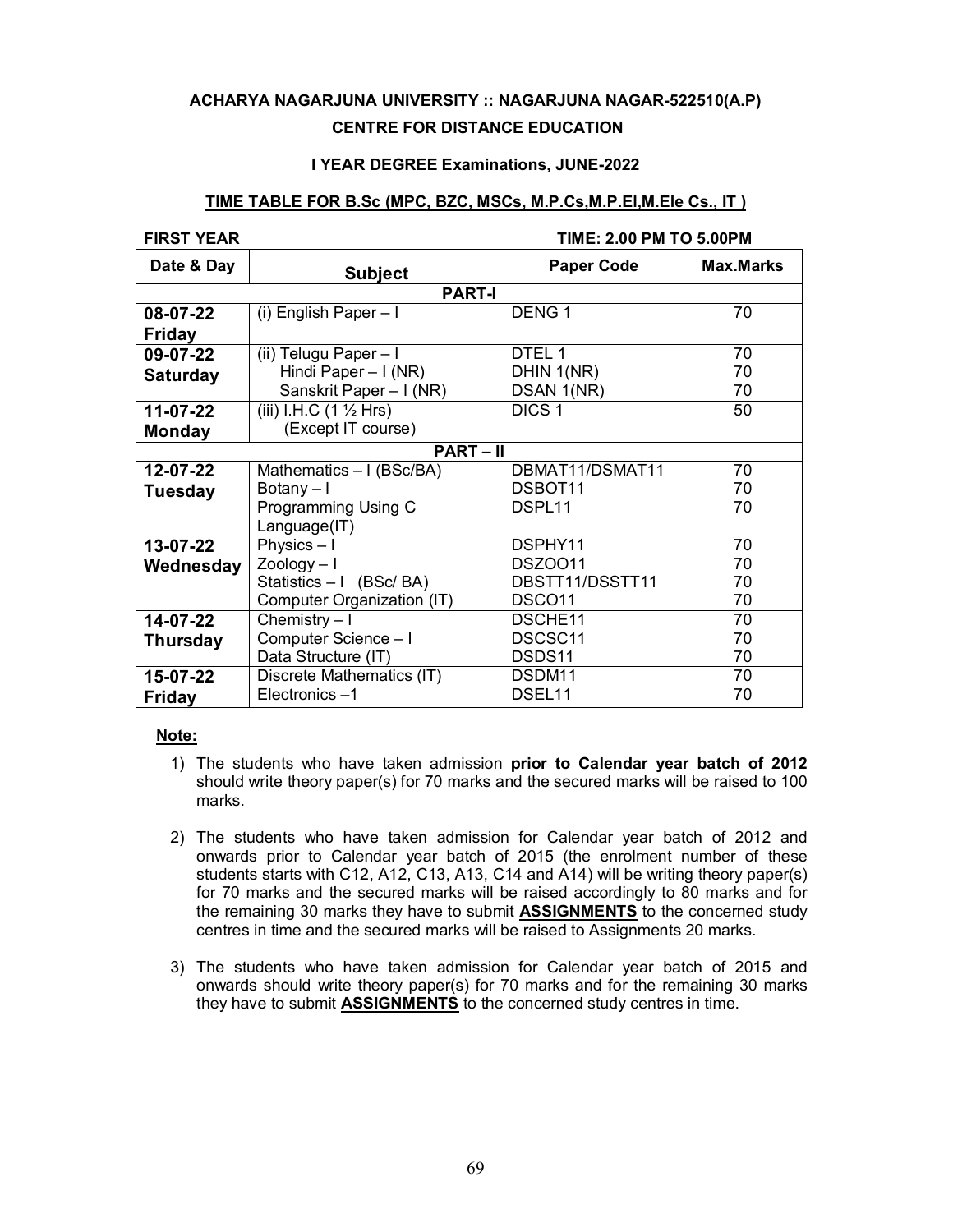## **II YEAR DEGREE Examinations, JUNE-2022**

## **TIME TABLE FOR B.Sc (MPC, BZC, MSCs, M.P.Cs.M.P.El,M.Ele Cs., IT )**

**SECOND YEAR TIME: 2.00 PM TO 5.00PM**

| Date & Day      | <b>Subject</b>                                                     | <b>Paper Code</b>   | <b>Max.Marks</b> |
|-----------------|--------------------------------------------------------------------|---------------------|------------------|
| <b>PART-I</b>   |                                                                    |                     |                  |
| 29-06-22        | (i) English Paper - II                                             | DENG <sub>21</sub>  | 70               |
| Wednesday       |                                                                    |                     |                  |
| 30-06-22        | (ii) Telugu Paper - II                                             | DTEL <sub>21</sub>  | 70               |
| <b>Thursday</b> | Hindi Paper - II (NR)                                              | <b>DHIN 21(NR)</b>  | 70               |
|                 | Sanskrit Paper - II (NR)                                           | DSAN 21(NR)         | 70               |
| $01-07-22$      | (iii) Environmental Studies                                        | <b>DBES 21**</b>    | 100              |
| <b>Friday</b>   | Science & Civilization (1 $\frac{1}{2}$ Hrs)<br>(Except IT Course) | <b>DICS 21*</b>     | 50               |
| <b>PART-II</b>  |                                                                    |                     |                  |
| 02-07-22        | Mathematics-II                                                     | DSMAT21             | 70               |
| <b>Saturday</b> | Botany - II                                                        | DSBOT <sub>21</sub> | 70               |
|                 | Internet & Multimedia (IT)                                         | DSIM <sub>21</sub>  | 70               |
| 03-07-22        | Physics - II                                                       | DSPHY21             | 70               |
| Sunday          | $Zoology - II$                                                     | <b>DSZ0021</b>      | 70               |
|                 | Statistics - II                                                    | DSSTT21             | 70               |
|                 | Data Base Management System-II(IT)                                 | DSDMS21             | 70               |
| 04-07-22        | Chemistry - II                                                     | DSCHE21             | 70               |
| <b>Monday</b>   | Computer Science - II                                              | DSCSC21             | 70               |
|                 | Operating System (IT)                                              | DSOS21              | 70               |
| 05-07-22        | Management of Information Systems (IT)                             | DSMIS21             | 70               |
| <b>Tuesday</b>  | Electronics paper - II                                             | DSEL <sub>21</sub>  | 70               |

**Note :** \* DICS21 – Science and Civilization paper is for the students who joined before the Academic year 2009-10 batch and are appearing for supplementary examinations. The enrolment number of these students starts with C09 or A08 or C08 or A07 or C07 or A06 or C06 or A05 or C05 or A04 or C04 or A03.

- \*\* DBES21 Environmental Studies paper is for the students who joined First year in the Academic year 2009-10 batch and onwards or Calendar year 2010 and onwards and are appearing for Second year regular examinations. The enrolment number of these students starts with A09 or A10 or C10 or C11 and so on series.
- 1) The students who have taken admission **prior to Calendar year batch of 2012** should write theory paper(s) for 70 marks and the secured marks will be raised to 100 marks.
- 2) The students who have taken admission for Calendar year batch of 2012 and onwards prior to Calendar year batch of 2015 (the enrolment number of these students starts with C12, A12, C13, A13, C14 and A14) will be writing theory paper(s) for 70 marks and the secured marks will be raised accordingly to 80 marks and for the remaining 30 marks they have to submit **ASSIGNMENTS** to the concerned study centres in time and the secured marks will be raised to Assignments 20 marks.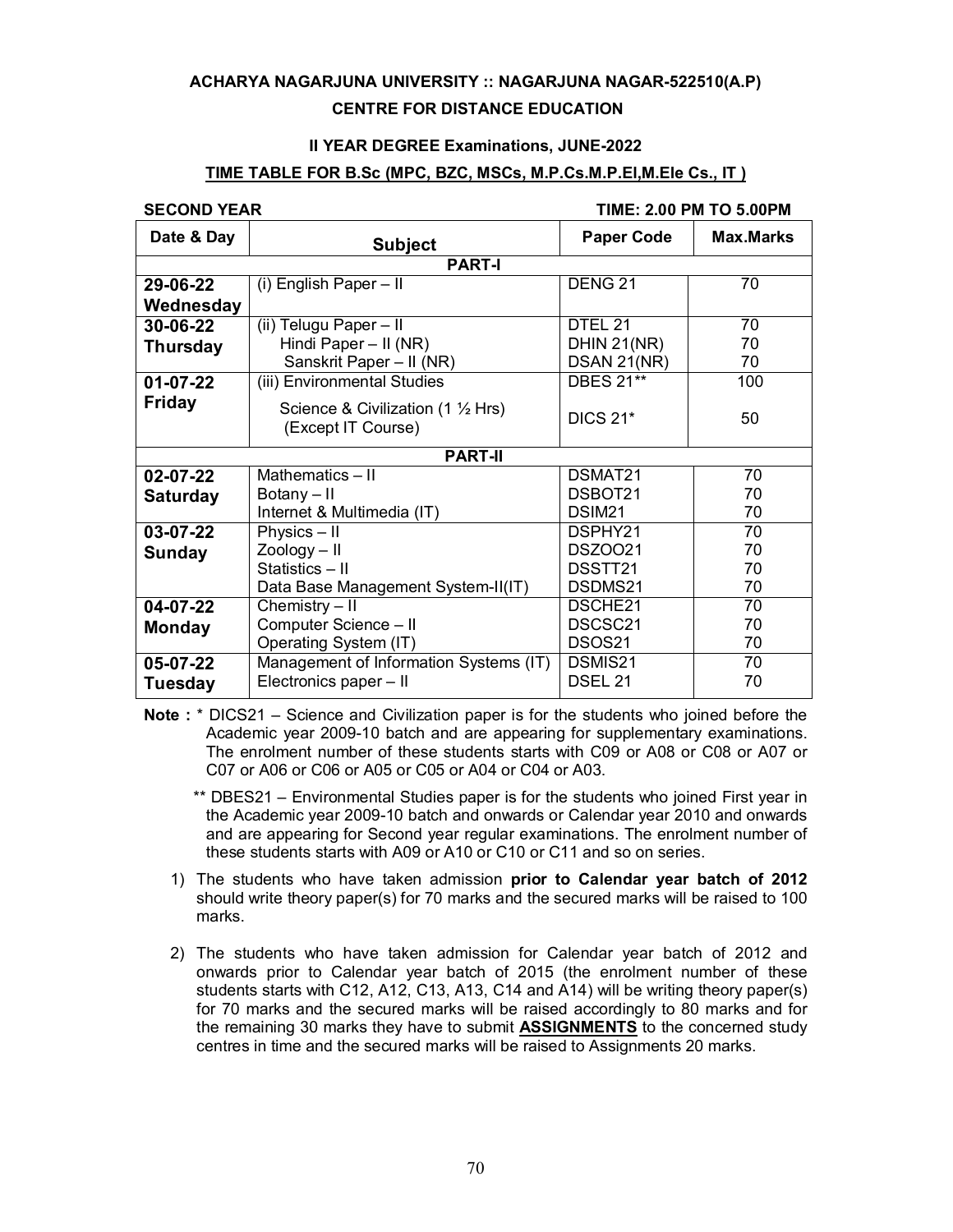- 3) The students who have taken admission for Calendar year batch of 2015 and onwards should write theory paper(s) for 70 marks and for the remaining 30 marks they have to submit **ASSIGNMENTS** to the concerned study centres in time.
- 4) The students who have taken admission into B.Sc. (IT) course need not write Science & Civilization paper under Part-I, as it was not prescribed in their course structure.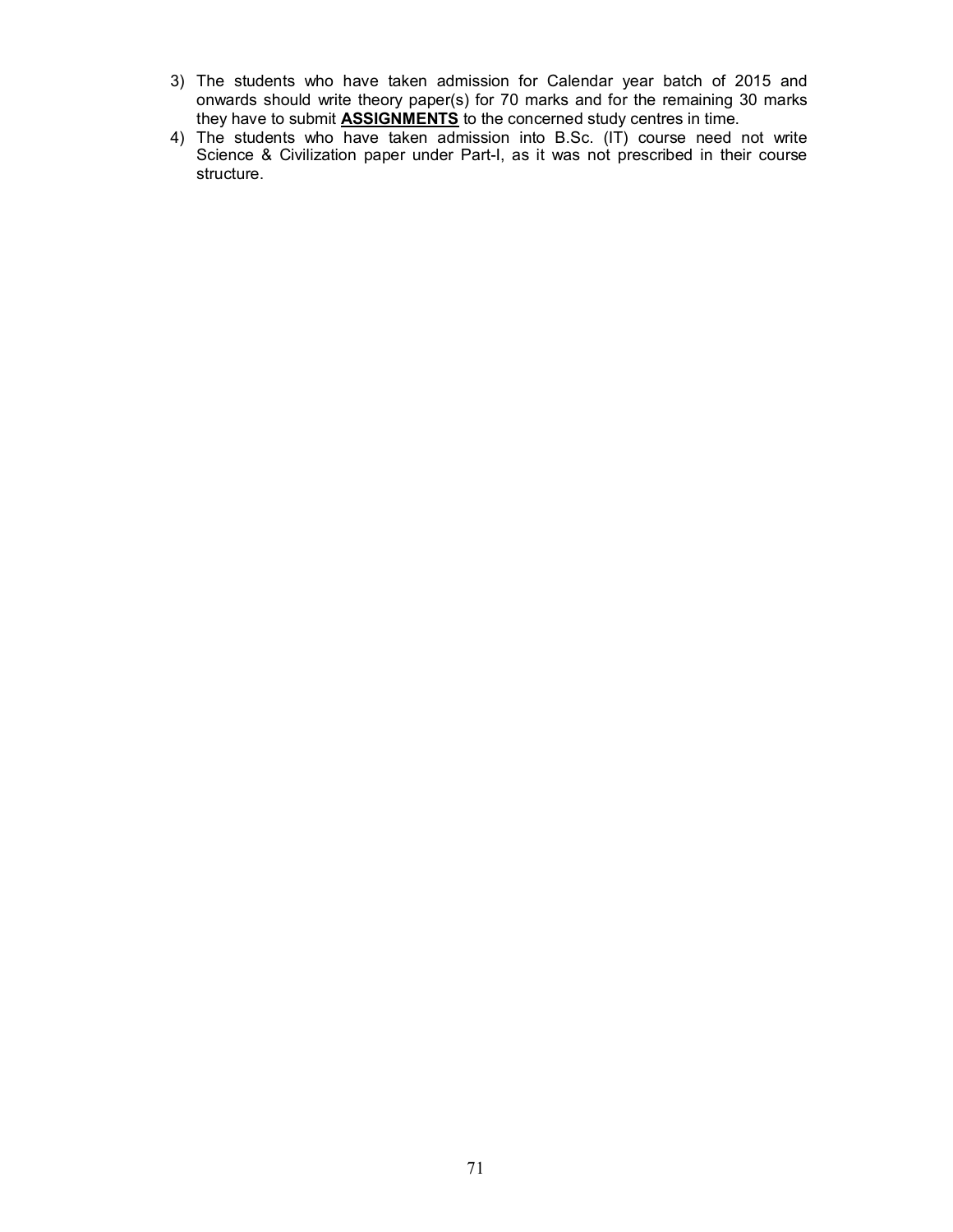#### **ACHARYA NAGARJUNA UNIVERSITY :: NAGARJUNA NAGAR-522510(A.P)**

#### **CENTRE FOR DISTANCE EDUCATION III YEAR DEGREE Examinations, JUNE-2022 TIME TABLE FOR B.Sc (MPC, BZC, MSCs, M.P.Cs.,M.P.Ele, M.Ele.Cs, IT )**

| <b>THIRD YEAR</b>               |                                                                                                                                             | TIME: 9.00 A.M TO 12.00 NOON                      |                             |
|---------------------------------|---------------------------------------------------------------------------------------------------------------------------------------------|---------------------------------------------------|-----------------------------|
| Date & Day                      | <b>Subject</b>                                                                                                                              | <b>Paper Code</b>                                 | <b>Max.Marks</b>            |
|                                 | $PART - I$                                                                                                                                  |                                                   |                             |
| 29-06-22<br>Wednesday           | Science & Civilization<br>$(1 \frac{1}{2} Hrs)$                                                                                             | <b>DICS 31*</b>                                   | 50                          |
|                                 | $PART - II$                                                                                                                                 |                                                   |                             |
| 30-06-22<br><b>Thursday</b>     | Mathematics - III : Rings and Linear Algebra<br>Botany - III : Taxonomy, Utilisation of Plants, Palynology &<br>Embryology.                 | <b>DSMAT 31</b><br>DSBOT 31                       | 70<br>70                    |
|                                 | Software Engineering (IT)                                                                                                                   | DSSE 31                                           | 70                          |
| $01 - 07 - 22$<br><b>Friday</b> | Mathematics - IV : Numerical Analysis<br>Botany - IV: Plant Physiology, Cell biology & Genetics<br>Computer Communications & Networks (IT)  | <b>DSMAT 32</b><br>DSBOT 32<br><b>DSCCN 31</b>    | $\overline{70}$<br>70<br>70 |
| 02-07-22<br><b>Saturday</b>     | Physics - III: Electricity, Magnetism and Electronics<br>Zoology - III : Animal Physiology, Ecology.& Animal<br><b>Behaviour</b>            | DSPHY 31<br><b>DSZOO 31</b>                       | 70<br>70                    |
|                                 | Statistics - III : Applied Statistics<br>Basics of e-Commerce (IT)                                                                          | DSSTT <sub>31</sub><br>DSBC 31                    | 70<br>70                    |
| 03-07-22<br><b>Sunday</b>       | Physics - IV : Modern Physics.<br>Zoology - IV : Aquaculture<br>Statistics - IV: Operations Research, Computer Prog. and                    | <b>DSPHY 32</b><br><b>DSZOO 32</b>                | $\overline{70}$<br>70       |
|                                 | <b>Numerical Analysis</b><br>Data Warehousing (IT)                                                                                          | DSSTT 32<br>DSDW 31                               | 70<br>70                    |
| 04-07-22<br><b>Monday</b>       | Chemistry - III : Inorganic, Organic & Physical chemistry<br>Computer Science - III : Modern Database Management<br>Visual Programming (IT) | <b>DSCHE 31</b><br>DSCSC <sub>31</sub><br>DSVP 31 | 70<br>70<br>70              |
| 05-07-22<br><b>Tuesday</b>      | Chemistry - IV: Drugs and Polymer Chemistry.<br>Computer Science - IV : Visual Programming                                                  | <b>DSCHE 32</b><br><b>DSCSC 32</b>                | $\overline{70}$<br>70       |
| 06-07-22<br>Wednesday           | Electronics - III : Solid State Electronics Circuits and<br><b>Digital Electronics</b>                                                      | DSEL 31                                           | 70                          |
| 07-07-22<br><b>Thursday</b>     | Electronics - IV : Microprocessor                                                                                                           | DSEL 32                                           | $\overline{70}$             |

**Note :** \* DICS31 – Science and Civilization paper is for the students who joined First year B.Sc.in the Academic year 2009-10 and onwards or Calendar year 2010 and onwards. The enrolment number of these students starts with A09 or A10 or C10 or C11 and so on series.

\*\* As per the course structure approved for B.Sc., (IT), the students of B.Sc., (IT) need not to write Science and Civilization (DICS 31) paper. The enrolment number of these students starts with A09 or A10 or C10 or C11 and so on series.

1) The students who have taken admission **prior to Calendar year batch of 2012** should write theory paper(s) for 70 marks and the secured marks will be raised to 100 marks.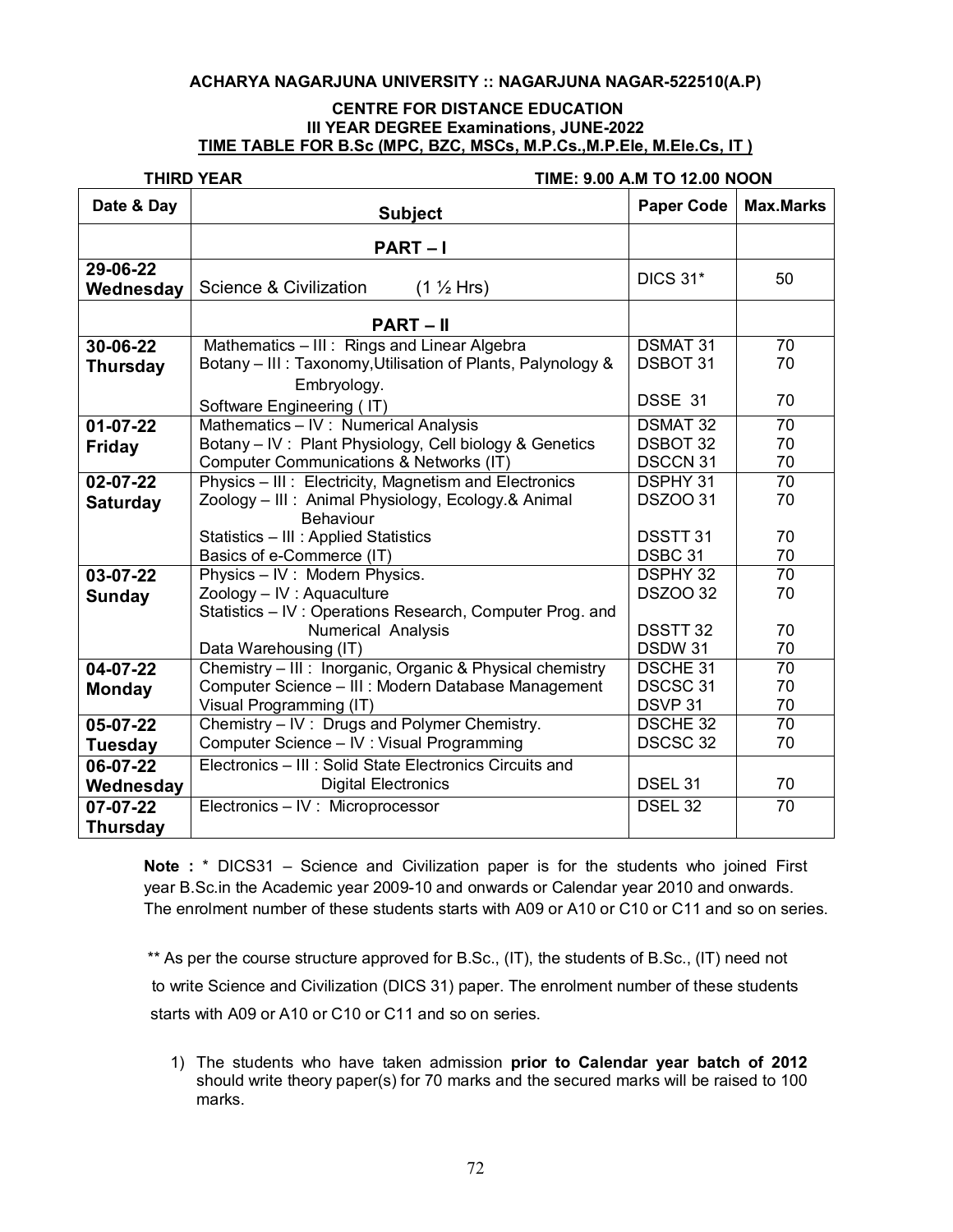- 2) The students who have taken admission for Calendar year batch of 2012 and onwards prior to Calendar year batch of 2015 (the enrolment number of these students starts with C12, A12, C13, A13, C14 and A14) will be writing theory paper(s) for 70 marks and the secured marks will be raised accordingly to 80 marks and for the remaining 30 marks they have to submit **ASSIGNMENTS** to the concerned study centres in time and the secured marks will be raised to Assignments 20 marks.
- 3) The students who have taken admission for Calendar year batch of 2015 and onwards should write theory paper(s) for 70 marks and for the remaining 30 marks they have to submit **ASSIGNMENTS** to the concerned study centres in time.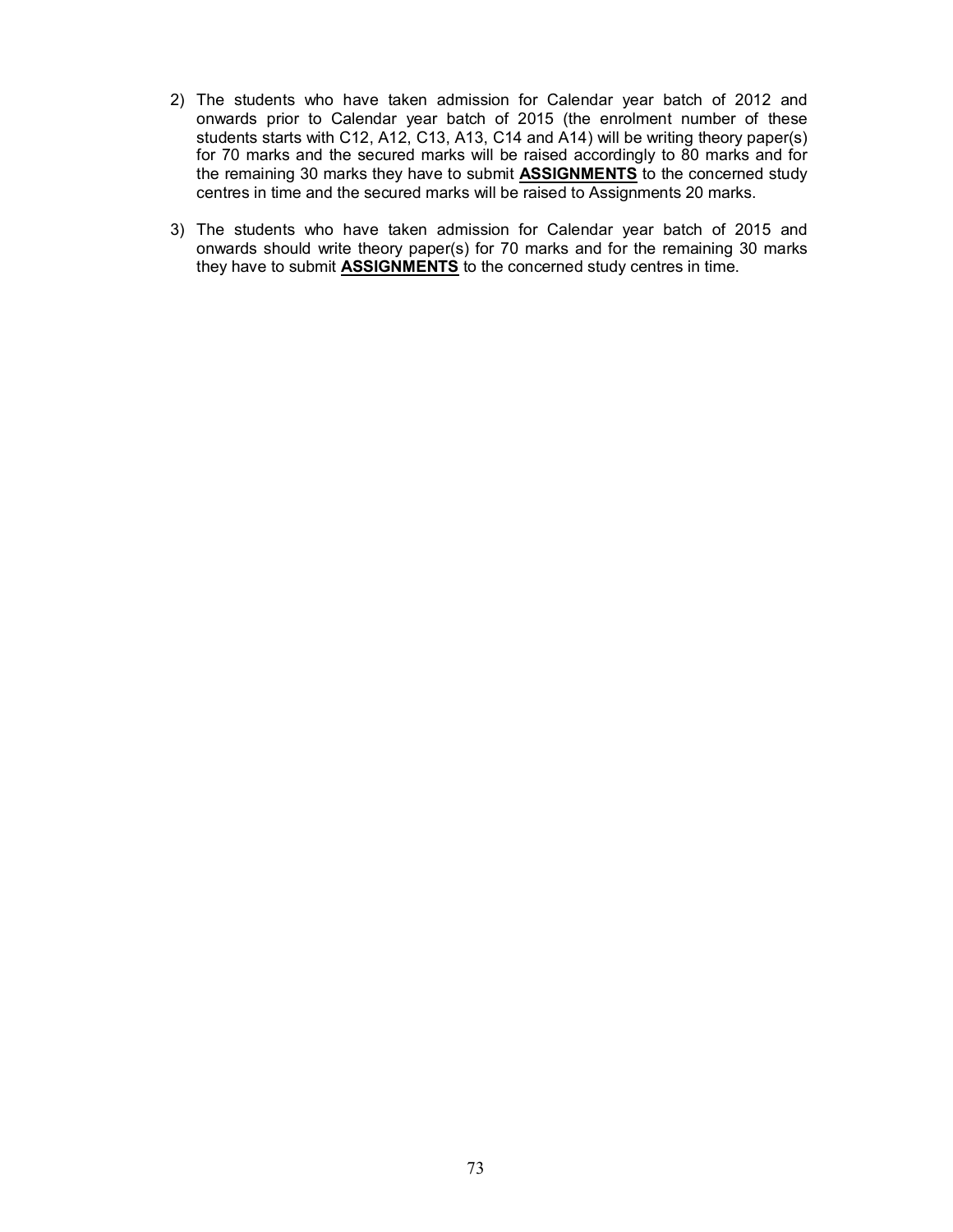# **I YEAR DEGREE Examinations, JUNE-2022**

# **TIME TABLE FOR B.B.A / B.B.M**

| <b>FIRST YEAR</b> | TIME: 2.00 PM TO 5.00 PM             |                    |           |
|-------------------|--------------------------------------|--------------------|-----------|
| Date & Day        | <b>Subject</b>                       | <b>Paper Code</b>  | Max.Marks |
|                   | <b>PART-I</b>                        |                    |           |
| 08-07-22          | $(i)$ English Paper $-1$             | DENG1              | 70        |
| Friday            |                                      |                    |           |
| 09-07-22          | (ii) Telugu Paper - I                | DTEL <sub>1</sub>  | 70        |
| <b>Saturday</b>   | Hindi Paper $-1$ (NR)                | DHINI1(NR)         | 70        |
|                   | Sanskrit Paper - I (NR)              | DSAN1(NR)          | 70        |
| 11-07-22          | (iii) $I.H.C.$ (1 $\frac{1}{2}$ Hrs) | DICS <sub>1</sub>  | 50        |
| <b>Monday</b>     |                                      |                    |           |
|                   | <b>PART-II</b>                       |                    |           |
| 12-07-22          | Micro Economics                      | DBME <sub>11</sub> | 70        |
| Tuesday           |                                      |                    |           |
| 13-07-22          | <b>Business Mathematics</b>          | DBBM11             | 70        |
| Wednesday         |                                      |                    |           |
| 14-07-22          | <b>Financial Accounting</b>          | DBFA11             | 70        |
| Thursday          |                                      |                    |           |
| 15-07-22          | Principles of Management             | DBPM11             | 70        |
| Friday            |                                      |                    |           |
| 16-07-22          | <b>Behavioural Sciences</b>          | DBBS11             | 70        |
| <b>Saturday</b>   |                                      |                    |           |

# **Note:**

- 1) The students who have taken admission **prior to Calendar year batch of 2012** should write theory paper(s) for 70 marks and the secured marks will be raised to 100 marks.
- 2) The students who have taken admission for Calendar year batch of 2012 and onwards prior to Calendar year batch of 2015 (the enrolment number of these students starts with C12, A12, C13, A13, C14 and A14) will be writing theory paper(s) for 70 marks and the secured marks will be raised accordingly to 80 marks and for the remaining 30 marks they have to submit **ASSIGNMENTS** to the concerned study centres in time and the secured marks will be raised to Assignments 20 marks.
- 3) The students who have taken admission for Calendar year batch of 2015 and onwards should write theory paper(s) for 70 marks and for the remaining 30 marks they have to submit **ASSIGNMENTS** to the concerned study centres in time.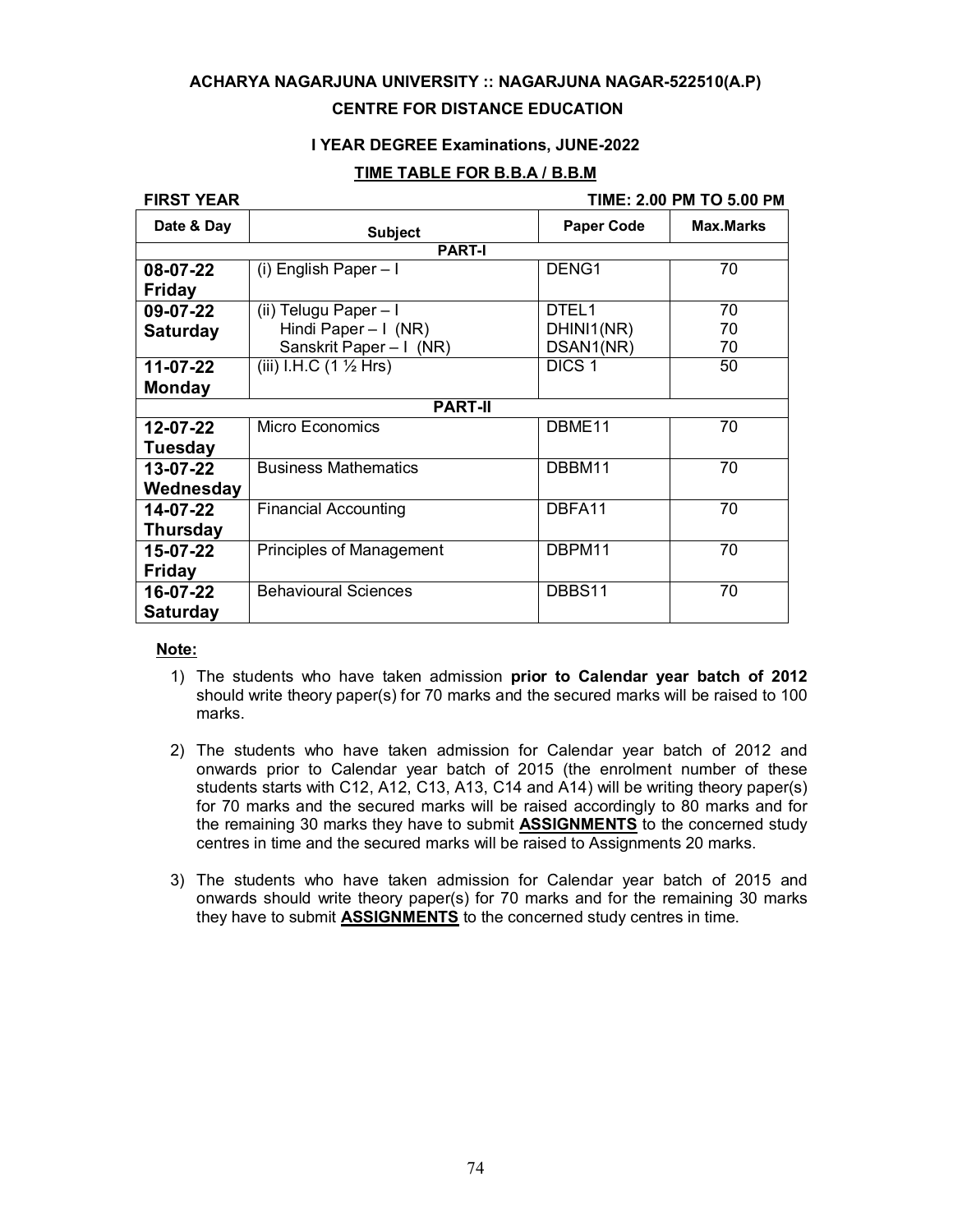## **ACHARYA NAGARJUNA UNIVERSITY :: NAGARJUNA NAGAR-522510(A.P)**

# **CENTRE FOR DISTANCE EDUCATION**

#### **II YEAR DEGREE Examinations, JUNE-2022**

# **TIME TABLE FOR B.B.A / B.B.M**

**SECOND YEAR TIME: 2.00 PM TO 5.00PM** 

| Date & Day      | <b>Subject</b>                           | <b>Paper Code</b>   | Max.Marks |
|-----------------|------------------------------------------|---------------------|-----------|
|                 | <b>PART-I</b>                            |                     |           |
| 29-06-22        | $(i)$ English Paper – II                 | DENG <sub>21</sub>  | 70        |
| Wednesday       |                                          |                     |           |
| 30-06-22        | (ii) Telugu Paper - II                   | DTEL <sub>21</sub>  | 70        |
| <b>Thursday</b> | Hindi Paper - II (NR)                    | <b>DHIN 21 (NR)</b> | 70        |
|                 | Sanskrit Paper - II (NR)                 | DSAN 21 (NR)        | 70        |
| $01-07-22$      | <b>Environmental Studies</b>             | <b>DBES 21**</b>    | 100       |
| <b>Friday</b>   |                                          |                     |           |
|                 | <b>PART-II</b>                           |                     |           |
| $02 - 07 - 22$  | <b>Macro Economics</b>                   | DBME21              | 70        |
| <b>Saturday</b> |                                          |                     |           |
| 03-07-22        | <b>Business Statistics</b>               | DBBS21              | 70        |
| Sunday          |                                          |                     |           |
| 04-07-22        | <b>Fundamentals of Marketing</b>         | DBFM21              | 70        |
| <b>Monday</b>   |                                          |                     |           |
| 05-07-22        | <b>Principles of Personal Management</b> | DBPPM21             | 70        |
| <b>Tuesday</b>  |                                          |                     |           |
| 06-07-22        | <b>Basic Business Finance</b>            | DBBF21              | 70        |
| Wednesday       |                                          |                     |           |

# **Note:**

DBES21– Environmental Studies paper is for the students who joined First year BBA / BBM in the Academic year 2009-10 batch and onwards or Calendar year 2010 and onwards and are appearing for Second year examinations. The enrolment number of these students starts with A09 or A10 or C10 or C11 and so on series.

- 1) The students who have taken admission **prior to Calendar year batch of 2012** should write theory paper(s) for 70 marks and the secured marks will be raised to 100 marks.
- 2) The students who have taken admission for Calendar year batch of 2012 and onwards prior to Calendar year batch of 2015 (the enrolment number of these students starts with C12, A12, C13, A13, C14 and A14) will be writing theory paper(s) for 70 marks and the secured marks will be raised accordingly to 80 marks and for the remaining 30 marks they have to submit **ASSIGNMENTS** to the concerned study centres in time and the secured marks will be raised to Assignments 20 marks.
- 3) The students who have taken admission for Calendar year batch of 2015 and onwards should write theory paper(s) for 70 marks and for the remaining 30 marks they have to submit **ASSIGNMENTS** to the concerned study centres in time.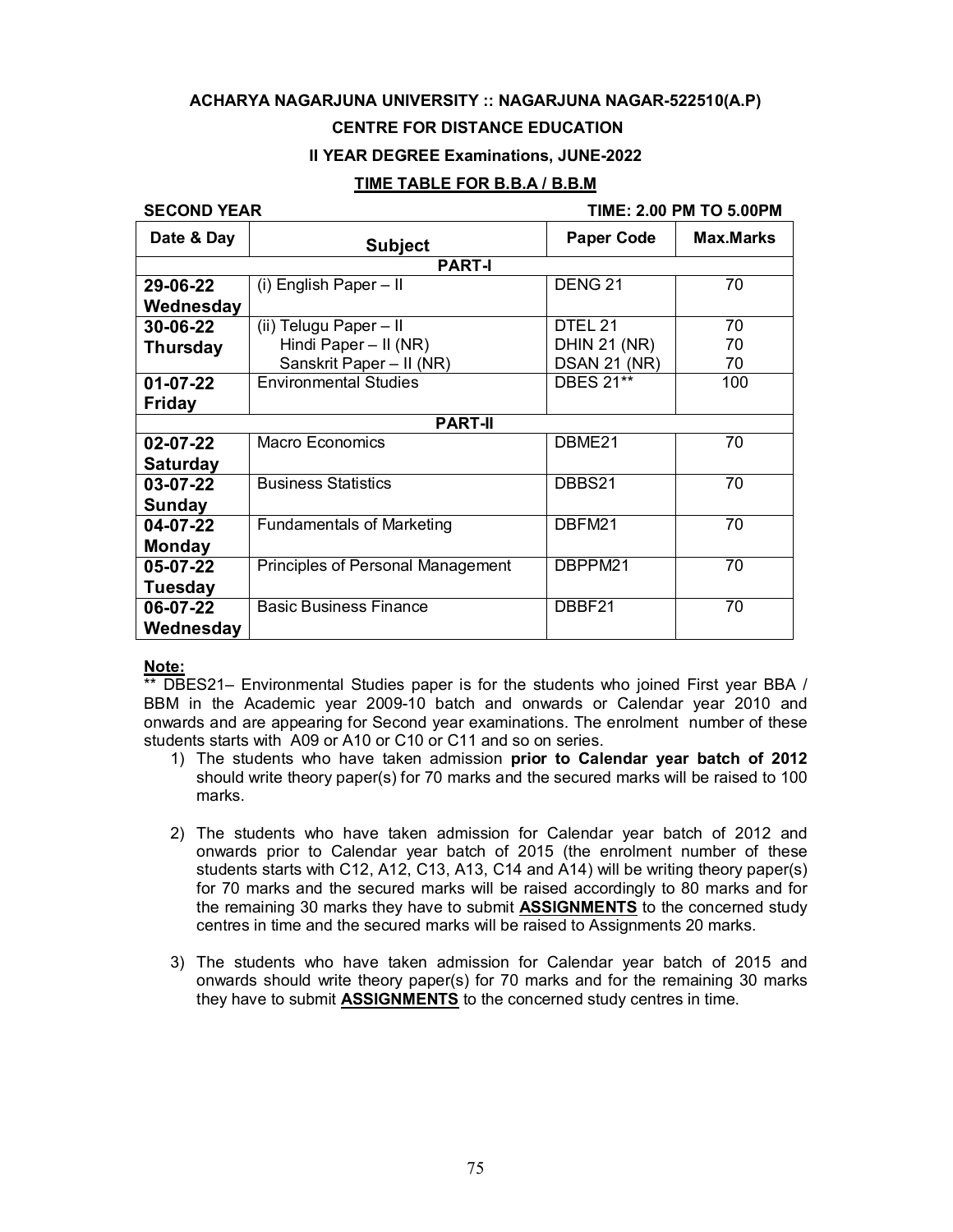# **III YEAR DEGREE Examinations, JUNE-2022**

# **TIME TABLE FOR B.B.A / B.B.M**

| THIRD YEAR                  |                                        | TIME: 9.00 A.M TO 12.00 NOON |                  |
|-----------------------------|----------------------------------------|------------------------------|------------------|
| Date & Day                  | <b>Subject</b>                         | <b>Paper Code</b>            | <b>Max.Marks</b> |
| 29-06-22<br>Wednesday       | Science & Civilization<br>(1 ½ Hrs)    | DICS <sub>31</sub>           | 50               |
| 30-06-22<br>Thursday        | Fundamentals of IT                     | <b>DBFIT 31</b>              | 70               |
| $01 - 07 - 22$<br>Friday    | <b>Business Communication</b>          | DBBC 31                      | 70               |
| 02-07-22<br><b>Saturday</b> | <b>Business Law</b>                    | DBBL 31                      | 70               |
| 03-07-22<br>Sunday          | Cost & Management Accounting           | DBCM 31                      | 70               |
| 04-07-22<br><b>Monday</b>   | Entrepreneurship                       | DBEP 31                      | 70               |
| 05-07-22<br>Tuesday         | Sales Management                       | DBSM 31                      | 70               |
| 06-07-22<br>Wednesday       | Promotion & Distribution<br>Management | DBPDM 31                     | 70               |

# **Note :**

- 1) The students who have taken admission **prior to Calendar year batch of 2012** should write theory paper(s) for 70 marks and the secured marks will be raised to 100 marks.
- 2) The students who have taken admission for Calendar year batch of 2012 and onwards prior to Calendar year batch of 2015 (the enrolment number of these students starts with C12, A12, C13, A13, C14 and A14) will be writing theory paper(s) for 70 marks and the secured marks will be raised accordingly to 80 marks and for the remaining 30 marks they have to submit **ASSIGNMENTS** to the concerned study centres in time and the secured marks will be raised to Assignments 20 marks.
- 3) The students who have taken admission for Calendar year batch of 2015 and onwards should write theory paper(s) for 70 marks and for the remaining 30 marks they have to submit **ASSIGNMENTS** to the concerned study centres in time.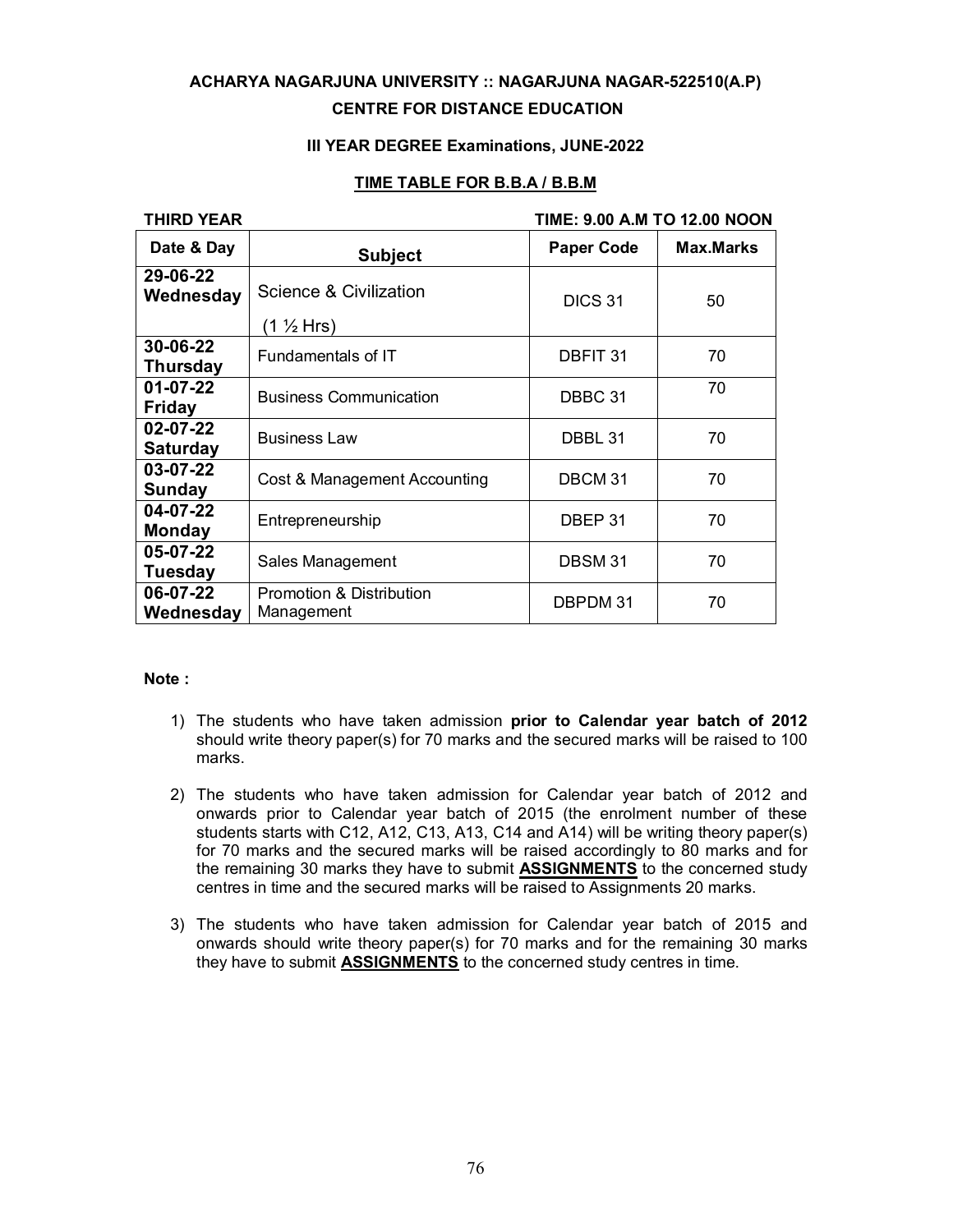#### **ACHARYA NAGARJUNA UNIVERSITY :: NAGARJUNA NAGAR-522510(A.P)**

### **CENTRE FOR DISTANCE EDUCATION**

#### **I YEAR DEGREE Examinations, JUNE-2022**

#### **Time Table for Bachelor of Hotel Management (B.H.M )**

| <b>FIRST YEAR</b>           | TIME: 2.00 PM TO 5.00 PM                       |                                             |                |
|-----------------------------|------------------------------------------------|---------------------------------------------|----------------|
| Date & Day                  | <b>Subject</b>                                 | <b>Paper Code</b>                           | Max.Marks      |
|                             | $PART - I$                                     |                                             |                |
| 08-07-22<br>Friday          | English-I                                      | DENG <sub>1</sub>                           | 70             |
| 09-07-22<br><b>Saturday</b> | Telugu-l<br>Sanskrit-I (NR)<br>Hindi-l<br>(NR) | DTEL <sub>1</sub><br>DSAN1(NR)<br>DHIN1(NR) | 70<br>70<br>70 |
|                             | <b>PART-II</b>                                 |                                             |                |
| 11-07-22<br><b>Monday</b>   | <b>Basic Culinary Preparation</b>              | DBHM01                                      | 70             |
| 12-07-22<br>Tuesday         | Basic Food & Beverage Service                  | DBHM02                                      | 70             |
| 13-07-22<br>Wednesday       | <b>Nutrition &amp; Food Service</b>            | DBHM03                                      | 70             |
| 14-07-22<br>Thursday        | Front office procedure                         | DBHM04                                      | 70             |

#### **Note:**

- 1) The students who have taken admission **prior to Calendar year batch of 2012** should write **PART-I** theory paper(s) for 70 marks and the secured marks will be raised to 100 marks and **PART-II** theory paper(s) for 70 marks and the secured marks will be raised accordingly to 75 marks and for the remaining 30 marks they have to submit **ASSIGNMENTS** to the concerned study centres in time and the secured marks will be raised to Assignments 25 marks.
- 2) The students who have taken admission for Calendar year batch of 2012 and onwards prior to Calendar year batch of 2015 (the enrolment number of these students starts with C12, A12, C13, A13, C14 and A14) will be writing **PART-I** theory paper(s) for 70 marks and the secured marks will be raised accordingly to 80 marks and for the remaining 30 marks they have to submit **ASSIGNMENTS** to the concerned study centres in time and the secured marks will be raised to Assignments 20 marks and **PART-II** theory paper(s) for 70 marks and the secured marks will be raised accordingly to 75 marks and for the remaining 30 marks they have to submit **ASSIGNMENTS** to the concerned study centres in time and the secured marks will be raised to Assignments 25 marks.
- 3) The students who have taken admission for Calendar year batch of 2015 and onwards should write **PART-I** and **PART-II** theory paper(s) for 70 marks and for the remaining 30 marks they have to submit **ASSIGNMENTS** to the concerned study centres in time.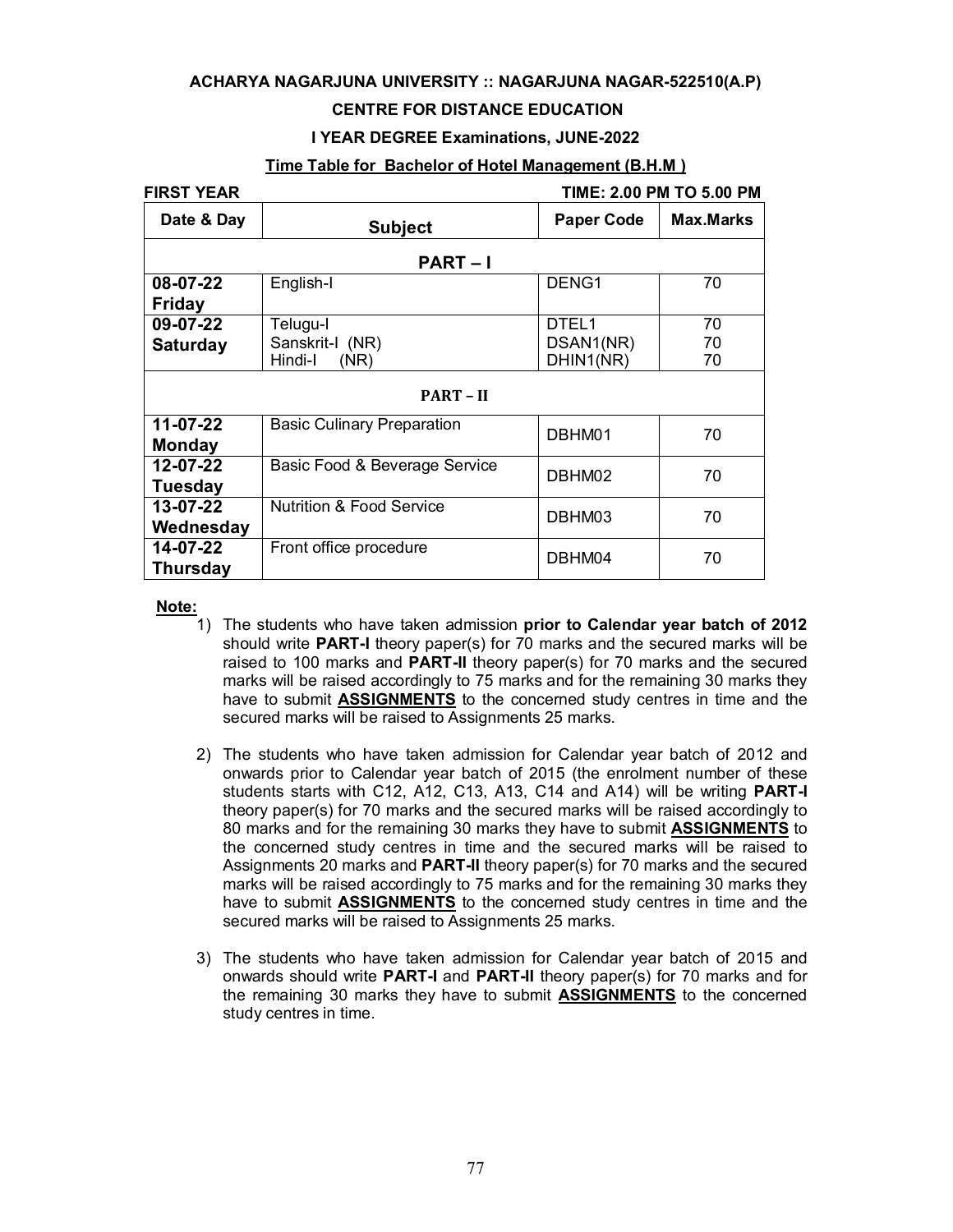#### **ACHARYA NAGARJUNA UNIVERSITY :: NAGARJUNA NAGAR-522510(A.P)**

#### **CENTRE FOR DISTANCE EDUCATION II YEAR DEGREE Examinations, JUNE-2022**

#### **Time Table for Bachelor of Hotel Management (B.H.M )**

**SECOND YEAR TIME: 2.00 PM TO 5.00PM**

| Date & Day      | <b>Subject</b>                      | <b>Paper Code</b>   | <b>Max.Marks</b> |
|-----------------|-------------------------------------|---------------------|------------------|
|                 | <b>PART-I</b>                       |                     |                  |
| 29-06-22        | English-II                          | DENG <sub>21</sub>  | 70               |
| Wednesday       |                                     |                     |                  |
| 30-06-22        | Telugu-II                           | DTEL 21             | 70               |
| <b>Thursday</b> | Sanskrit-II (NR)                    | DSAN 21(NR)         | 70               |
|                 | Hindi-II<br>(NR)                    | <b>DHIN 21 (NR)</b> | 70               |
| 01-07-22        | <b>Environmental Studies</b>        | <b>DBES 21**</b>    | 100              |
| <b>Friday</b>   |                                     |                     |                  |
|                 | <b>PART-II</b>                      |                     |                  |
| 02-07-22        | Quantity & Advanced Culinary        | DBHM <sub>21</sub>  | 70               |
| <b>Saturday</b> | Preparation                         |                     |                  |
| 03-07-22        | Specialized Food & Beverage Service | DBHM 22             | 70               |
| <b>Sunday</b>   |                                     |                     |                  |
| 04-07-22        | Hotel Law & HRM                     |                     |                  |
| <b>Monday</b>   |                                     | DBHM 23             | 70               |
| 05-07-22        | Accounting & Finance for Hotel      |                     |                  |
| <b>Tuesday</b>  | Management                          | DBHM 24             | 70               |

- **NOTE:** \*\* DBES21– Environmental Studies paper is for the students who joined First year B.H.M in the Academic year 2009-10 batch and onwards or Calendar year 2010 and onwards and are appearing for Second year examinations. The enrolment number of these students starts with A09 or A10 or C10 or C11 and so on series.
	- 1) The students who have taken admission **prior to Calendar year batch of 2012** should write **PART-I** theory paper(s) for 70 marks and the secured marks will be raised to 100 marks and **PART-II** theory paper(s) for 70 marks and the secured marks will be raised accordingly to 75 marks and for the remaining 30 marks they have to submit **ASSIGNMENTS** to the concerned study centres in time and the secured marks will be raised to Assignments 25 marks.
	- 2) The students who have taken admission for Calendar year batch of 2012 and onwards prior to Calendar year batch of 2015 (the enrolment number of these students starts with C12, A12, C13, A13, C14 and A14) will be writing **PART-I** theory paper(s) for 70 marks and the secured marks will be raised accordingly to 80 marks and for the remaining 30 marks they have to submit **ASSIGNMENTS** to the concerned study centres in time and the secured marks will be raised to Assignments 20 marks and **PART-II** theory paper(s) for 70 marks and the secured marks will be raised accordingly to 75 marks and for the remaining 30 marks they have to submit **ASSIGNMENTS** to the concerned study centres in time and the secured marks will be raised to Assignments 25 marks.
	- 3) The students who have taken admission for Calendar year batch of 2015 and onwards should write **PART-I** and **PART-II** theory paper(s) for 70 marks and for the remaining 30 marks they have to submit **ASSIGNMENTS** to the concerned study centres in time.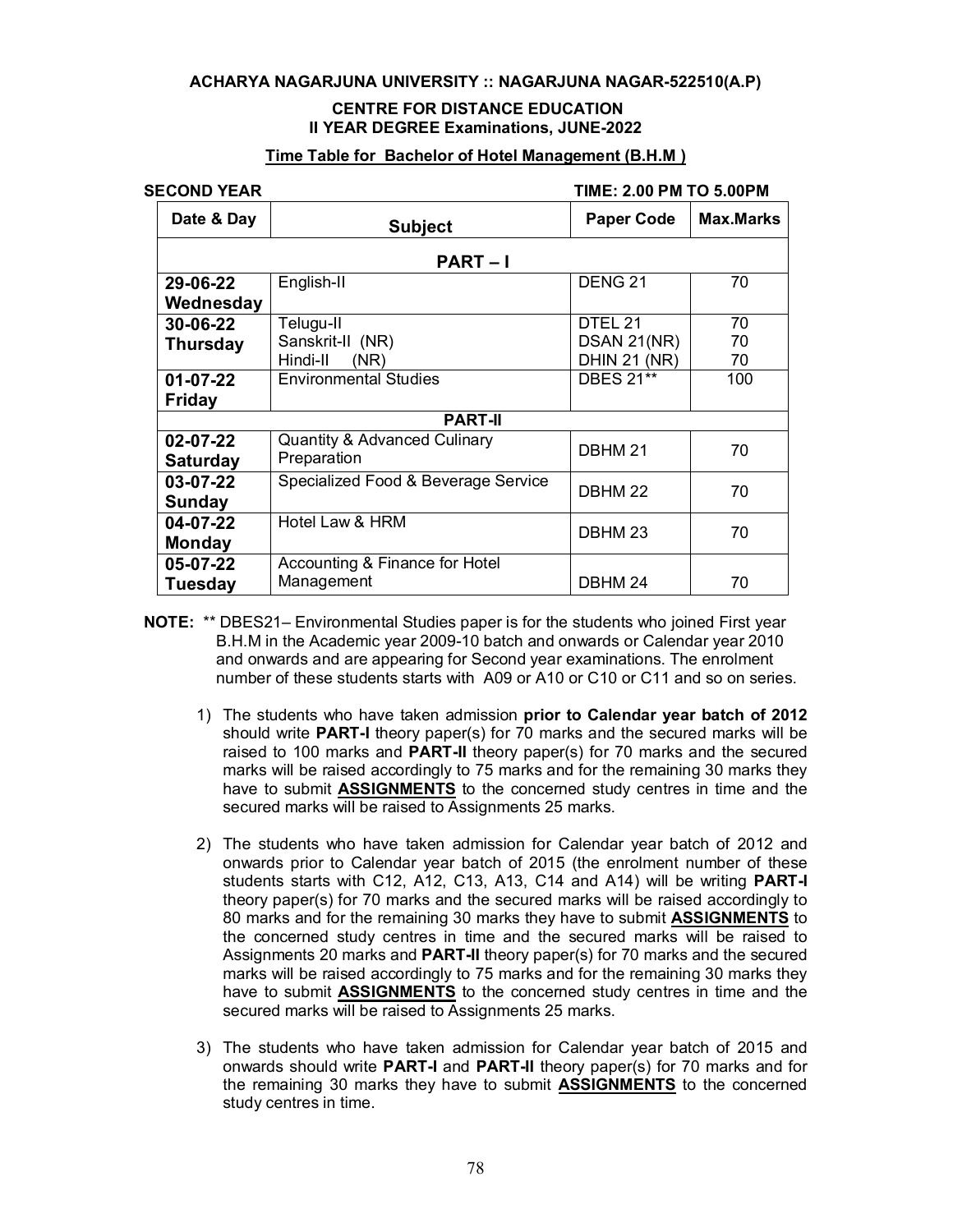### **III YEAR DEGREE Examinations, JUNE-2022**

#### **Bachelor of Hotel Management (B.H.M )**

| <b>THIRD YEAR</b>           | TIME: 9.00 A.M TO 12.00 NOON                   |                   |                  |
|-----------------------------|------------------------------------------------|-------------------|------------------|
| Date & Day                  | <b>Subject</b>                                 | <b>Paper Code</b> | <b>Max.Marks</b> |
| 29-06-22<br>Wednesday       | Food & Beverage Management                     | DBHM 31           | 70               |
| 30-06-22<br><b>Thursday</b> | <b>Accommodation Operations</b>                | DBHM 32           | 70               |
| 01-07-22<br><b>Friday</b>   | Housekeeping Management                        | DBHM 33           | 70               |
| 02-07-22<br><b>Saturday</b> | Information Technology for Hotel<br>Management | DBHM 34           | 70               |
| 03-07-22<br>Sunday          | <b>Communication &amp; Soft Skills</b>         | DBHM 35           | 70               |
| 04-07-22<br><b>Monday</b>   | Hotel Engineering & Maintenance                | DBHM 36           | 70               |

#### **Note :**

- 1. The students who have taken admission prior to Calendar year batch of 2015 should write theory paper(s) for 70 marks and the secured marks will be raised accordingly to 75 marks and for the remaining 30 marks they have to submit **ASSIGNMENTS** to the concerned study centres in time and the secured marks will be raised to Assignments 25 marks.
- 2. The students who have taken admission for Calendar year batch of 2015 and onwards should write theory paper(s) for 70 marks and for the remaining 30 marks they have to submit **ASSIGNMENTS** to the concerned study centres in time.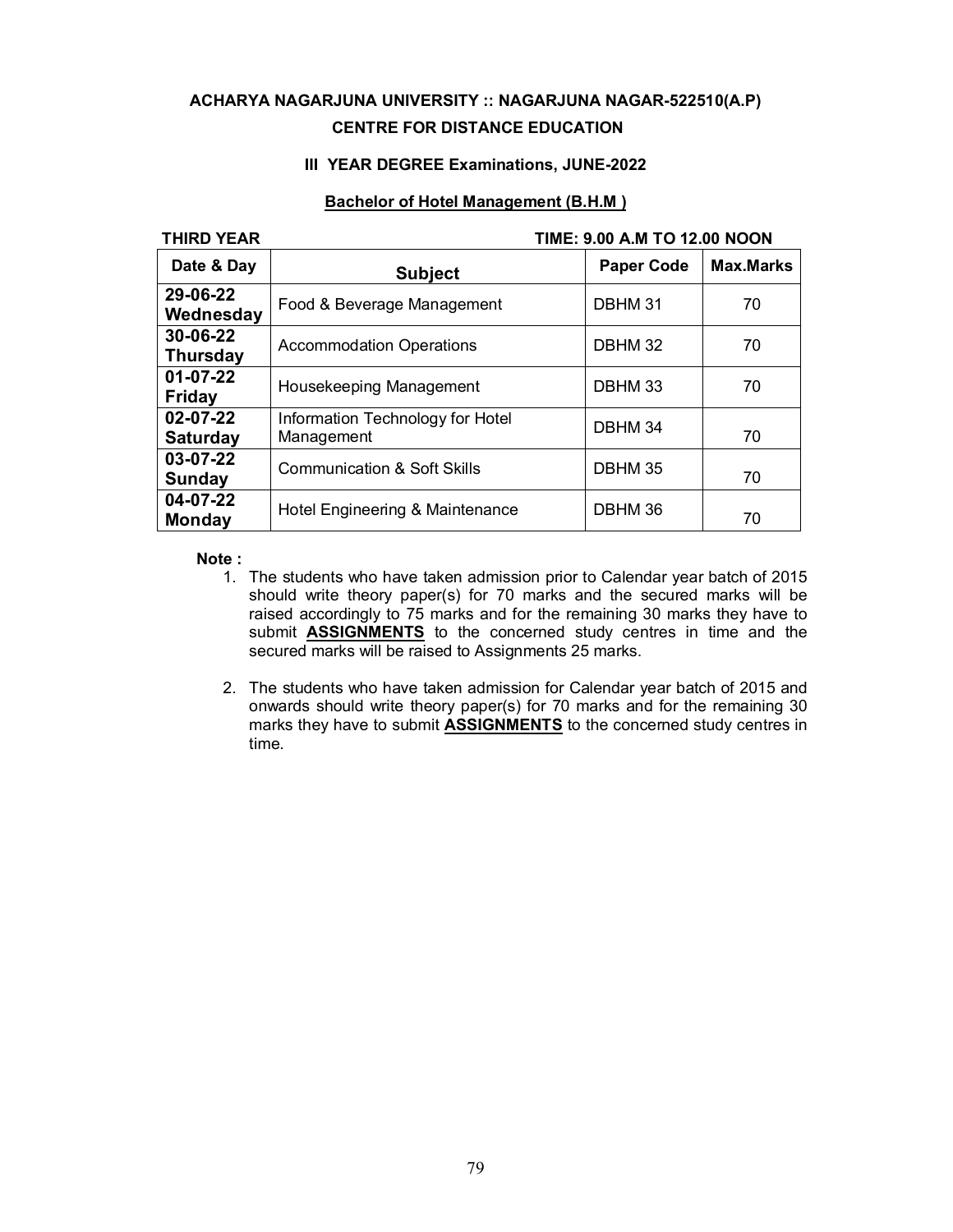# **I YEAR DEGREE Examinations, JUNE-2022**

# **TIME TABLE FOR B.Sc. (Costume Design and Fashion Technology)**

| <b>FIRST YEAR</b>                       | <b>TIME: 2.00 PM TO 5.00PM</b>    |                   |                  |
|-----------------------------------------|-----------------------------------|-------------------|------------------|
| Date & Day                              | <b>Subject</b>                    | <b>Paper Code</b> | <b>Max.Marks</b> |
|                                         | <b>PART-I</b>                     |                   |                  |
| 08-07-22<br><b>Friday</b>               | $(i)$ English Paper $-1$          | DENG1             | 70               |
|                                         | <b>PART-II</b>                    |                   |                  |
| 09-07-22<br><b>Saturday</b>             | <b>Textile Science</b>            | DSCFT02           | 70               |
| 11-07-22                                | <b>Garment Construction-I</b>     | DSCFT03           | 70               |
| <b>Monday</b><br>12-07-22               | Apparel finishing & Clothing Care | DSCFT05           | 70               |
| <b>Tuesday</b><br>13-07-22<br>Wednesday | <b>Computer Studies</b>           | DSCFT06           | 70               |

#### **Note :**

- 1) The students who have taken admission **prior to Calendar year batch of 2012** should write theory paper(s) for 70 marks and the secured marks will be raised to 100 marks.
- 2) The students who have taken admission for Calendar year batch of 2012 and onwards prior to Calendar year batch of 2015 (the enrolment number of these students starts with C12, A12, C13, A13, C14 and A14) will be writing theory paper(s) for 70 marks and the secured marks will be raised accordingly to 80 marks and for the remaining 30 marks they have to submit **ASSIGNMENTS** to the concerned study centres in time and the secured marks will be raised to Assignments 20 marks.
- 3) The students who have taken admission for Calendar year batch of 2015 and onwards should write theory paper(s) for 70 marks and for the remaining 30 marks they have to submit **ASSIGNMENTS** to the concerned study centres in time.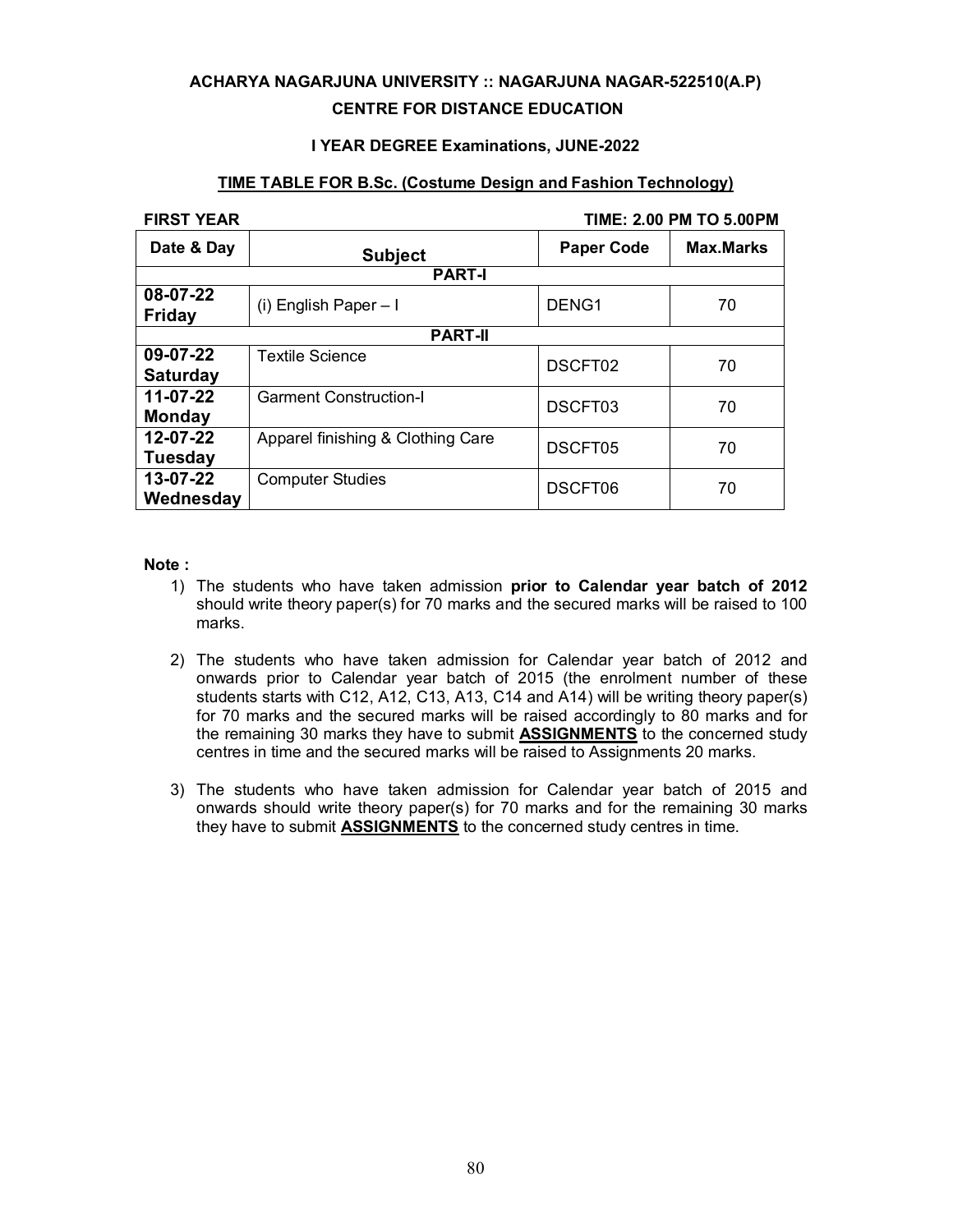# **II YEAR DEGREE Examinations, JUNE-2022**

# **TIME TABLE FOR B.Sc. (Costume Design and Fashion Technology)**

| <b>SECOND YEAR</b> |                                       |                   | TIME: 2.00 PM TO 5.00PM |
|--------------------|---------------------------------------|-------------------|-------------------------|
| Date & Day         | <b>Subject</b>                        | <b>Paper Code</b> | <b>Max.Marks</b>        |
| 29-06-22           | (i) English Paper $-$ II (PART-I)     | DENG21            | 70                      |
| Wednesday          |                                       |                   |                         |
| 30-06-22           | Fashion designing (PART -II)          | DSCFT21           | 70                      |
| <b>Thursday</b>    |                                       |                   |                         |
| $01 - 07 - 22$     | <b>Environmental Studies (PART-I)</b> | <b>DBES 21**</b>  | 100                     |
| <b>Friday</b>      |                                       |                   |                         |
|                    | <b>PART-II</b>                        |                   |                         |
| 02-07-22           | Textile dyeing and printing           | DSCFT23           | 70                      |
| <b>Saturday</b>    |                                       |                   |                         |
| 03-07-22           | <b>Garment Construction-II</b>        | DSCFT24           | 70                      |
| Sunday             |                                       |                   |                         |
| 04-07-22           | Management and entrepreneurship       | DSCFT27           | 70                      |
| <b>Monday</b>      |                                       |                   |                         |

**Note :** \* DICS31 – Science and Civilization paper is for the students who joined First year B.Sc.(CD&FT) in the Academic year 2009-10 and onwards or Calendar year 2010 and onwards. The enrolment number of these students starts with A09 or A10 or C10 or C11 and so on series.

- 4) The students who have taken admission **prior to Calendar year batch of 2012** should write theory paper(s) for 70 marks and the secured marks will be raised to 100 marks.
- 5) The students who have taken admission for Calendar year batch of 2012 and onwards prior to Calendar year batch of 2015 (the enrolment number of these students starts with C12, A12, C13, A13, C14 and A14) will be writing theory paper(s) for 70 marks and the secured marks will be raised accordingly to 80 marks and for the remaining 30 marks they have to submit **ASSIGNMENTS** to the concerned study centres in time and the secured marks will be raised to Assignments 20 marks.
- 6) The students who have taken admission for Calendar year batch of 2015 and onwards should write theory paper(s) for 70 marks and for the remaining 30 marks they have to submit **ASSIGNMENTS** to the concerned study centres in time.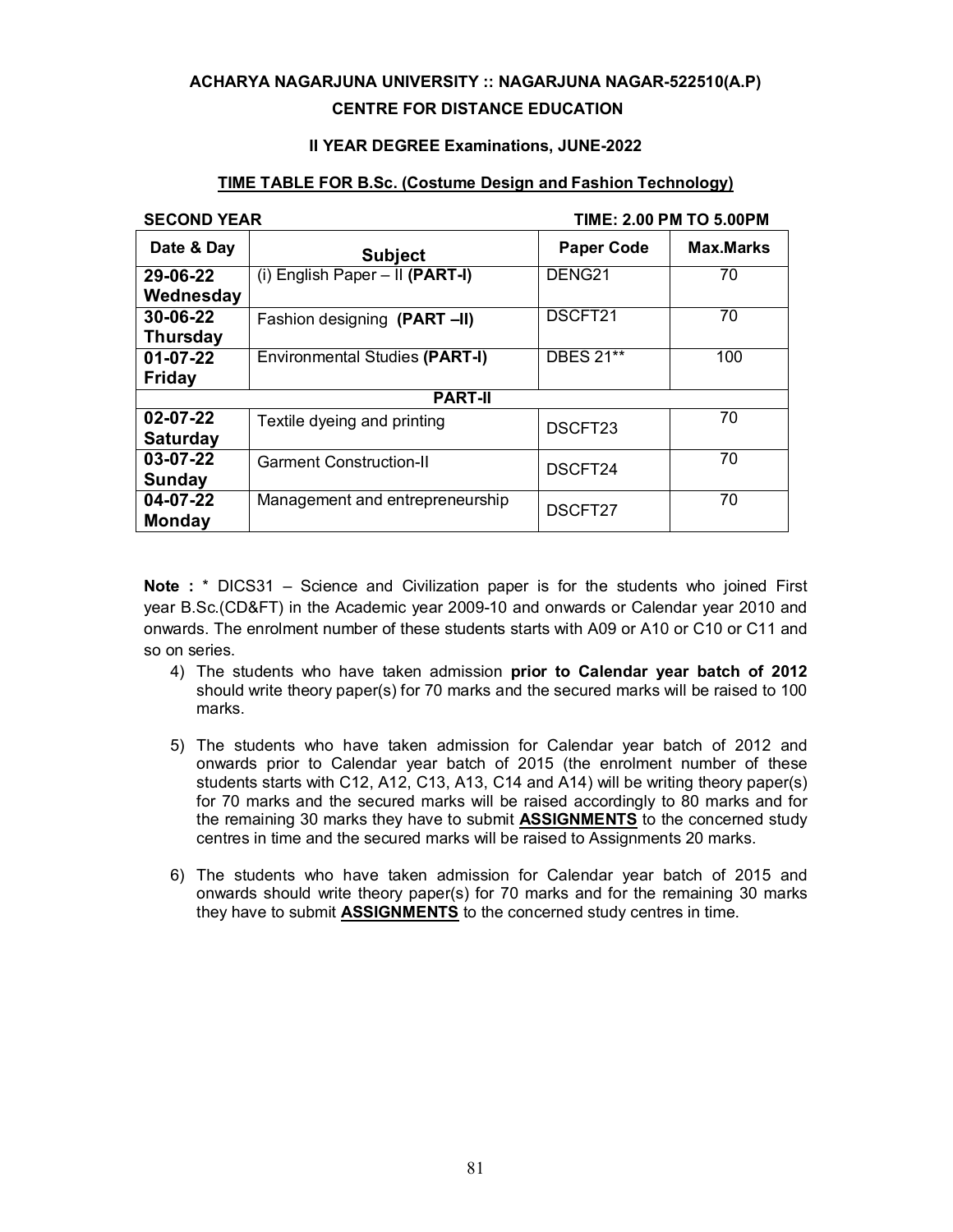# **III YEAR DEGREE Examinations, JUNE-2022**

# **TIME TABLE FOR B.Sc. (Costume Design and Fashion Technology)**

#### **THIRD YEAR TIME: 9.00 A.M TO 12.00 NOON**

| Date & Day                  | <b>Subject</b>                                   | <b>Paper Code</b> | Max.Marks |
|-----------------------------|--------------------------------------------------|-------------------|-----------|
| 29-06-22<br>Wednesday       | Study of Apparel industry                        | DSCFT31           | 70        |
| 30-06-22<br><b>Thursday</b> | Apparel marketing and merchandising              | DSCFT32           | 70        |
| 01-07-22<br><b>Friday</b>   | Costumes and Apparel design                      | DSCFT33           | 70        |
| 02-07-22<br><b>Saturday</b> | Apparel accessories and surface<br>ornamentation | DSCFT34           | 70        |
| 03-07-22<br><b>Sunday</b>   | International Trade and Documentation            | DSCFT35           | 70        |

#### **Note :**

- 1) The students who have taken admission **prior to Calendar year batch of 2012** should write theory paper(s) for 70 marks and the secured marks will be raised to 100 marks.
- 2) The students who have taken admission for Calendar year batch of 2012 and onwards prior to Calendar year batch of 2015 (the enrolment number of these students starts with C12, A12, C13, A13, C14 and A14) will be writing theory paper(s) for 70 marks and the secured marks will be raised accordingly to 80 marks and for the remaining 30 marks they have to submit **ASSIGNMENTS** to the concerned study centres in time and the secured marks will be raised to Assignments 20 marks.
- 3) The students who have taken admission for Calendar year batch of 2015 and onwards should write theory paper(s) for 70 marks and for the remaining 30 marks they have to submit **ASSIGNMENTS** to the concerned study centres in time.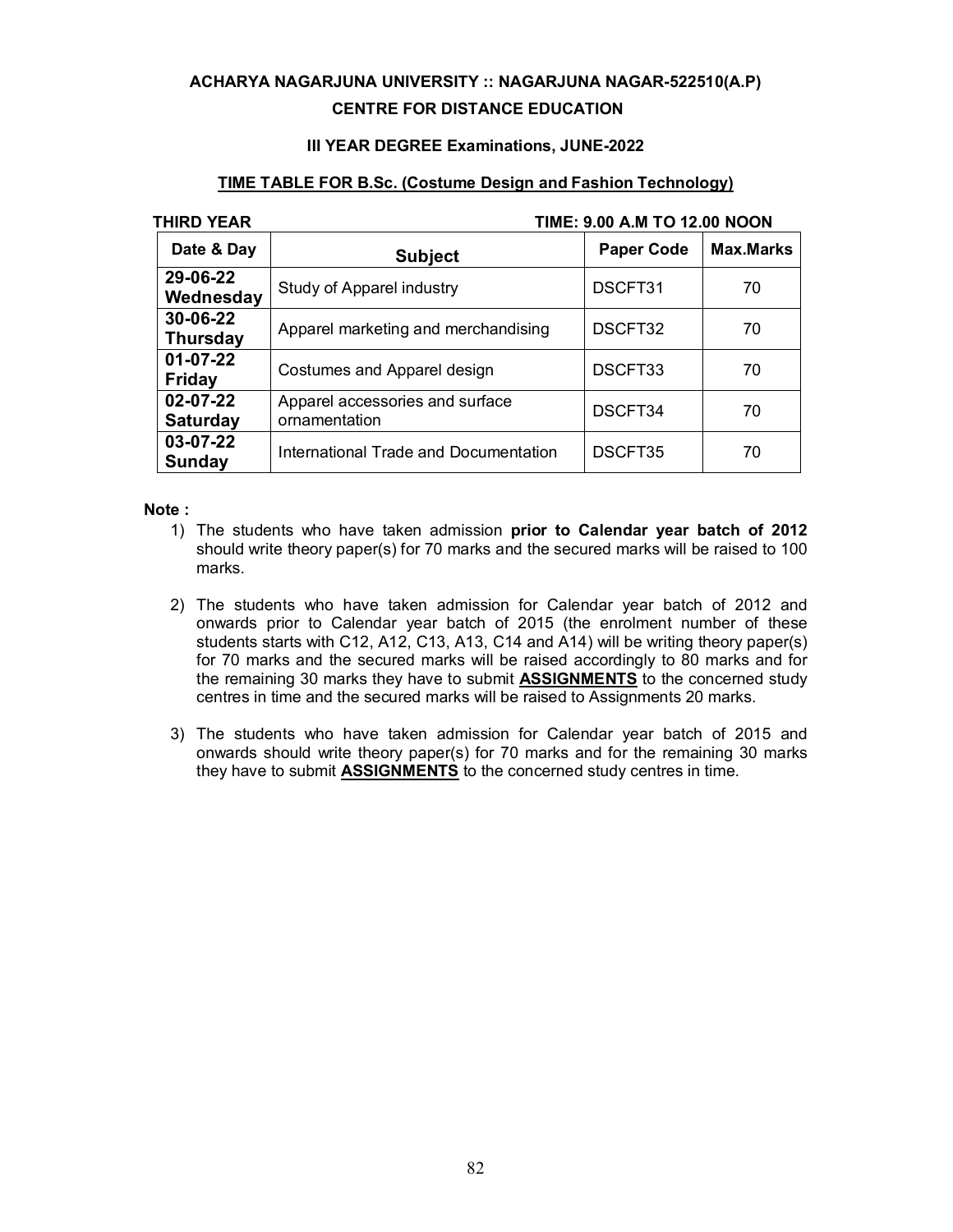### **ACHARYA NAGARJUNA UNIVERSITY :: NAGARJUNA NAGAR-522510(A.P)**

# **CENTRE FOR DISTANCE EDUCATION**

#### **I YEAR DEGREE Examinations, JUNE-2022 TIME TABLE FOR B.Sc. (Fire & Safety)**

| <b>FIRST YEAR</b>           | TIME: 2.00 PM TO 5.00PM                        |                                 |                |
|-----------------------------|------------------------------------------------|---------------------------------|----------------|
| Date & Day                  | <b>Subject</b>                                 | <b>Paper Code</b>               | Max.Marks      |
|                             | <b>PART-I</b>                                  |                                 |                |
| 08-07-22<br><b>Friday</b>   | English-I                                      | DENG <sub>1</sub>               | 70             |
| 09-07-22<br><b>Saturday</b> | Telugu-l<br>Sanskrit-I (NR)<br>Hindi-l<br>(NR) | DTEL1<br>DSAN1(NR)<br>DHIN1(NR) | 70<br>70<br>70 |
|                             | <b>PART-II</b>                                 |                                 |                |
| 11-07-22<br><b>Monday</b>   | Fundamentals of Fire & Safety                  | DSFST01                         | 70             |
| 12-07-22<br><b>Tuesday</b>  | <b>Safety Engineering</b>                      | DSFST02                         | 70             |
| 13-07-22<br>Wednesday       | Safety in Construction Industry                | DSFST03                         | 70             |

#### **ACHARYA NAGARJUNA UNIVERSITY :: NAGARJUNA NAGAR-522510(A.P)**

### **CENTRE FOR DISTANCE EDUCATION**

# **II YEAR DEGREE Examinations, JUNE-2022 TIME TABLE FOR B.Sc. (Fire & Safety)**

| <b>SECOND YEAR</b>          |                                                |                                               | <b>TIME: 2.00 PM TO 5.00PM</b> |
|-----------------------------|------------------------------------------------|-----------------------------------------------|--------------------------------|
| Date & Day                  | <b>Subject</b>                                 | <b>Paper Code</b>                             | <b>Max.Marks</b>               |
|                             | $PART - I$                                     |                                               |                                |
| 29-06-22<br>Wednesday       | English-I                                      | DENG <sub>21</sub>                            | 70                             |
| 30-06-22<br><b>Thursday</b> | Telugu-l<br>Sanskrit-I (NR)<br>Hindi-l<br>(NR) | DTEL 21<br>DSAN 21(NR)<br><b>DHIN 21 (NR)</b> | 70<br>70<br>70                 |
|                             | <b>PART - II</b>                               |                                               |                                |
| $01 - 07 - 22$<br>Friday    | Fire Engineering                               | DSFST21                                       | 70                             |
| 02-07-22<br><b>Saturday</b> | Environment & Pollution                        | DSFST22                                       | 70                             |
| 03-07-22<br><b>Sunday</b>   | Industrial Hygiene and Occupational<br>Health  | DSFST23                                       | 70                             |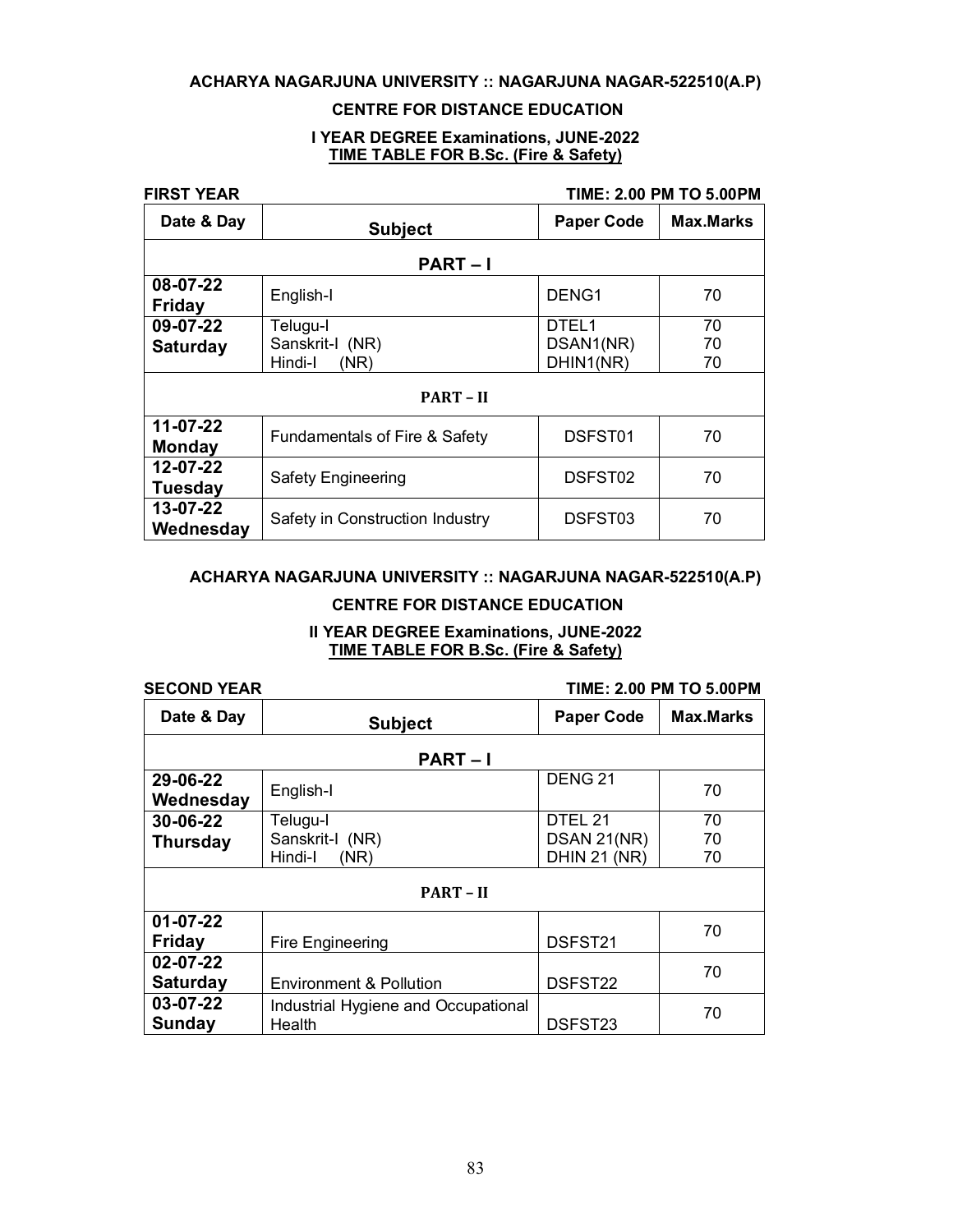# **ACHARYA NAGARJUNA UNIVERSITY :: NAGARJUNA NAGAR-522510(A.P)**

# **CENTRE FOR DISTANCE EDUCATION**

#### **III YEAR DEGREE Examinations, JUNE-2022 TIME TABLE FOR B.Sc. (Fire & Safety)**

| <b>THIRD YEAR</b> | TIME: 9.00 A.M TO 12.00 NOON    |                   |                  |
|-------------------|---------------------------------|-------------------|------------------|
| Date & Day        | <b>Subject</b>                  | <b>Paper Code</b> | <b>Max.Marks</b> |
|                   | <b>PART-II</b>                  |                   |                  |
| 29-06-22          |                                 |                   | 70               |
| Wednesday         | Safety & The Law                | DSFST31           |                  |
| 30-06-22          |                                 |                   | 70               |
| <b>Thursday</b>   | Safety Management               | DSFST32           |                  |
| $01 - 07 - 22$    | Safety in Chemical & Electrical |                   | 70               |
| <b>Friday</b>     | Industry                        | DSFST33           |                  |
| 02-07-22          | <b>Fundamentals of Disaster</b> |                   | 70               |
| <b>Saturday</b>   | Management                      | DSFST34           |                  |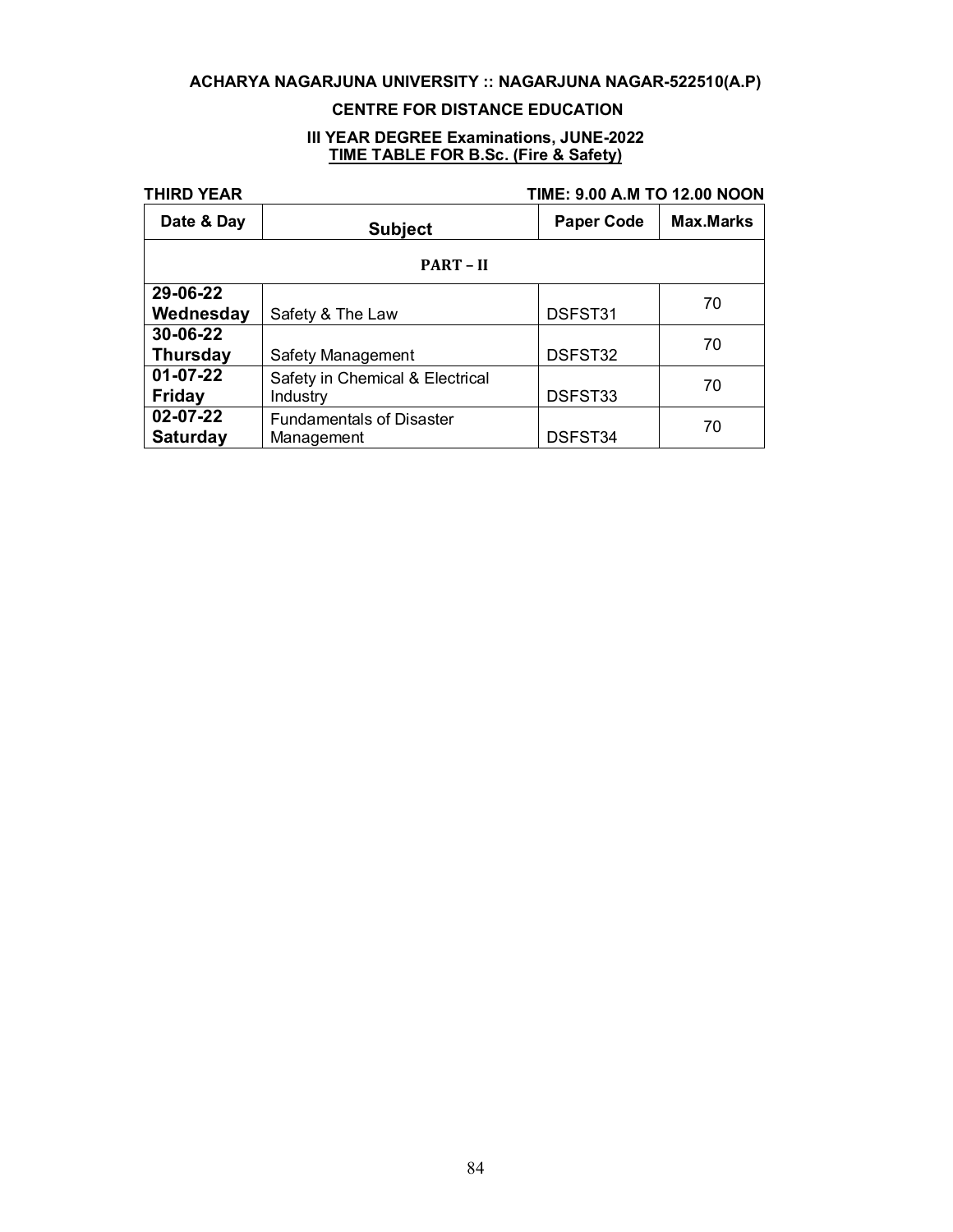# **ACHARYA NAGARJUNA UNIVERSITY:: NAGARJUNA NAGAR-522510(A.P) CENTRE FOR DISTANCE EDUCATION TIME-TABLE FOR PG DIPLOMA IN QUALITY, HEALTH, SAFETY AND ENVIRONMENT EXAMINATIONS, JUNE-2022**

# **TIME: 2.00PM to 5.00 PM**

| Date & Day             | <b>Subject Titles</b>                               | <b>Subject</b><br><b>Paper Code</b> | Max.<br><b>Marks</b> |
|------------------------|-----------------------------------------------------|-------------------------------------|----------------------|
| 29-06-22<br>Wednesday  | Industrial Safety And Industrial Hygiene            | PGDHSE 01                           | 70                   |
| 30-06-22<br>Thursday   | Construction Safety & Quality Control<br>Management | PGDHSE 02                           | 70                   |
| $ 01-07-22 $<br>Friday | Occupational Health & Environment                   | PGDHSE 03                           | 70                   |

- **Note:** 1) The students who have taken admission **prior to Calendar year batch of 2015**  will be writing the theory paper(s) for 70 marks and the secured marks will be raised accordingly to 75 marks and for the remaining 25 marks they have to submit **ASSIGNMENTS** to the concerned study centres in time.
	- 2) The students who have taken admission for Calendar year batch of 2015 and onwards should write theory paper(s) for 70 marks and for the remaining 30 marks they have to submit **ASSIGNMENTS** to the concerned study centres in time.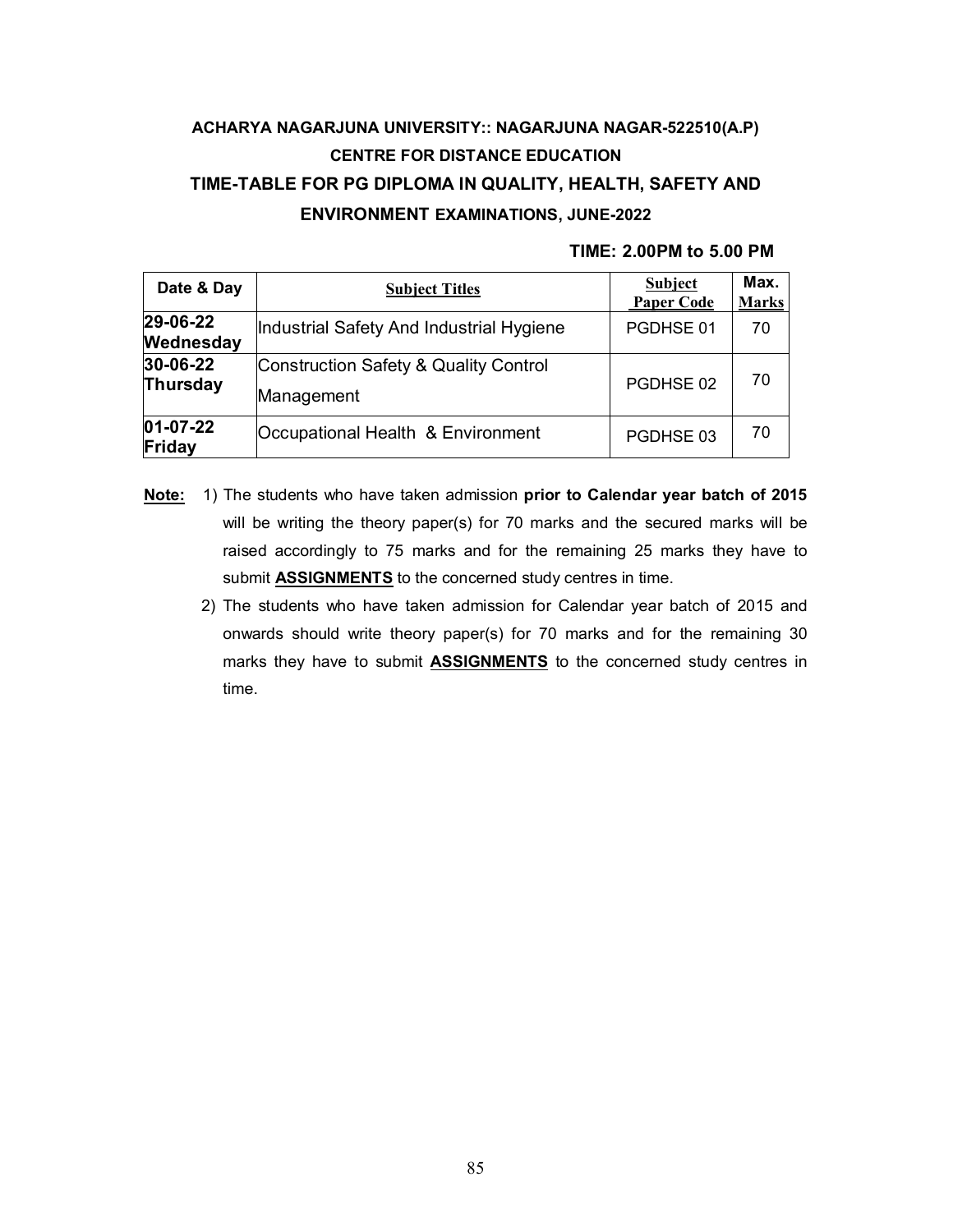# **ACHARYA NAGARJUNA UNIVERSITY:: NAGARJUNA NAGAR-522510(A.P) CENTRE FOR DISTANCE EDUCATION TIME-TABLE FOR PG DIPLOMA IN LOGISTICS AND SUPPLY CHAIN MANAGEMENT EXAMINATIONS, JUNE-2022**

#### **TIME: 2.00PM to 5.00 PM**

| Date & Day                          | <b>Subject Titles</b>                 | <b>Subject</b><br><b>Paper Code</b> | Max.<br><b>Marks</b> |
|-------------------------------------|---------------------------------------|-------------------------------------|----------------------|
| 29-06-22<br>Wednesday               | <b>Operations Management</b>          | DLSCM <sub>01</sub>                 | 70                   |
| 30-06-22<br>Thursday                | Logistics and Supply Chain Management | DLSCM <sub>02</sub>                 | 70                   |
| $ 01-07-22 $<br>Friday              | Warehouse & Inventory Management      | DLSCM <sub>03</sub>                 | 70                   |
| $ 02 - 07 - 22 $<br><b>Saturday</b> | Sales And Distribution Management     | DLSCM 04                            | 70                   |

- **Note:** 1) The students who have taken admission **prior to Calendar year batch of 2015**  will be writing the theory paper(s) for 70 marks and the secured marks will be raised accordingly to 75 marks and for the remaining 25 marks they have to submit **ASSIGNMENTS** to the concerned study centres in time.
	- 2) The students who have taken admission for Calendar year batch of 2015 and onwards should write theory paper(s) for 70 marks and for the remaining 30 marks they have to submit **ASSIGNMENTS** to the concerned study centres in time.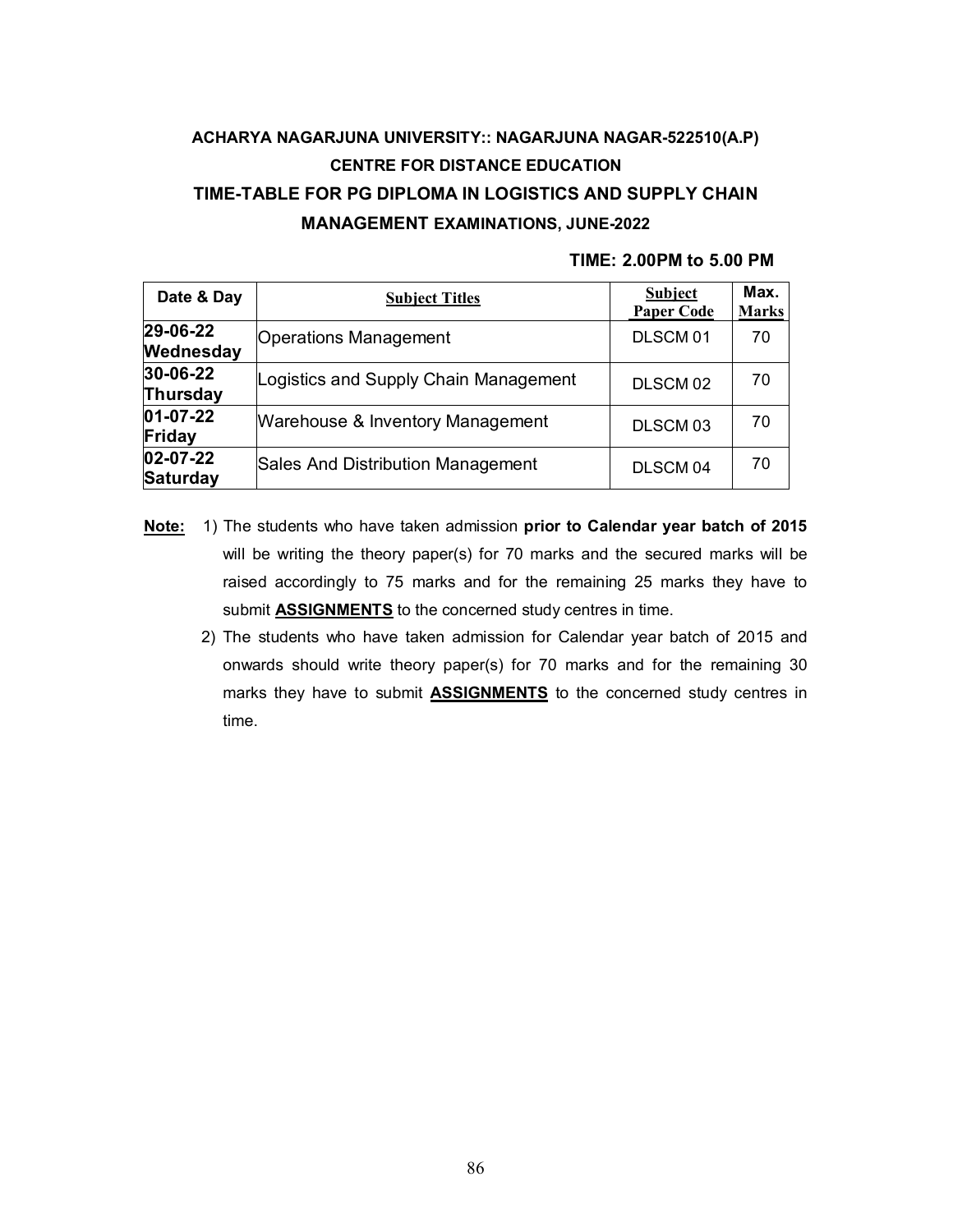**Time-Table For PGDBT (PG Diploma in Biotechnology) Examinations, JUNE-2022** 

| Date & Day                        | <b>Subject Titles</b>                                      | Paper<br>Code | Max.Marks |
|-----------------------------------|------------------------------------------------------------|---------------|-----------|
| 29-06-22<br>Wednesday             | Microbiology and Immunology                                | DBT01         | 70        |
| 30-06-22<br><b>Thursday</b>       | Biochemistry and Molecular biology                         | DBT02         | 70        |
| $01 - 07 - 22$<br>Friday          | Plant and Animal tissue culture and Genetic<br>Engineering | DBT03         | 70        |
| $02 - 07 - 22$<br><b>Saturday</b> | Applications of Biotechnology                              | DBT04         | 70        |

 **TIME: 2.00 PM to 5.00 PM** 

 **Note:** 1) The students who have taken admission **prior to Calendar year batch of 2012** should write theory paper(s) for 70 marks and the secured marks will be raised to 100 marks.

2) The students who have taken admission for Calendar year batch of 2012 and onwards prior to Calendar year batch of 2015 (the enrolment number of these students starts with C12, A12, C13, A13, C14 and A14) will be writing theory paper(s) for 70 marks and the secured marks will be raised accordingly to 80 marks and for the remaining 20 marks they have to submit **ASSIGNMENTS** to the concerned study centres in time..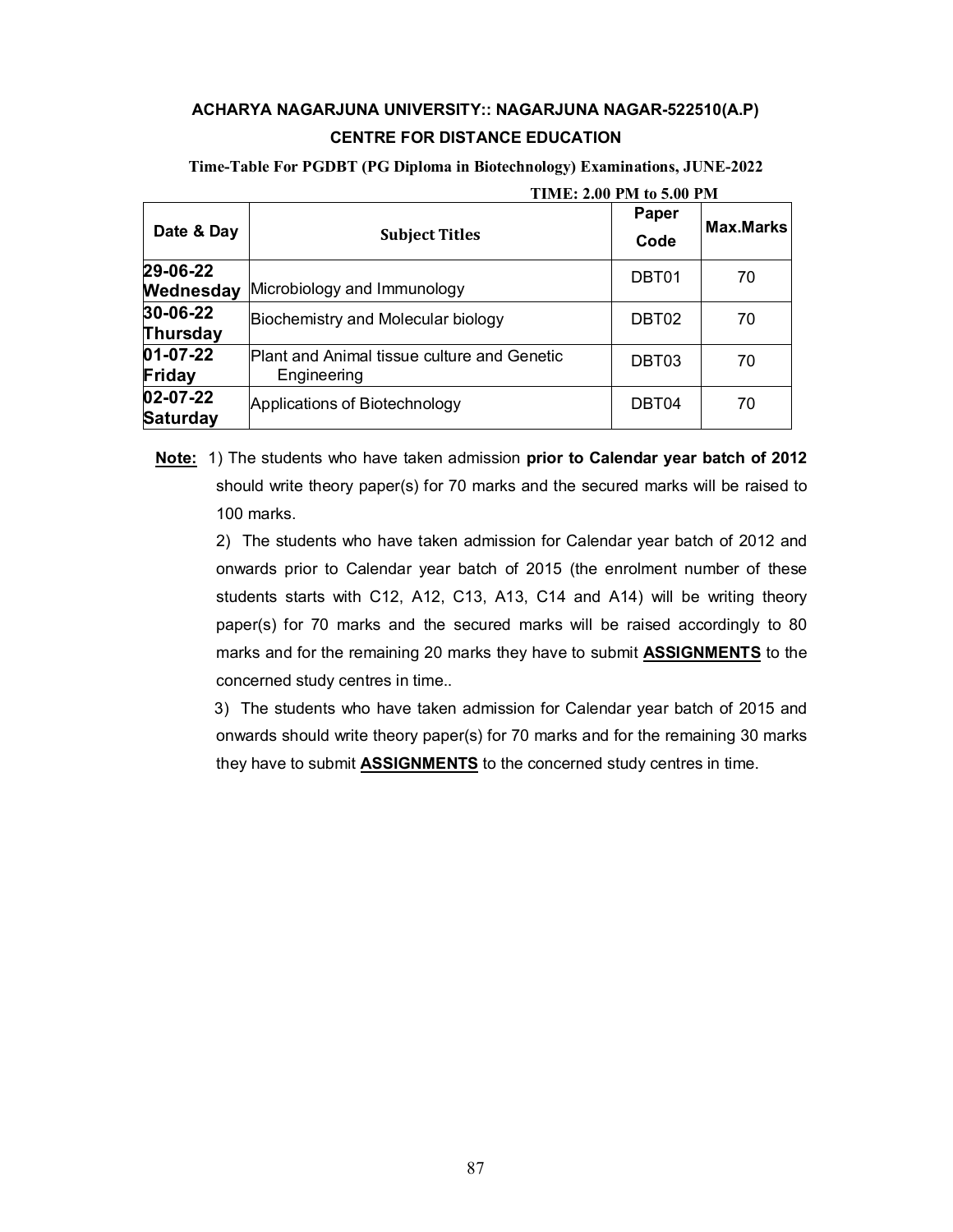**Time-Table For PGDBI (PG Diploma in Bioinformatics) Examinations, JUNE-2022** 

| Date & Day                          | <b>Subject Titles</b>                                                         | <b>Paper</b><br>Code | Max.Marks |
|-------------------------------------|-------------------------------------------------------------------------------|----------------------|-----------|
| 29-06-22<br>Wednesday               | Principles of Cell and Molecular Biology and<br><b>Bio-informatics</b>        | DBI01                | 70        |
| 30-06-22<br><b>Thursday</b>         | Numerical Methods, Optimization Techniques and<br><b>Computer Programming</b> | DBI02                | 70        |
| $01 - 07 - 22$<br>Friday            | Database management and Biological Data Banks<br><b>Molecular Designing</b>   | DBI03                | 70        |
| $ 02 - 07 - 22 $<br><b>Saturday</b> | Genomic and Proteomics and Sequencing analysis                                | DBI04                | 70        |

 **TIME: 2.00 PM to 5.00 PM**

 **Note:** 1) The students who have taken admission **prior to Calendar year batch of 2012** should write theory paper(s) for 70 marks and the secured marks will be raised to 100 marks.

2) The students who have taken admission for Calendar year batch of 2012 and onwards prior to Calendar year batch of 2015 (the enrolment number of these students starts with C12, A12, C13, A13, C14 and A14) will be writing theory paper(s) for 70 marks and the secured marks will be raised accordingly to 80 marks and for the remaining 20 marks they have to submit **ASSIGNMENTS** to the concerned study centres in time..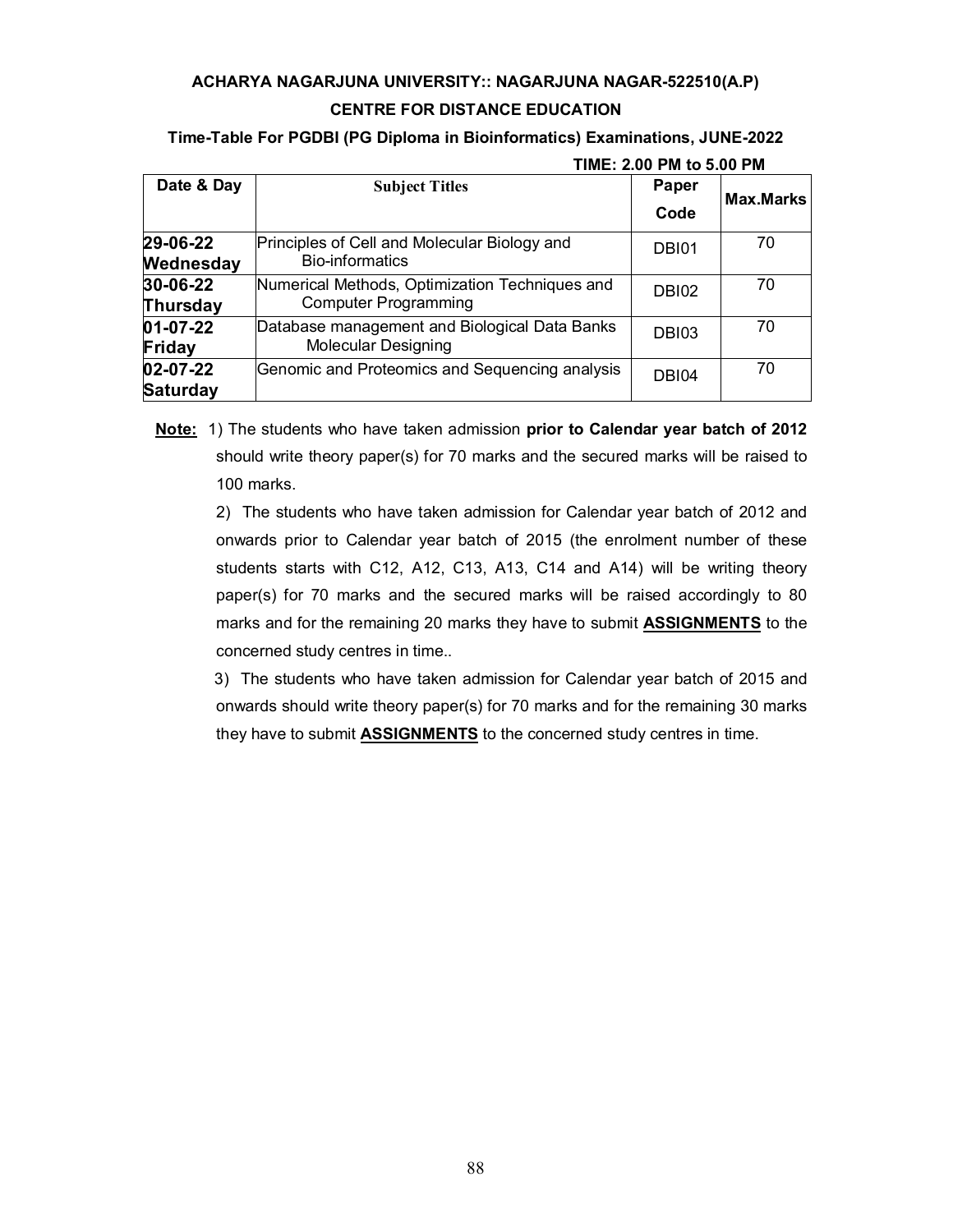# **ACHARYA NAGARJUNA UNIVERSITY:: NAGARJUNA NAGAR-522510(A.P) CENTRE FOR DISTANCE EDUCATION Time-Table For PG Diploma in Advanced Aquaculture Management Examinations, JUNE-2022**

# **TIME: 2.00PM to 5.00 PM**

| Date & Day                      | <b>Subject Titles</b>                                          | <b>Subject</b><br><b>Paper Code</b> | Max.<br><b>Marks</b> |
|---------------------------------|----------------------------------------------------------------|-------------------------------------|----------------------|
| 29-06-22<br>Wednesday           | Principles and Practices of Aquaculture                        | DAAM 01                             | 70                   |
| 30-06-22<br><b>Thursday</b>     | Aquaculture Management Practices                               | DAAM 02                             | 70                   |
| $01 - 07 - 22$<br><b>Friday</b> | Disease Diagnosis and Management                               | DAAM 03                             | 70                   |
| 02-07-22<br><b>Saturday</b>     | Aquaculture Information System and<br>Alternative Technologies | DAAM 04                             | 70                   |

- **Note:** 1) The students who have taken admission **prior to Calendar year batch of 2015**  will be writing the theory paper(s) for 70 marks and the secured marks will be raised accordingly to 75 marks and for the remaining 25 marks they have to submit **ASSIGNMENTS** to the concerned study centres in time.
	- 2) The students who have taken admission for Calendar year batch of 2015 and onwards should write theory paper(s) for 70 marks and for the remaining 30 marks they have to submit **ASSIGNMENTS** to the concerned study centres in time.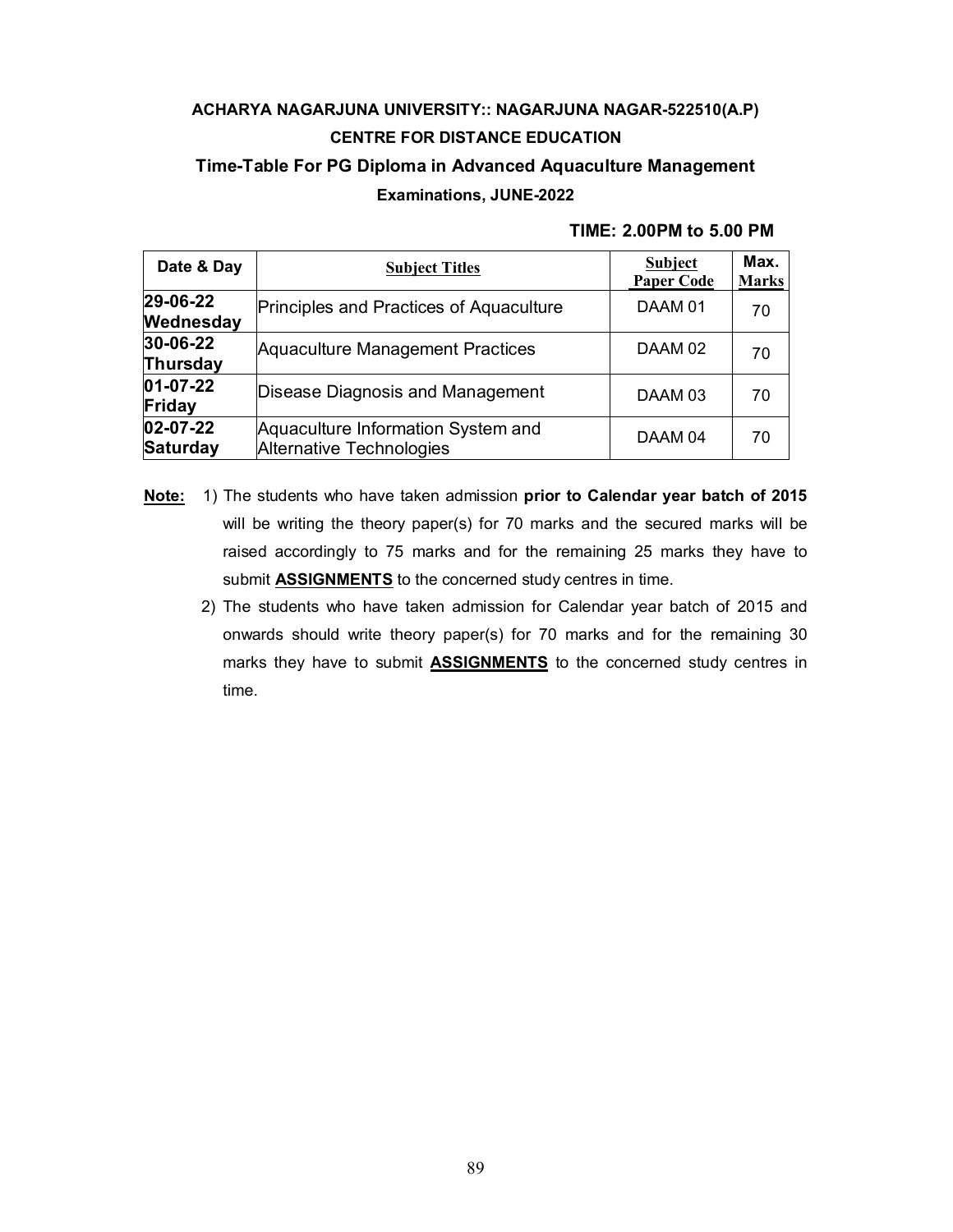# **ACHARYA NAGARJUNA UNIVERSITY:: NAGARJUNA NAGAR-522510(A.P)**

# **CENTRE FOR DISTANCE EDUCATION**

**Time-Table For PGDHHM (PG Diploma in Hospital and Health Care Management)** 

# **Examinations, JUNE-2022**

| Date & Day                  | <b>Subject Titles</b>                      | Paper  |           |
|-----------------------------|--------------------------------------------|--------|-----------|
|                             |                                            | Code   | Max.Marks |
| 29-06-22<br>Wednesday       | <b>Perspectives of Management</b>          | DHHM01 | 70        |
| 30-06-22<br><b>Thursday</b> | Management of Health Systems               | DHHM02 | 70        |
| $01 - 07 - 22$<br>Friday    | Medical terminology, records and insurance | DHHM03 | 70        |
| 02-07-22<br><b>Saturday</b> | Diagnostic, Support and Utility services   | DHHM04 | 70        |
| 03-07-22<br>Sunday          | Hospital accounting and Hospital laws      | DHHM05 | 70        |

#### **TIME: 2.00 PM to 5.00 PM**

**Note:** 1) The students who have taken admission **prior to Calendar year batch of 2015** will be writing theory paper(s) for 70 marks and the secured marks will be raised to 75 marks and for the remaining 25 marks they have to submit **ASSIGNMENTS** to the concerned study centres in time.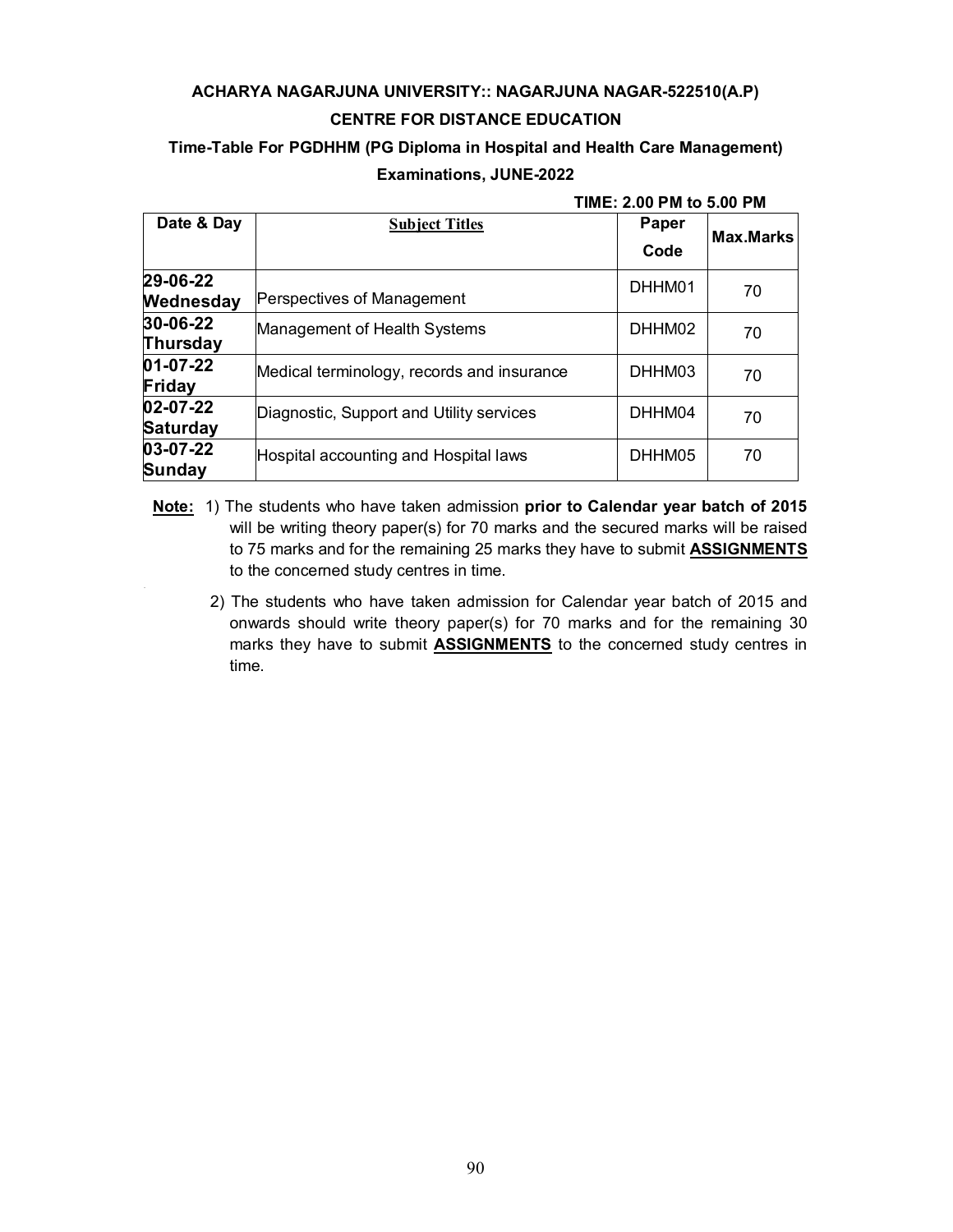# **Time-Table For PGDBM (PG Diploma in Business Management) Examinations,**

# **JUNE-2022**

|                                 | TIME: 2.00 PM to 5.00 PM    |               |           |  |
|---------------------------------|-----------------------------|---------------|-----------|--|
| Date & Day                      | <b>Subject Titles</b>       | Paper<br>Code | Max.Marks |  |
| 29-06-22<br>Wednesday           | Perspectives of Management  | DBM01         | 70        |  |
| 30-06-22<br><b>Thursday</b>     | Human Resource Management   | DBM02         | 70        |  |
| $01 - 07 - 22$<br><b>Friday</b> | <b>Financial Management</b> | DBM03         | 70        |  |
| 02-07-22<br><b>Saturday</b>     | <b>Marketing Management</b> | DBM04         | 70        |  |
| 03-07-22<br><b>Sunday</b>       | <b>Managerial Economics</b> | DBM05         | 70        |  |

**Note:** 1) The students who have taken admission **prior to Calendar year batch of 2015** will be writing theory paper(s) for 70 marks and the secured marks will be raised to 75 marks and for the remaining 25 marks they have to submit **ASSIGNMENTS** to the concerned study centres in time.

.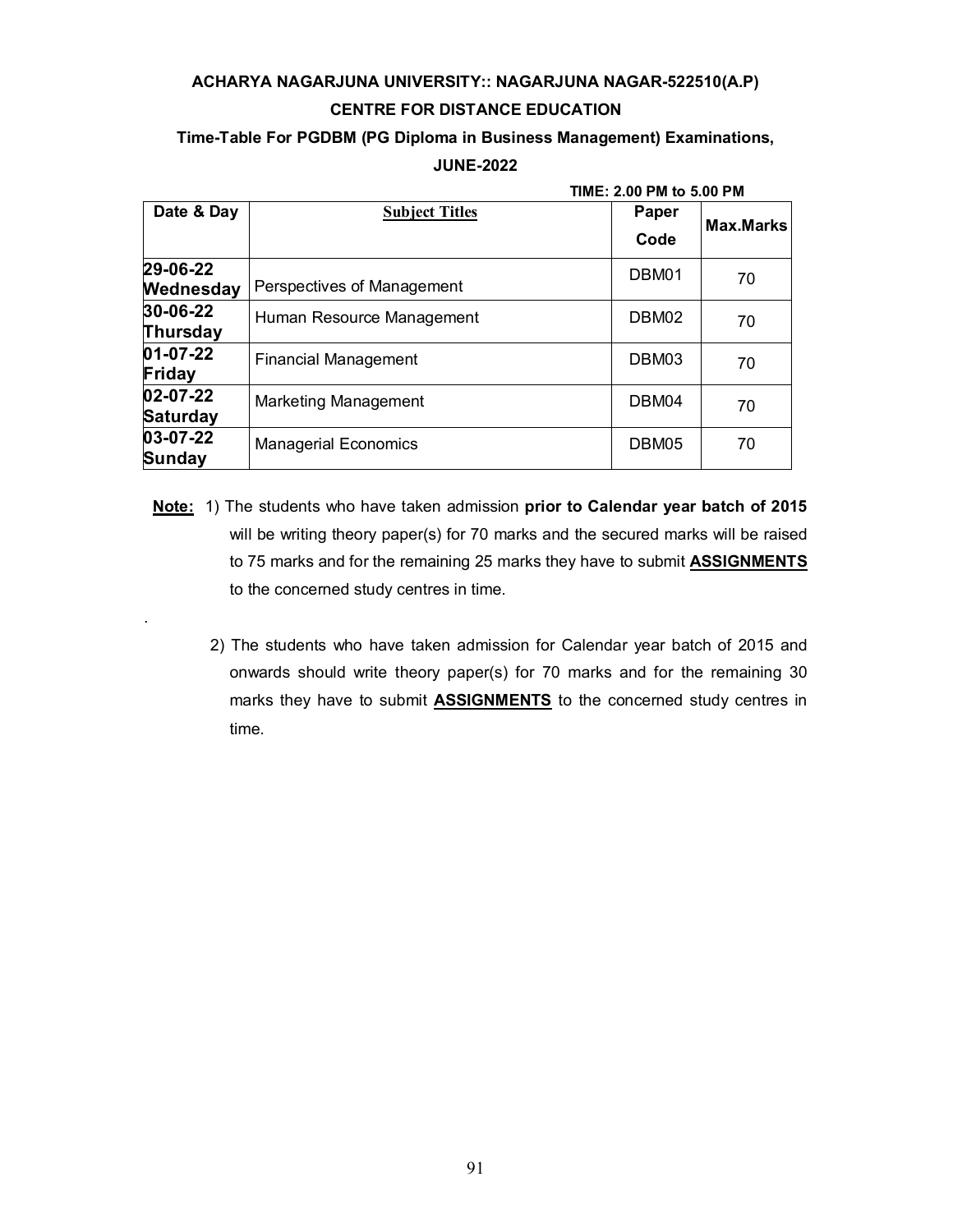**Time-Table For PGDMM (PG Diploma in Marketing Management) Examinations, JUNE-2022** 

| Date & Day                        | <b>Subject Titles</b>                     | Paper<br>Code     | <b>Max.Marks</b> |
|-----------------------------------|-------------------------------------------|-------------------|------------------|
| 29-06-22<br>Wednesday             | Perspectives of Management                | DMM <sub>01</sub> | 70               |
| 30-06-22                          | International Marketing                   | DMM <sub>02</sub> | 70               |
| <b>Thursday</b><br>$01 - 07 - 22$ | Consumer Behaviour and Marketing Research | DMM03             |                  |
| Friday                            |                                           |                   | 70               |
| $02 - 07 - 22$<br><b>Saturday</b> | Marketing Management                      | DMM04             | 70               |
| $03 - 07 - 22$<br>Sunday          | Sales and Advertising Management          | DMM05             | 70               |

 **TIME: 2.00 PM to 5.00 PM**

# **Note:** 1) The students who have taken admission **prior to Calendar year batch of 2015** will be writing theory paper(s) for 70 marks and the secured marks will be raised to 75 marks and for the remaining 25 marks they have to submit **ASSIGNMENTS** to the concerned study centres in time.

.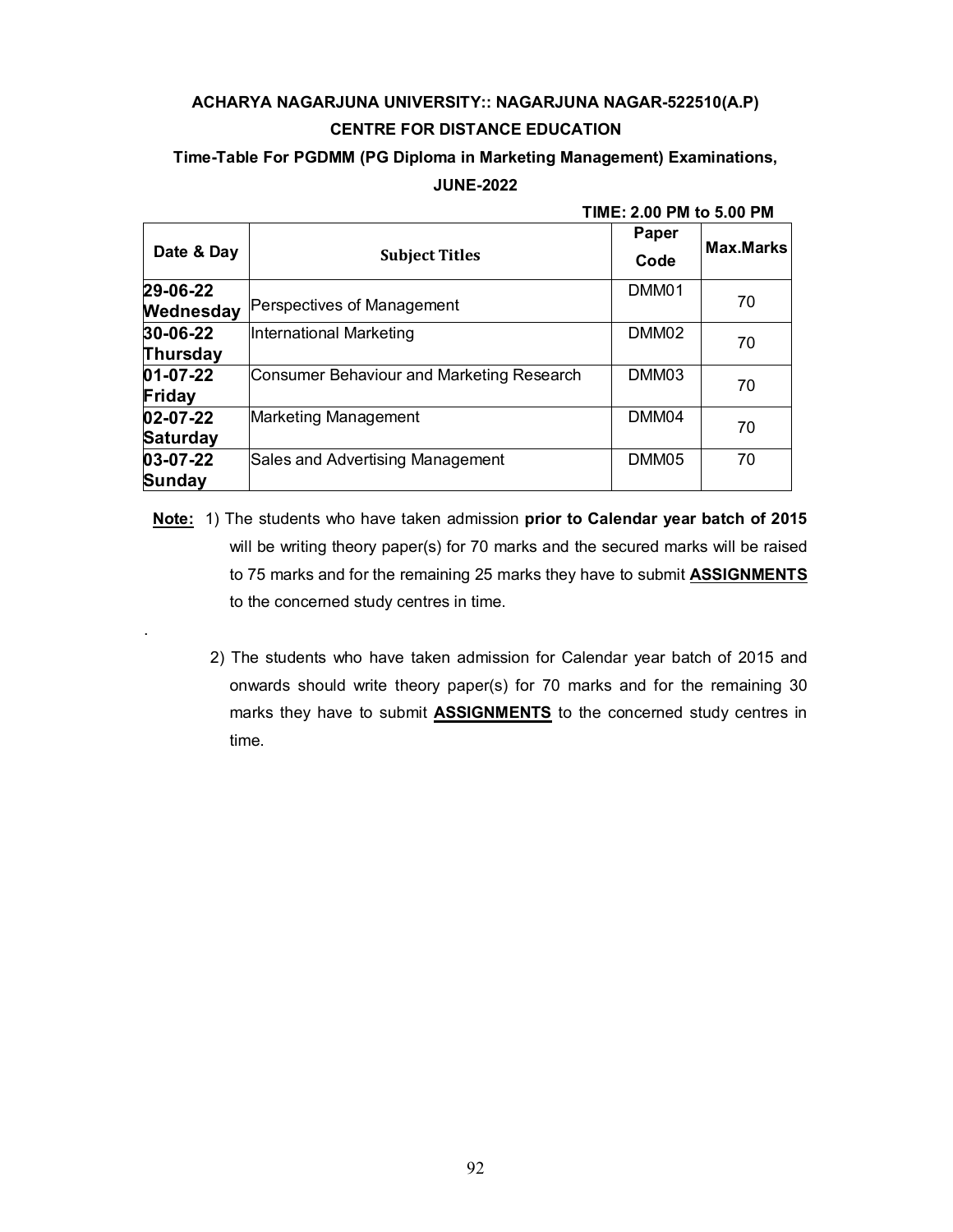### **Time-Table For PGDHRM (PG Diploma in Human Resource Management)**

# **Examinations, JUNE-2022**

#### **TIME: 2.00 PM to 5.00 PM**

| Date & Day                  | <b>Subject Titles</b>                   | Paper  |                  |
|-----------------------------|-----------------------------------------|--------|------------------|
|                             |                                         | Code   | <b>Max.Marks</b> |
| 29-06-22<br>Wednesday       | Perspectives of Management              | DHRM01 | 70               |
| 30-06-22<br><b>Thursday</b> | Human Resource Management               | DHRM02 | 70               |
| $01 - 07 - 22$<br>Friday    | Labour Welfare and Social Security      | DHRM03 | 70               |
| 02-07-22<br><b>Saturday</b> | Organizational behavior                 | DHRM04 | 70               |
| 03-07-22<br><b>Sunday</b>   | <b>Employee Compensation Management</b> | DHRM05 | 70               |

**Note:** 1) The students who have taken admission **prior to Calendar year batch of 2015** will be writing theory paper(s) for 70 marks and the secured marks will be raised to 75 marks and for the remaining 25 marks they have to submit **ASSIGNMENTS** to the concerned study centres in time.

.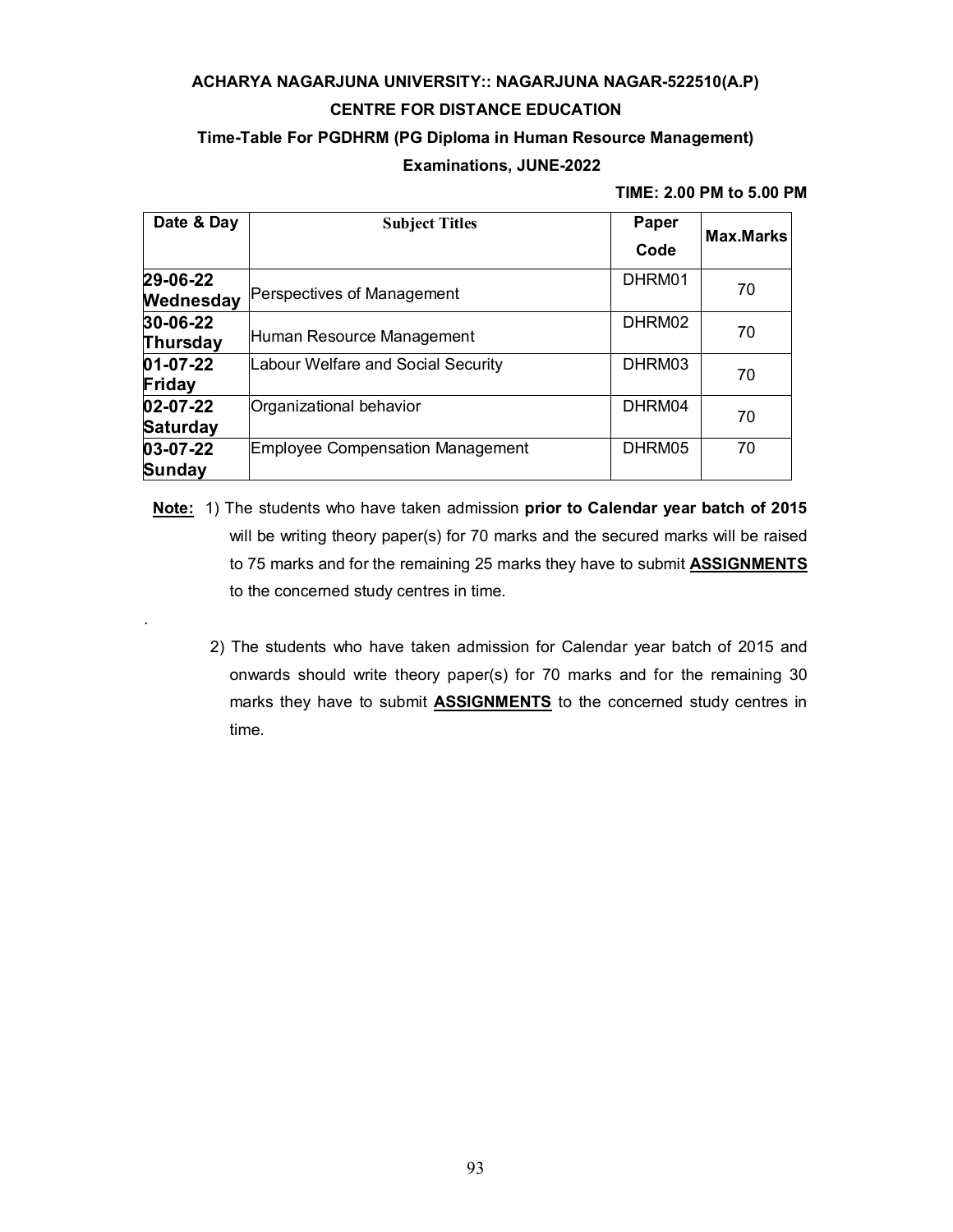**Time-Table For PGDFM (PG Diploma in Financial Management) Examinations, JUNE-2022** 

|                 |                                            |       | TIME: 2.00 PM to 5.00 PM |
|-----------------|--------------------------------------------|-------|--------------------------|
| Date & Day      | <b>Subject Titles</b>                      | Paper | <b>Max.Marks</b>         |
|                 |                                            | Code  |                          |
| 29-06-22        |                                            | DFM01 | 70                       |
| Wednesday       | Perspectives of Management                 |       |                          |
| 30-06-22        | <b>Accounting for Managers</b>             | DFM02 | 70                       |
| <b>Thursday</b> |                                            |       |                          |
| $01 - 07 - 22$  | Management of Financial Services           | DFM03 | 70                       |
| Friday          |                                            |       |                          |
| $02 - 07 - 22$  | Security Analysis and Portfolio Management | DFM04 | 70                       |
| <b>Saturday</b> |                                            |       |                          |
| $03-07-22$      | International Financial Management         | DFM05 | 70                       |
| Sunday          |                                            |       |                          |

**Note:** 1) The students who have taken admission **prior to Calendar year batch of 2015** will be writing theory paper(s) for 70 marks and the secured marks will be raised to 75 marks and for the remaining 25 marks they have to submit **ASSIGNMENTS** to the concerned study centres in time.

.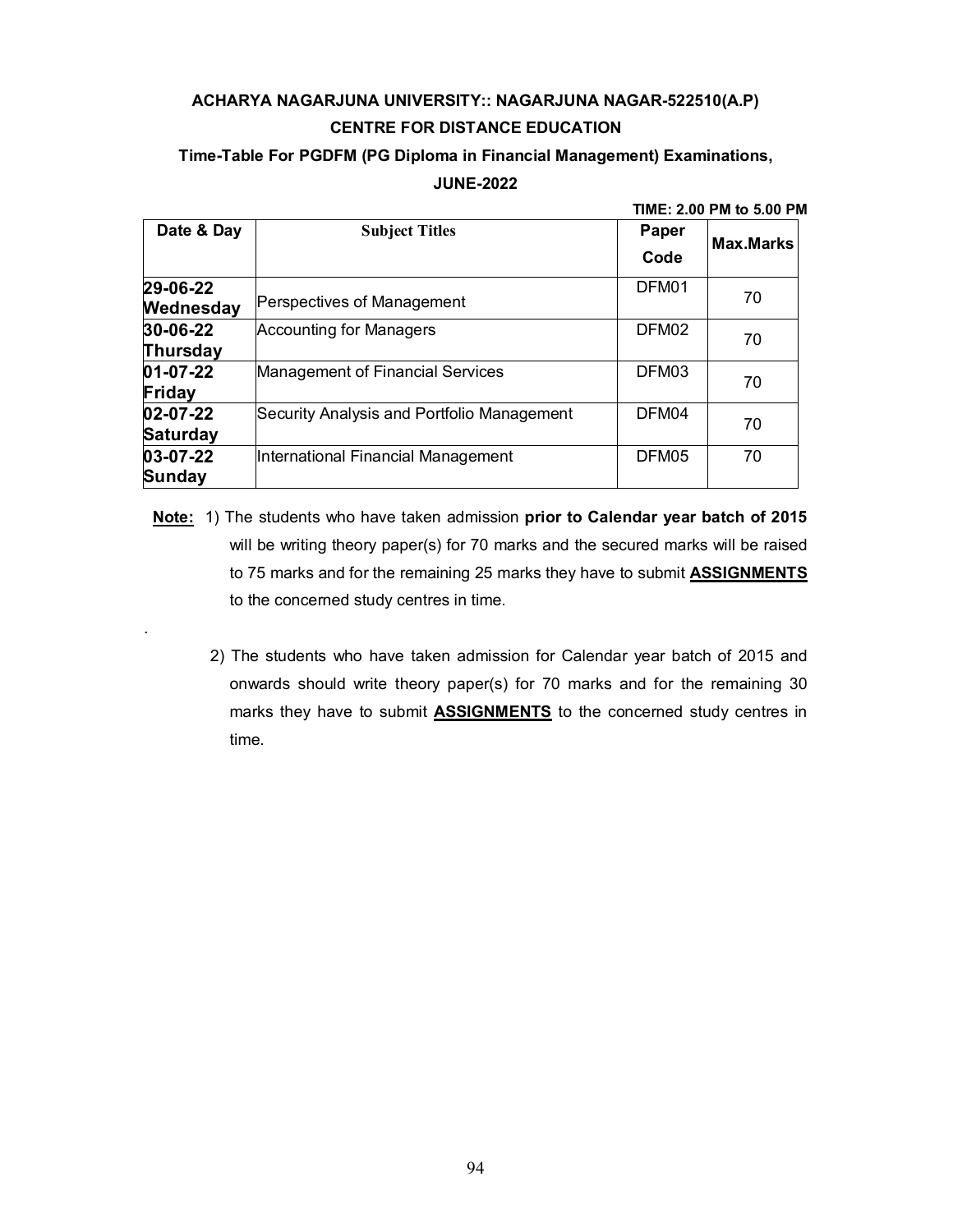# **Time-Table For PGDBFM (PG Diploma in Banking and Financial Management)**

### **Examinations, JUNE-2022**

|                  |                                           | TIME: 2.00 PM to 5.00 PM |           |
|------------------|-------------------------------------------|--------------------------|-----------|
| Date & Day       | <b>Subject Titles</b>                     | Paper                    | Max.Marks |
|                  |                                           | Code                     |           |
| 29-06-22         |                                           | DBFM01                   | 70        |
| Wednesday        | Perspectives of Management                |                          |           |
| 30-06-22         | <b>Accounting for Managers</b>            | DBFM02                   | 70        |
| <b>Thursday</b>  |                                           |                          |           |
| $01 - 07 - 22$   | Management of Financial Services          | DBFM03                   | 70        |
| Friday           |                                           |                          |           |
| $ 02 - 07 - 22 $ | Theory and Practice of Banking in India   | DBFM04                   | 70        |
| <b>Saturday</b>  |                                           |                          |           |
| $ 03-07-22 $     | <b>International Financial Management</b> | DBFM05                   | 70        |
| Sunday           |                                           |                          |           |

# **Note:** 1) The students who have taken admission **prior to Calendar year batch of 2015** will be writing theory paper(s) for 70 marks and the secured marks will be raised to 75 marks and for the remaining 25 marks they have to submit **ASSIGNMENTS** to the concerned study centres in time.

.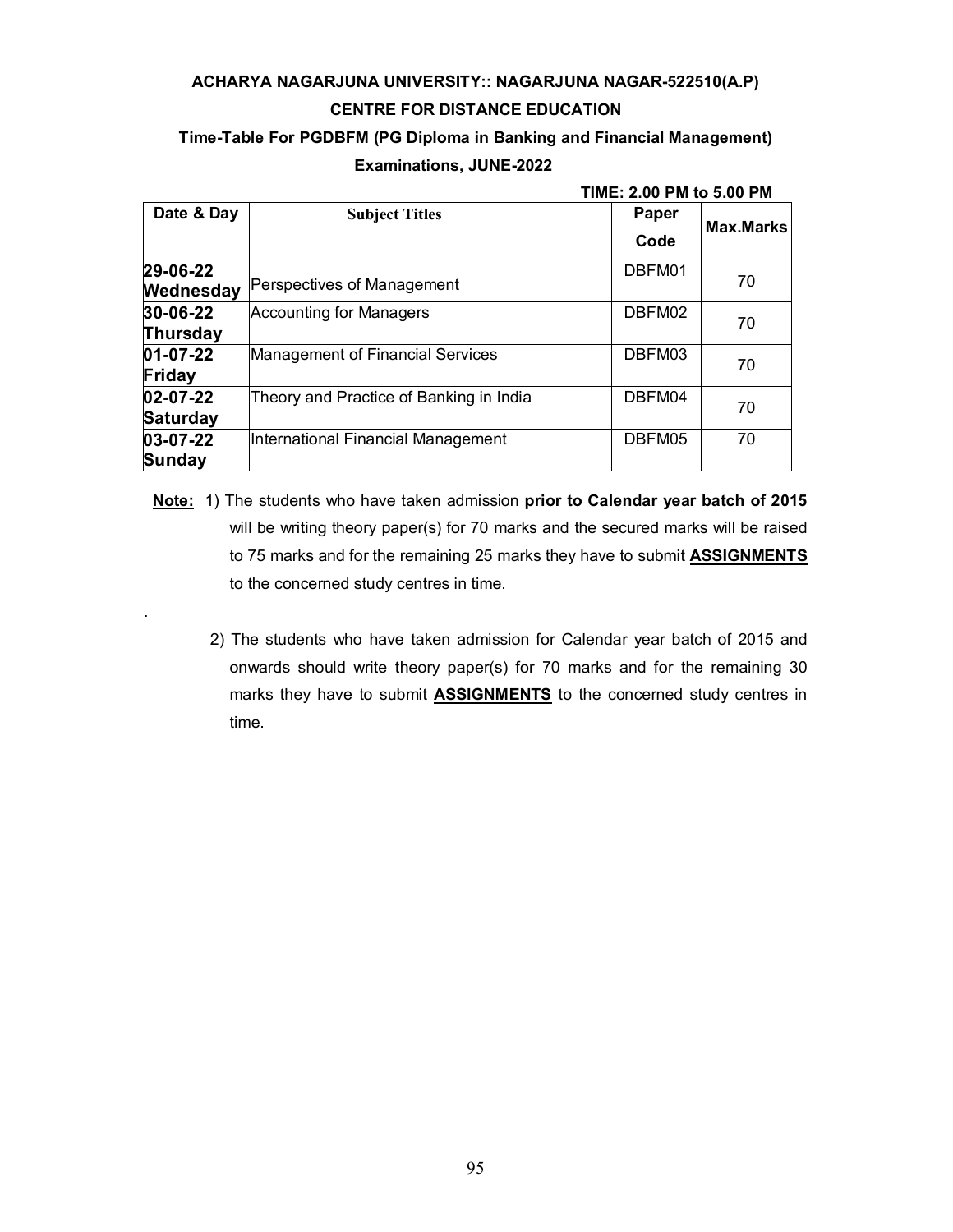**Time-Table For PGDIB (PG Diploma in International Business) Examinations, JUNE-2022** 

| Date & Day                      | <b>Subject Titles</b>              | <b>Paper Code   Max.Marks</b> |    |
|---------------------------------|------------------------------------|-------------------------------|----|
| 29-06-22<br>Wednesday           | Perspectives of Management         | DIB <sub>01</sub>             | 70 |
| 30-06-22<br>Thursday            | International Marketing            | DIB <sub>02</sub>             | 70 |
| $01 - 07 - 22$<br><b>Friday</b> | Foreign Exchange Management        | DIB <sub>03</sub>             | 70 |
| 02-07-22<br><b>Saturday</b>     | International Business             | DIB <sub>04</sub>             | 70 |
| 03-07-22<br>Sunday              | International Financial Management | DIB <sub>05</sub>             | 70 |

**Note:** 1) The students who have taken admission **prior to Calendar year batch of 2015** will be writing theory paper(s) for 70 marks and the secured marks will be raised to 75 marks and for the remaining 25 marks they have to submit **ASSIGNMENTS** to the concerned study centres in time.

.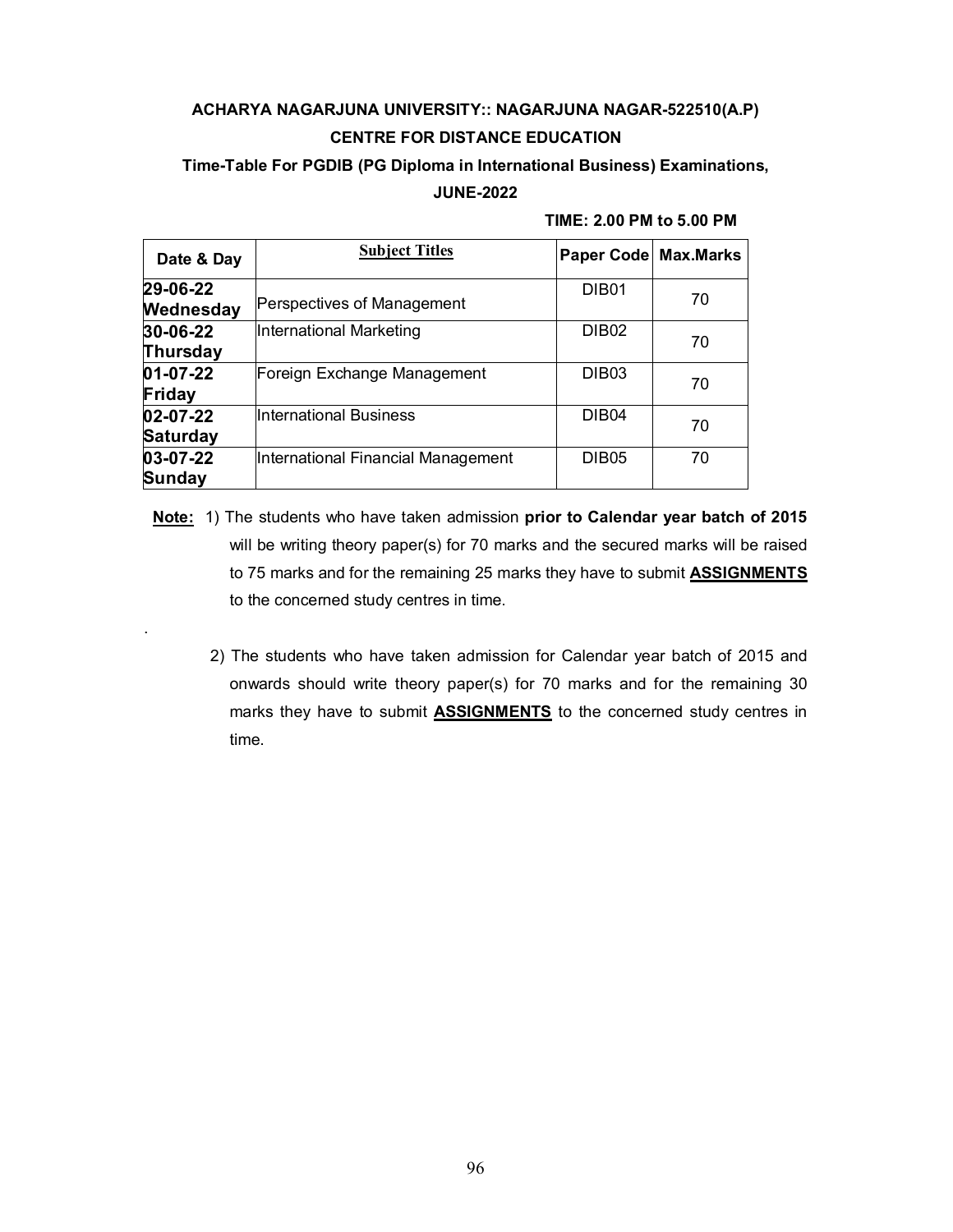# **Time-Table For PGDTTM (PG Diploma in Travel and Tourism Management)**

|                             |                                                           | TIME: 2.00 PM to 5.00 PM    |    |  |
|-----------------------------|-----------------------------------------------------------|-----------------------------|----|--|
| Date & Day                  | <b>Subject Titles</b>                                     | <b>Paper Code Max.Marks</b> |    |  |
| 29-06-22<br>Wednesday       | Principles of Tourism                                     | DTTM01                      | 70 |  |
| 30-06-22<br>Thursday        | Communication skills                                      | DTTM02                      | 70 |  |
| 01-07-22<br>Friday          | <b>Travel Agency Management</b>                           | DTTM03                      | 70 |  |
| 02-07-22<br><b>Saturday</b> | Tourism Products                                          | DTTM04                      | 70 |  |
| 03-07-22<br>Sunday          | Computer applications in Tourism and<br>Travel Management | DTTM05                      | 70 |  |

# **Examinations, JUNE-2022**

**Note:** 1) The students who have taken admission **prior to Calendar year batch of 2015** will be writing theory paper(s) for 70 marks and the secured marks will be raised to 75 marks and for the remaining 25 marks they have to submit **ASSIGNMENTS** to the concerned study centres in time.

.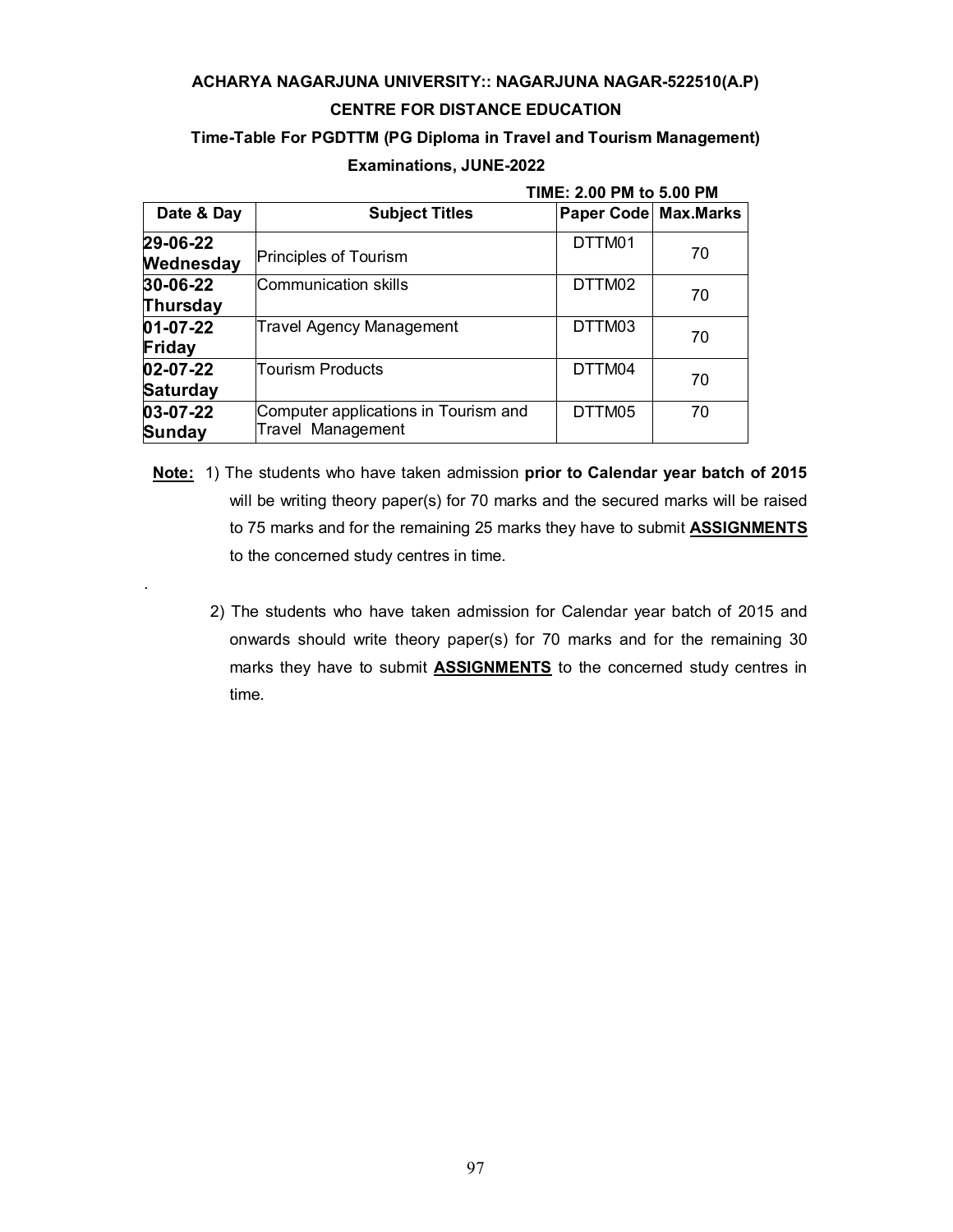**Time-Table For PGDIM (PG Diploma in Insurance Management) Examinations,** 

#### **JUNE-2022**

 **TIME: 2.00 PM to 5.00 PM** 

|                                 | $1101L.$ $2.00$ five to J.00 fm.                 |                             |    |  |
|---------------------------------|--------------------------------------------------|-----------------------------|----|--|
| Date & Day                      | <b>Subject Titles</b>                            | <b>Paper Code Max.Marks</b> |    |  |
| 29-06-22<br>Wednesday           | Perspectives of Management                       | DIM <sub>01</sub>           | 70 |  |
| 30-06-22<br><b>Thursday</b>     | Principles and Practice of life Insurance        | DIM <sub>02</sub>           | 70 |  |
| $01 - 07 - 22$<br><b>Friday</b> | Principles and Practice of General<br>llnsurance | DIM <sub>03</sub>           | 70 |  |
| 02-07-22<br><b>Saturday</b>     | <b>Risk and Treasury Management</b>              | DIM <sub>04</sub>           | 70 |  |
| 03-07-22<br>Sunday              | Insurance Law                                    | <b>DIM05</b>                | 70 |  |

.

**Note:** 1) The students who have taken admission **prior to Calendar year batch of 2015** will be writing theory paper(s) for 70 marks and the secured marks will be raised to 75 marks and for the remaining 25 marks they have to submit **ASSIGNMENTS** to the concerned study centres in time.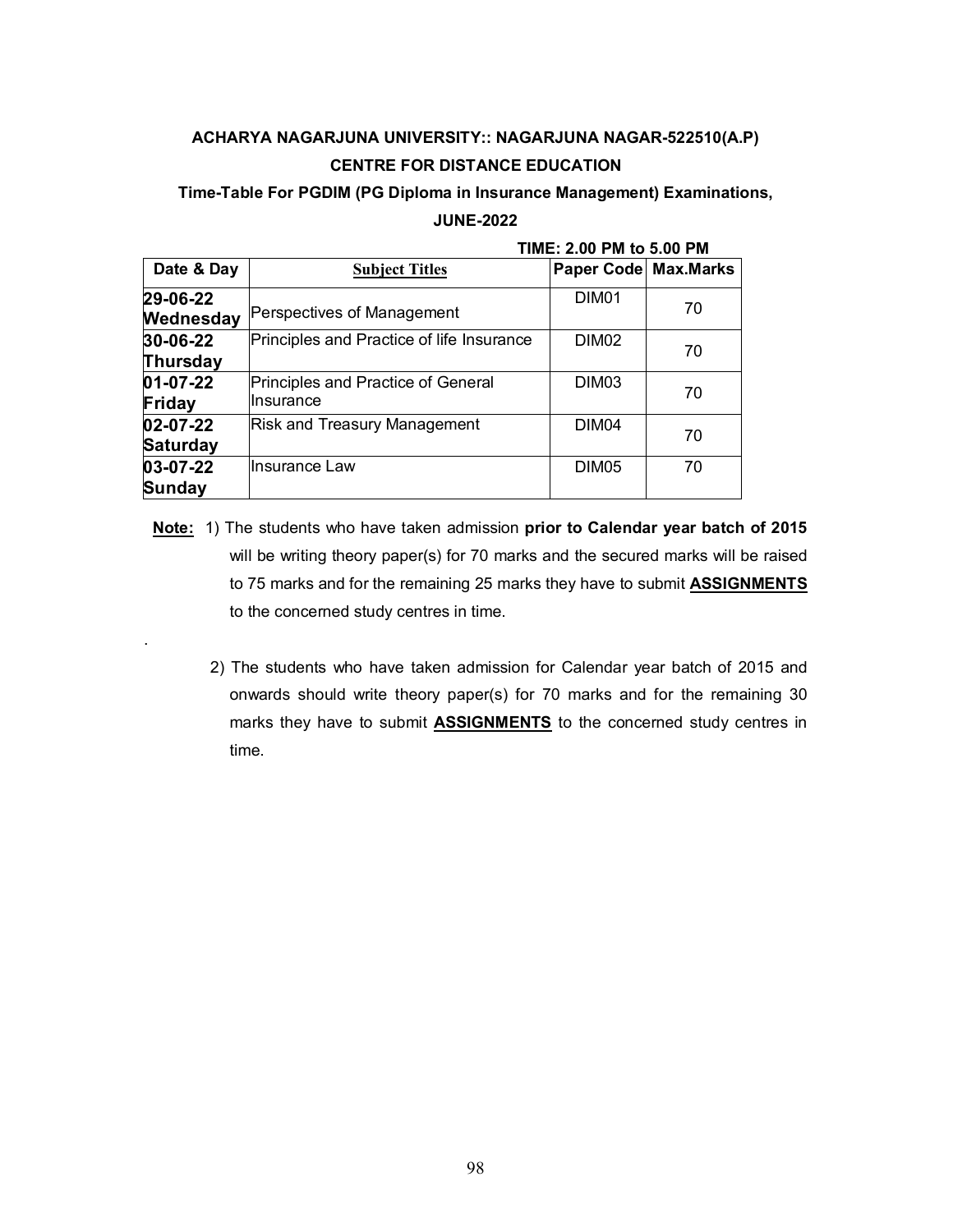**Time-Table For PGDHM (PG DIPLOMA IN HOTEL MANAGEMENT)** 

**Examinations, JUNE-2022** 

 **TIME: 2.00 PM to 5.00 PM** 

|                                 | 1 11/112. 2.00 1 1/1 to 3.00 1 1/1 |            |                  |  |
|---------------------------------|------------------------------------|------------|------------------|--|
| Date & Day                      | <b>Subject Titles</b>              | Paper Code | <b>Max.Marks</b> |  |
| 29-06-22<br>Wednesday           | Food & Beverage Production         | PGDHM 01   | 70               |  |
| 30-06-22<br>Thursday            | Housekeeping Management            | PGDHM 02   | 70               |  |
| $01 - 07 - 22$<br>Friday        | Front Office Management            | PGDHM 03   | 70               |  |
| 02-07-22<br><b>Saturday</b>     | Nutrition & Food Hygiene           | PGDHM 04   | 70               |  |
| 03-07-22<br>Sunday              | Kitchen Operations Management      | PGDHM 05   | 70               |  |
| $04 - 07 - 22$<br><b>Monday</b> | IT for Hotel Industry              | PGDHM 06   | 70               |  |

**Note:** 1) The students who have taken admission **prior to Calendar year batch of 2015** will be writing theory paper(s) for 70 marks and the secured marks will be raised to 75 marks and for the remaining 25 marks they have to submit **ASSIGNMENTS**

to the concerned study centres in time.

.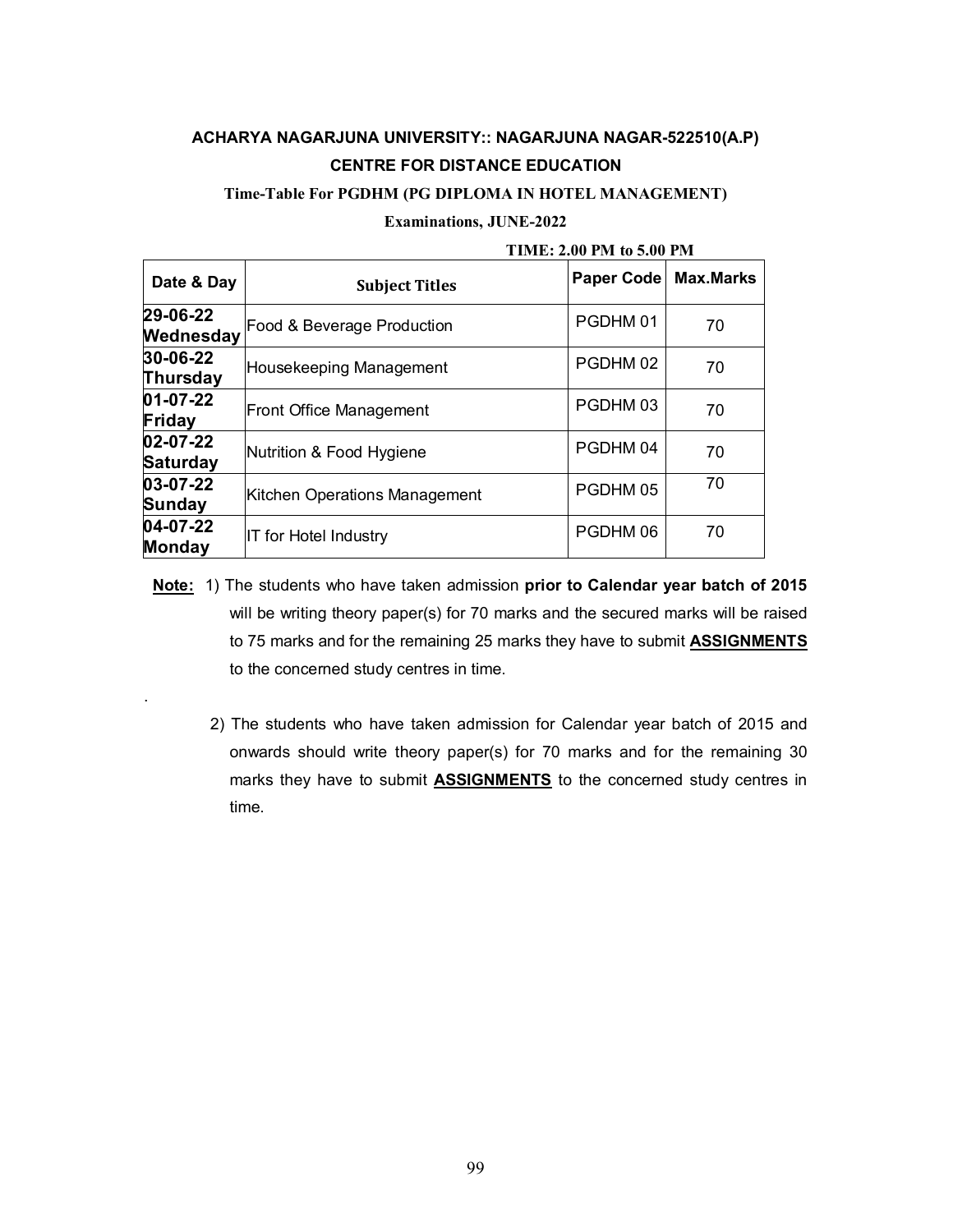# **Time-Table For PGDJM (PG Diploma in Journalism and Mass communication)**

# **Examinations, JUNE-2022**

|                                   | <b>TIME: 2.00 PM to 5.00 PM</b>                            |               |           |  |  |
|-----------------------------------|------------------------------------------------------------|---------------|-----------|--|--|
| Date & Day                        | <b>Subject Titles</b>                                      | Paper<br>Code | Max.Marks |  |  |
| 29-06-22<br>Wednesday             | Introduction to communication and History of<br>Journalism | PGDJ01        | 70        |  |  |
| 30-06-22<br><b>Thursday</b>       | Reporting and Editing                                      | PGDJ02        | 70        |  |  |
| $01 - 07 - 22$<br>Friday          | Public relations and Advertising                           | PGDJ03        | 70        |  |  |
| $02 - 07 - 22$<br><b>Saturday</b> | Radio and Television Production                            | PGDJ04        | 70        |  |  |
| 03-07-22<br><b>Sunday</b>         | lMedia Law and Ethics                                      | PGDJ05        | 70        |  |  |

- **Note:** 1) The students who have taken admission **prior to Calendar year batch of 2012** should write theory paper(s) for 70 marks and the secured marks will be raised to
	- 100 marks. 2) The students who have taken admission for Calendar year batch of 2012 and onwards prior to Calendar year batch of 2015 (the enrolment number of these students starts with C12, A12, C13, A13, C14 and A14) will be writing theory paper(s) for 70 marks and the secured marks will be raised accordingly to 80 marks and for the remaining 20 marks they have to submit **ASSIGNMENTS** to the concerned study centres in time..
	- 3) The students who have taken admission for Calendar year batch of 2015 and onwards should write theory paper(s) for 70 marks and for the remaining 30 marks they have to submit **ASSIGNMENTS** to the concerned study centres in time.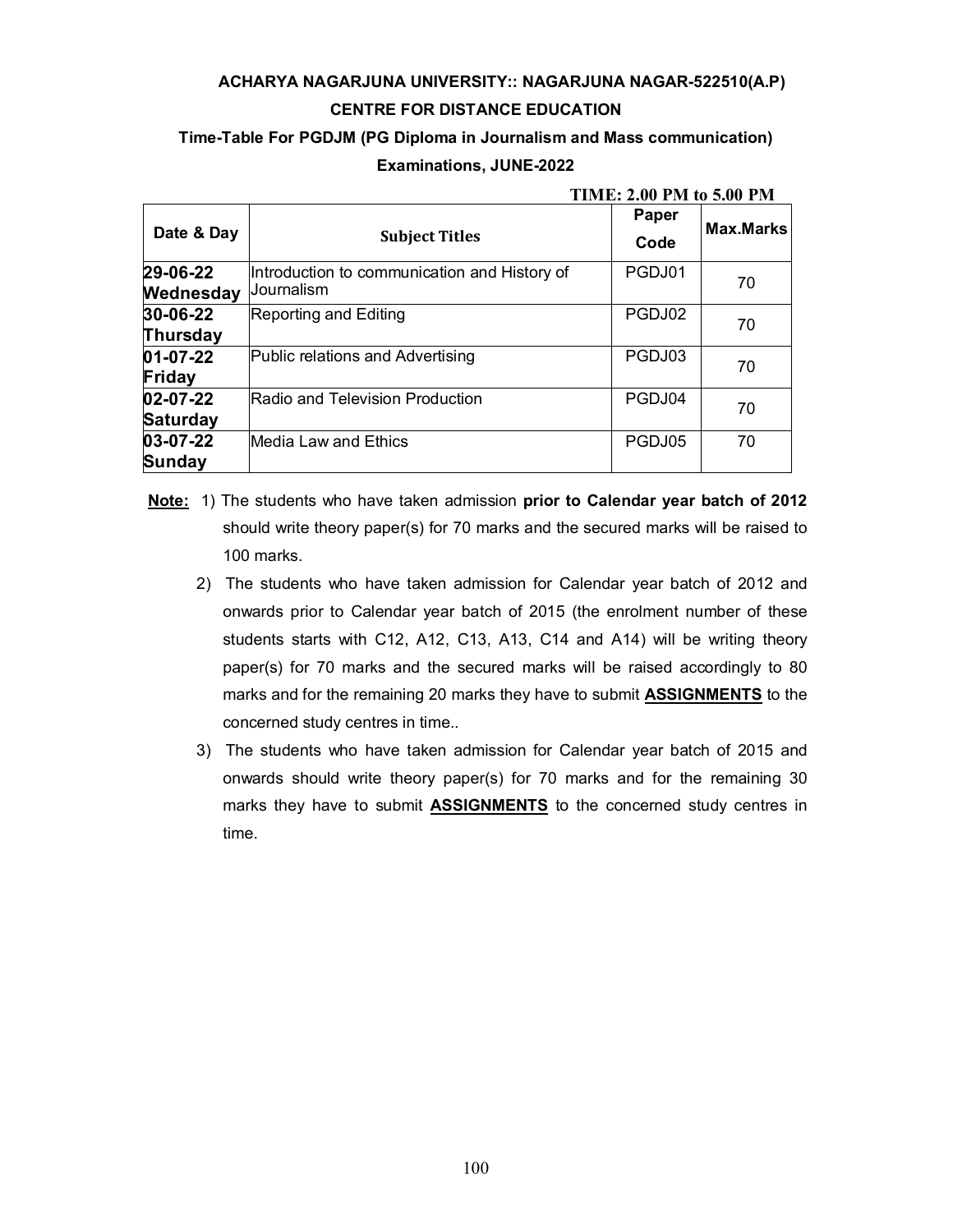# **Time-Table For PGDCA (PG Diploma in Computer Applications) Examinations,**

| <b>JUNE-2022</b> |
|------------------|
|------------------|

|                                 | TIME: 2.00 PM to 5.00 PM      |                      |    |
|---------------------------------|-------------------------------|----------------------|----|
| Date & Day                      | <b>Subject Titles</b>         | Paper Code Max.Marks |    |
| 29-06-22<br>Wednesday           | Information Technology        | PGDCA01              | 70 |
| 30-06-22<br>Thursday            | Programming with C++          | PGDCA02              | 70 |
| $01 - 07 - 22$<br><b>Friday</b> | <b>Computer Organisation</b>  | PGDCA03              | 70 |
| 02-07-22<br><b>Saturday</b>     | Data Structures               | PGDCA04              | 70 |
| $ 03-07-22 $<br>Sunday          | <b>Operating Systems</b>      | PGDCA05              | 70 |
| $04 - 07 - 22$<br>Monday        | Data Base Management Systems  | PGDCA06              | 70 |
| $ 05-07-22 $<br><b>Tuesday</b>  | <b>Accounts &amp; Finance</b> | PGDCA07              | 70 |
| 06-07-22<br>Wednesday           | Computer Graphics             | PGDCA08              | 70 |

**Note:** 1) The students who have taken admission **prior to Calendar year batch of 2015** will be writing theory paper(s) for 70 marks and the secured marks will be raised to 75 marks and for the remaining 25 marks they have to submit **ASSIGNMENTS** to the concerned study centres in time.

.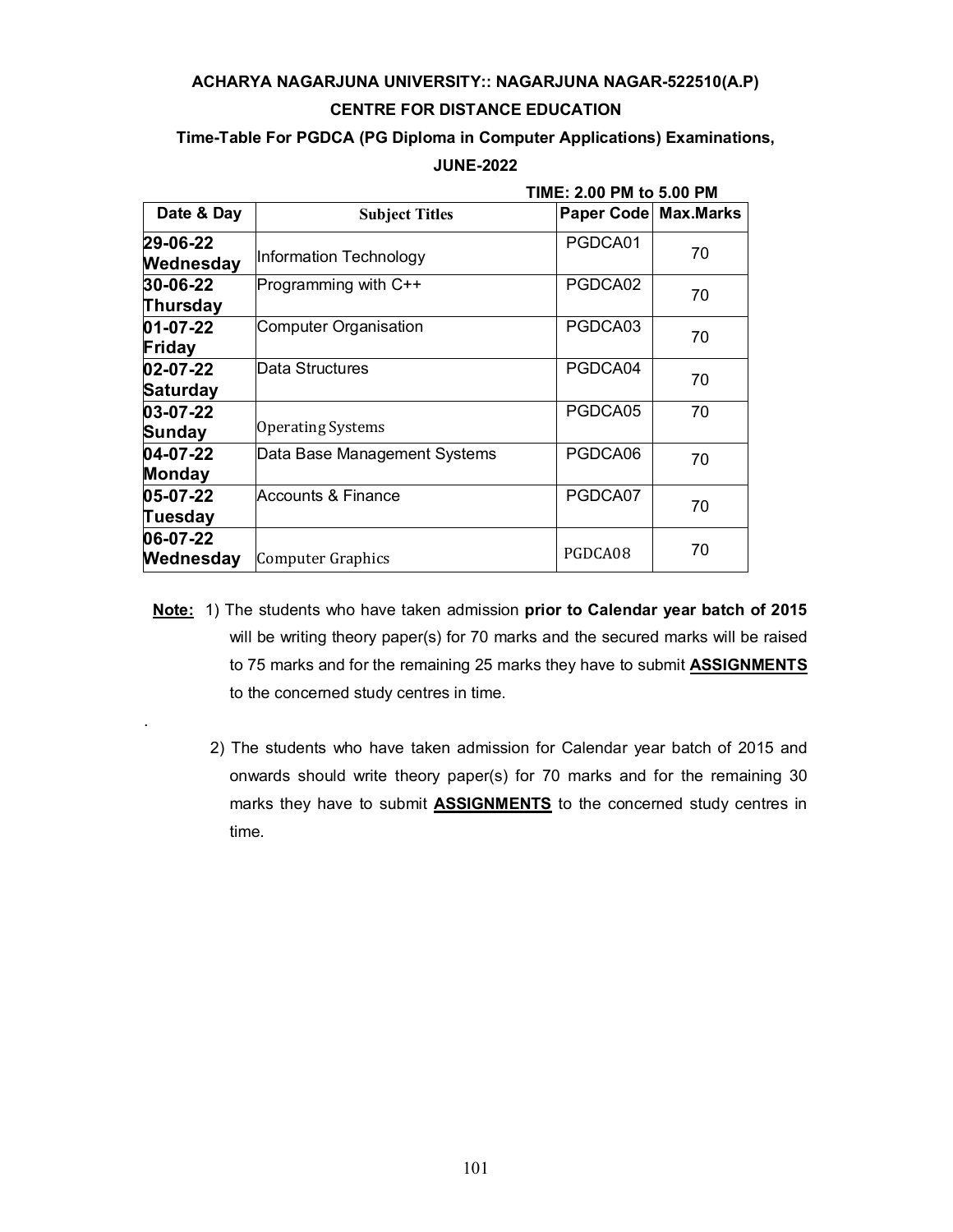# **Time-Table For PGDIT (PG DIPLOMA IN INFORMATION TECHNOLOGY) Examinations, JUNE-2022**

|                                   | <b>TIME: 2.00 PM to 5.00 PM</b> |                     |                  |  |
|-----------------------------------|---------------------------------|---------------------|------------------|--|
| Date & Day                        | <b>Subject Titles</b>           | Paper Code          | <b>Max.Marks</b> |  |
| 29-06-22<br>Wednesday             | Basics of IT                    | PGDIT01             | 70               |  |
| 30-06-22<br><b>Thursday</b>       | Data Structure with C           | PGDIT <sub>02</sub> | 70               |  |
| $01 - 07 - 22$<br>Friday          | <b>DBMS</b>                     | PGDIT03             | 70               |  |
| $02 - 07 - 22$<br><b>Saturday</b> | Computer Networks               | PGDIT04             | 70               |  |
| 03-07-22<br>Sunday                | Computer Organisation           | PGDIT05             | 70               |  |
| 04-07-22<br><b>Monday</b>         | <b>Operating Systems</b>        | PGDIT06             | 70               |  |

**Note:** 1) The students who have taken admission **prior to Calendar year batch of 2015** will be writing theory paper(s) for 70 marks and the secured marks will be raised to 75 marks and for the remaining 25 marks they have to submit **ASSIGNMENTS** to the concerned study centres in time.

.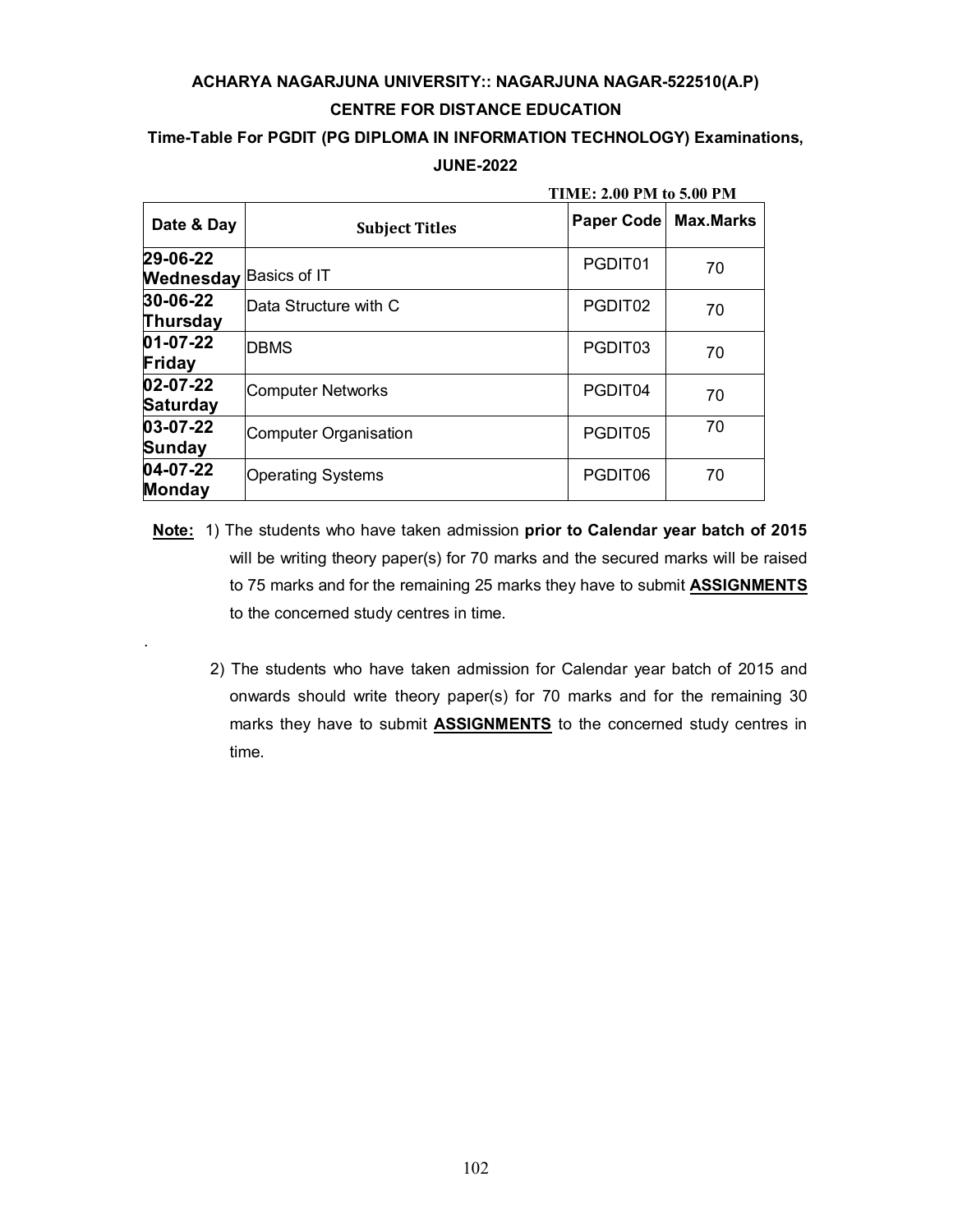# **Time-Table For Certificate Course in Sustainable Aquaculture Management Examinations, JUNE-2022**

# **TIME: 2.00PM to 5.00 PM**

| Date & Day               | <b>Subject Titles</b>                                             | <b>Subject</b><br><b>Paper Code</b> | Max.<br><b>Marks</b> |
|--------------------------|-------------------------------------------------------------------|-------------------------------------|----------------------|
| 29-06-22<br>Wednesday    | Introduction to Aquaculture Management                            | CCAM <sub>01</sub>                  | 70                   |
| 30-06-22<br>Thursday     | <b>Water Quality Management &amp; Disease</b><br><b>Diagnosis</b> | CCAM <sub>02</sub>                  | 70                   |
| $01 - 07 - 22$<br>Friday | Aqua informatics and Processing<br>Technology                     | CCAM <sub>03</sub>                  | 70                   |

**Note:** 1) The students who have taken admission **prior to Calendar year batch of 2015** will be writing theory paper(s) for 70 marks and the secured marks will be raised to 75 marks and for the remaining 25 marks they have to submit **ASSIGNMENTS** to the concerned study centres in time.

.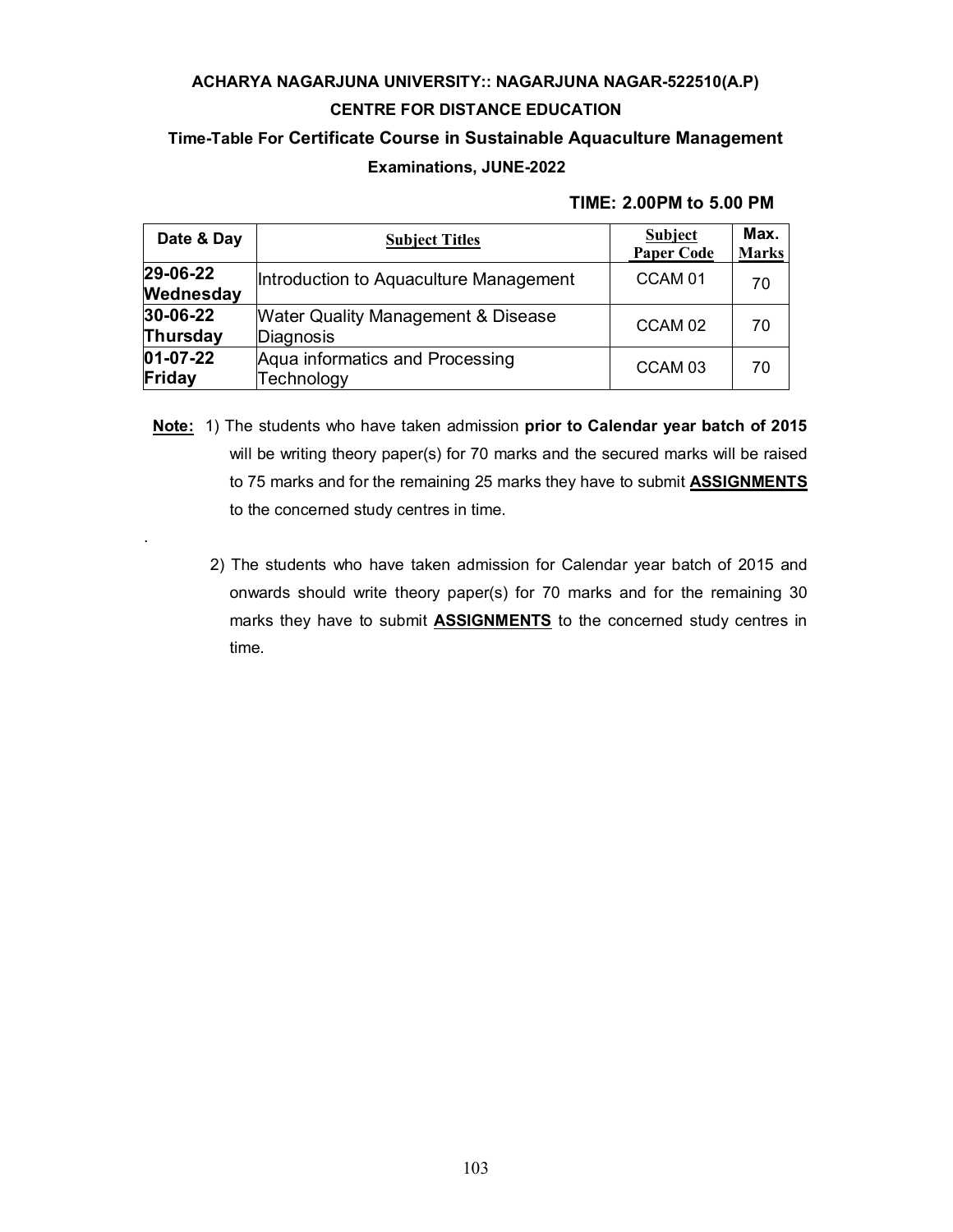# **ACHARYA NAGARJUNA UNIVERSITY:: NAGARJUNA NAGAR-522510(A.P) CENTRE FOR DISTANCE EDUCATION Time-Table For CERTIFICATE COURSE IN HIV/AIDS COUNSELLING Examinations, JUNE-2022**

| Time: 2.00 PM to 5.00 PM |  |  |  |  |  |
|--------------------------|--|--|--|--|--|
|--------------------------|--|--|--|--|--|

| Date & Day                   | <b>Paper</b> | <b>Subject Titles</b>              | <b>Paper Code</b> | <b>Max.Marks</b> |
|------------------------------|--------------|------------------------------------|-------------------|------------------|
| 29-06-22<br>Wednesday        |              | CounSelling                        | CCH <sub>01</sub> | 70               |
| $ 30 - 06 - 22 $<br>Thursday | Ш            | Sexology                           | CCH <sub>02</sub> | 70               |
| $ 01-07-22 $<br>Friday       | Ш            | Clinical Concepts of STI/HIV/ AIDS | CCH <sub>03</sub> | 70               |

- **Note:** 1) The students who have taken admission **prior to Calendar year batch of 2012** should write theory paper(s) for 70 marks and the secured marks will be raised to 100 marks.
	- 2) The students who have taken admission for Calendar year batch of 2012 and onwards prior to Calendar year batch of 2015 (the enrolment number of these students starts with C12, A12, C13, A13, C14 and A14) will be writing theory paper(s) for 70 marks and the secured marks will be raised accordingly to 80 marks and for the remaining 20 marks they have to submit **ASSIGNMENTS** to the concerned study centres in time..
	- 3) The students who have taken admission for Calendar year batch of 2015 and onwards should write theory paper(s) for 70 marks and for the remaining 30 marks they have to submit **ASSIGNMENTS** to the concerned study centres in time.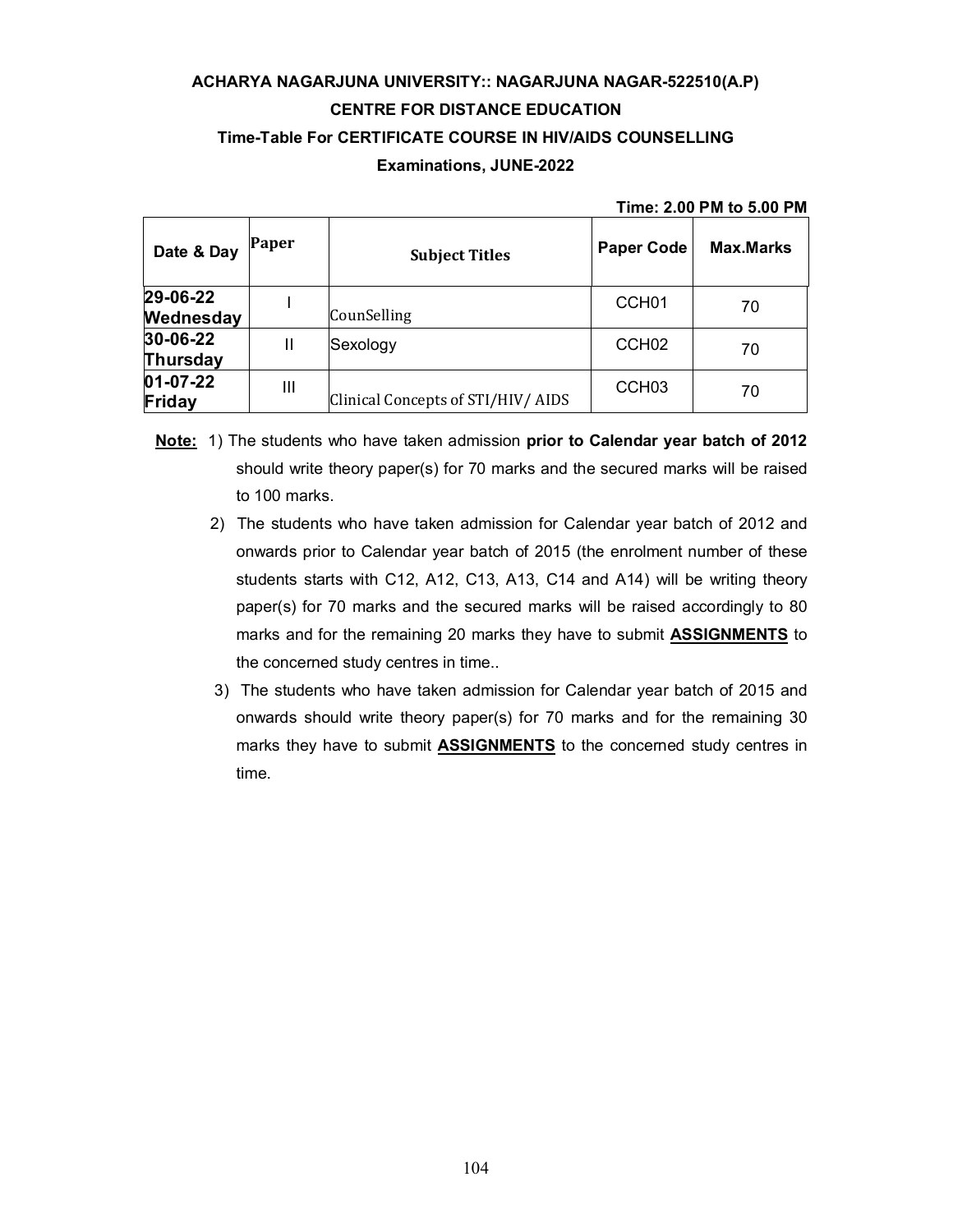# **ACHARYA NAGARJUNA UNIVERSITY:: NAGARJUNA NAGAR-522510(A.P) CENTRE FOR DISTANCE EDUCATION Time-Table For CERTIFICATE COURSE IN HOTEL AND HOSPITAL HOUSE KEEPING / CERTIFICATE COURSE IN HOTEL AND HOSPITALMANAGEMENT Examinations, JUNE-2022**

#### **Time: 2.00 PM to 5.00 PM**

| Date & Day Paper         | <b>Subject Titles</b> | <b>Paper Code</b> | <b>Max.Marks</b> |
|--------------------------|-----------------------|-------------------|------------------|
| 29-06-22<br>Wednesday    | Hotel House Keeping   | CCHHK01           | 70               |
| $ 30-06-22 $<br>Thursday | Communication Theory  | CCHHK02           | 70               |

- **Note:** 1) The students who have taken admission **prior to Calendar year batch of 2012** should write theory paper(s) for 70 marks and the secured marks will be raised to 100 marks.
	- 2) The students who have taken admission for Calendar year batch of 2012 and onwards prior to Calendar year batch of 2015 (the enrolment number of these students starts with C12, A12, C13, A13, C14 and A14) will be writing theory paper(s) for 70 marks and the secured marks will be raised accordingly to 80 marks and for the remaining 20 marks they have to submit **ASSIGNMENTS** to the concerned study centres in time..
	- 3) The students who have taken admission for Calendar year batch of 2015 and onwards should write theory paper(s) for 70 marks and for the remaining 30 marks they have to submit **ASSIGNMENTS** to the concerned study centres in time.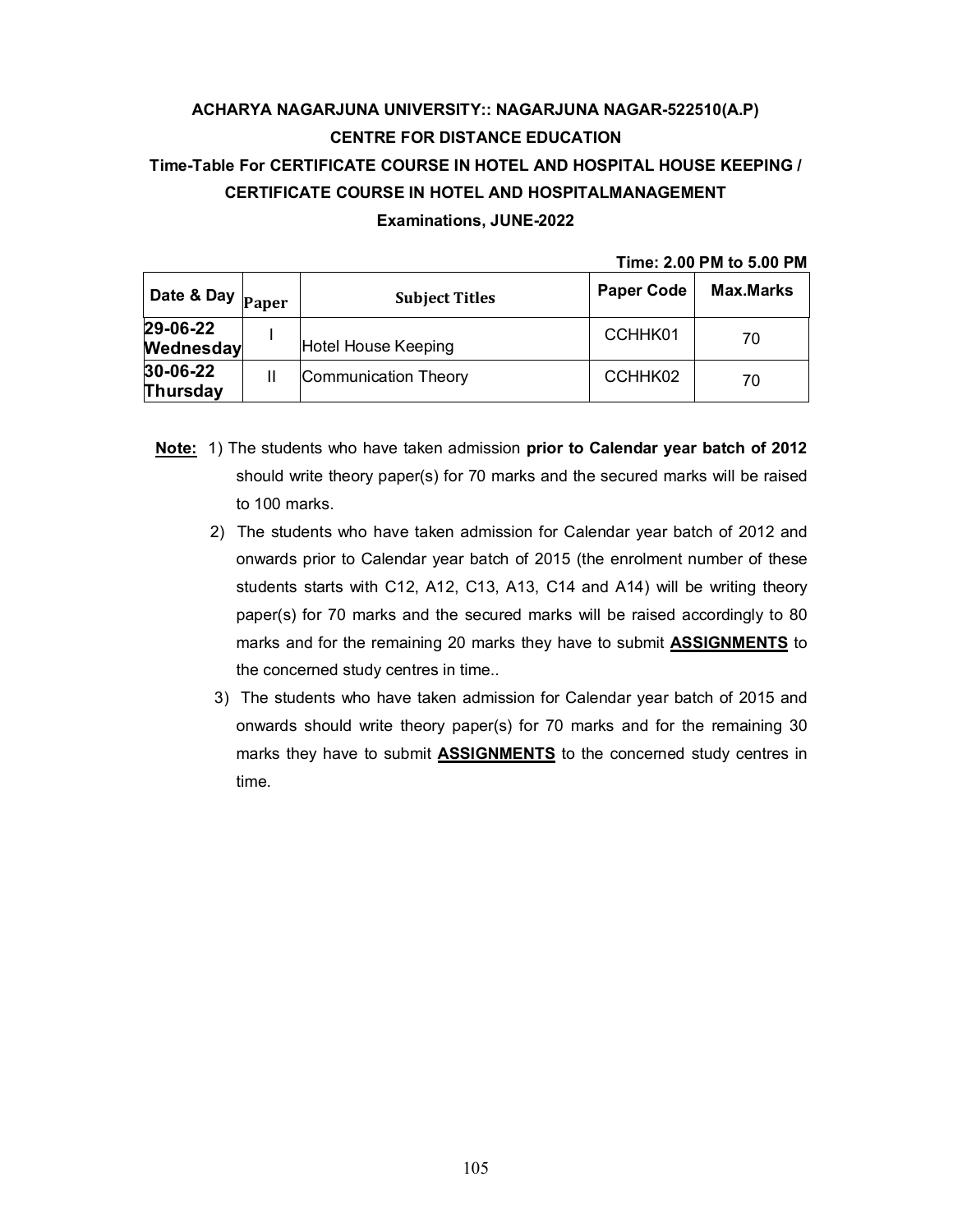# **TIME-TABLE FOR DIPLOMA IN YOGA EXAMINATIONS, JUNE-2022**

#### **TIME: 2.00PM to 5.00 PM**

| Date & Day                          | <b>Subject Titles</b>               | <b>Subject</b><br><b>Paper Code</b> | Max.<br><b>Marks</b> |
|-------------------------------------|-------------------------------------|-------------------------------------|----------------------|
| 29-06-22<br>Wednesday               | <b>Physical Health</b>              | DYHE 01                             | 70                   |
| 30-06-22<br>Thursday                | Rejuvenation of Life Force and Mind | DYHE 02                             | 70                   |
| $ 01-07-22 $<br>Friday              | Sublimation and Social Welfare      | DYHE 03                             | 70                   |
| $ 02 - 07 - 22 $<br><b>Saturday</b> | Divinity and Self Realization       | DYHE 04                             | 70                   |

- **Note:** 1) The students who have taken admission **prior to Calendar year batch of 2015**  will be writing the theory paper(s) for 70 marks and the secured marks will be raised accordingly to 80 marks and for the remaining 20 marks they have to submit **ASSIGNMENTS** to the concerned study centres in time.
	- 2) The students who have taken admission for Calendar year batch of 2015 and onwards should write theory paper(s) for 70 marks and for the remaining 30 marks they have to submit **ASSIGNMENTS** to the concerned study centres in time.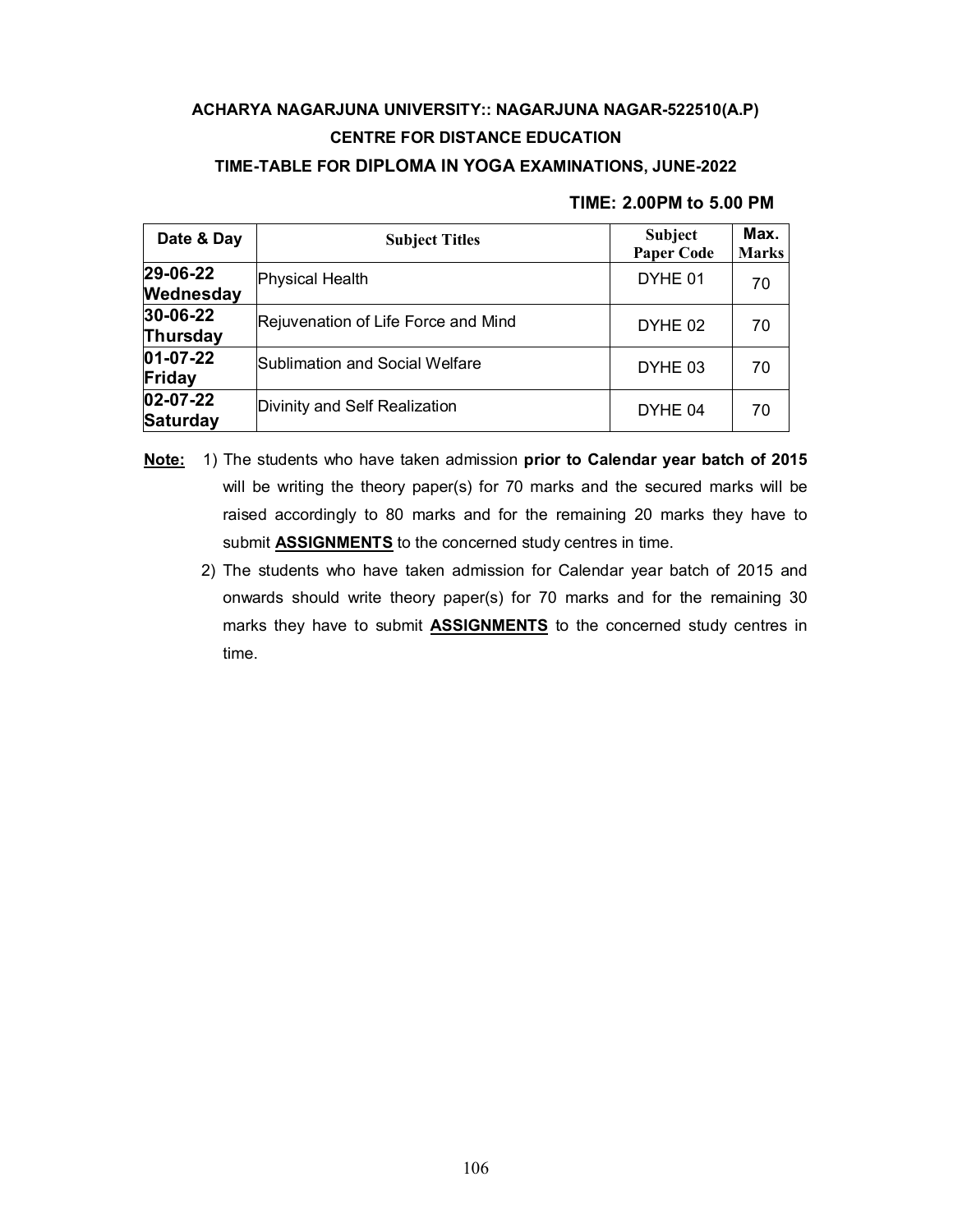# **ACHARYA NAGARJUNA UNIVERSITY:: NAGARJUNA NAGAR-522510(A.P) CENTRE FOR DISTANCE EDUCATION TIME-TABLE FOR DIPLOMA IN QUALITY, HEALTH, SAFETY AND ENVIRONMENT EXAMINATIONS, JUNE-2022**

### **TIME: 2.00PM to 5.00 PM**

| Date & Day               | <b>Subject Titles</b>                                 | <b>Subject</b><br><b>Paper Code</b> | Max.<br><b>Marks</b> |
|--------------------------|-------------------------------------------------------|-------------------------------------|----------------------|
| 29-06-22<br>Wednesday    | Industrial Safety And Industrial Hygiene              | DHSE 01                             | 70                   |
| $ 30-06-22 $<br>Thursday | Construction Safety And Quality Control<br>Management | DHSE 02                             | 70                   |
| $ 01-07-22 $<br>Friday   | Occupational Health & Environment                     | DHSE 03                             | 70                   |

- **Note:** 1) The students who have taken admission **prior to Calendar year batch of 2015**  will be writing the theory paper(s) for 70 marks and the secured marks will be raised accordingly to 75 marks and for the remaining 25 marks they have to submit **ASSIGNMENTS** to the concerned study centres in time.
	- 2) The students who have taken admission for Calendar year batch of 2015 and onwards should write theory paper(s) for 70 marks and for the remaining 30 marks they have to submit **ASSIGNMENTS** to the concerned study centres in time.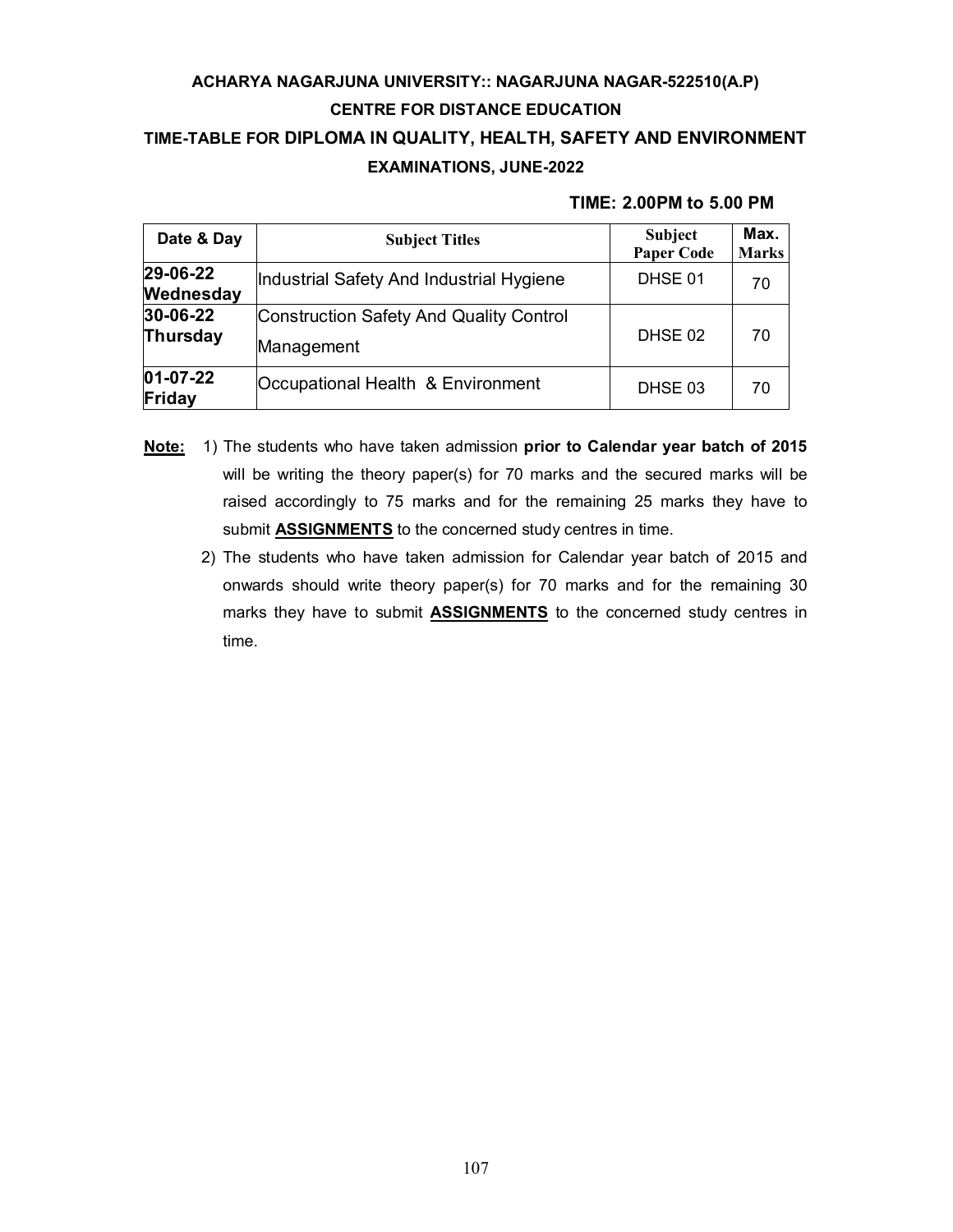## **ACHARYA NAGARJUNA UNIVERSITY:: NAGARJUNA NAGAR-522510(A.P) CENTRE FOR DISTANCE EDUCATION TIME-TABLE FOR DIPLOMA IN FIRE AND SAFETY MANAGEMENT EXAMINATIONS, JUNE-2022**

#### **TIME: 2.00PM to 5.00 PM**

| Date & Day                  | <b>Subject Titles</b>                                           | <b>Subject</b><br><b>Paper Code</b> | Max.<br><b>Marks</b> |
|-----------------------------|-----------------------------------------------------------------|-------------------------------------|----------------------|
| 29-06-22<br>Wednesday       | <b>Fire Engineering</b>                                         | DFSM 01                             | 70                   |
| 30-06-22<br><b>Thursday</b> | Industrial Safety & Safety In Construction<br><b>Activities</b> | DFSM 02                             | 70                   |
| $01 - 07 - 22$<br>Friday    | Occupational Health & Environment                               | DFSM <sub>03</sub>                  | 70                   |

- **Note:** 1) The students who have taken admission **prior to Calendar year batch of 2015**  will be writing the theory paper(s) for 70 marks and the secured marks will be raised accordingly to 75 marks and for the remaining 25 marks they have to submit **ASSIGNMENTS** to the concerned study centres in time.
	- 2) The students who have taken admission for Calendar year batch of 2015 and onwards should write theory paper(s) for 70 marks and for the remaining 30 marks they have to submit **ASSIGNMENTS** to the concerned study centres in time.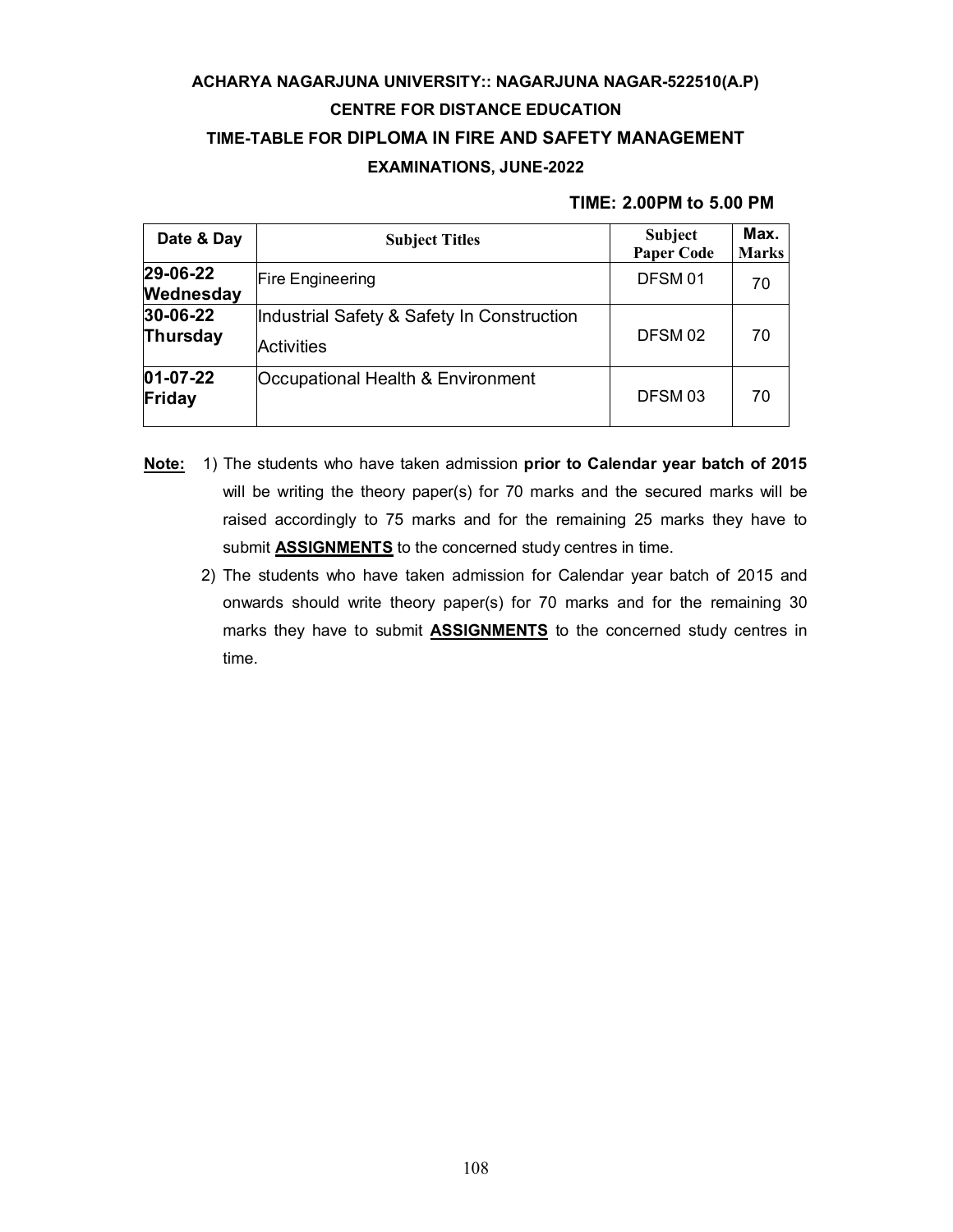#### **ACHARYA NAGARJUNA UNIVERSITY:: NAGARJUNA NAGAR-522510(A.P) CENTRE FOR DISTANCE EDUCATION**

**TIME-TABLE FOR DIPLOMA IN FOOD PRODUCTION EXAMINATIONS, JUNE-2022** 

|                             |                               | $11116.$ $2.0011$ IVI LO 0.00 1 IVI |                  |  |
|-----------------------------|-------------------------------|-------------------------------------|------------------|--|
| Date & Day                  | <b>Subject Titles</b>         | <b>Paper Code</b>                   | <b>Max.Marks</b> |  |
| 29-06-22<br>Wednesday       | <b>Food Production Theory</b> | DFP01                               | 70               |  |
| 30-06-22<br><b>Thursday</b> | <b>Food Costing Theory</b>    | DFP <sub>02</sub>                   | 70               |  |
| $01 - 07 - 22$<br>Friday    | Hygiene & Nutrition<br>Theory | DFP03                               | 70               |  |
| 02-07-22<br><b>Saturday</b> | Communication Theory          | DFP04                               | 70               |  |

**Time: 2.00 PM to 5.00 PM** 

 **Note:** 1) The students who have taken admission **prior to Calendar year batch of 2012** should write theory paper(s) for 70 marks and the secured marks will be raised to 100 marks.

2) The students who have taken admission for Calendar year batch of 2012 and onwards prior to Calendar year batch of 2015 (the enrolment number of these students starts with C12, A12, C13, A13, C14 and A14) will be writing theory paper(s) for 70 marks and the secured marks will be raised accordingly to 80 marks and for the remaining 20 marks they have to submit **ASSIGNMENTS** to the concerned study centres in time..

 3) The students who have taken admission for Calendar year batch of 2015 and onwards should write theory paper(s) for 70 marks and for the remaining 30 marks they have to submit **ASSIGNMENTS** to the concerned study centres in time.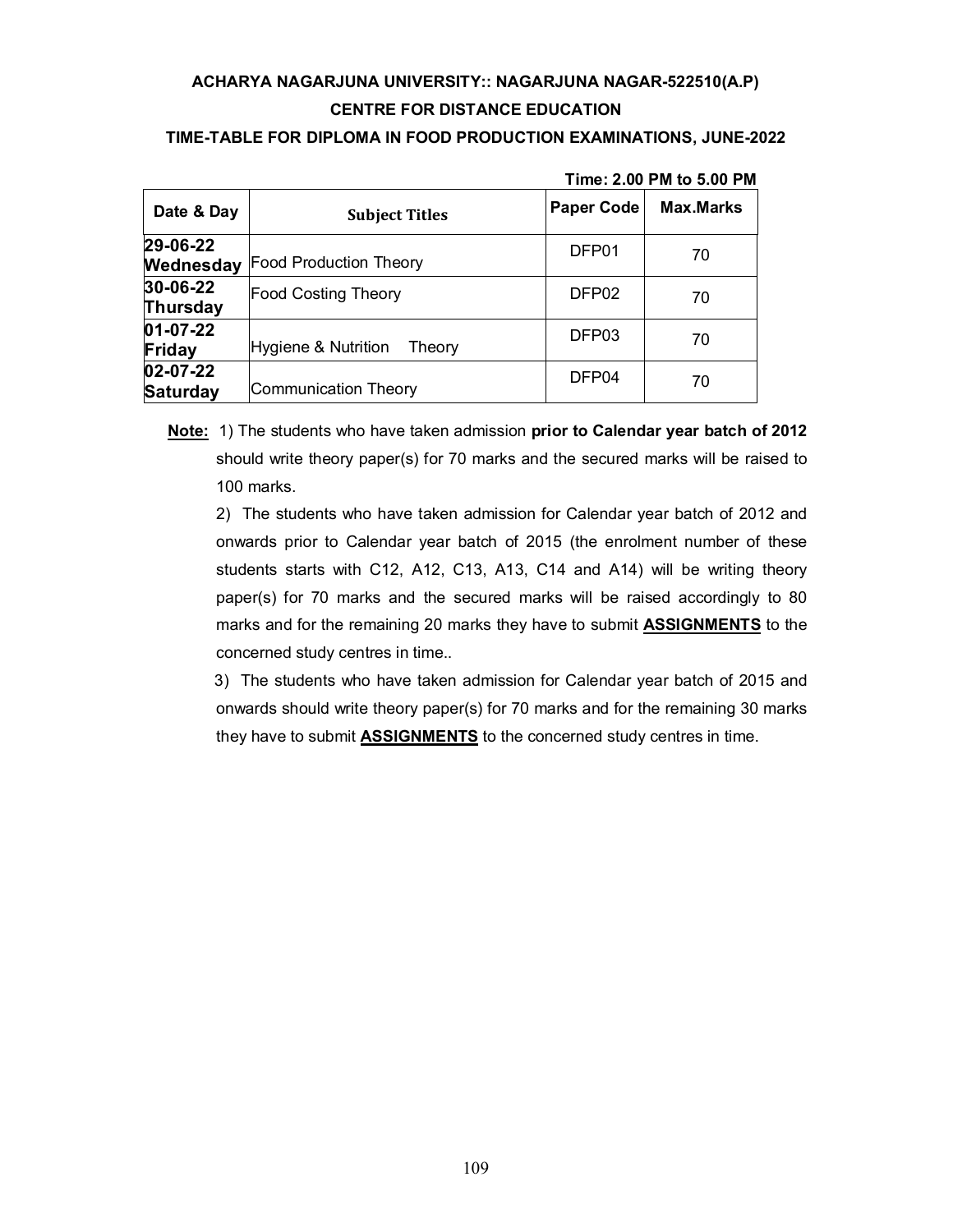### **ACHARYA NAGARJUNA UNIVERSITY:: NAGARJUNA NAGAR-522510(A.P) CENTRE FOR DISTANCE EDUCATION Time-Table For B.L.I.Sc. (Bachelor of Library Information Sciences) Examinations, JUNE-2022**

|                          |                                               | <b>TIME: 2.00 PM to 5.00 PM</b>     |                      |
|--------------------------|-----------------------------------------------|-------------------------------------|----------------------|
| Date & Day               | <b>Subject Titles</b>                         | <b>Subject</b><br><b>Paper Code</b> | Max.<br><b>Marks</b> |
| 29-06-22<br>Wednesday    | Foundations of Library and Library Management | DBLS01                              | 70                   |
| 30-06-22<br>Thursday     | Library Classification Theory                 | DBLS02                              | 70                   |
| $01 - 07 - 22$<br>Friday | Library Cataloguing theory                    | DBLS03                              | 70                   |
| 02-07-22<br>Saturday     | Information sources & services                | DBLS04                              | 70                   |
| 03-07-22<br>Sunday       | Basics of information technology              | DBLS05                              | 70                   |

**Note:** 1) The students who have taken admission **prior to Calendar year batch of 2015** will be writing theory paper(s) for 70 marks and the secured marks will be raised to 75 marks and for the remaining 25 marks they have to submit **ASSIGNMENTS** to the concerned study centres in time.

.

 2) The students who have taken admission for Calendar year batch of 2015 and onwards should write theory paper(s) for 70 marks and for the remaining 30 marks they have to submit **ASSIGNMENTS** to the concerned study centres in time.